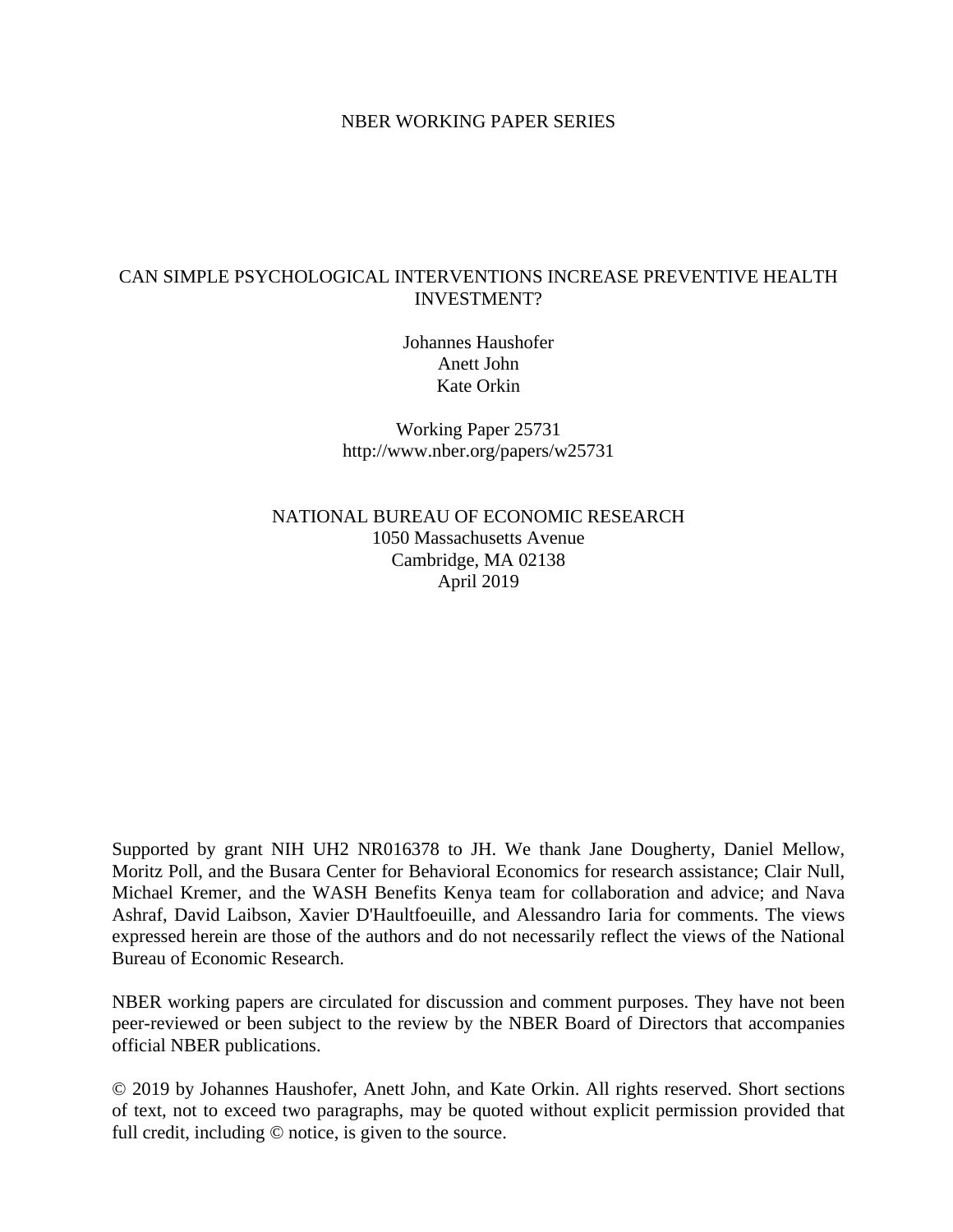Can Simple Psychological Interventions Increase Preventive Health Investment? Johannes Haushofer, Anett John, and Kate Orkin NBER Working Paper No. 25731 April 2019 JEL No. D91,I12,O12

### **ABSTRACT**

Behavioral constraints may explain part of low demand for preventive health products. We test the effects of two light-touch psychological interventions on water chlorination and related health and economic outcomes using a randomized controlled trial among 3750 women in rural Kenya. One intervention encourages participants to visualize alternative realizations of the future; one builds participants' ability to make concrete plans to achieve goals. Both interventions include information on health benefits of chlorination. After twelve weeks, both interventions increase the share of households who chlorinate drinking water and reduce child diarrhea episodes. Analysis of mechanisms suggests both interventions increase self-efficacy – beliefs about one's ability to achieve desired outcomes – as well as the salience of chlorination. They do not differentially affect beliefs and knowledge about chlorination (compared to a group who receive only information), nor affect lab measures of time preferences or planning ability. Results suggest simple psychological interventions can increase use of preventive health technologies.

Johannes Haushofer Woodrow Wilson School Princeton University 427 Peretsman-Scully Hall Princeton, NJ 08540 and Busara Center for Behavioral Economics, Nairobi, Kenya and also NBER haushofer@princeton.edu

Anett John **CREST** 5 Avenue Henry Le Chatelier 91120 Palaiseau FRANCE anett.john@ensae.fr

Kate Orkin University of Oxford Merton College Merton Street Oxford, OX14JD United Kingdom kate.orkin@merton.ox.ac.uk

A randomized controlled trials registry entry is available at https://www.socialscienceregistry.org/trials/2850/history/27566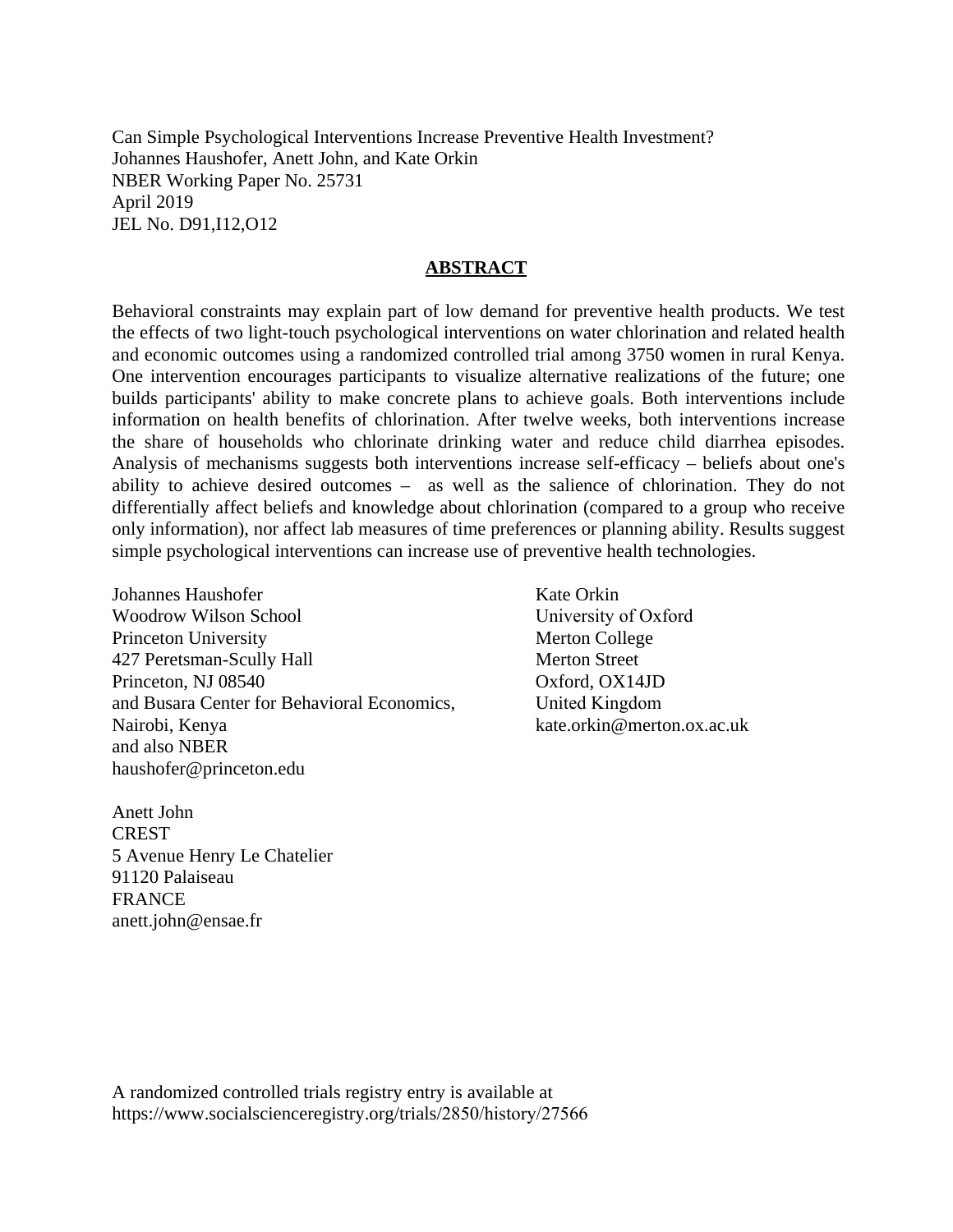# 1. Introduction

Individuals often fail to invest in preventive healthcare, even when such investments cost little and individuals are aware of their benefits.<sup>1</sup> An estimated two thirds of deaths of children under 5 could be averted with cheap preventive technologies (Dupas 2014a). A prominent example is chlorination of drinking water, which is highly effective in reducing prevalence of diarrhea, particularly among young children (Arnold and Colford Jr 2007). Diarrhea is the second leading cause of death worldwide among children aged 1–5, contributing to nearly half a million deaths in 2015 (Wang et al. 2016). It is a leading cause of morbidity (Walker et al. 2013), and stunts healthy growth in children through enteric dysfunction (Richard et al. 2013). In many settings, chlorine for water is readily and cheaply available, but infrequently used by individuals without access to clean water. In our study areas in Kenya, only 3 percent of households used chlorine before any intervention (Null et al. 2018), although a month's supply costs only KES 25 (USD 0.25). Interventions which provide chlorine for free, often in combination with information campaigns, increase usage to between 23 and 60 percent, but even after these interventions, take-up remains far below complete (Kremer et al. 2011a; Dupas et al. 2016; Null et al. 2018; Luoto et al. 2014).

A growing body of evidence suggests that behavioral or psychological constraints may explain some of the low demand for preventive health products. For example, demand for commitment products suggests a role of present bias in health decisions (Schilbach 2018; Bai et al. 2017; Giné, Karlan, and Zinman 2010; DellaVigna and Malmendier 2006; Royer, Stehr, and Sydnor 2015); the success of planning interventions argues for a role of planning and follow-through (Stadler, Oettingen, and Gollwitzer 2009; Milkman et al. 2013; Milkman et al. 2011); and the effectiveness of reminders in medication adherence suggests that limited attention may be important (Pop-Eleches et al. 2011; Lester et al. 2010).

In this paper, we present evidence from a field experiment in rural Kenya which studies the role of behavioral constraints in limiting the use of chlorine to treat drinking water, by targeting these constraints directly with simple psychological and informational interventions. We allocate 3750 young women to four treatment groups. The first group received a two-session group intervention where participants visualized alternative realizations of the future, depending on their behavior in the present ("Visualization" or "V"). The intervention aimed to make future outcomes more vivid and tangible in participants' minds, thus increasing their perceived value relative to the more

<sup>1</sup>For instance, providing insecticide-treated bed nets reduces incidence of malaria, which increases both farmworker productivity (Dillon, Friedman, and Serneels 2014) and farm yields (Fink and Masiye 2015). Bleakley (2010) estimates that a child who grew up malaria-free earns 50 percent more throughout their adult life. However, demand for bed nets is low and price sensitive (Cohen and Dupas 2010; Dupas 2014b). Similarly, treating intestinal parasites improves child health and school attendance (Miguel and Kremer 2004), growth (Bobonis, Miguel, and Puri-Sharma 2006), test scores (Ozier 2018), and adult wages (Baird et al. 2016), yet take-up is low at non-zero prices (Kremer and Miguel 2007).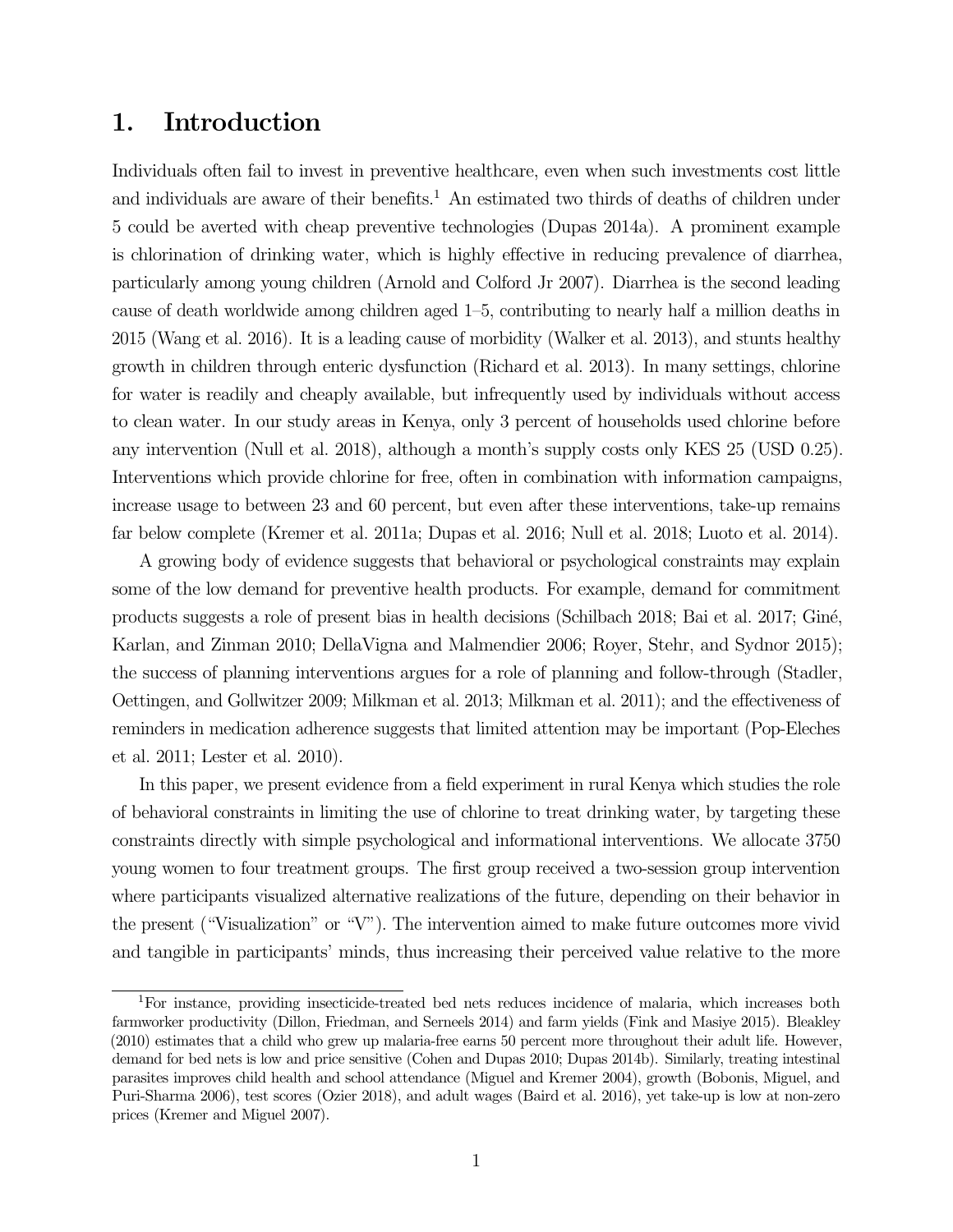immediate costs required to attain them. The second group received a two-session intervention that helped participants to undertake activities that they were struggling to do regularly, by making concrete, specific plans, anticipating potential obstacles, and establishing routines ("Planning" or "P"). To isolate the effects of the psychologically active elements of these treatments, a third, active control group received all elements of the intervention except the psychologically active components ("Active Control" or "AC" intervention): these participants also gathered as a group, but to discuss "psychologically inactive" topics. In addition, all three groups received a short information module about the benefits of chlorination ("Information" or "INF" intervention), to hold beliefs about chlorination constant across groups.2 Finally, we compare these treatments to a fourth, pure control group ("PC"), who were simply surveyed at endline. Thus, our groups are "V+INF", "P+INF", "AC+INF", and "PC". The comparison between the three "active" treatment groups and the pure control group gives the total effect on targeted behaviors of providing interventions such as ours in other, similar settings. The comparison between the two "psychological" treatment groups and the AC+INF group tests the effect of interventions specifically targeting the ability to visualize the future or to make and execute plans, respectively, over and above those targeting lack of information.

We report economically large and statistically significant effects of our interventions on our main outcome of interest, chlorination of household drinking water, measured objectively through a chemical test in unannounced household visits. Specifically, in the Visualization and Planning groups relative to the pure control group, we find significant increases of 27 and 18 percent (6 and 4 percentage points), respectively, in the share of households whose drinking water contains chlorine twelve weeks after the interventions. This measure is objective and collected in unannounced household visits. In line with these findings, both the Visualization and Planning treatments significantly reduce the number of diarrhea episodes in children: Visualization reduces diarrhea by 35 percent (8 percentage points) relative to the pure control group and 38 (9 percentage points) percent relative to the active control group, and Planning by 26 and 25 percent (6 percentage points), respectively, with all effects statistically significant. In contrast, the effect in the Active Control group relative to the pure control group is small and not statistically significant for both chlorination and diarrhea.

These interventions are extremely cost-effective by the standards of the World Health Organization (WHO). Delivery of the interventions cost approximately USD 4 per household, or USD 1.33 per child. If we assume, conservatively, that the treatment effects of the visualization and planning interventions are 35 and 26 percent reductions (respectively) in diarrhea for 3 months, and that the effects then immediately go to zero, the cost per Disability-Adjusted Life Year (DALY) saved is USD 121 for the visualization and USD 161 for the planning intervention.<sup>3</sup> The WHO classifies an intervention as "cost-effective" for a cost per DALY saved below USD 4525,

<sup>2</sup>Our information module is similar in format to Jensen (2010), who gives information on returns to education. <sup>3</sup>See Appendix A for detailed cost effectiveness calculations.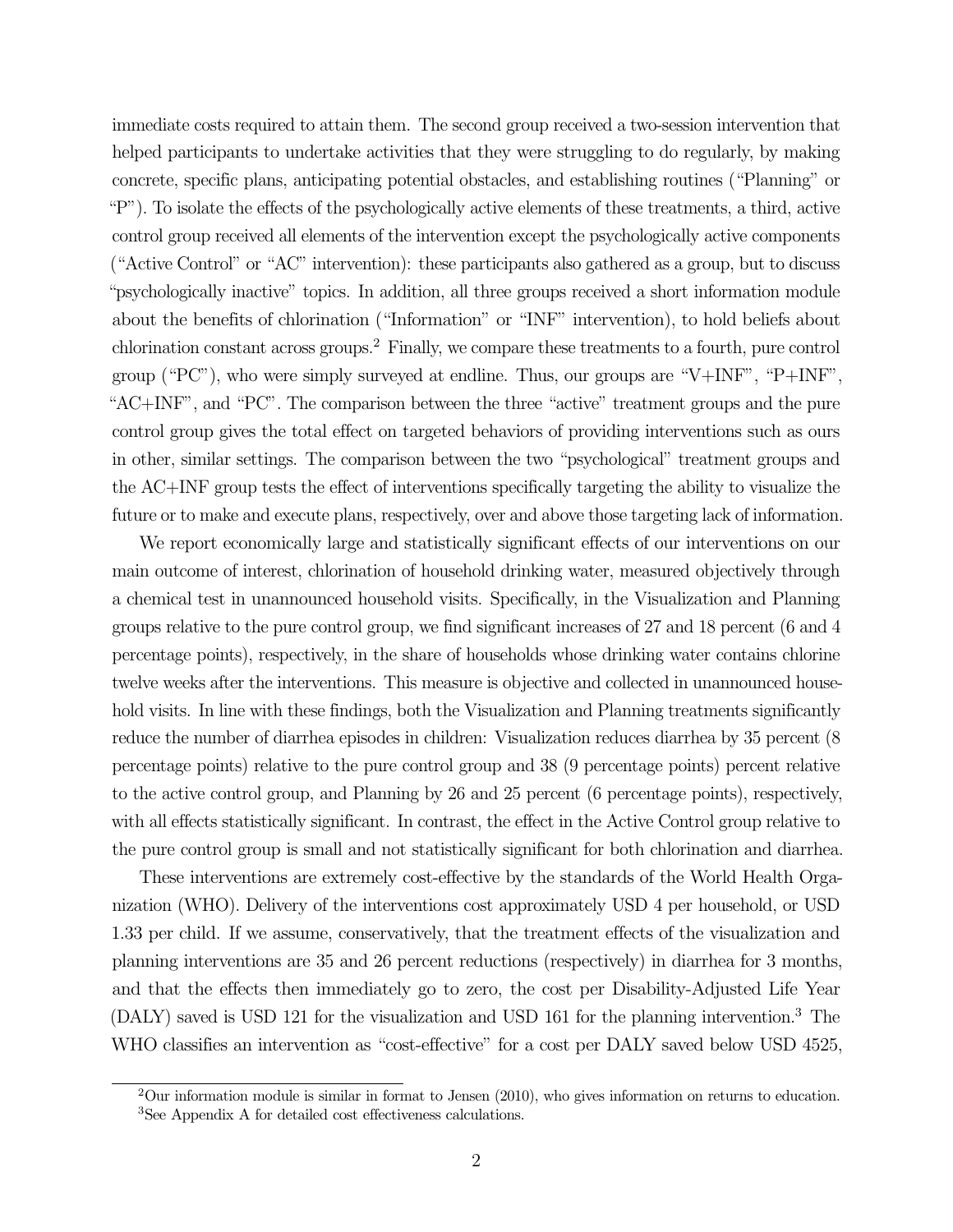and "highly cost-effective" below USD 1508. By comparison, deworming projects have a cost per DALY saved of USD 28 – USD 70/DALY, and malaria bed nets of USD 100/DALY.<sup>4</sup>

The effect of our interventions is not limited to the health domain, but also extended to economic behavior: the Visualization intervention caused a statistically significant 26 percent increase in the amount saved per week (pre-specified as a secondary outcome). Effects were larger than those of the Planning intervention (significant at the ten percent level). In addition, the Planning intervention decreased the total self-reported hours of work in the last three months by 22 percent (although earnings did not decline, consistent with increased efficiency of work). We see no effects on use of other widely available preventive health products, such as vaccines or antenatal checkups, nor in non-health investments (such as in children's education), all pre-specified as exploratory outcomes. We conclude that light-touch psychological interventions may be most effective when participants also receive information emphasizing the benefits of a particular behavior change.

We also test if our psychological interventions have larger effects in villages where infrastructure lowers the effort and time costs of chlorination. We conducted our intervention in the study sites of a previous trial, the "WASH Benefits" study (Null et al. 2018). In this study, villages were randomly assigned to receive chlorine dispensers placed at the water source, and dispensers had been maintained after the trial. Our treatment effects on chlorination are somewhat larger in villages with dispensers, although differences are mostly statistically insignificant. Thus, we observe weak evidence that, when psychological, information and time cost/effort constraints are alleviated simultaneously, effects on behavior may be larger than when cost and access barriers remain.

Finally, we use lab-in-the-field methods and psychological questionnaires to study the mechanisms through which these treatment effects operate. We show, first, that differences in behavior are not explained merely by differences in beliefs about the efficacy of chlorine, or increased knowledge about chlorination. All three "active" treatment groups received the information treatment and show similar improvements in their belief that chlorination can prevent diarrhea, and in knowledge about using chlorine. But the effects of psychological treatments on chlorination and diarrhea are larger than the effects of pure information (i.e. the Active Control arm).

We then provide suggestive evidence in favor of two potential psychological channels accounting for the increased efficacy of the psychological interventions compared to the Active Control. First, we show large and significant effects of both the Visualization and Planning treatments, of  $0.12$ – $0.17$  SDs, on a self-efficacy scale, which was pre-specified as a secondary outcome.<sup>5</sup> Second, in a "salience" task, we find that the psychological treatments focus participants' attention on

<sup>&</sup>lt;sup>4</sup>WHO figures: [https://www.who.int/bulletin/volumes/93/2/14-138206/en/.](https://www.who.int/bulletin/volumes/93/2/14-138206/en/)

Deworming: [https://www.givewell.org/international/technical/programs/deworming/cost-effectiveness.](https://www.givewell.org/international/technical/programs/deworming/cost-effectiveness) Bed nets: [https://forum.effectivealtruism.org/posts/HbunzTyFPRwcYihg6/long-lasting-insecticide-treated-nets](https://forum.effectivealtruism.org/posts/HbunzTyFPRwcYihg6/long-lasting-insecticide-treated-nets-usd3-340-per-life)[usd3-340-per-life](https://forum.effectivealtruism.org/posts/HbunzTyFPRwcYihg6/long-lasting-insecticide-treated-nets-usd3-340-per-life)

<sup>5</sup>Self-efficacy captures beliefs about one's ability to achieve desirable outcomes (Bandura 1977).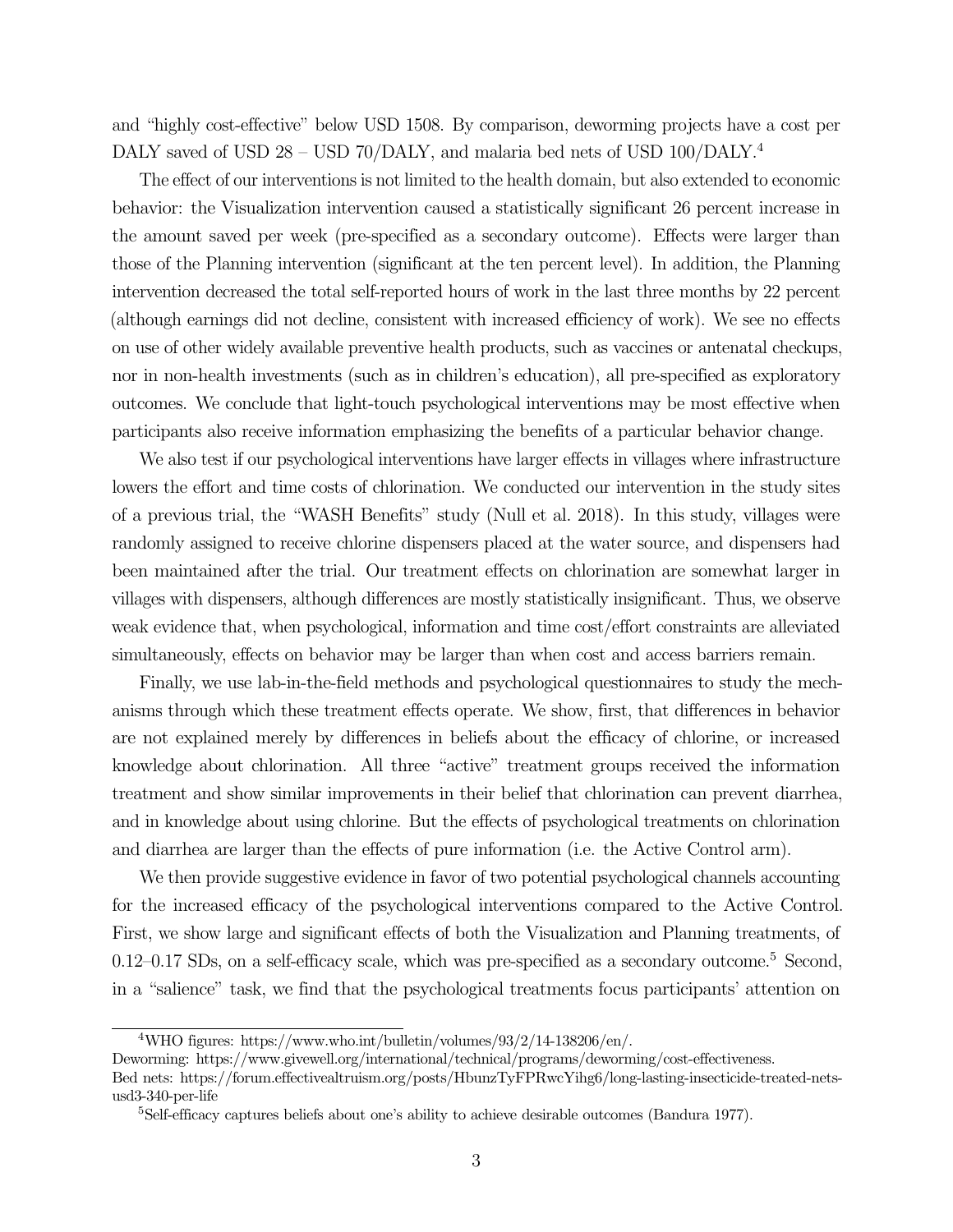chlorination more than the information treatment alone, even 10 weeks after the intervention. This effect is not present for other future-oriented behaviors (savings and farm investment).<sup>6</sup> While the Visualization and Planning interventions were designed to be domain-general, they use water treatment as an example behavior, often in the context of engaging stories or exercises. Together, these findings suggest that psychological interventions which build self-efficacy and successfully focus attention on a target behavior may be more effective than standard information campaigns.

Our psychological interventions do not significantly affect laboratory measures of time preferences, neither using an incentivized real-effort task, nor using multiple price lists over money. They also have no measurable impact on cognitive functions linked to planning, nor on a self-reported psychological scale measuring whether people took actions to achieve their goals. Furthermore, they do not affect lab measures of risk preference. These results suggest that deeper underlying preferences and cognitive functions may not respond strongly to light-touch interventions. In contrast, attention and self-efficacy appear more malleable.

Although we cannot completely rule out that treatment effects may reflect social desirability bias in answering questions related to the content of the intervention, it is unlikely that such effects account for our findings. Most importantly, we observe increases in objectively measured chlorine content of stored household drinking water during unannounced household visits. The visits were closely concentrated in time within each village (thus making them hard to anticipate), and the treatment effects are robust to controlling for within-village chlorine test delay. We also observe no treatment effects on self-reported scales capturing other socially desirable behaviors specifically mentioned in the workshops, such as scales measuring whether one has achieved one's goals in the past week.

Our paper makes several contributions to the existing literature. First, we show that addressing psychological barriers can lead to economically significant increases in the use of preventive health products, and these effects go beyond information alone. Our study builds on a small literature which shows that such light-touch interventions can increase long-term investments, including in health. The Visualisation intervention drew on theoretical and empirical studies in economics and psychology suggesting that future visualization techniques may be effective at increasing patient behavior (Gabaix and Laibson 2017; Alan and Ertac 2018; Duckworth et al. 2011), including smoking cessation (Stein et al. 2018) and savings (Hershfield et al. 2011). The Planning intervention was adapted from a low-intensity psychotherapy approach called Behavioral Activation (Lejuez et al. 2011; Ekers et al. 2014) and a behavioral intervention known as "implementation intentions" (Gollwitzer and Sheeran 2006; Duckworth et al. 2013; Morisano et al. 2010). Interventions which help people to execute plans have been shown to improve immunization (Milkman et al. 2011), take-up of preventive screening (Milkman et al. 2013), and exercise (Stadler, Oettingen, and Gollwitzer 2009).

<sup>&</sup>lt;sup>6</sup>This finding is in line with Zwane et al. 2011, who find people chlorinate water more if they are surveyed 18 times compared to three times, making chlorination more salient.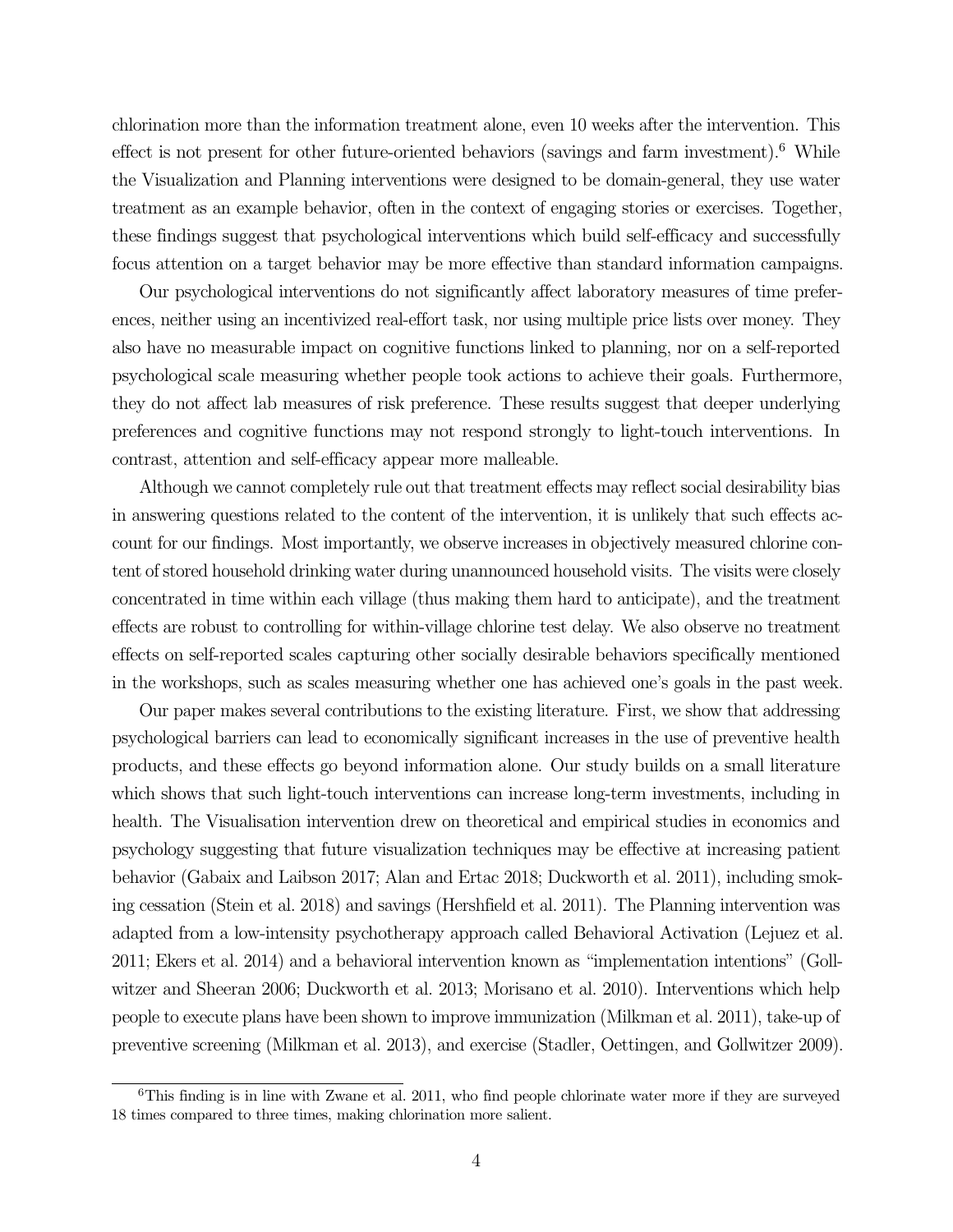Relatedly, reminders (which counter limited attention) improve compliance with medical treatment regimens (Pop-Eleches et al. 2011; Lester et al. 2010) and increase productivity (Hanna, Mullainathan, and Schwartzstein 2014; Beaman, Magruder, and Robinson 2014). Showing videos of role models increases aspirations, savings, educational as well as business investment (Bernard et al. 2018), and reduces prevalence of sexually transmitted disease (Banerjee, la Ferrara, and Orozco 2018). 7

Another literature documents that limited information may affect economic decisions. People are known to increase investment in preventive health or in high-return opportunities, such as education, after receiving information about benefits and returns (Dupas 2011; Jensen 2010; Jensen 2012; Dinkelman and Martínez 2014). This is also true in the context of drinking water, where information that water is unsafe can lead to substitution to different water sources (Madajewicz et al. 2007; Jalan and Somanathan 2008). However, in other cases, information campaigns have not induced behavior change (Dupas 2009; Duflo, Dupas, and Kremer 2015). In our setting, providing information and changing beliefs alone does not result in behavior change. In contrast, psychologically targeted elements of these interventions, which improve self-efficacy and the salience of the targeted behavior, are necessary to achieve measurable improvements in outcomes.8

More narrowly, our paper contributes to research that aims to increase chlorination of drinking water, which has examined price mechanisms (Ashraf, Berry, and Shapiro 2010; Dupas et al. 2016; Kremer et al. 2011b), communal vs. individual persuasion (Kremer et al. 2011a), and combinations of information and subsidies (Ashraf, Jack, and Kamenica 2010; Null et al. 2018; Kremer et al. 2011a). Other researchers working on chlorination have noted that psychological constraints may affect choices about water treatment.9 We show that psychological interventions have causal effects on behavior and provide evidence that they work through psychological channels. These findings complement other work on increasing demand for chlorination. Our interventions could therefore be deployed in combination with these other programs, to deliver clean water to the 2 billion

<sup>&</sup>lt;sup>7</sup>In addition, more involved, multi-session interventions which target self-esteem and self-efficacy improve sex workers' savings and attendance at health checkups (Ghosal et al. 2016) and produce increases in employment McKelway (2018). Multisession interventions that resemble psychotherapy improve patience (Blattman, Jamison, and Sheridan 2017) and reduce automatic decision-making (Heller et al. 2017), reducing violence and antisocial behavior. With depressed mothers, they improve financial empowerment and investment in children (Baranov et al. 2017).

<sup>8</sup>Our results suggest a possible reinterpretation of past findings: some successful "information" interventions may work by combining pure information with psychological elements. For example, information about chlorination provided by promoters may also operate through psychological mechanisms (Kremer et al. 2011b; Kremer et al. 2011a). Indeed, messaging around free safe water products is particularly effective in increasing adoption when it is behaviorally inspired (Luoto et al. 2014).

<sup>9</sup>For example, in Zambia Ashraf, Berry, and Shapiro (2010) note that women often mentioned being "busy" or "distracted" after gathering water as a reason for buying chlorine but not using it. In Bangladesh, Luoto et al. (2011) note the importance of understanding behavioral barriers to use, after finding that none of four water treatment products had usage rates of above 30 percent, despite the provision of subsidies and extensive information.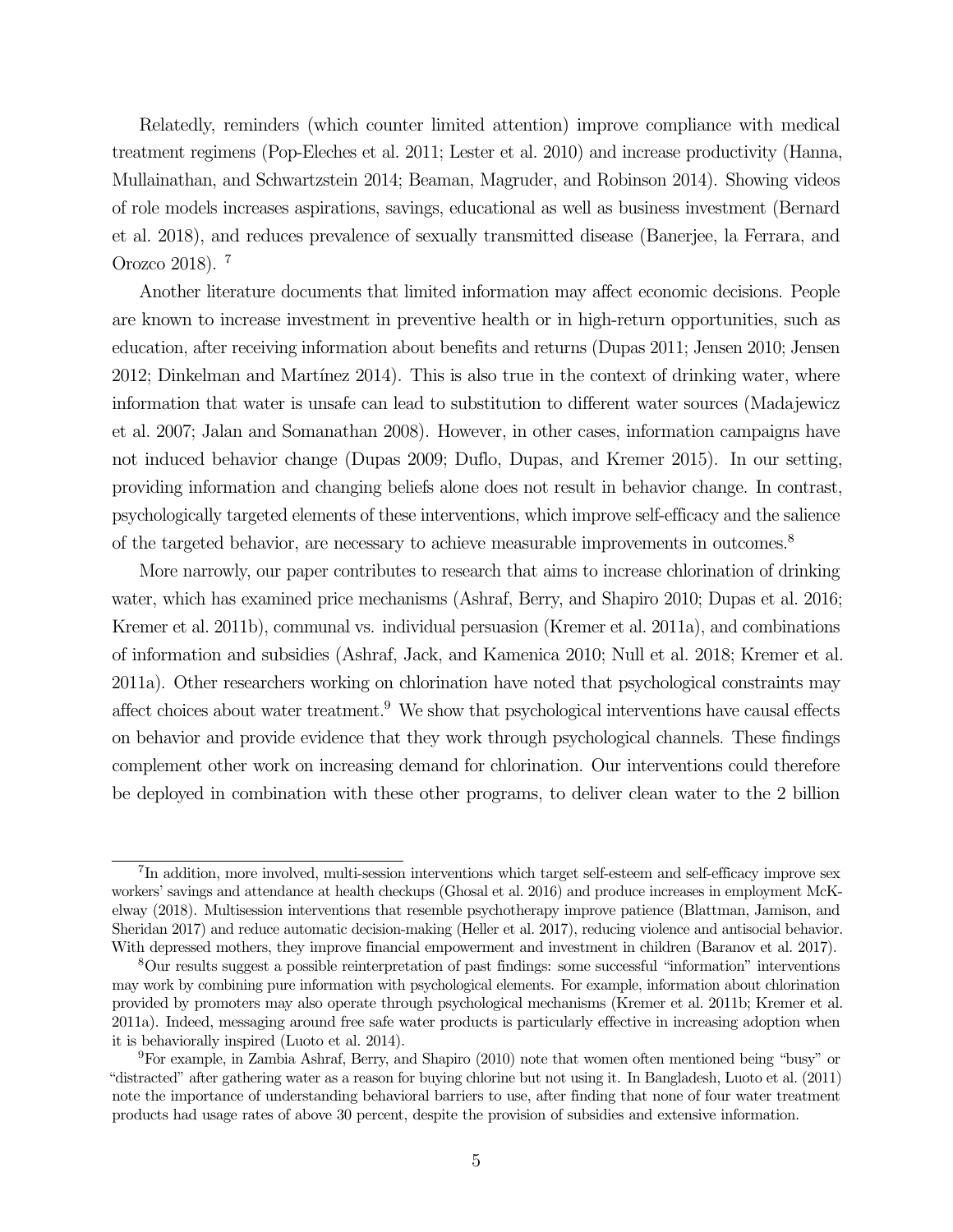people who currently use drinking water contaminated with feces.10 They could also be adapted to encourage use of other preventive health products, as well as productive investments more generally.

The remainder of this paper is structured as follows. Section 2 describes the study design. Section 3 describes the interventions. Section 4 describes the outcome variables. Section 5 describes the estimation approach. Section 6 reports results. Section 7 discusses potential mechanisms. Section 8 concludes.

## 2. Experimental design

### 2.1 Sampling and randomization

Our study areas are Bungoma and Kakamega counties in rural Western Kenya. These counties were included in the [WASH Benefits study](http://www.washbenefits.net) (henceforth WASH) of Null et al. (2018). The WASH study was a cluster-randomized controlled trial, conducted from 2012 to 2014, which included 1,226 villages (Null et al. 2018). Villages were grouped into clusters of one to three neighboring villages. Clusters were then randomized to eight treatment arms, six of which tested household-level water, sanitation, handwashing, and nutrition interventions in isolation and different combinations of interventions.<sup>11</sup>

We sampled 205 villages from the full sample of 1,226 villages. In one treatment group of the WASH study, villages were provided with chlorine dispensers next to water sources, as well as community health promoters. We randomly selected 67 villages from this "Water Quality" (henceforth "dispenser") treatment arm and 67 villages from the "Passive Comparison" arm, which received no interventions.12 In the dispenser villages, chlorine dispensers were installed at an average of five community water points per village cluster, and refilled as needed. The "Dispensers for Safe Water" program operated by the NGO Evidence Action has since maintained these dispensers, ensured they are filled with chlorine, and retained a local promoter in each community. The randomization has remained intact. An additional 71 villages were selected uniformly from the remaining six WASH Benefits arms in Mumias district, Kakamega county. The inclusion of participants from villages treated by the remaining six arms of the WASH intervention was not planned in our study, but occurred as a result of a coding error at the sampling stage. During the WASH Benefits study, 48 of these 71 villages received one of sanitation, handwashing or nutrition interventions, but no dispensers. However, these additional interventions all took place at the household level, and we exclude households which participated directly in the original WASH study from participation in

<sup>10</sup><https://www.who.int/news-room/fact-sheets/detail/drinking-water>

 $11$ For more information on the WASH Benefits study, see Appendix B.

<sup>&</sup>lt;sup>12</sup>There were two comparison groups in the original WASH study: an active comparison group, where children's arm circumference was measured, and a passive comparison group, where children were not measured but other outcomes were measured.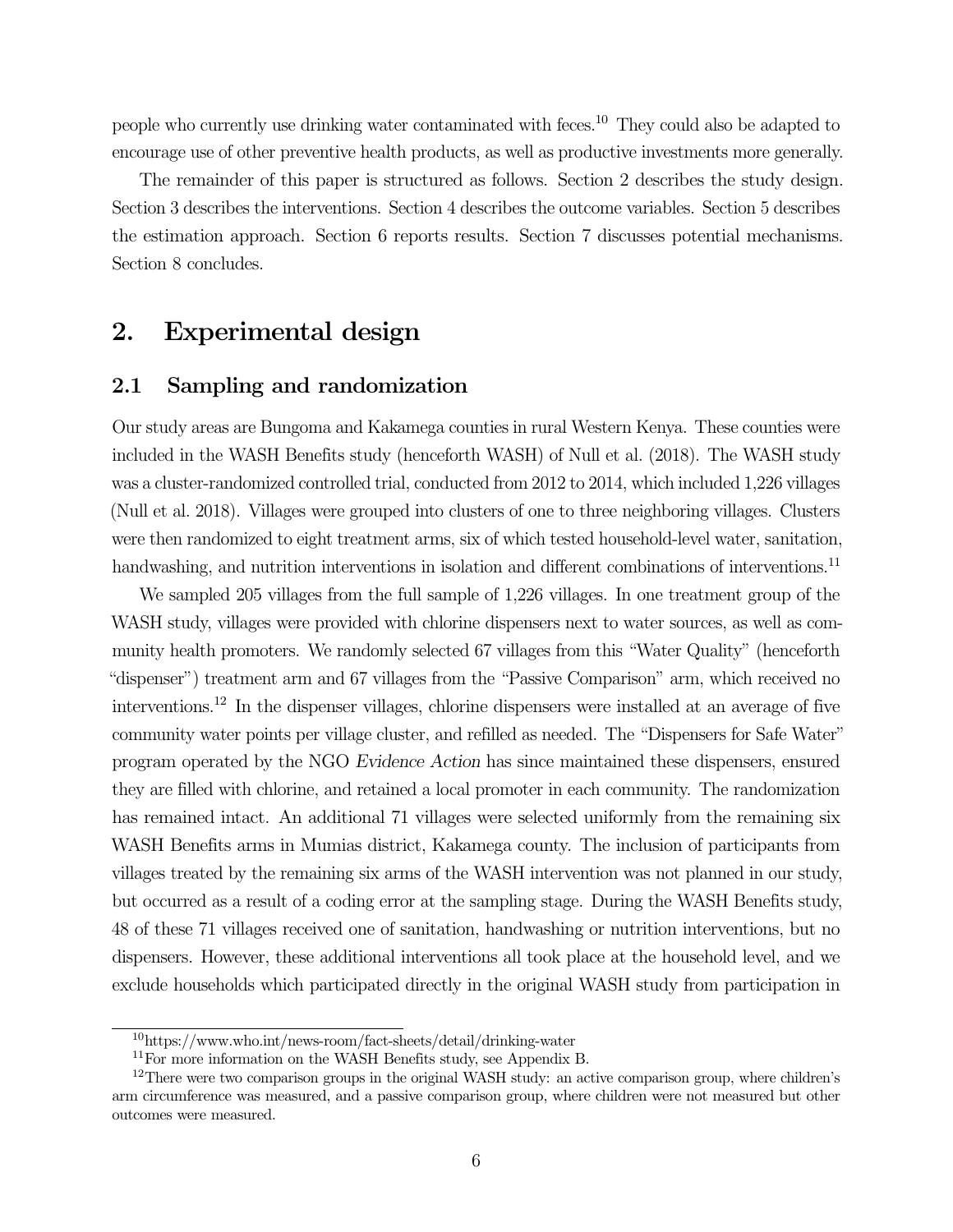the present study. In addition, all interventions other than dispensers finished three to four years before our study. For these reasons, we group these 48 villages with the passive comparison villages in our analysis.13 The other 23 villages received dispensers, as well as combinations of sanitation, handwashing or nutrition interventions. We group these villages with dispenser villages, as Evidence Action continued to maintain dispensers in these villages. As a robustness check, we exclude these 71 villages from the heterogeneity analysis by "Water Quality" assignment in Appendix F.

In the 205 study villages, we recruited 3750 women aged 18–35 between October 2017 and January 2018. We focus on women because they are primarily responsible for household chores, including collecting water, and thus for water chlorination. We recruit women aged 18–35 as they are most likely to have small children, who in turn are the most vulnerable to water-borne illnesses. With the help of local guides, enumerators visited all households in each included village (see Section B) and conducted a census to determine household eligibility. Enumerators collected demographic information on women that met the screening criteria: i) aged 18–35 inclusive, ii) within this age range, the most senior woman in their household, and iii) their household did not participate in the WASH Benefits study. The target sample of 3750 women represents all eligible women in the 205 villages. As shown in Table 1, the women in our sample are on average 26 years old, 89 percent are married or cohabiting, and they have on average 6 years of education.

We split our sample into three "active" treatment groups and one pure control group. We randomly assigned 992 participants to the "Visualization" (V+INF) group, 991 to the "Planning" (P+INF) group, 992 to the "Active Control" (AC+INF) group, and 775 to the "Pure Control" group. We stratified the randomization on village of residence, and a wealth index collected during the census.<sup>14</sup> Redundant observations during stratification were equally distributed across treatment groups.

Participants were assigned randomly to attend baseline and intervention sessions either in the morning or in the afternoon. While participants were encouraged to attend the session type assigned to them, they were allowed to switch to the other session time if necessary to minimize attrition. Within a geographical region and within each treatment group, participants were invited to sessions in alphabetical order, based on the first letter of their last name.

 $13$ Specifically, we exclude women who self-report having participated in the WASH study, and households with children aged either 3–4 or 4–5, depending upon the village's WASH Benefits timing. The reason for this second exclusion is that the WASH Benefits study recruited women in their second or third trimester of pregnancy in 2012. As a result, our sample is composed of women who were exposed to village-level, but not household-level interventions through the WASH Benefits study.

 $14$ The wealth index consisted of the total value of a limited set of assets (bicycles, cellphones, gas stoves, all livestock, radios, sofas and televisions). Participants were split at the median into a "high" and "low" wealth group.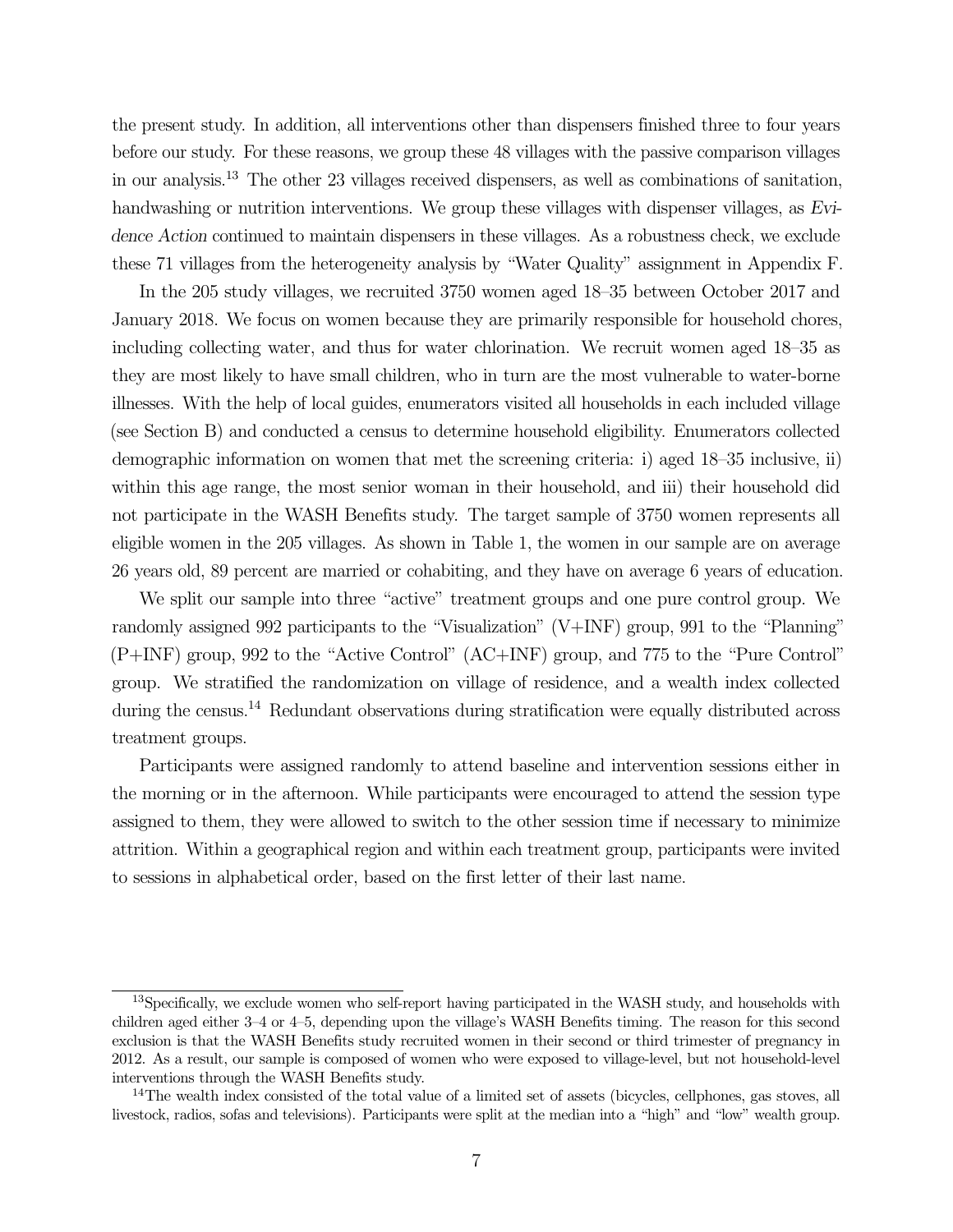### 2.2 Design and timeline

The project was approved by the Princeton (#7376) and KEMRI (#536) IRBs. Our pre-analysis plan was registered at<https://www.socialscienceregistry.org/trials/2850/history/27566> (April 2, 2018). Participants in the three "active" treatment groups participated in three sessions: a combined baseline and first intervention session; a second intervention session one week later; and an endline 11 weeks after the first session. Participants in the pure control group did not participate in the baseline and the first and second intervention sessions, but participated in the endline 11 weeks after the beginning of the study in their village. In addition, households in all four groups received an unannounced visit 13 weeks after the beginning of the study, where enumerators collected a drinking water sample to be assayed for the presence of chlorine.

The baseline and endline sessions lasted about two hours each and consisted of behavioral tasks, psychological questionnaires, and a socioeconomic survey. These measures were collected in "mobile labs" operated by the Busara Center for Behavioral Economics in Bungoma and Kakamega counties, which each accommodated up to 25 participants at a time. The behavioral tasks and psychological questionnaires were presented using touch screen computers, audio instructions, color-coded response buttons using the zTree experimental interface (Fischbacher 2007), which allowed both computer-illiterate and entirely illiterate individuals to participate. Enumerators read instructions to the respondents in Kiswahili to maximize comprehension.15 The socioeconomic survey was administered one-on-one by enumerators using tablets.

Each intervention session in the three "active" treatment groups lasted about two hours. Participants were split into cohorts of five for each session, which were run by locally-trained female facilitators. Participants were reconvened in the same cohorts for the second session. No participant was invited for the second session without having already participated in the first session.

Participants received KES 200 (USD 2) for participating in the baseline survey and first intervention session, KES 200 for the second session, and KES 300 for participating in the endline session.<sup>16</sup> They additionally received a KES 50 bonus for arriving on time for each appointment. Participants were reimbursed for their transport costs, using public transport rates from their village of residence to the mobile laboratory. Finally, participants received payments from the experimental tasks, as described in Section 4. Participants were informed of the fixed amounts that they would be paid during the phone call inviting them to a session, and told that they would have the opportunity to earn some extra money during the session. All participants recruited to the sample were invited to attend endline sessions, regardless of whether they attended the baseline

<sup>15</sup>Most Kenyans speak a tribal "mother tongue" at home, Kiswahili as a lingua franca, and English as the language of education and business. The Busara Center uses Kiswahili as the medium of oral communication in most studies with this population.

<sup>16</sup>USD 1 was equivalent to approximately KES 100 at the time of the study.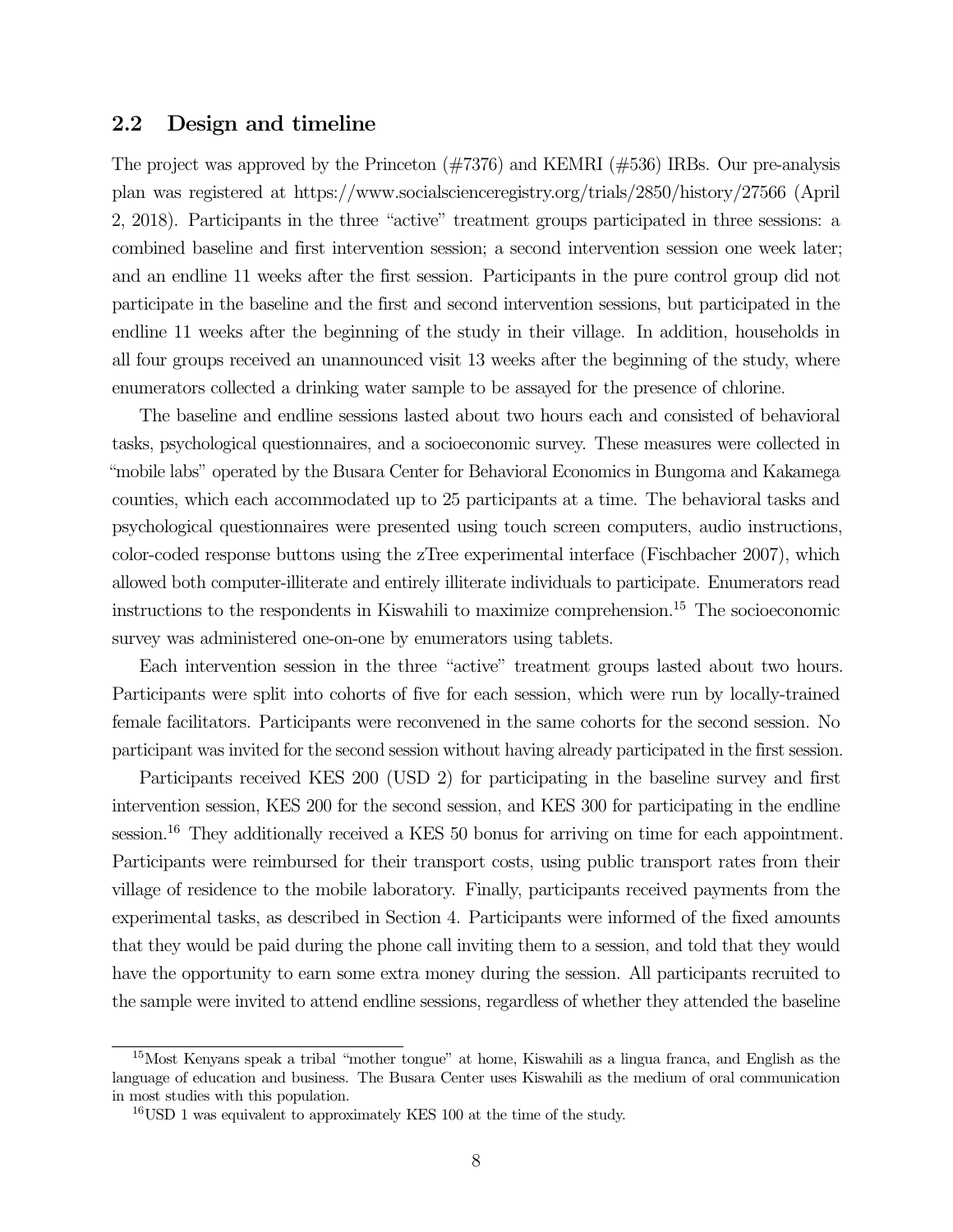and/or intervention sessions. Table A.1 shows the number of participants at each stage of the study.

### 2.3 Background on chlorination use

Child diarrhea is relatively high in our study area, as it is in many parts of the developing world. In the original WASH study control group, diarrhea prevalence in the past 7 days was 27 percent among children aged 1 and 2 (Null et al. 2018); in our pure control group at endline, there have been 0.2 incidences of diarrhea per child under 15 in the last 3 months. Fecal contamination of drinking water is a likely cause of these episodes. Most of the population relies on communal water sources, usually wells with pumps or springs (Null et al. 2018). Women and children collect drinking water in plastic jerry cans, which is then kept in clay storage pots in the home. Water can be contaminated easily as it is removed from storage pots.

Chlorinating water kills many of the pathogens that cause diarrhea.17 Absent point-of-collection chlorine dispensers (as installed by WASH), households can purchase dilute chlorine. The main brand of dilute chlorine is WaterGuard, which has been distributed and heavily marketed by the NGO Population Services International (PSI) in Kenya since 2003. WaterGuard is available in most local shops in the study area, and costs KES 25 (USD 0.25) per 150 ml bottle, about 0.2 percent of average monthly earnings. Each bottle treats 1000 l of water (approximately one month to 50 days of household drinking water) (Dupas et al. 2016; Lantagne et al. 2010) and comes with instructions in Swahili and in pictures. There is widespread awareness of this product: even at baseline of the WASH study in 2012, 89 percent had heard of *WaterGuard*, and 29 percent had used it at least once (Null et al. 2018). Households also believe chlorine is effective: at endline, the pure control group believe, on average, that 71 percent of incidences of diarrhea can be avoided by using chlorine.

However, take-up of chlorination is low. Even using chlorine from a free dispenser requires repeated, proactive behavior. Dispensers are not present at every water point, so people might need to plan their journeys to go past the correct water point. They might also need to make alternative arrangements if the dispenser is not filled, or remind children fetching water to chlorinate it. In non-dispenser villages, women would need to purchase WaterGuard, paying both time and monetary costs, and remember to add it to each batch of water. In our sample at endline, 27 percent of pure control households report having chlorinated their current drinking water supply, 18 percent had detectable free chlorine in their water, and 22 percent had detectable total chlorine.18

Taste is mentioned as a potential barrier to chlorination use (Dupas et al. 2016; Ashraf, Berry, and Shapiro 2010). Indeed, it is possible to taste if water has been chlorinated: in a blind taste test

<sup>&</sup>lt;sup>17</sup>A meta-analysis finds point-of-use methods of chlorinating drinking water reduce child diarrhea by an average of 29 percent across 21 randomized controlled trials, suggesting unpurified water causes at least some episodes of diarrhea (Arnold and Colford Jr 2007).

<sup>&</sup>lt;sup>18</sup>See Section 4.1 on the distinction between free and total chlorine. We report free chlorine here for comparison with other studies, but focus on total chlorine as our primary outcome measure.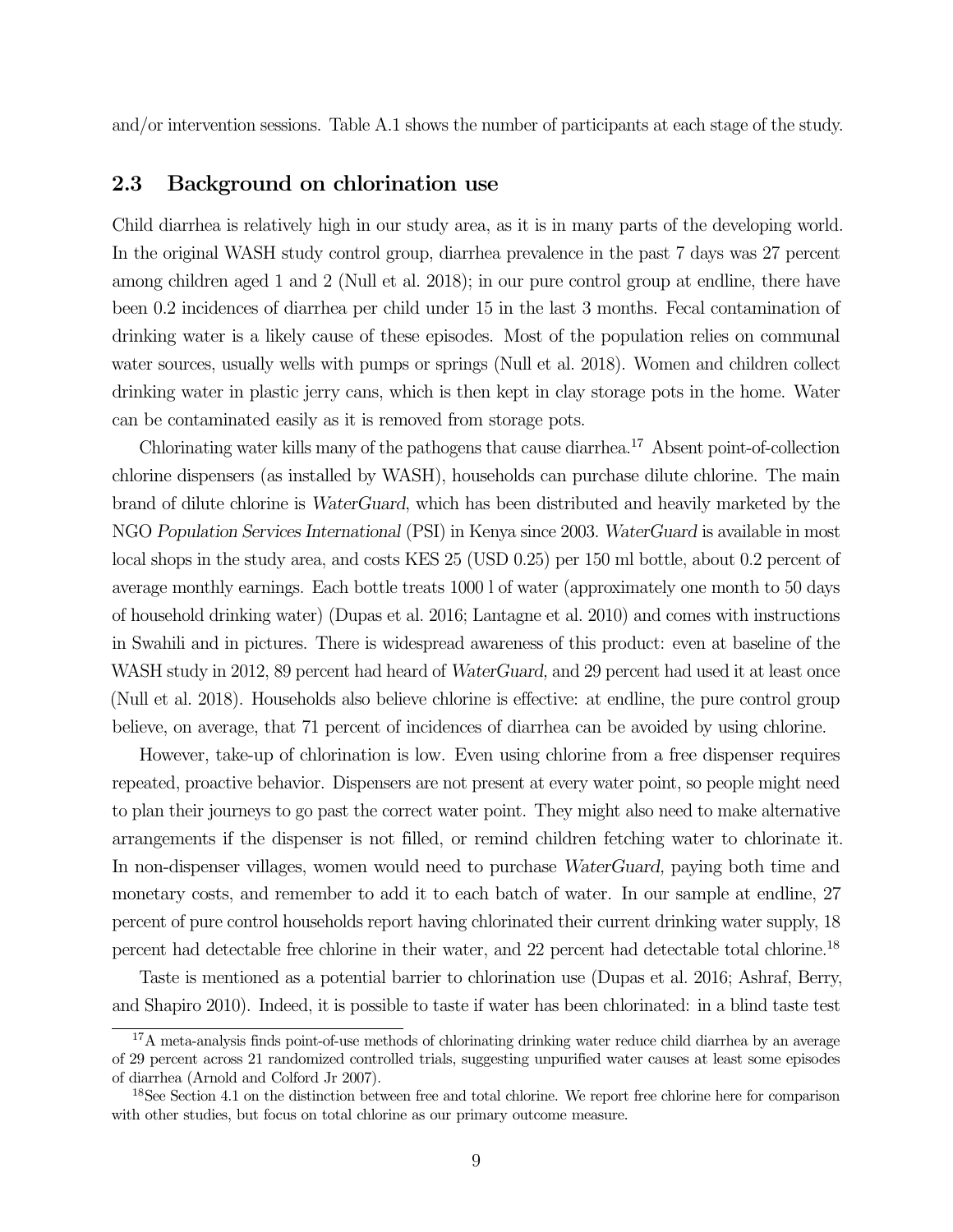among staff of the Busara Center for Behavioral Economics, on average participants correctly identified when drinking water had been treated with chlorine 75 percent of the time. However, we found no statistically significant differences in the taste rating participants gave to chlorinated vs. unchlorinated water (unchlorinated water mean score  $=6.21/10$ , chlorinated water mean score  $=6.06/10$ ,  $p=0.66$ ,  $n=90$ ). While taste may prevent complete take-up of the product, taste differences are present to the same extent in all arms, so do not confound estimates of treatment effects.

## 3. Interventions

The structure of each session was held constant across treatment groups: each included a short lecture, followed by a story of a woman like them, reflections of how the themes relate to participants' own lives, and finally drawing and list-writing exercises and activities.

### 3.1 Treatment 1: Visualization + Information module  $(\text{``V+INF''})$

The objective of the future visualization intervention was to increase internal motivation for patient behavior. The intervention is based on the idea that present utility is easier to imagine than future utility. A substantial body of evidence in psychology shows that people imagine future events in much less detail than immediately upcoming events, focusing on abstract qualities rather than details of execution (see e.g. Gilbert and Wilson 2009, Kahneman et al. 2004, Wilson et al. 2000). For instance, helping out an elderly relative with their tax return next month may be imagined as an act of love, while doing it later today is imagined as hours of painstaking sorting through receipts. In a recent theoretical contribution, Gabaix and Laibson (2017) formalize the idea of as-if discounting, which results from a perfectly patient decision-maker who simulates future utility by combining priors with noisy, unbiased signals about future utility. The model implies that interventions which improve forecasting ability (or forecasting efforts) will lead to more patient behavior, without changing the underlying preference parameters. Models of quasi-hyperbolic discounting (Laibson 1997 and O'Donoghue and Rabin 1999) are based on a differential weight given to the present. Despite fundamental differences, both models predict that an increased focus on the future will be associated with fewer dynamic preference reversals.19

The theoretical predictions are matched by empirical evidence: in a randomized educational intervention in Turkish primary schools, Alan and Ertac (2018) find that eight weekly classes on "imagining future selves" result in the children making more patient decisions in incentivized choice tasks three years after the intervention. Research in psychology had previously established

 $19$ Both "as-if discounting" à la Gabaix and Laibson (2017) and quasi-hyperbolic discounting generate dynamic preference reversals, but only quasi-hyperbolic discounting generates self-control problems and commitment demand. Since there is no commitment in our study, the models are observationally equivalent for our purposes.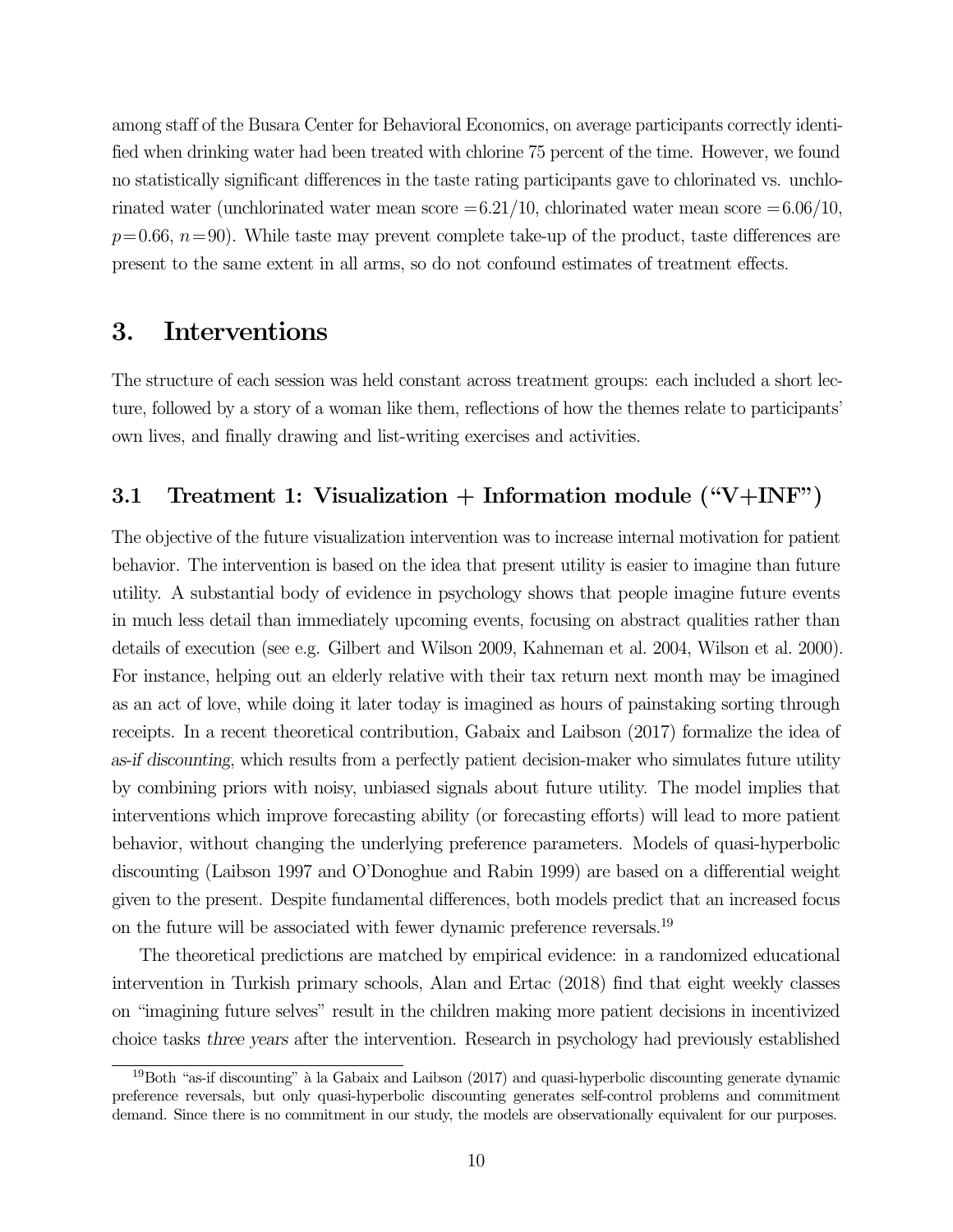that participants exposed to vivid imagery of their future selves increased hypothetical retirement savings in laboratory and online studies (e.g. Hershfield et al. 2011). Further evidence on the effects of future visualization techniques comes from the literatures on "best possible selves" (Markus and Nurius 1986; Sheldon and Lyubomirsky 2006; King 2001), "episodic future thinking" (Daniel, Stanton, and Epstein 2013), and "mental contrasting" (though mental contrasting is commonly coupled with planning elements, such as implementation intentions, see e.g., Oettingen, Pak, and Schnetter 2001, Oettingen, Mayer, and Thorpe 2010, and Duckworth et al. 2011).

The core of our intervention was to encourage participants to a) connect their present behavior to outcomes in the future, b) visualize alternative realizations of the future, depending on their current behavior, and c) put themselves in the shoes of their future selves, imagine how they feel, and 'talk' to them. The approach was deliberately visual and emotional, with participants asked to close their eyes repeatedly for several minutes, and to imagine their future selves in as much graphic detail as possible. We hypothesize that increased vividness of the future may affect behavior through a change in preference parameters, a change in forecasting skills, or a stronger mapping between present behavior and future outcomes.

In the first intervention session, participants were given an interactive lecture on thinking about the future. Participants were asked to think about the effect of small everyday behaviors (such as spending their leftover budget on snacks) on future outcomes. The intervention carefully avoided changing participants' beliefs about which present behavior would entail which future outcome – it merely encouraged them to make the connection themselves. It moved on to several silent visualization exercises, with prompts including "Close your eyes for one minute. Imagine the person you will be in one year. Imagine your family in one year." and "Imagine that your future self can now talk to you. How does she feel? What does she want you to do?" In the second part of the session, participants listened to a story of a woman whose daily life is full of tasks and worries, and who consequently focuses only on what is necessary right now. Using examples of water chlorination, antenatal care visits, handwashing, and saving, she learns over time that thinking about the future in her everyday actions helps her and her family to have a better life. The story was followed by a group discussion on behaviors from the participants' own lives, and visualizing alternative realizations of their own future, depending on present behavior. The session finished by asking participants to draw one these "future realizations", and make notes on the corresponding present behavior. Unlike the Planning intervention, it focused on high-level behaviors and outcomes without implementation details. The first intervention session concluded with the information module described below. In the second Visualization intervention session, participants largely revisited the first session, albeit with increased emphasis on how future visualizations can be used to deal with temptations in the present.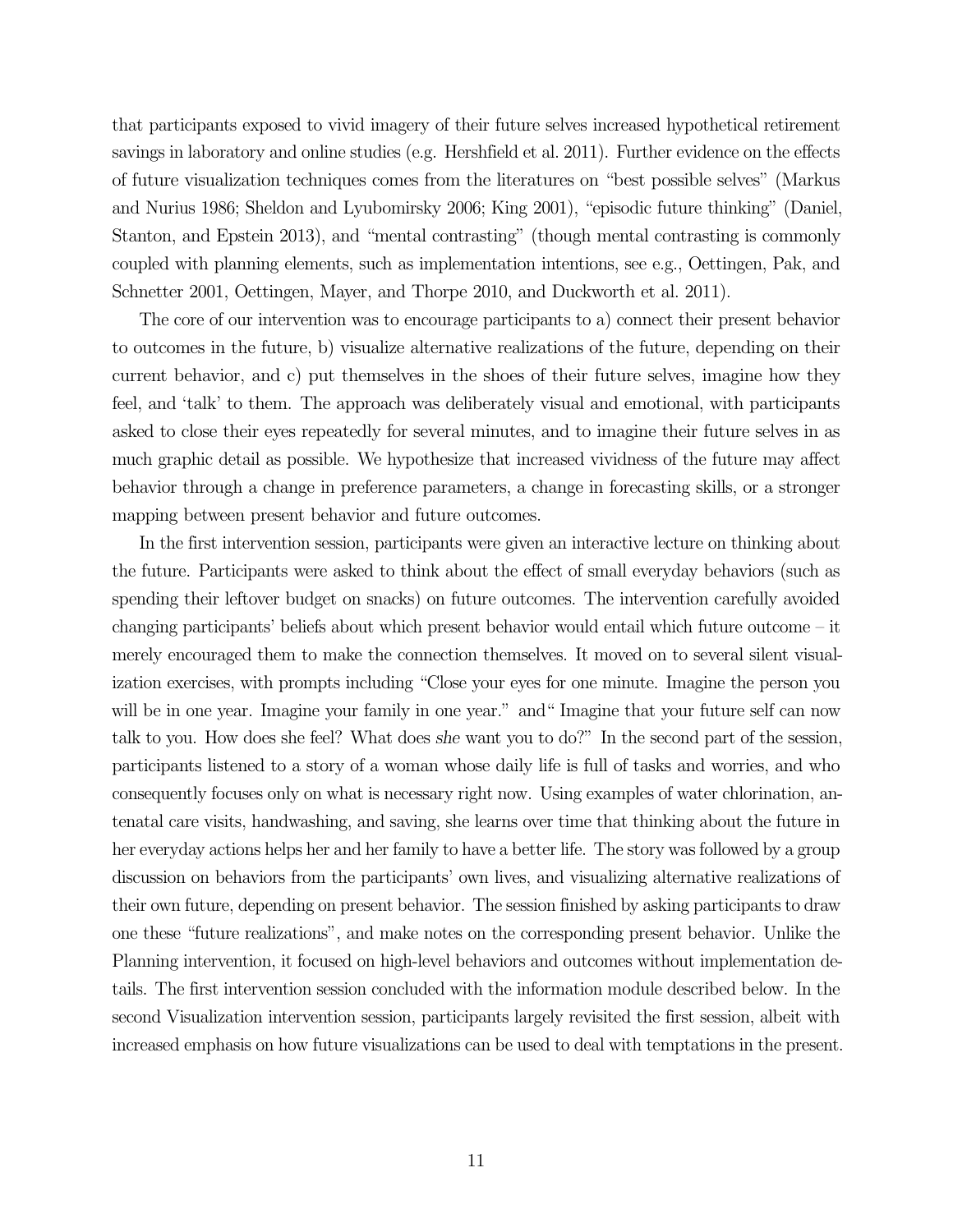### 3.2 Treatment 2: Planning  $+$  Information module ("P $+$ INF")

The Planning intervention aimed to help participants to undertake activities that they had identified as important but were struggling to do regularly, by making concrete, specific plans. We drew on two different bodies of work in psychology. One approach to treating mild depression, known as behavioral activation, draws on literature on instrumental reinforcement and motivation (Lejuez et al. 2011).20 Depressed people often reduce how often they undertake activities and avoid even basic tasks, which contributes to negative mood To break this cycle, behavioral activation teaches participants simple, structured skills: to set short-term goals, make plans, reduce avoidance, and problem-solve (Ekers et al. 2014; Weobong et al. 2017).

A second literature on "implementation intentions" (Gollwitzer and Sheeran 2006; Locke and Latham 2002) suggests that people are more likely to implement plans if they make plans concrete and detailed and take time to anticipate potential obstacles and strategies to overcome them. Such interventions have improved classroom behavior and test scores with school students (Duckworth et al. 2013; Morisano et al. 2010), increased reported exercise (Stadler, Oettingen, and Gollwitzer 2009) and voter turnout (Nickerson and Rogers 2010), and improved take-up of vaccination and preventive screening(Milkman et al. 2011; Milkman et al. 2013). Completing a particular action plan (in this case, to exercise) is also associated with an increase in self-efficacy (Lorig et al. 2014).

The first session began with a short lecture about how all people can get stuck in cycles of inactivity, where they lack motivation to get things done and lose out on the sense of achievement of accomplishing what they intended to do. Participants then listened to a story of a woman very similar to them who was tired and struggling to complete her chores, including fetching water and chlorinating it. Once she fell out of the habit of doing routine tasks, she found it very hard to find the motivation to start again. This had negative consequences for herself and her family. Participants could then share experiences of similar situations from their lives

In the second part of the first session, participants were asked to identify activities in their daily lives that they felt were important, but where they were struggling to "get going". In contrast to the Visualization intervention, they did not set long-term goals, but focused on activities they could do in the next week. With a partner, they completed a simple worksheet with two lists of activities: one set that they enjoyed doing, and one set that were necessary and important but they might not enjoy. They ranked the tasks on each list from most to least difficult. In the final part of the session, participants picked the easiest one or two activities from each of the "necessary" and "enjoyable" lists of activities, and scheduled them in a weekly diary. They then broke the task down into steps, visualized what they would need to do to complete the activity, anticipated potential obstacles, and made plans to overcome them. The first intervention session concluded

 $^{20}$ Importantly, we do not screen for or target people with depression symptoms, or attempt to provide any treatment for depression. We use manuals by Richards and Whyte (2011) and Lejuez et al. (2011).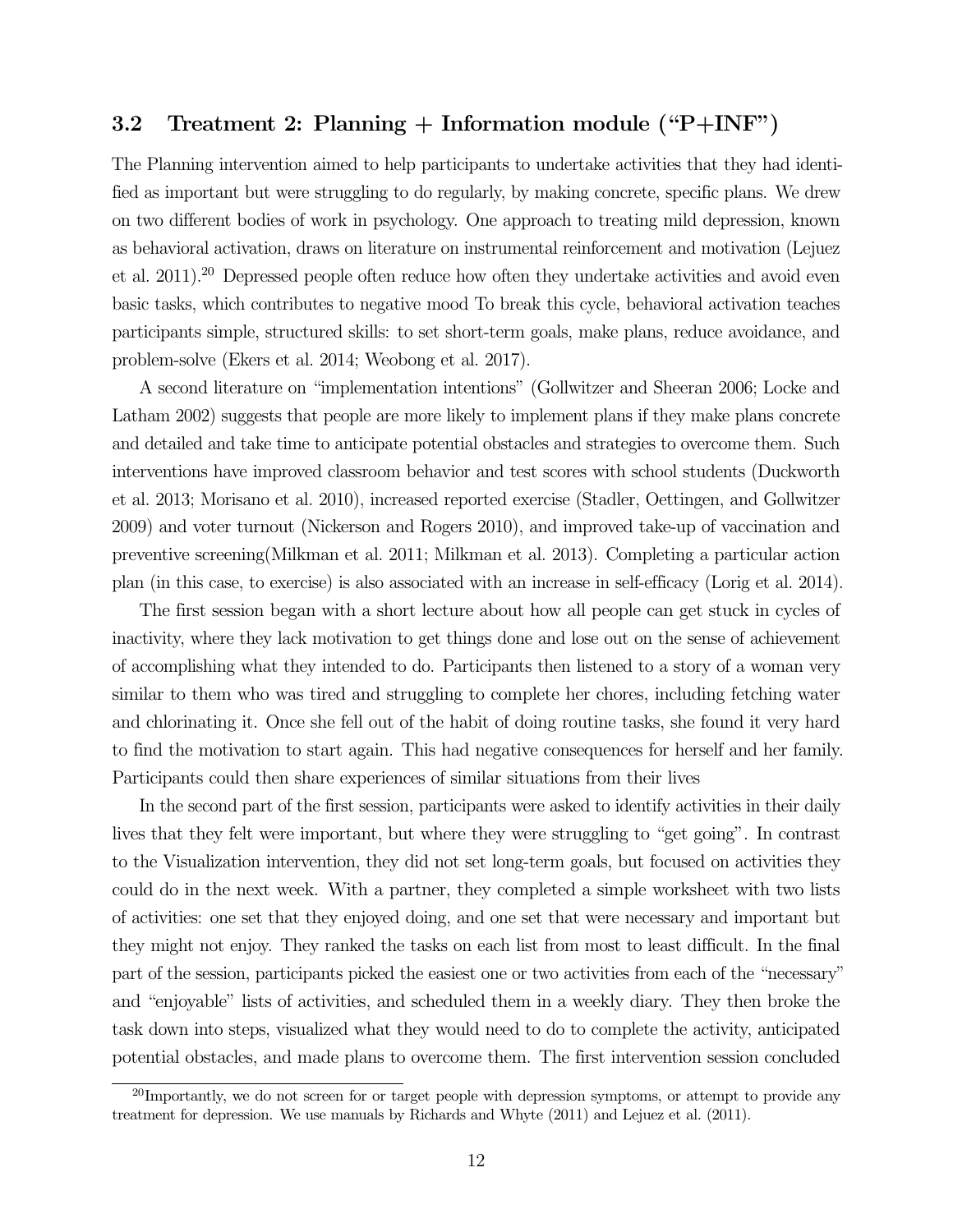with the information module described below. In the second intervention session, they worked in the same group with the same partner where possible. They crossed off completed plans and circled uncompleted ones, discussed barriers they had faced to undertaking the activities, and brainstormed ways to overcome these barriers in the future.

# 3.3 Treatment 3: Active Control exercise + Information Module ("AC+INF") and Pure Control ("PC")

The "active control" intervention controls for any effects of simply attending a session and interacting with women from neighboring villages. The sessions followed the format of the two treatment interventions. The content of these sessions centered on the birds and plants of Kenya, topics chosen intentionally to be psychologically inactive. In the first session, participants listened to a short lecture on different kinds of birds that live in Kenya, followed by a short story about the daily routine of a woman similar to them. Participants discussed the birds they see in their village, and any birds they were particularly interested in. They wrote a list of all the birds they could think of, and then made some drawings of birds. The second session followed an identical structure, except that it did not include another short story about a woman, in line with the second sessions of the other treatment groups. The second session centered on plants in Kenya. In addition, participants in this group also received the same information module as the Visualization and Planning treatment groups described above.

All three intervention groups concluded with an information module about the benefits of chlorination. Participants were read information on chlorination, as well as on antenatal and postnatal care (ANC/PNC). The text on chlorination read: : "Not all "drinking water" is safe, even when it is sold as "treated". Only water properly treated with chlorine or boiled water is safe to drink. If you drink unsafe water you and your family may get dangerous diseases like diarrhea, typhoid and cholera. Children are the most seriously affected by diarrhea: children can quickly become dehydrated and very ill, and having diarrhea a lot can stop children from growing at a normal rate. But you can avoid one out of three times you or your children gets diarrhea simply by chlorinating your water with a product like WaterGuard, or chlorine from a dispenser. Chlorinating in this way takes 30 minutes and makes it unnecessary to boil the water. One capful of WaterGuard makes 20 l of water clean. If you keep the water covered and in a closed container with a lid, and don't dip dirty cups back into the water, the drinking water can't get re-contaminated. The smell of chlorine is not harmful and reduces over time. Chlorine is much cheaper than firewood for boiling. At some water points it is even available for free from a dispenser."

The pure control group were recruited at the same time as other groups. They completed a brief demographic questionnaire household recruitment but received no contact prior to endline.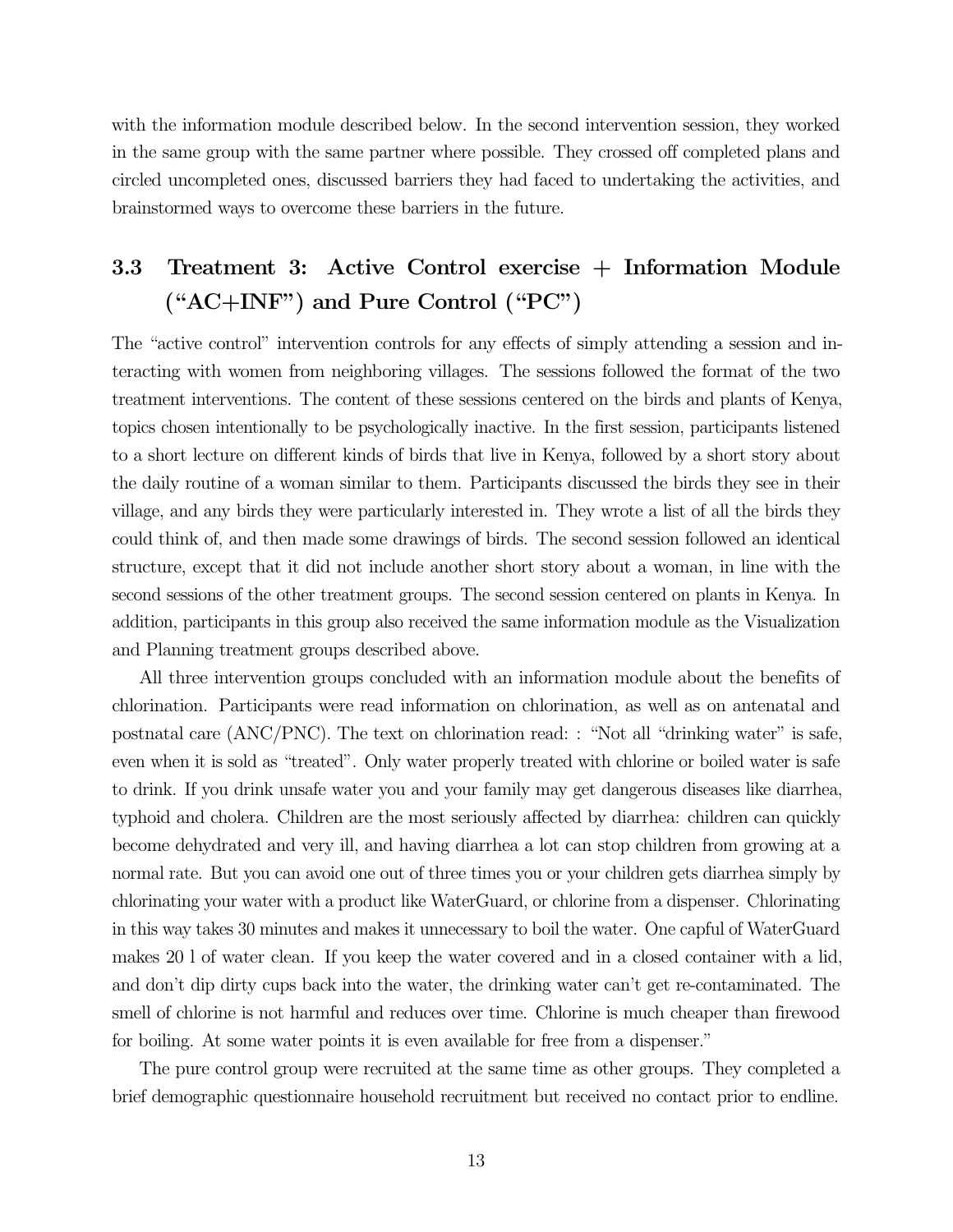## 4. Outcome measures

### 4.1 Behavioral measures

Our main pre-specified outcome is an objective measure of whether households chlorinate their drinking water. Enumerators made unannounced visits to participants' homes to test the household's stored drinking water for the presence of chlorine to minimize experimenter demand effects in the survey (de Quidt, Haushofer, and Roth 2018).We pre-specified Total Chlorine Residual (TCR) as our main chlorination outcome measure of interest. . TCR indicates the presence of any chlorine in the water; i.e., that the household had at some point added *some amount* of chlorine to the drinking water, which is suitable if one's primary interest is whether households attempt to chlorinate their water at all. 21 We note that our measure is a lower bound on actual usage. Chlorine decays over time after being added to water, and may be undetectable in water after 24 hours (Null and Lantagne 2012). Households who store water for two to three days may thus appear not to have treated water.

We follow the same chlorine testing procedure as Null et al. (2018) and Kremer et al. (2011a). To conduct the tests, enumerators filled vials with a sample of stored household drinking water and added DPD chlorine reagent powder, separately for total chlorine and free chlorine. Using color comparator boxes and DPD color discs, enumerators recorded the level of chlorine present in the water sample, between 0 mg/l and 3.4 mg/l. The TCR variable is 1 if any total chlorine is present in the sample, and 0 otherwise. The FCR variable is 1 if any free chlorine is present in the sample, and zero otherwise (CDC 2010).

While chlorination is our primary outcome of interest, our interventions were intended to be domain-general. Visualizing future benefits, as well as planning skills, are relevant for many everyday behaviors, and in particular for future investments like savings, education, and agricultural investments. During the endline survey, participants therefore completed several modules on economic and health behaviors. We pre-specified secondary outcomes as the extensive margins for savings and labor supply, as well as an index of investment into children's education. We also specified exploratory outcomes related to health (diarrhea, vaccinations, and ante-natal care visits).

### 4.2 Psychological measures

Planning: First, we measure whether people choose to make plans and follow through on them in their everyday lives, with a short form of the Behavioral Activation for Depression Scale (Kanter et al. 2007; Manos, Kanter, and Luo 2011). Participants are asked to identify how much statements

 $21$ This is also the outcome of interest in Kremer et al. (2011a) and Dupas et al. (2016). Null et al. (2018) and Ashraf, Berry, and Shapiro (2010) focus on Free Chlorine Residual (FCR), which indicates that not only has chlorine been added, but that there is still enough unreacted chlorine in the water to keep it sanitized; i.e., that the household added sufficient chlorine to the drinking water.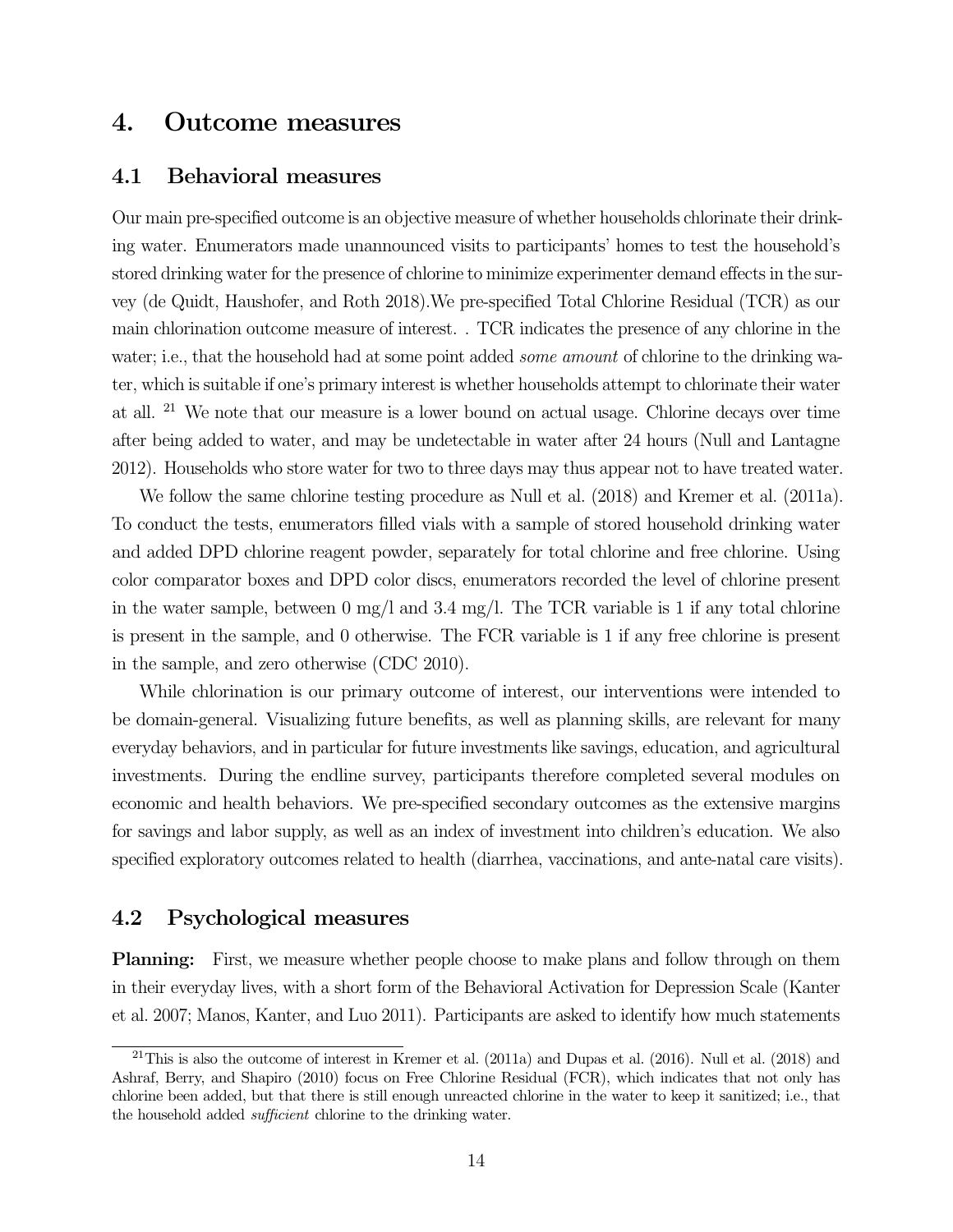were true for them in the past week, including both positive (e.g. "I was an active person and accomplished the goals I set out to do") and negative items (e.g. "There were certain things I needed to do that I didn't do"). Responses range from "not at all" (1) to "completely" (7). Some items are reversed before summing to generate a composite score. Second, we use a version of the Tower of London task (TOL; also known as the "Stockings of Cambridge" task when implemented electronically), which measures a participant's higher-order cognitive ability to plan ahead in sequential strategies (Shallice 1982; Phillips et al. 2001). Appendix D.1 provides further details.<sup>22</sup>

Time Preferences over Effort: Following recent innovations in the elicitation of time preferences (Andreoni and Sprenger 2012; Augenblick, Niederle, and Sprenger 2015), and noting that water chlorination is an effortful task, we estimate time preferences in the effort domain. We use the methodology of Augenblick (2017), and implement it with a newly developed effort task, adapted to a field setting without computer or smartphone access in a developing country: participants choose how many units of an effort task they want to complete at a time  $t$  for a piece rate w, where t is 0, 1, 7, or 8 days from today, and the piece rate w is KES 2, 6, or 10. Each effort task consisted of sending a 30-digit random number string by SMS to a toll-free number.<sup>23</sup> Participants thus decided, for each combination of t and w, how many such strings they wanted to send by SMS. One time and one piece rate are randomly implemented at the end, and enforced using a KES 100 completion bonus. Following Augenblick (2017) as well as DellaVigna and Pope (2017), we structurally identify a present bias parameter  $(\beta)$  and an impatience parameter  $(\delta)$  assuming quasi-linear utility and a power cost of effort function. Appendix D.2 provides full details on the estimation.

In addition to the effort discounting task, we included a conventional Multiple Price List (MPL) (see Andreoni and Sprenger 2012 for a discussion), to measure monetary discounting. Payments ranged from KES 100 to KES 300, and delays included today, four weeks, and eight weeks. See Appendix D.3 for details.

Risk Preferences: We use a modified Eckel-Grossman measure which offered a choice between one of three 50/50 lotteries, represented as bets on a coin flip (Charness, Gneezy, and Imas 2013). We construct an ordinal measure of risk aversion with three levels, based on the expected payout the participant is willing to forgo for an increase in certainty of payout.

 $^{22}$ Some of the psychological measures – the Tower of London task, Monetary Price Lists for time preferences, and the General Self-Efficacy Scale – were validated in a previous study (Esopo et al. 2018). This study involved translation and back-translation of the measures into Kiswahili, cognitive interviewing to establish cultural acceptability of the measures, and tests of internal consistency, test-retest reliability, and construct validity.

<sup>&</sup>lt;sup>23</sup>Although we did not screen on phone access, all participants in our sample have access to a mobile phone: 71 percent own one, 96 percent have one in their household, and the remainder shares the phone of friends or relatives. Since phones are often used by multiple individuals, phone access should be understood as continuous rather than binary.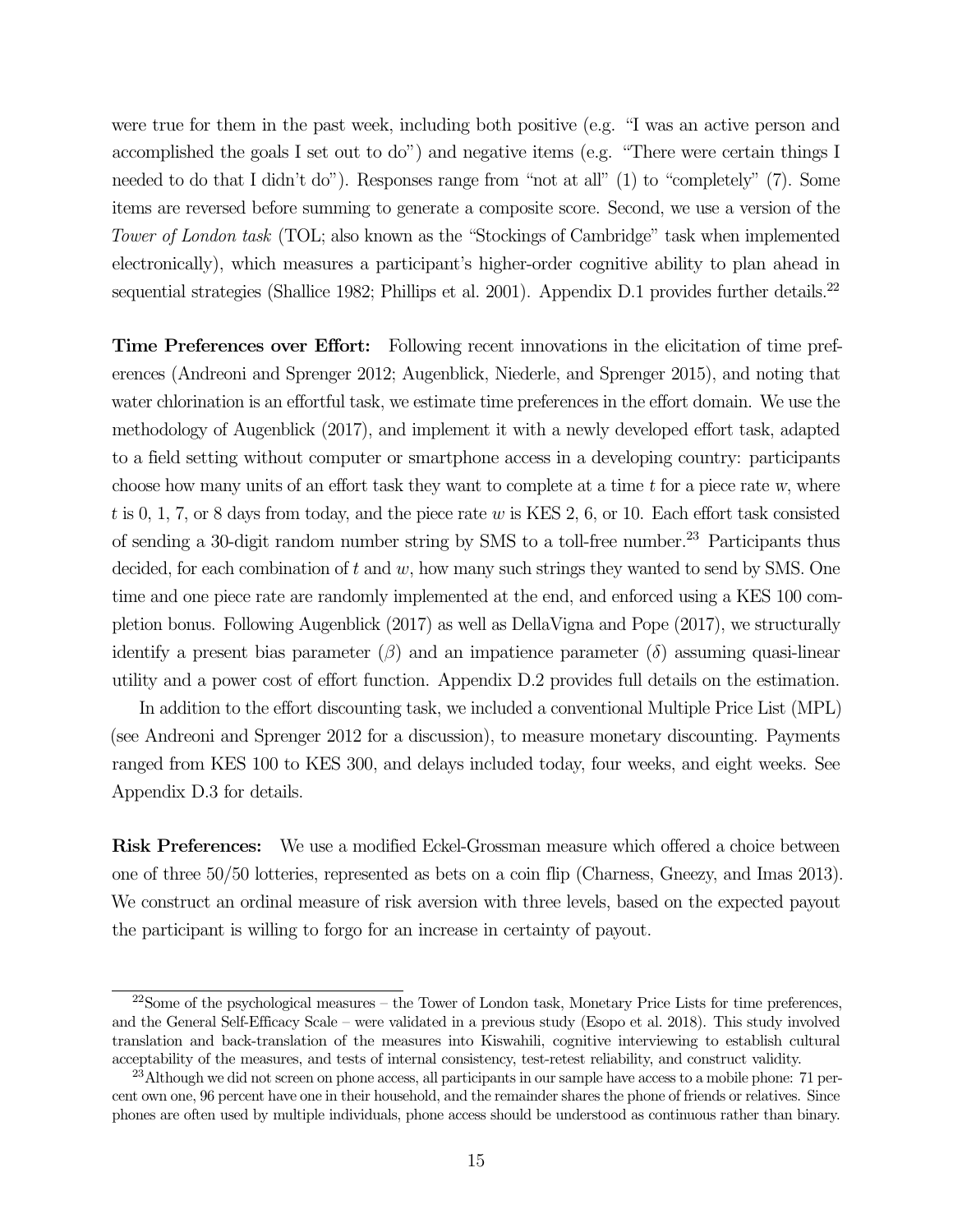Salience Task: We measure the salience of three future-oriented behaviors (chlorination, savings, and farm investment) compared to non-future oriented behaviors. Enumerators read out three lists of nine words each to every participant, and asked her to recall as many words as possible directly after reading each list (participants were paid KES 5 for every word they remembered). Each list contained three categories of future-related words (chlorine, savings, and farm investment), as well as non-future related filler words (see Table A.7 for the list of words). While the recall of words is clearly driven by memory, the recall of words conditional on the total number of words remembered captures whether a concept is "top-of-mind". We thus test whether our treatments differentially affect the probability to recall chlorine words, conditional on the total number of words remembered. If our treatments differentially affect the salience of chlorine, we further test whether this is due to increased salience of future-oriented behaviors in general, by asking whether the differential treatment effect also holds for two other future-oriented behaviors (saving and farm investment), which were not emphasized in the sessions (see Appendix D for the empirical specification).

Beliefs and Knowledge: We measure participants' beliefs about the effectiveness of chlorination in preventing disease. In particular, we measure beliefs across treatment groups about the proportion of pediatric diarrhea cases which can be prevented by water chlorination. We also measure knowledge about how to properly use chlorine with two multiple-choice questions: 1. how much chlorine to add to water, and 2. the amount of time that needs to pass after adding chlorine for water to be safe to drink. We score each question as a binary measure of whether the participant answered correctly and create a composite value that ranges from 0 to 2, which is then z-scored.<sup>24</sup> The answer to all three questions was given to all active treatment groups at baseline in the Information treatment.

## 5. Econometric approach

### 5.1 Experimental integrity

We test for balance across treatment groups in (1) demographic variables and key outcomes, (2) timing of the surveys relative to the intervention, (3) participation in the endline survey and the chlorination test at home, and (4) compliance with the assigned treatment (i.e., participation in the intervention sessions). We regress baseline demographics available for the entire recruited sample (age, years of education, marital status, and village, see Section 2.1) on indicators for all treatment groups. The reference group is either the active control (AC+INF) or the pure

 $^{24}$ We similarly check for differential knowledge of WHO-recommended antenatal and postnatal care. These questions were included to pilot them for a future study.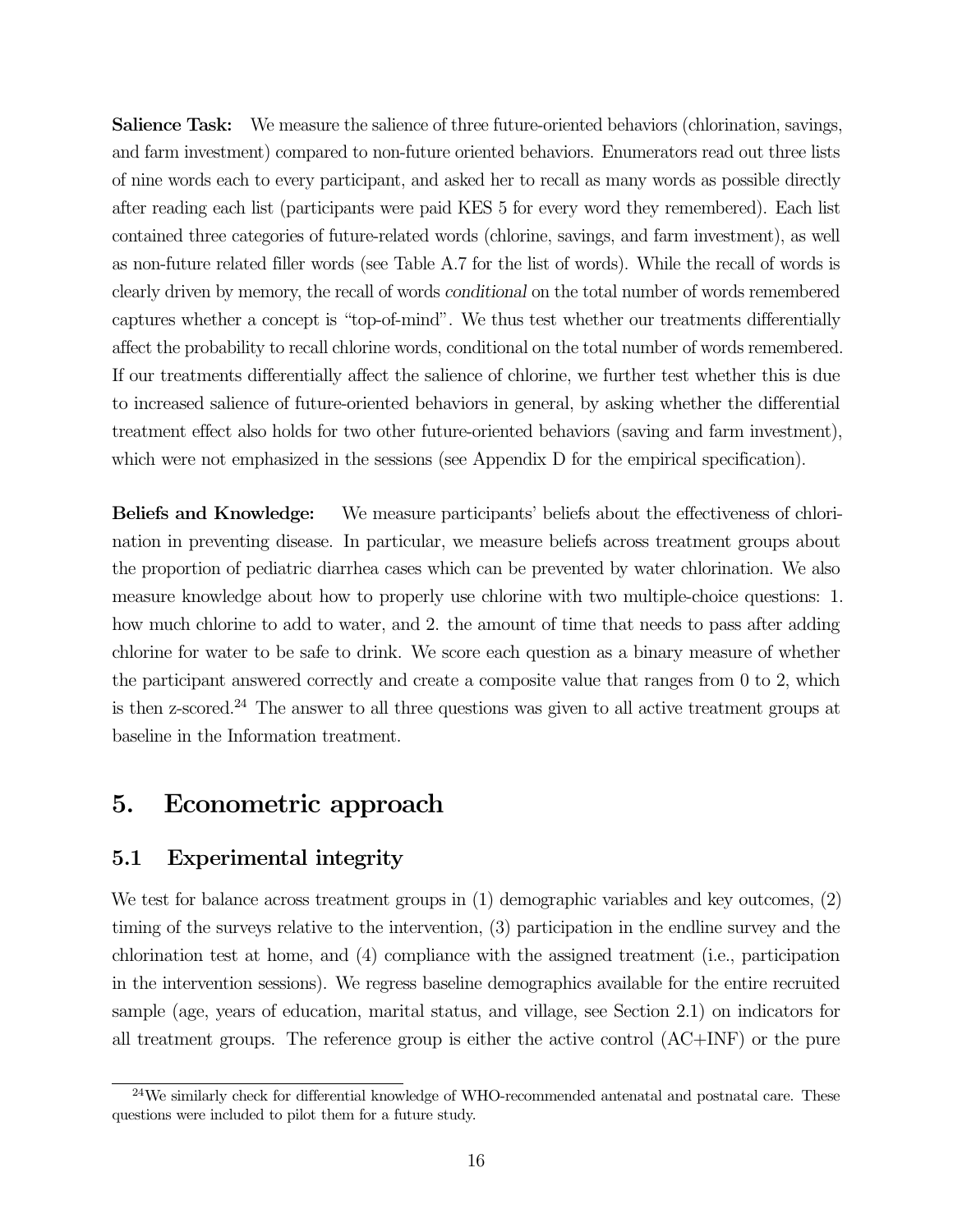control group (PC).The specification is identical to that used for the estimation of treatment effects (described in Sections 5.2 and 5.3), leaving out controls  $\mathbf{X}_i$  and lags  $y_{i0}$ .

We further test for differences in the timing of the endline survey relative to the baseline survey and first intervention date, as well as the timing of the chlorine test relative to the baseline survey and first intervention date. The outcome variables are the number of days between the first intervention and the endline survey, and between the first intervention and the chlorine test. For participants in the pure control group, and those in the treatment groups who did not attend the interventions, we use predictive mean matching to simulate a proxy intervention date, based on the actual intervention dates of other participants from their village of residence.

We also test for selective attrition in attending the endline survey and the chlorination test at home, for both the active control group comparison and the pure control comparison. We define attrition in two ways: firstly, failure to attend endline conditional upon being recruited to the study; and secondly, failure to attend endline conditional upon completing the baseline and first intervention. The specification is identical to that used for the estimation of treatment effects. Additional checks assess whether attriting individuals are different from non-attriting individuals in terms of observed demographics.

Finally, although recruited participants did not know their treatment assignment prior to arriving for the first intervention session, we test for differential compliance across treatment groups – i.e., the decision to participate in the first and second intervention session. Again, the specification is identical to that used for the estimation of treatment effects, except that the outcome variable is an indicator for session attendance.

# 5.2 Main specification: Planning and Visualization treatments compared to Active Control

We employ the following main specification:

$$
y_{i1} = \alpha_0 + \alpha_1 T_{1i} + \alpha_2 T_{2i} + \Phi' \mathbf{X}_i + \delta y_{i0} + \gamma_v + \theta_w + \eta_i \tag{1}
$$

Here,  $y_{i1}$  is the outcome of interest for respondent i at time of endline.  $T_{1i}$  and  $T_{2i}$  are dummies equal to one if the respondent is assigned to the "Visualization" or "Planning" group, respectively. X is a vector of participant controls (year of birth, employment status, marital status, education level).  $\gamma_v$  are village fixed effects, and  $\theta_w$  is an indicator for household wealth greater than the sample median (which was used in stratification). Standard errors are clustered by intervention cohort (five participants) to account for within-group dynamics. Psychological scales and behavioral tasks were the only outcomes collected at baseline. For these variables we include  $y_{i0}$ , the same outcome variable at time of baseline, in the regressors. Where only some baseline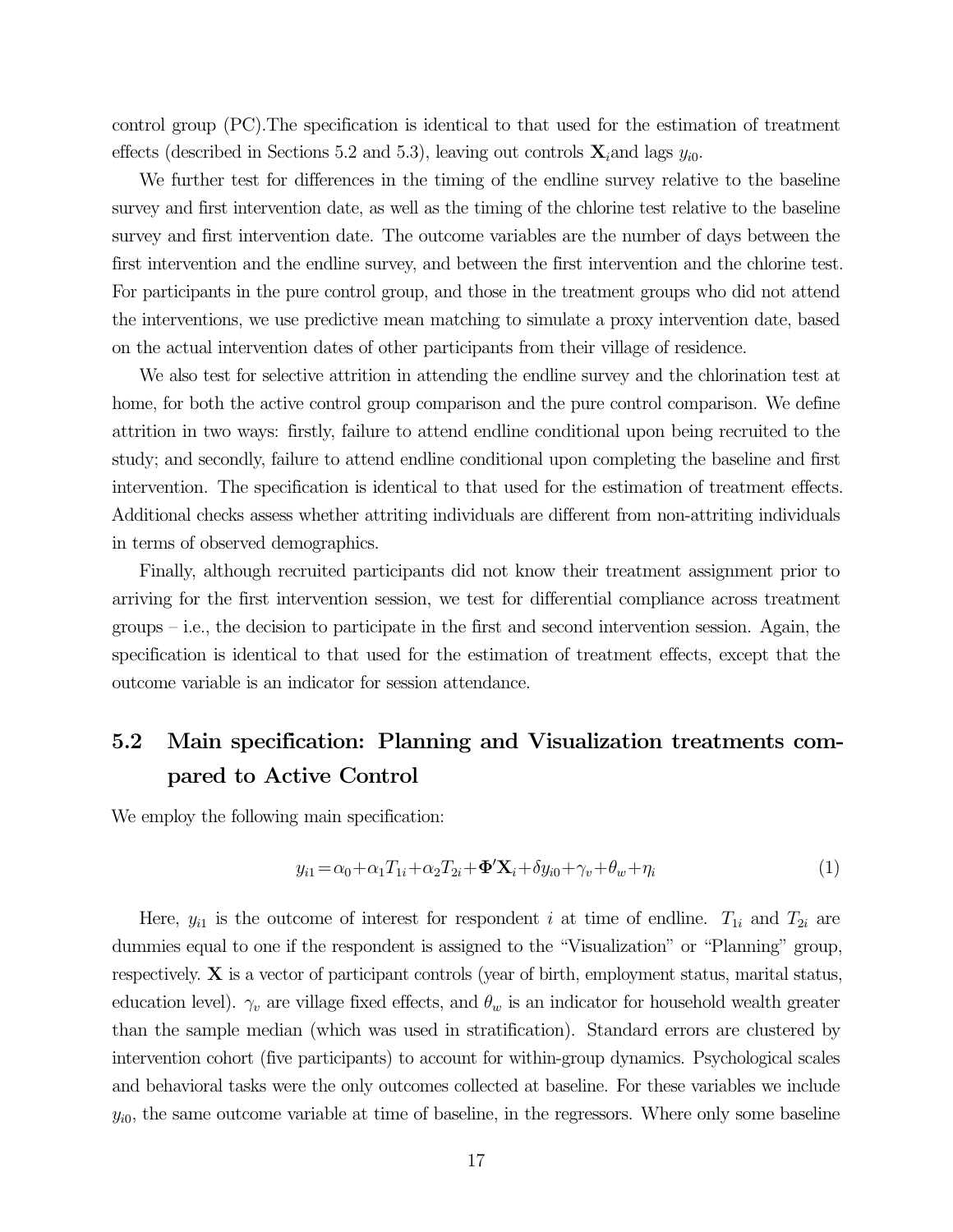observations of a variable are missing, we replace the missing values with zero and add a dummy variable indicating such cases, following Jones (1996). We remove outliers by winsorizing outcome variables which have no theoretical lower and upper bounds at the 1st and 99th percentile.

The sample excludes the PC group. Thus, the AC+INF group is the reference category. As pre-specified, the sample includes all participants who completed both the endline survey and at least the first intervention session. Note that selection into the sample based on treatment is not possible because the nature of the intervention was not revealed before the first intervention session.

The comparison between the two "psychological" treatment groups and the AC+INF group isolates the effects of the psychologically active elements of these treatments. It tests the effect of interventions specifically targeting the ability to visualize the future or to make and execute plans, respectively, over and above the effect of the AC+INF intervention (which provided information about the benefits of chlorination and got participants to gather as a group).

### 5.3 Comparison with pure control group

We also report results from comparing the three active  $(V+INF, P+INF,$  and  $AC+INF$  to a pure control group (PC). As pre-specified, the sample includes all recruited participants who completed the endline survey, including "non-compliers" who were assigned to the active treatment groups, but chose not to participate in the baseline survey or the interventions. The comparison between the three "active" treatment groups and the pure control group gives the policy-relevant effect: the total effect on targeted behaviors of providing interventions such as ours in other, similar settings.

The specification is identical to that in equation 1, except that there is a third treatment indicator  $T_{3i}$  for the active control group, and the pure control group is used as the reference category. Further, since the pure control group was not surveyed at baseline, the estimation does not control for the baseline outcome  $y_{i0}$ . Finally, because the pure control completed the endline survey on average two days earlier than the active treatment groups, the specification includes fixed effects for i) the week of endline survey and ii) the day of the week of endline survey.<sup>25</sup>

### 5.4 WASH Benefits cross-randomization

To study differential effects of our treatments in villages which do and do not have free and convenient access to chlorine through dispensers, we separately estimate the same pure control specification for dispenser and control villages using seemingly unrelated regression (SUR). This approach allows coefficients on control variables to vary by village treatment status, and at the

 $^{25}$ The inclusion of these fixed effects was not pre-specified. We report results in Table A.20 and Table A.21 to demonstrate that our results are robust to excluding the fixed effects.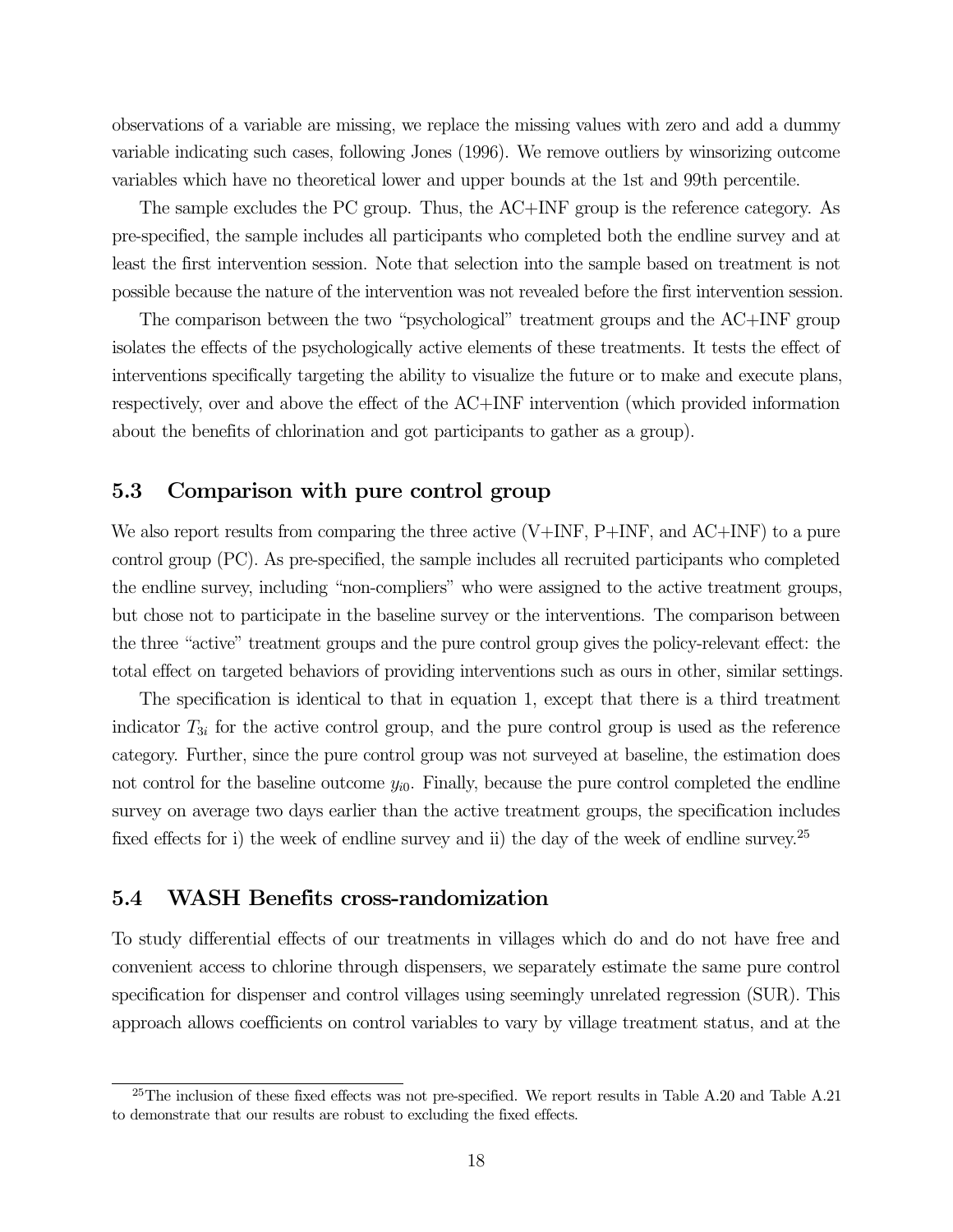same time allows us to compare treatment coefficients across models. The primary outcome of interest is an indicator for objective chlorination (TCR).

Due to a coding error in sampling (see Section 2.1), some participants were drawn from treatment arms of the WASH Benefits study other than "Water Quality" or "Passive Comparison." As noted above, we include these participants in the main analysis of the cross-randomization, but exclude them in a robustness check in Appendix F.

### 5.5 Treatment-on-the-Treated (TOT) Effects

As pre-specified, we also report "treatment-on-the-treated" effects from an instrumental variables specification in which treatment status is instrumented with treatment assignment. For this purpose, we consider all those in any "active" group, including the active control group, who attended at least the initial baseline session to be complying with treatment assignment, even if they didn't complete the second session.<sup>26</sup> For the comparison of the V+INF and PF+INF to the AC+INF group, the sample is already restricted to compliers, so that the TOT effect is the same as the Average Treatment Effect (ATE). We therefore report the TOT only for the comparison of the three active treatments to the pure control group.

### 5.6 Multiple hypothesis testing (MHT) correction

We use a step-down procedure to adjust  $p$ -values for the false discovery rate (FDR) among groups of outcomes, and report the resulting "q-values" (Benjamini, Krieger, and Yekutieli 2006). We adjust for multiple hypothesis testing within outcome groups (psychological mechanisms and behaviors) and hierarchical categories (primary and secondary), but not across them. Similarly, we consider the effects of our two active interventions to be theoretically distinct and therefore do not correct across them. Indices are constructed following Anderson (2008).

# 6. Results

### 6.1 Experimental integrity

Table 1 provides results on baseline balance on demographic variables, timing of the endline surveys relative to the intervention, differential endline participation, and compliance with treatment. To test for baseline balance, we estimate a version of equation 1 with baseline demographics as the outcome variables. Each row shows baseline balance for one demographic variable. Columns  $(1)$ – $(5)$ 

<sup>&</sup>lt;sup>26</sup>All substantive content was covered in the first session: the second session was merely a reinforcement and repetition of the first session content.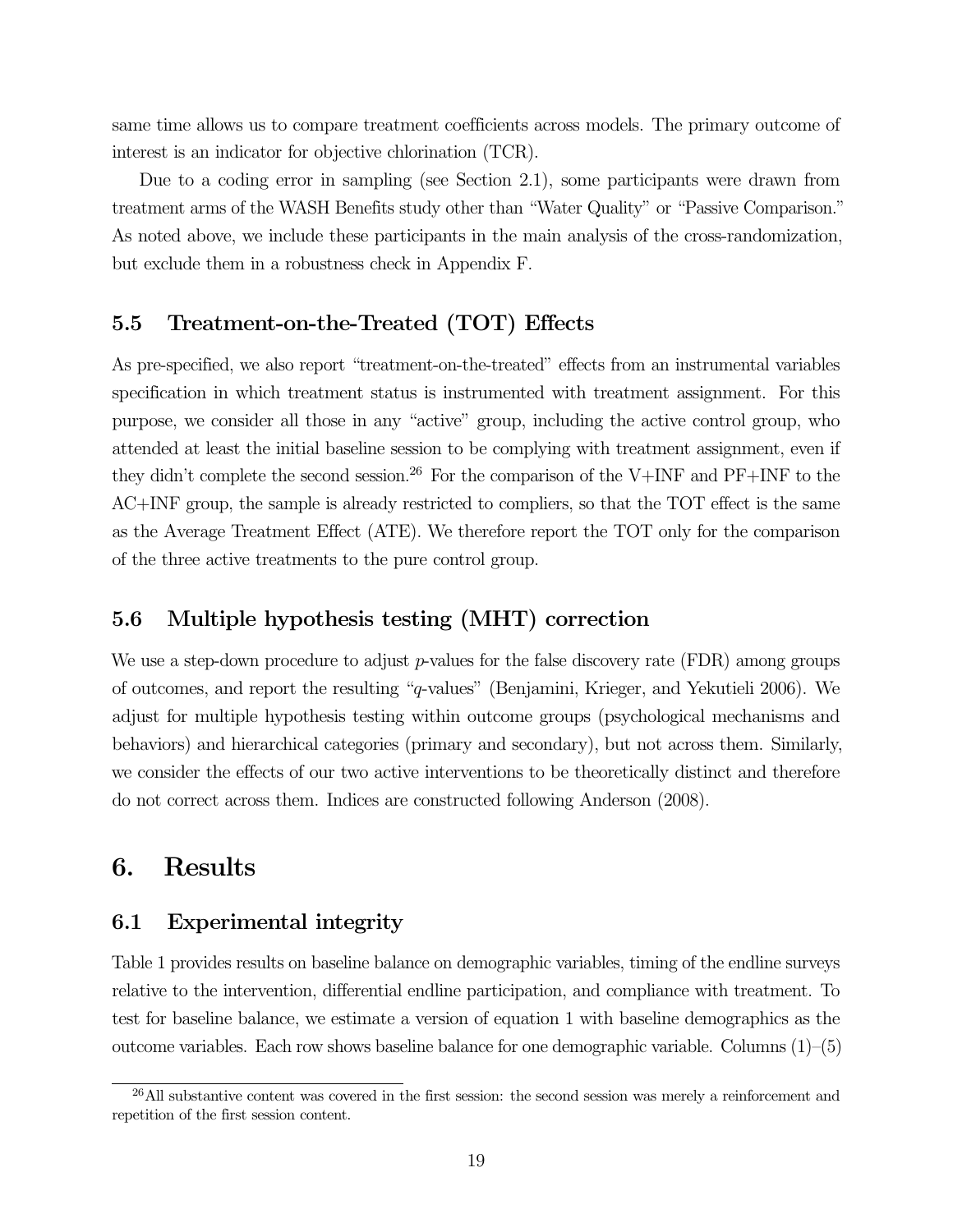show the comparison of the Visualization  $(V+INF)$  and Planning  $(P+INF)$  treatments to the active control (AC+INF) treatment, and Columns  $(6)$ – $(10)$  show the comparison of the V+INF, P+INF, and AC+INF groups to the pure control group. Columns (1) and (6) show the mean and standard deviation of the respective comparison groups. Columns (2) and (3) show the treatment effects for the V+INF and P+INF treatments, respectively, relative to the AC+INF treatment. Column (4) is a test of equality between these two coefficients, and Column (5) shows the sample size, which varies slightly across rows because some respondents did not answer a small number of questions, some questions are restricted to certain respondent groups, e.g. those with children. Our demographic variables are balanced across treatments on the whole, with only two out of 30 coefficients on pairwise comparisons reaching statistical significance, at the 10 percent level.

Table A.2 presents results from a test of equality of means of outcome measures collected at baseline between active treatment groups, including self-reported chlorination practices and knowledge of how to use chlorine. We see no statistically significant differences in outcome scores between the active treatment groups prior to the interventions. 65 percent of respondents reported adding chlorine to water at some point during the last month, and the variable is balanced across arms.<sup>27</sup>

The second panel in Table 1 shows results across treatment groups in terms of the number of days between the date of baseline and first treatment and the date of endline, and then between the date of baseline and first treatment to the date of the chlorine test at the household. Column (1) shows that the average delay between the beginning of the interventions and endline was 68 days, i.e. ten weeks, and the average delay to the chlorine test was 78 days. Relative to the AC+INF group, the P group on average completed the endline survey 2 days later, significant at the 10 percent level. Relative to the pure control group, we see that both the  $V+INF$  group and the  $P+INF$ group on average completed the endline survey 2 days later. Although this difference is small in magnitude, we include a fixed effect for i) the week of endline survey and ii) the day of the week of the endline survey to the specification described in Section 5.3 for all survey outcome measures.

The third panel in Table 1 shows results on participation in the endline survey as well as in the chlorination measure, for two alternate definitions of attrition. Where attrition is defined as failure to complete the endline among all those initially censused, average attrition in the AC+INF and pure control groups was 8 and 24 percent, respectively. This more conservative definition captures the extent to which our sample deviates from being representative of our population of interest. Average attrition from the chlorine measurement, conducted at people's houses, was 12 percent

 $^{27}$ In contrast, only 22 percent of the pure control group at endline have chlorine present in their water. Self-reported chlorination may be inflated by social desirability bias. As discussed in Section , in some households chlorine may have been added but decayed. Alternatively, households may chlorinate, but irregularly, reflecting the exact behavioral barriers we seek to target. Dupas et al. (2016) also find that 3 months after a study providing free chlorine or vouchers, 73 percent of respondents had non-empty chlorine bottles in their homes, but only 34 percent had verified chlorine in their stored drinking water.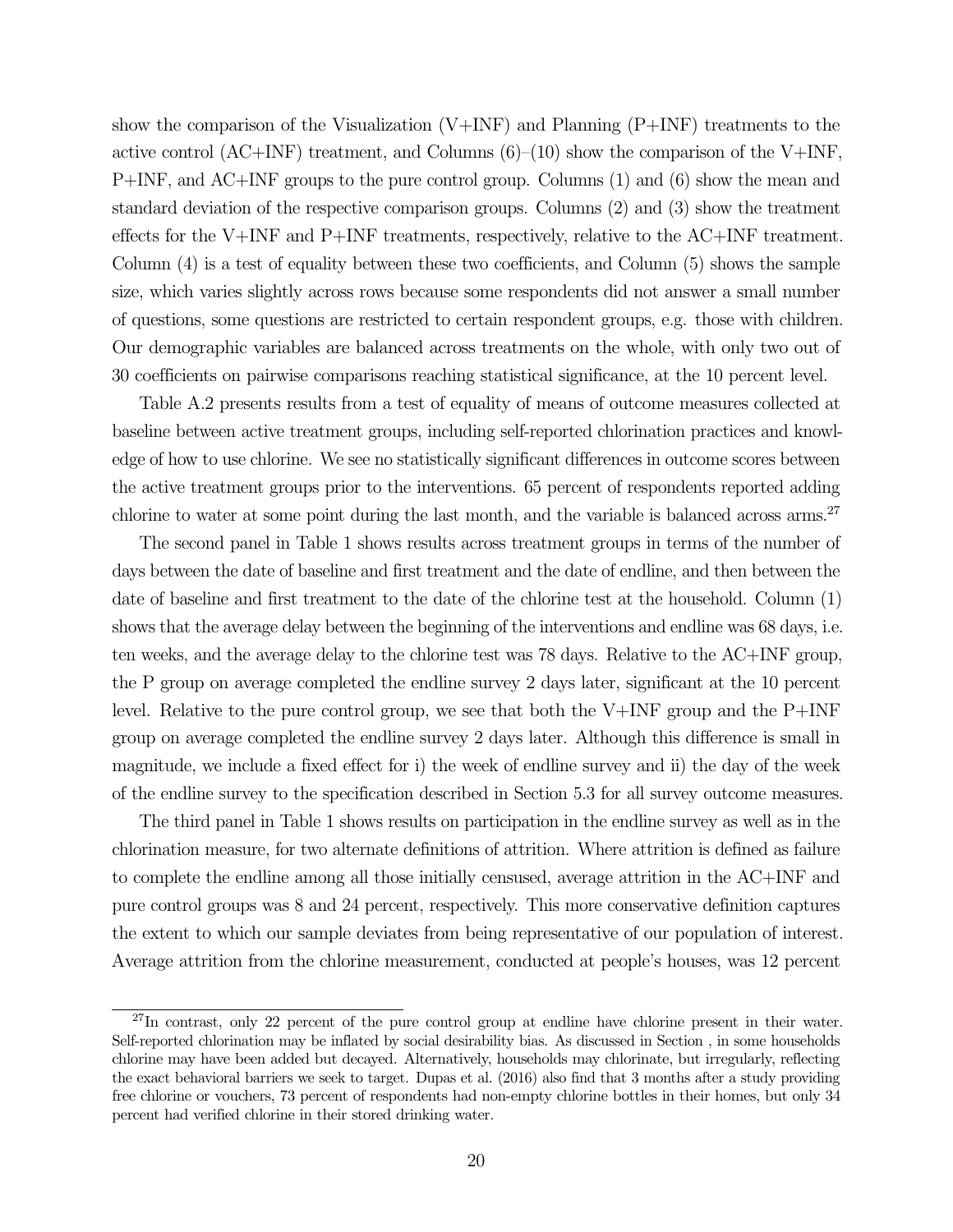in the AC+INF group and 26 percent in the pure control group. Where attrition is defined as failure to complete the endline among those recruited into the study who attended baseline (the standard definition of attrition for most experiments), average attrition in the AC+INF group was 8 percent; it is 0 percent by definition for the pure control group. Under this definition, average attrition from the chlorine measurement was 8 percent in the AC+INF group and 0 percent by definition for the pure control group.

Using the more conservative definition, in comparison to the AC+INF group, we find no differential attrition from either the endline survey, or the chlorine measurement. However, in comparison to the pure control group, the V+INF and AC+INF treatment groups have a small but statistically significantly smaller likelihood of attriting  $(-6$  percentage points).<sup>28</sup> In addition, both the V+INF and AC+INF groups are 4 percentage points less likely to attrit from the chlorine measure than the pure control group, although this effect is only significant at the 10 and 5 percent levels.

Importantly, Appendix Tables A.4 and A.5 show that we find little evidence that this differential attrition led to differences in sample composition that would complicate inference. Columns (3) and (4) show that demographic variables do predict attrition from either endline measurement, once treatment status is controlled for. However, the interaction terms between demographic variables and treatment status in Columns (5) and (6) show that participants with particular characteristics are no more or less likely to drop out of the study in any one of the treatment groups compared to the pure control group. This result suggests that the composition of the sample is similar in all treatment groups, including in the pure control group, and that differences in sample composition are unlikely to be responsible for observed differences between treatment groups.<sup>29</sup>

To account for attrition, we conduct two additional analyses of our results. First, in Appendix Tables A.14 and A.15, we re-estimate our main results while restricting the sample in the active treatment groups to those who attended the baseline.<sup>30</sup> Second, to account for the differential attrition, we include controls selected by LASSO in the specification, following Belloni, Chernozhukov, and Hansen (2014). We present these results in Appendix A.16 and A.17. Finally, we present results in Appendix A.18 and A.19 where we both limit the sample to those who attended baseline and include controls selected by LASSO. All of these robustness checks lead to very similar results as our main specification.

<sup>&</sup>lt;sup>28</sup>This is unsurprising: in the active arms, we contact people again fairly soon after recruitment. In the pure control arms, we contact them for the endline for the first time roughly twelve weeks after recruitment.

<sup>&</sup>lt;sup>29</sup>Relative to the AC+INF group, we do see that married women in the V+INF group are slightly less likely to attrit, significant at the 10 percent level. However, given the number of comparisons made in our attrition analysis, without correction for multiple hypothesis testing, we are not concerned about this result.

<sup>&</sup>lt;sup>30</sup>Under this definition, where the sample includes only those who attend baseline, there is also no differential attrition across the active treatment arms. Attrition from endline conditional on attending baseline is, of course, higher in the active treatment groups than the pure control group, which by definition has 0 percent attrition since the pure control was not invited to baseline.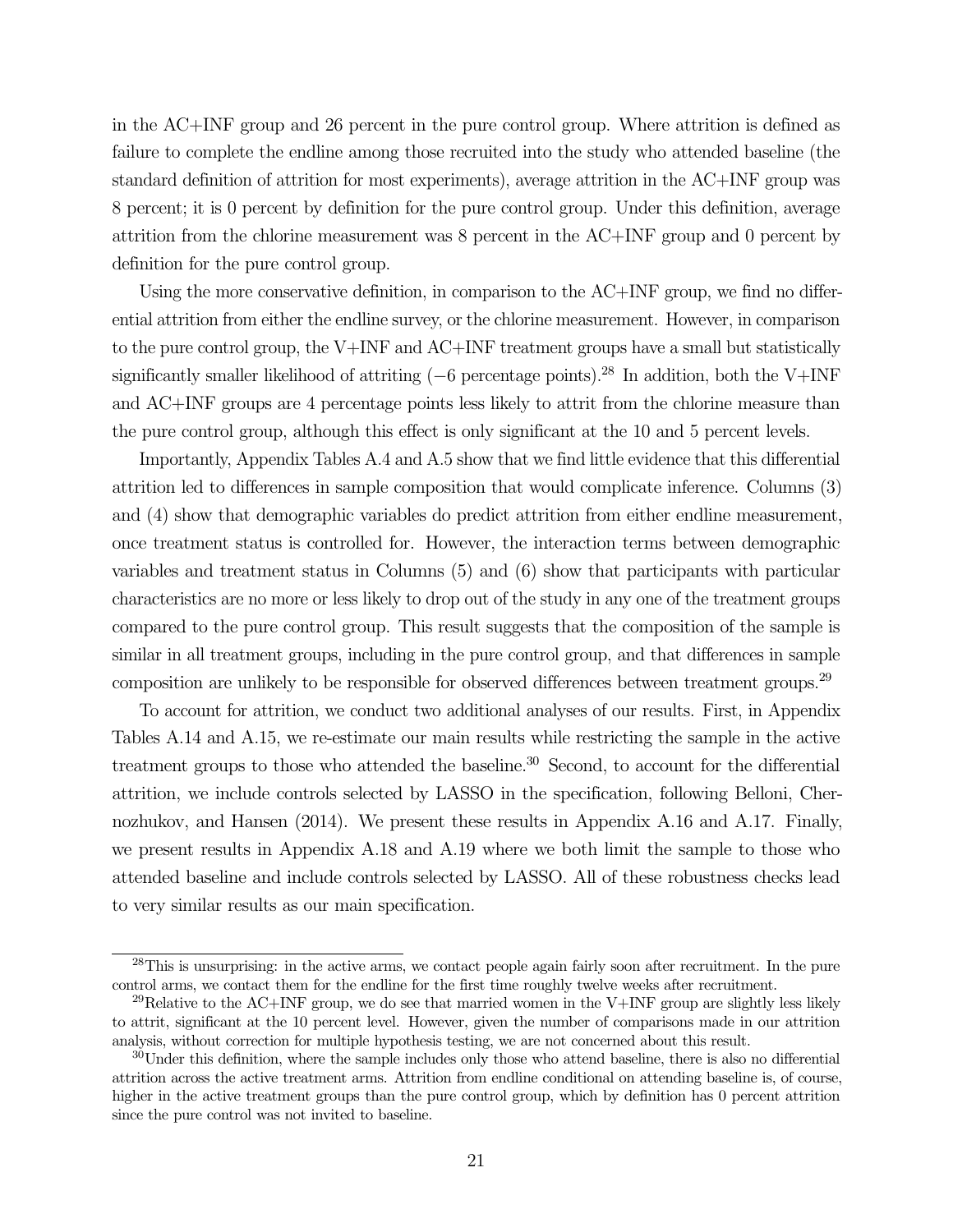The final panel in Table 1 shows compliance rates across the treatment groups. After the census, all respondents in the treatment groups were invited to the baseline and first intervention session, which were held at the same time. 78 percent of respondents attended the baseline and completed the first session. Only respondents who attended the first intervention session were invited to the second session. 74 percent of respondents completed both sessions, while 4 percent did not complete the second session. Compliance is balanced across treatment groups.

#### 6.2 Behavioral outcomes

We present three main sets of results: first, a comparison of the V+INF and P+INF treatments to the AC+INF group; second, a comparison of these three groups to the pure control group; and finally, separate analyses in villages with chlorine dispensers vs. villages without dispensers, and the corresponding interaction terms with our treatment groups. The raw means and standard deviations of all outcome measures that were subsequently z-scored are reported in Appendix Table A.8. Table 2 shows results on behavioral outcome variables. The different panels show impacts on different families of outcomes, namely health, savings, labor, and other outcomes. The table panels indicate the variables which were pre-specified as primary, secondary or exploratory in the pre-analysis plan.

Both the Visualization and the Planning interventions lead to significant increases in our primary behavioral outcome measure, the presence of chlorine in household drinking water, as measured with an objective chlorine test during an unannounced household visit. In comparison to the pure control group, the V+INF group shows a 6 percentage point increase in the presence of total chlorine, significant at the 1 percent level. The P+INF group shows a 4 percentage point increase in the presence of total chlorine relative to the pure control group, significant at the 10 percent level.31 The treatment effects in the V+INF and P+INF groups relative to pure control correspond to 27 and 18 percent increases relative to the pure control group mean of 22 percent. The treatment effect in the AC+INF group relative to the pure control group is small (3 percentage points) and not statistically significant. In line with this result, chlorination is significantly higher in the V+INF group (5 percentage points, significant at the 1 percent level) relative to the AC+INF group; the effect is smaller and not significant in the P+INF group relative to the AC+INF group (2 percentage points).

The results for free chlorine (FCR, see Section 4.1), which we had not pre-specified as a primary outcome, are similar in magnitude and statistical significance.

Note that our objective chlorination measures, obtained during unannounced household visits, leave little room for experimenter demand effects, such as social desirability bias in responding

<sup>&</sup>lt;sup>31</sup>A self-report question on whether households treated their water in any way to make it safe to drink generated 99 percent affirmative responses in all groups, likely owing to experimenter demand effects; we therefore do not show this outcome in the tables. However, this result suggests that all treatments were equally informative about the objectives of the experimenter (de Quidt, Haushofer, and Roth 2018), leading to similar experimenter demand effects across all groups.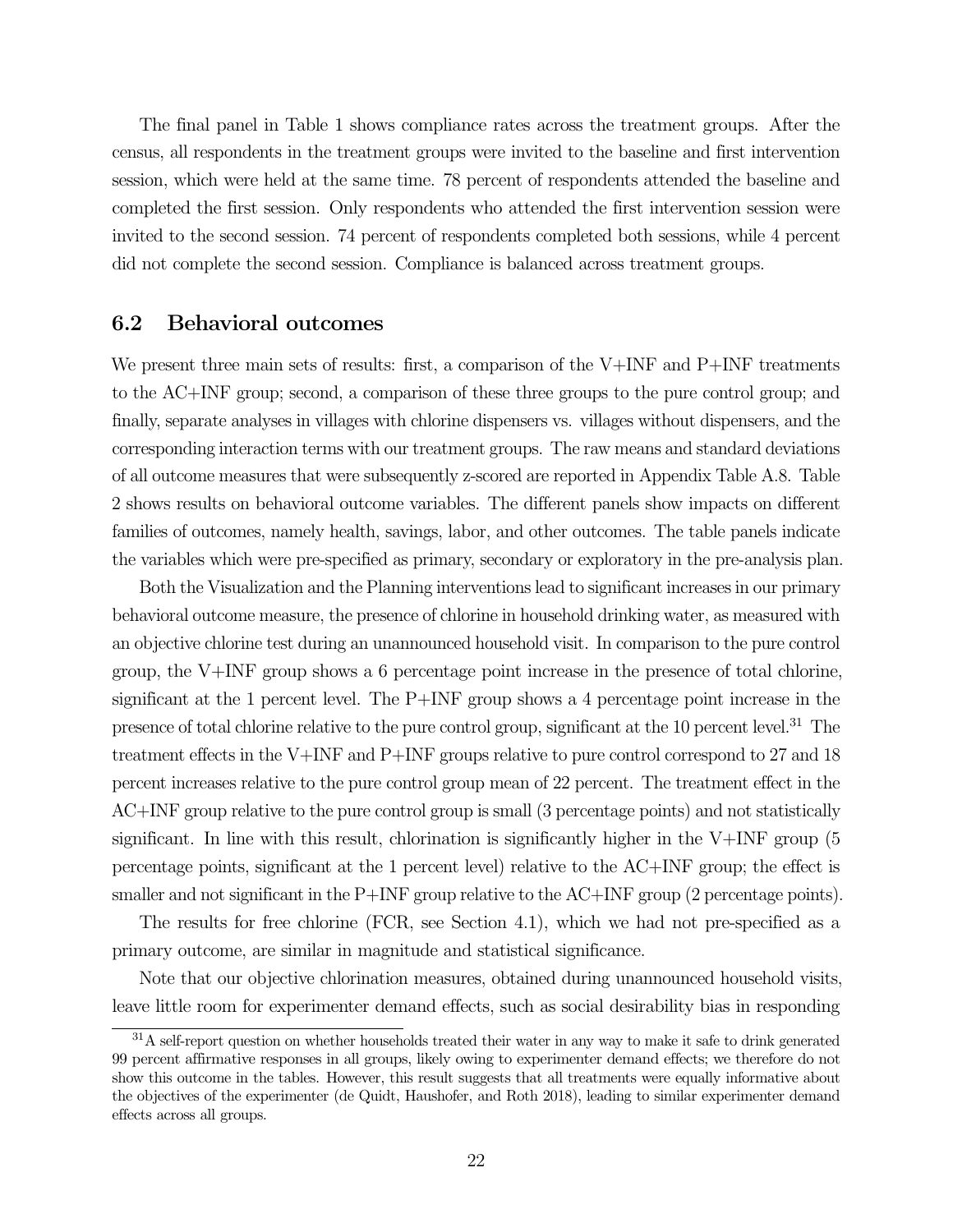to survey questions. It is possible that households talked among themselves and anticipated our visits. However, the visits were concentrated in time within each village: 68 percent of chlorine tests were conducted on the first day that our team visited a given village (the remaining tests were spread out, with a median within-village range of 7 days). Appendix Table A.12 shows that the estimated treatment effects on chlorine are unaffected by including (i) a dummy for being tested on the first day within one's village, and (ii) the number of days elapsed since the first chlorination tests were conducted in the village.

Importantly, given our goal of improving health outcomes through psychological interventions, the V+INF and P+INF treatments both generate large and statistically significant reductions in the incidence of diarrhea among children. We find significant reductions in diarrhea episodes in both of these groups relative to the pure control group, with a 35 percent (8 percentage point) reduction for V+INF and a 26 percent (6 percentage point) reduction for P+INF. The effects of the V+INF and P+INF interventions are also significant relative to the AC+INF group (V+INF: 38 percent (9 percentage point) reduction, significant at the 1 percent level using both na¨ıve and FDR-corrected  $p$ -values; P+INF: 25 percent (6 percentage point) reduction, significant at the 5 percent level using conventional  $p$ -values, but not significant using FDR-correction). We cannot reject that the V+INF and P+INF treatments are equally effective in reducing diarrhea. We find no strong effects on other health outcomes, with the exception of a small change in the number of children under the age of 15 who visited a healthcare provider in the last 3 months, potentially due to reduced diarrhea incidence.

The treatment effects of our interventions on diarrhea are rather large in relation to the effects on chlorination; with an effect on diarrhea of −35 percent and an effect on the presence of any chlorine of  $+27$  percent, a back-of-the-envelope calculation suggests an instrumental variable estimate of −1.3 percent, i.e. a 1 percent increase in chlorination leads to a 1.3 percent reduction in diarrhea. This estimate compares favorable to that of a recent meta-analysis, which finds across six randomized controlled trials that a 1 percent increase of detectable free chlorine results in a 1 percent reduction in child diarrhea (Arnold and Colford Jr 2007). There are a few possible reasons for our slightly larger effects. First, we measure increases in total chlorine rather than the presence of residual chlorine. Second, our interventions are domain-general trainings that may affect multiple behaviors related to child diarrhea, such as handwashing or open defecation, while dispensers are likely to only affect chlorination. Third, there may be dependencies with the treatment effects on non-health outcomes: for instance, the observed increases in savings (described below) may allow for more consumption smoothing and thereby more advantageous health outcomes.

The second panel of Table 2 shows effects on savings-related outcomes. The V+INF treatment leads to a significant increase in our main savings-related outcome variable, the amount of money saved regularly. This effect corresponds to a 26 percent (KES 25) increase relative to the active control group, significant at the 5 percent level; relative to the pure control group, it is smaller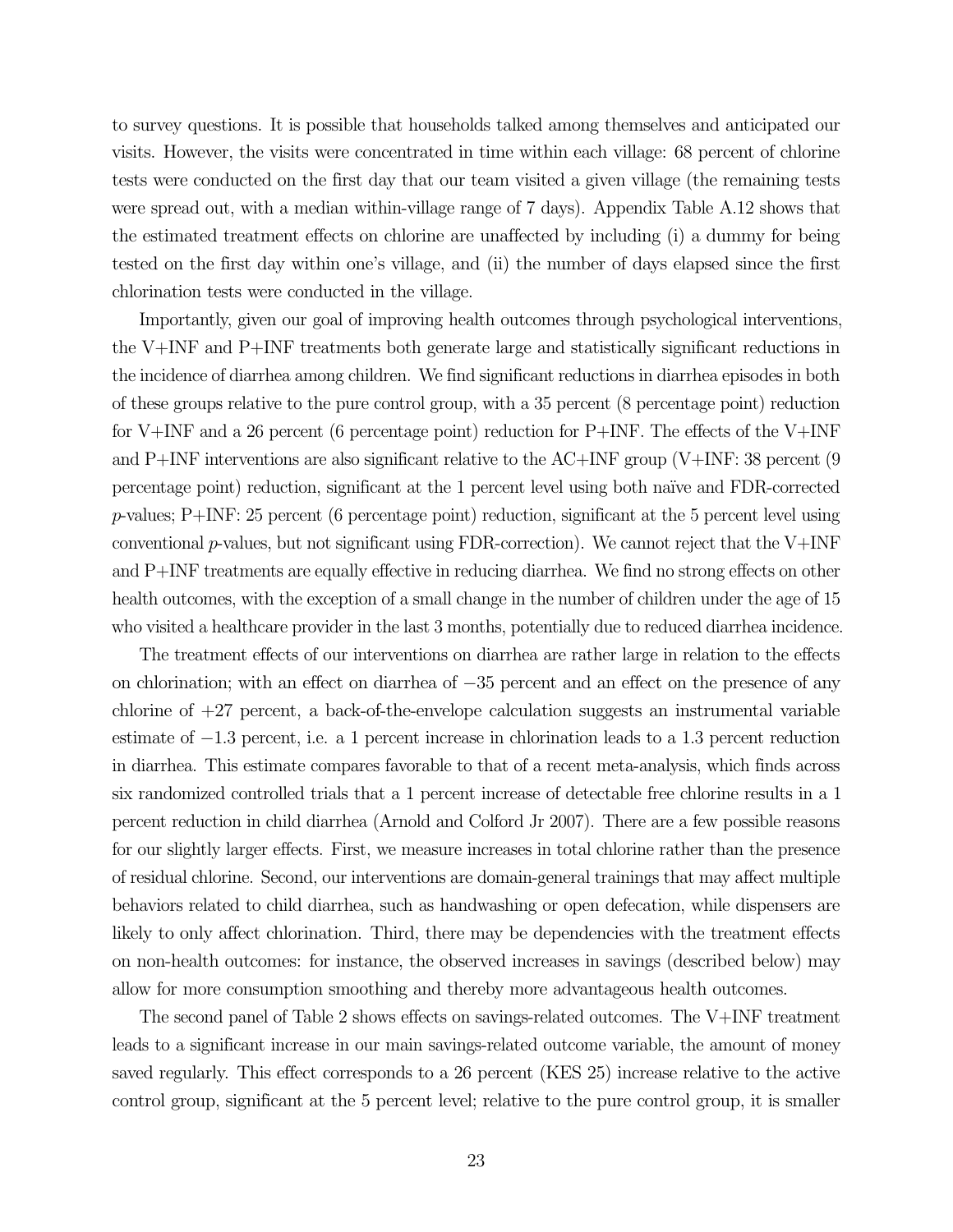(20 percent; KES 18) and not statistically significant. In addition, we find a large and highly significant effect on savings on the extensive margin, with the share of respondents who save regularly increasing by 13 percentage points (36 percent) in the V+INF group relative to AC+INF, and 12 percentage points (38 percent) relative to the pure control group. Similarly, we find increases in the V+INF treatment on an indicator for whether the respondent saves for productive investments, 11 and 9 percentage points (65 and 53 percent) relative to the AC+INF and pure control groups, respectively. All of these effects are significant at the 1 percent level even after correcting for multiple comparisons. V+INF participants are also more likely to have joined a new ROSCA relative to AC+INF participants. The P+INF and AC+INF interventions did not show significant effects on savings-related outcomes, and most of the effects in the V+INF group described above are significantly larger than in those groups. Together, these results show that the V+INF treatment strongly affected savings-related behaviors.

This finding has two important implications. First, it shows that our V+INF intervention, while unsuccessful in affecting time preferences measured with laboratory-like discounting tasks (see Section 7.1), nevertheless strongly affected future-oriented behaviors. A possible explanation comes from the theoretical work of Gabaix and Laibson (2017): If the visualization intervention helped decision-makers to generate less noisy signals about the utility they will derive from future events, then more patient behavior would result even in absence of changes in the underlying discounting parameters.32 Second, it provides evidence against an experimenter demand-effect account of the impacts of our interventions: while the interventions mentioned chlorination and health-related topics, savings were discussed only to the extent that participants brought them up themselves in the discussions. The treatment effects we report here are thus more likely to result from changes in the underlying preferences rather than from a simple desire to please the experimenters.

The third panel of Table 2 reports effects on labor-related outcomes. Somewhat surprisingly, we find a reduction in the total number of hours worked in the last 3 months in the P+INF group, with a magnitude of 24 hours (22 percent) relative both to the AC+INF group and to the pure control group. These effects are significant at the 1 percent and 5 percent level, respectively. A similar effect is observed in the total number of days worked, which is reduced by 4 days or 18 percent in the P+INF group, relative both to the AC+INF group and to the pure control group, significant at the 5 percent level, although the result does not survive correction for multiple hypothesis testing. One possible reason for this reduction is again that participants in the P+INF

 $32$ The V+INF intervention prompted participants to visualize alternative realizations of their future in one year – a time horizon where future utility is likely to feel vague and distant. Intuitively speaking, time preferences are estimated from participants' relative willingness to exert effort in 0 versus 1 days (for βδ) and 7 versus 8 days (for δ, see Section 4.2). If the disutility from effort within the next 8 days is already salient and tangible at baseline, then the estimated  $\beta$  and  $\delta$  parameters would not capture an "improved forecasting ability" in the V+INF group. In contrast, an improved simulation of utility in one year may have motivated participants to increase their savings in the present.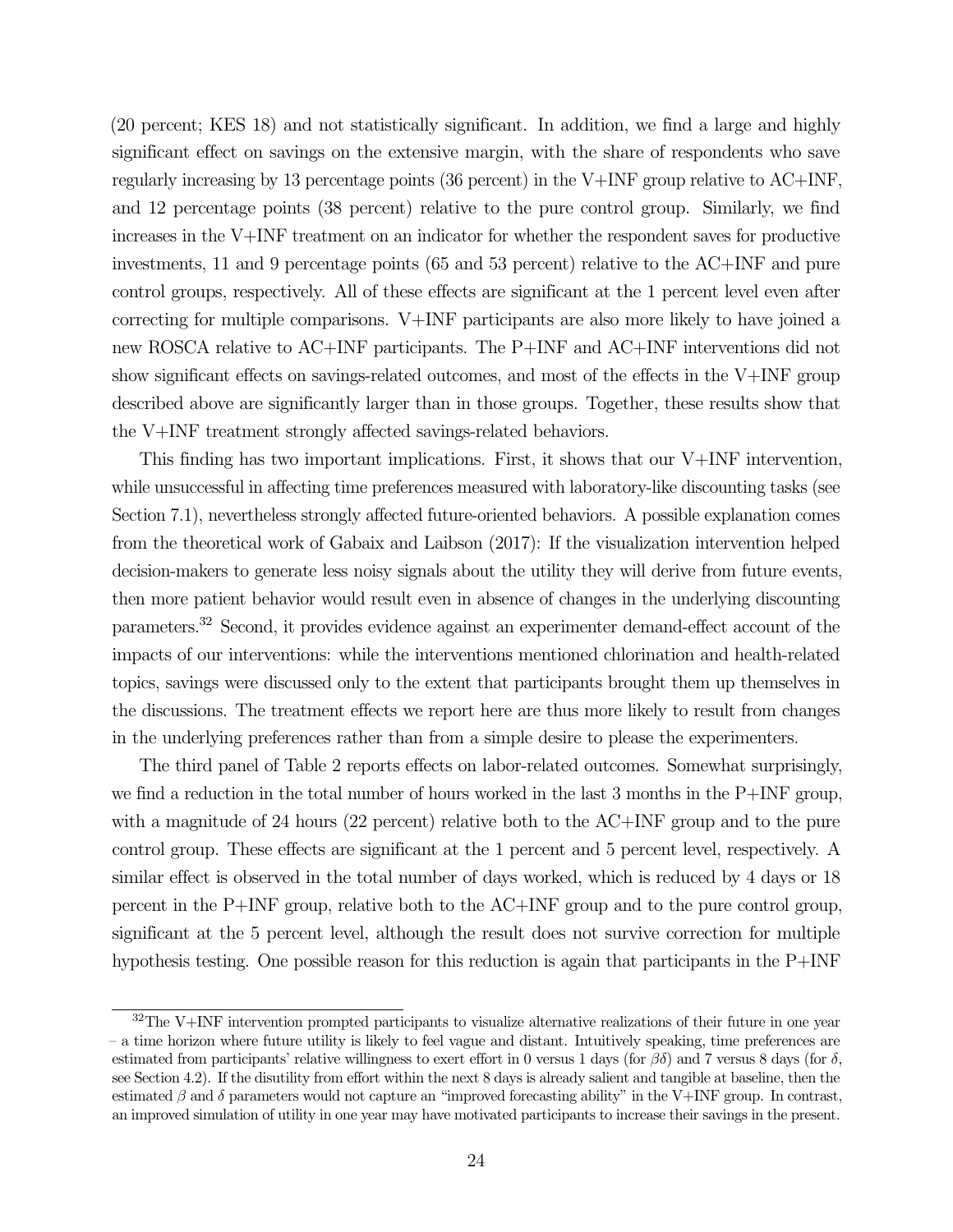group may have improved their planning and execution ability and therefore be more efficient in accomplishing tasks. In support of this hypothesis, we find no significant change in average monthly earnings, despite the shortened work hours. The V+INF and AC+INF treatments do not show significant effects on labor outcomes.

We next compare these results to those obtained using a treatment-on-the-treated estimator. Results are shown in Table A.10. Note that, as explained above, the TOT estimator is defined only for the comparison to the pure control group because the sample in the AC+INF comparison is restricted to compliers at baseline and intervention. Again, the point estimates and levels of significance are similar, with the exception of the effects of P+INF on our secondary chlorination measure and diarrhea outcomes, where the TOT results do not survive correction for multiple hypothesis testing. Finally, in Appendix Tables A.14, A.16, and A.18, we re-estimate our results to account for differential endline participation, as described in Section 6.1. In Appendix Table A.20 we present our results excluding the endline week and day of week fixed effects described in Section 5.3, since the inclusion of these fixed effects was not pre-specified. We find no major differences in these results, except a stronger effect of the P+INF intervention relative to the pure control on our secondary chlorine measure when we exclude those in active treatment groups who did not attend the baseline and interventions.

# 6.3 Are psychological treatments more effective when cost barriers are removed?

We next ask whether our treatment effects differ by whether or not the village in which the interventions took place was randomly treated with a chlorine dispenser in the WASH Benefits study that preceded ours. Appendix Table A.3 presents results showing that, at baseline, participants from villages with chlorine dispensers were no different in observables from participants from villages without chlorine dispensers, except that participants from villages with dispensers have a slightly higher level of education than those in villages without dispensers. Table 3 shows results from the two main estimating equations, focusing on chlorination-related outcomes, separately for WASH control villages (Columns (1)–(5)) and WASH treatment villages (Columns (6)–(10)). The interaction terms on our two treatment groups with the WASH treatment (i.e. chlorine dispensers) are shown in Columns  $(11)–(13)$  for V+INF, P+INF, and AC+INF, respectively.

We find weak evidence of heterogeneity in the effects of the treatments on outcomes related to chlorination by village type. Specifically, the active treatment groups  $P+INF$ ,  $V+INF$ , and AC+INF show significant treatment effects on water chlorination in the dispenser villages, but not in the villages without dispensers. The interaction term is significant at the 5 percent level for the AC+INF treatment, suggesting that information about the benefits of chlorination is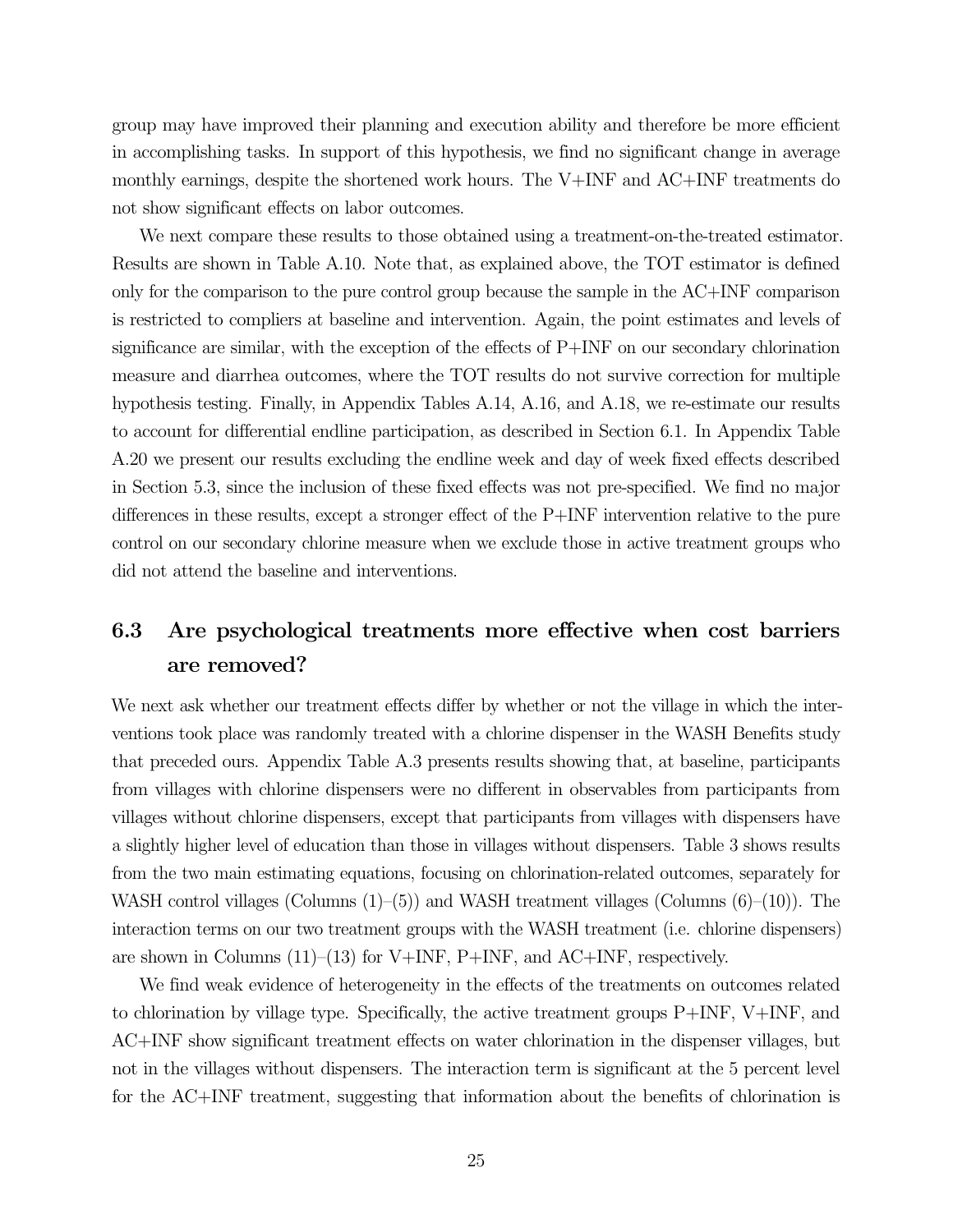more effective in villages with a dispenser compared to those without. The other interaction terms are not statistically significant.<sup>33</sup>Together, these results present suggestive evidence that our psychological interventions, in particular the V+INF treatment, had somewhat larger effects in dispenser compared to non-dispenser villages. However, these effects are small and require replication before being taken seriously.

# 7. Mechanisms

### 7.1 Results for psychological variables

To elucidate potential psychological mechanisms which may account for our behavioral effects, we now turn to the results on our pre-specified psychological outcomes. Table 4 shows results on the psychological outcome variables, estimated using equation 1. The top panels show results on outcomes related to planning, time preferences, and self-efficacy, subdivided into primary and secondary outcomes according to our pre-analysis plan. Adjustment of  $p$ -values for multiple comparisons using FDR is done separately for primary and secondary outcomes in each family of variables. The final panel shows variables measuring beliefs and knowledge.

For potential mechanisms, the main comparison of interest is that of the "psychologically active" treatment groups to the AC+INF control group. The information conveyed by the treatments, as well as exposure to field staff and other participants, is held constant across these treatments. The exclusion of the non-compliers at baseline and the first intervention session implies that each individual in the sample received at least one treatment session. This comparison is also more precisely estimated than the comparison to the pure control group due to the inclusion of the outcome at baseline as a control variable on the right-hand side for some outcome variables. Finally, the comparison to active control is not confounded by a possible practice effect from having completed the tasks at baseline.

We find no statistically significant effects of any treatment on planning compared to the Active Control, although the Planning treatment leads to a non-significant 0.04 SD increase in the Behavioral Activation Score relative to the AC+INF mean, and a non-significant 0.04 SD reduction in the number of moves required to complete the Tower of London task. In comparison to the pure control group we observe a 0.11 SD increase in the Behavioral Activation Score,

 $33\text{In}$  Appendix Table A.13, we test the robustness of these results when restricting the villages to those from the Water Quality and Passive Comparison arms of the WASH Benefits study, as discussed in Appendix Section B. This analysis permits a cleaner distinction between dispensers and control, in the absence of any other interventions, at the expense of a somewhat smaller sample. We find that in this analysis, the interaction term for both chlorination measures is significant for the V+INF intervention, suggesting that this intervention had significantly larger effects on chlorination in dispenser villages compared to non-dispenser villages.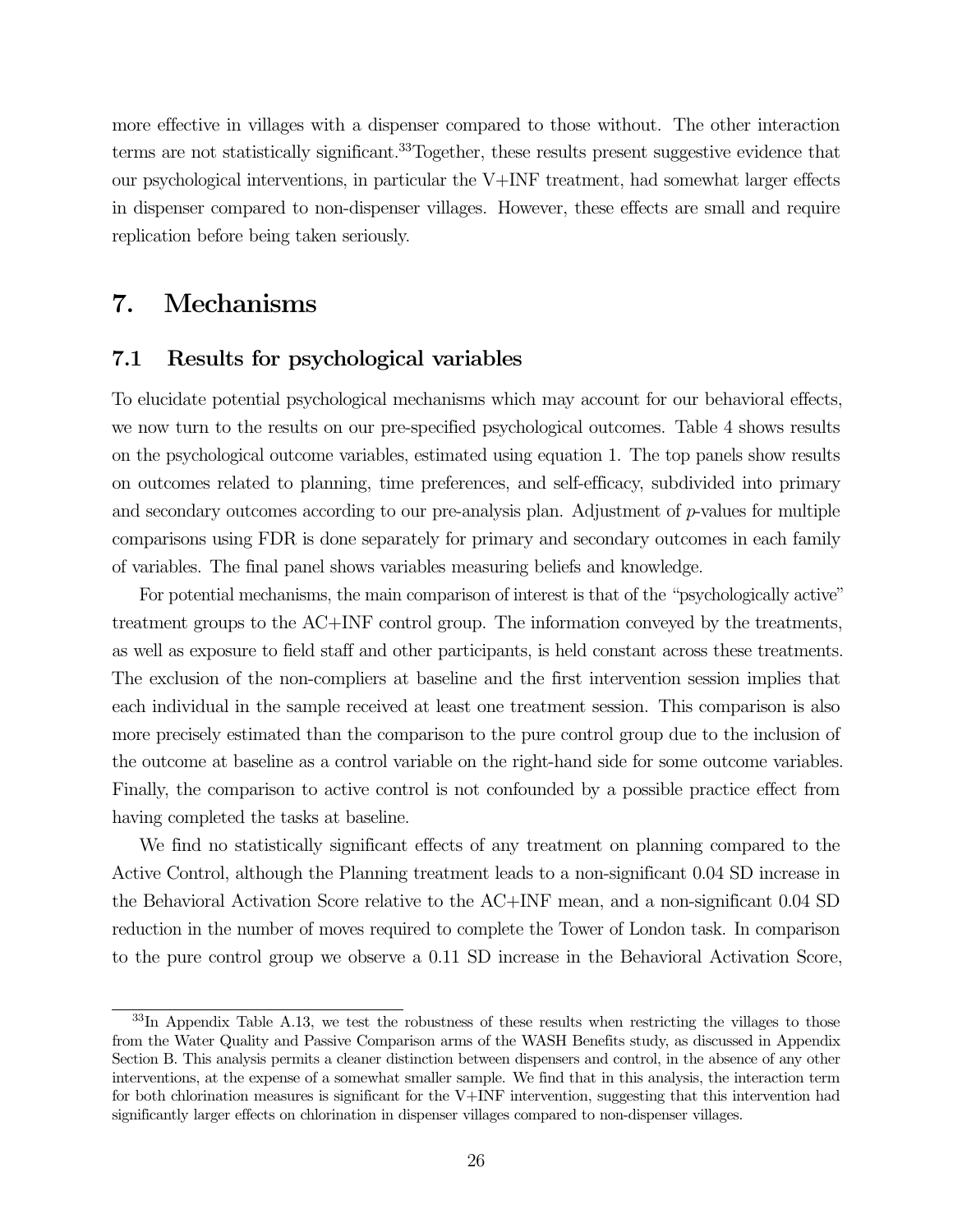significant at the 10 percent level. $34$ 

The next panel reports results on outcomes related to time preferences. Our main outcome is the  $\beta$  parameter from our effort task, measuring present bias in the quasi-hyperbolic model of Laibson (1997); additional outcomes are the  $\delta$  parameter from the same task, and corresponding parameters from the monetary discounting task. We find no statistically significant effects that survive multiple hypothesis testing for any of these outcomes, except a very small increase in  $\delta^{money}$ in the V+INF and AC+INF groups, significant at the 10 percent level. Somewhat surprisingly, we find a reduction of the  $\delta^{Effort}$  parameter in the P+INF group, driven by an increased willingness to supply effort 7 and 8 days in the future, at constant willingness to supply effort today or tomorrow (see Figure A.3). This result is consistent with the P intervention helping participants to "plan" future effort, considering aspects like phone access or child care. However, the effect is economically small (−0.002), and does not survive multiple inference correction.

The third panel of Table 4 shows the effect of our interventions on the General Self-Efficacy (GSE) scale, a measure of self-efficacy. Both the V+INF and the P+INF interventions generate statistically significant 0.16 SD and 0.12 SD increases, respectively, relative to the AC+INF group. This finding suggests that our interventions affected "inward-looking" beliefs about one's ability to achieve desired outcomes. We find similarly large (0.18 SD) and significant differences between the V+INF and P+INF groups and the pure control group on this outcome. The comparison between the AC+INF treatment and the pure control group reveals a very small difference that is not statistically significant.

We again compare these results to those obtained using a treatment-on-the-treated estimator. Results are shown in Appendix Table A.11. We find similar point estimates, and the same significance levels, with the exception of even larger and significant impacts of the V+INF and P+INF treatments on self-efficacy relative to the pure control group. We find no major differences when we re-estimate results accounting for attrition (as described in Section 6.1) or excluding endline week and day of week fixed effects (described in Section 5.3), except a stronger effect of the V+INF and P+INF treatments  $(0.21 \text{ SD and } 0.19 \text{ SD},$  respectively) on self-efficacy when we exclude those in active treatment groups who did not attend the baseline and interventions. Results are shown in Section F.

### 7.2 Results for beliefs and knowledge

The last panel of Table 4 suggests that the information treatment had a similar effect across the active treatment groups: V+INF, P+INF, and AC+INF all significantly increase beliefs in the

<sup>&</sup>lt;sup>34</sup>Performance on the Tower of London task is significantly improved in all active treatment groups relative to the pure control group, but this result is likely due to the fact that all active groups had performed this task previously at baseline, while the pure control group had not.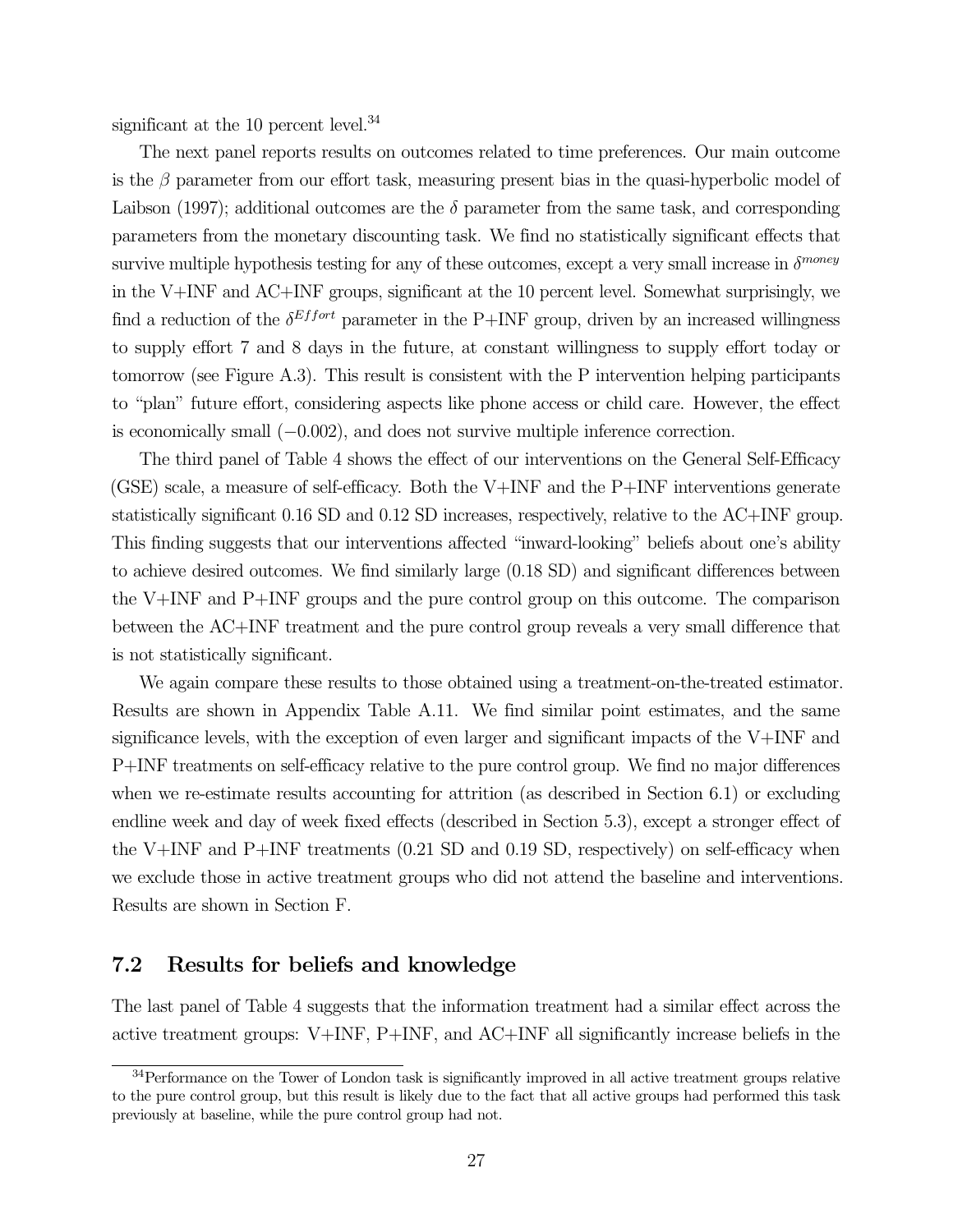efficacy of chlorine in averting diarrhea relative to the pure control group, with similar effect sizes across the three interventions (0.13 SD, 0.16 SD, and 0.12 SD). Effects on knowledge about how to correctly chlorinate water are also statistically indistinguishable across the three active treatment groups. Compared to the pure control group mean, the V+INF group shows a significant increase in knowledge about chlorination of 0.12 SD. Effects are similar in magnitude for the other groups (0.07 SD for P+INF and 0.09 SD for AC+INF), but do not reach statistical significance, and we cannot reject that effects in all groups are of the same magnitude.<sup>35</sup> Importantly, we see effects on beliefs and knowledge in all three active arms, but we only see statistically significant effects on chlorination and diarrhea in the V+INF and P+INF arms. Thus, the Visualization and Planning treatments have additional effects on behavior compared to the effect of information on its own. These are likely to be due to changes in psychological variables, in particular self-efficacy (discussed above) and salience (discussed below), which are affected in both the V+INF and P+INF groups.

Finally, as expected and outlined in our PAP, we find no effects on risk aversion, suggesting that any behavioral effects are unlikely to result from changes in risk preferences induced by our treatments.

### 7.3 Results for salience

Section 4.2 explains the design of a test for increased salience of chlorination, and Appendix D explains the econometric specification. Column (1) of Table 5 shows that participants who had received the V or P intervention found it easier to remember chlorine-related words, conditional on the total number of words remembered. This effect was specific to chlorine-related words, rather than to future-oriented behaviors in general: Column (3) interacts treatment indicators with chlorine word indicators, and shows that the salience of chlorination increases differentially to the salience of other future-oriented words (the base category is farm investment). Finally, Column (4) suggests that neither treatment group had an effect on total words remembered, and thus on participants' memory in general.

Thus, we find an increase in the salience of chlorine-related words, but not savings-related words, as a result of treatment. Taken together, it is thus plausible that salience was a contributing factor to the observed treatment effect on chlorination. However, our treatment effect on savings, as well as on various other non-chlorine measures, is difficult to explain through salience, as the salience of savings was unaffected by treatment. Salience effects thus do not provide a consistent explanation across our findings, unless the mapping from salience to behavior is both non-linear

<sup>&</sup>lt;sup>35</sup>We also find that all three interventions are effective in increasing knowledge of the correct schedule of antenatal and postnatal care visits a woman should attend before and after giving birth. We do not see an associated increase in the number of ANC visits attended by pregnant women in our sample, but our sample size for this analysis is less than 300 individuals. These questions were included for piloting purposes for a future study.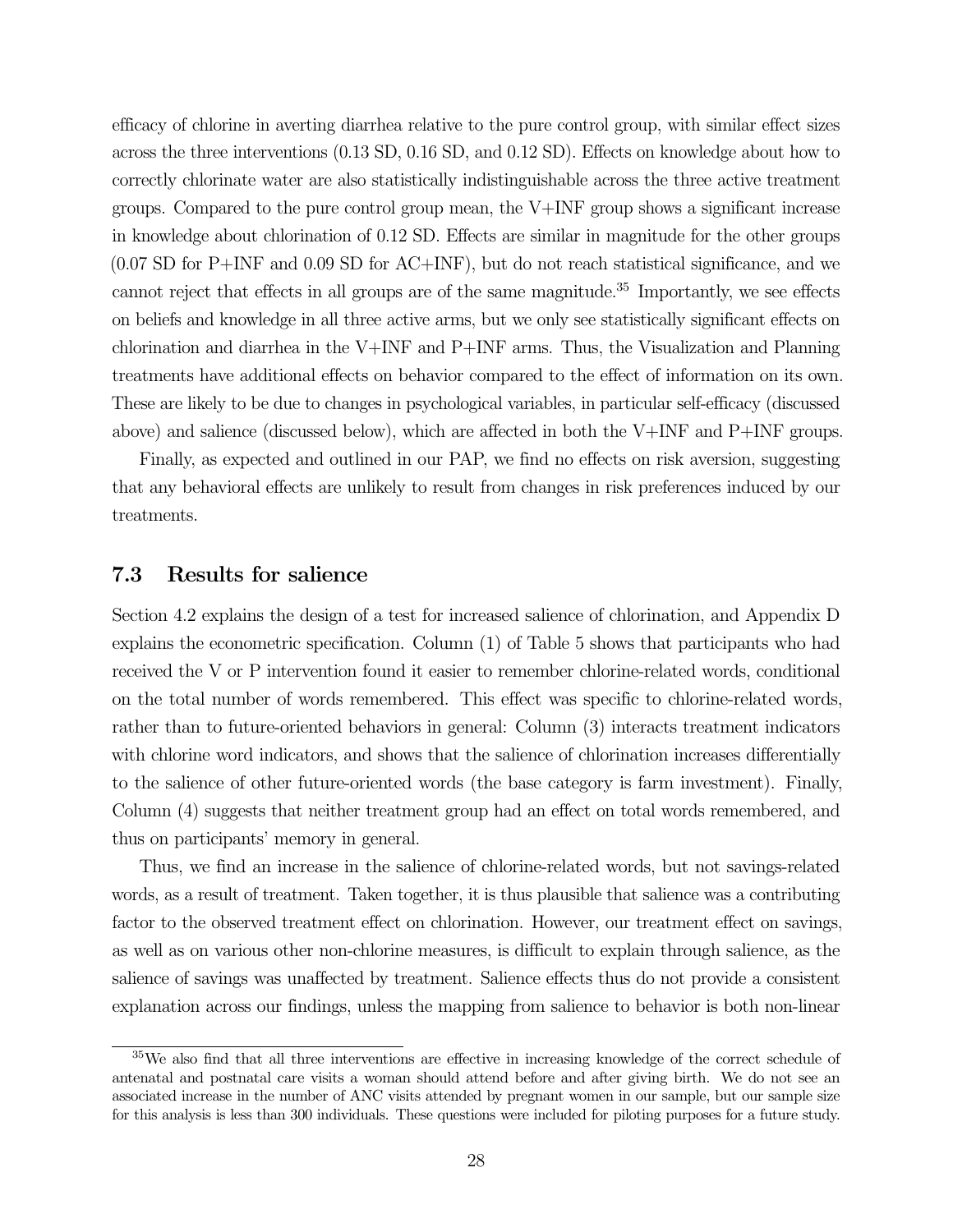and differential across domains.

# 8. Conclusion

In this randomized field experiment, we study the effect of two light-touch interventions on behavioral and psychological outcomes among young women in Kenya. Specifically, we ask whether a "Visualization" and a "Planning" intervention increase take-up of drinking water chlorination. Both interventions increase chlorination of drinking water, and reduce the number of diarrhea episodes in children. Possible mechanisms include an increase in self-efficacy, i.e. the beliefs that one has the capacity to achieve desirable outcomes; and increased salience of chlorination of drinking water. We rule out mechanisms related to increased information or changed beliefs about the effectiveness of chlorination. We also find little evidence of changes in laboratory measures of time preferences or present bias, or planning. The fact that we found no effects on deeper underlying preferences and cognitive functions suggests that the latter may not respond strongly to light-touch interventions. In contrast, attention and self-efficacy appear more malleable.

We estimate high cost-effectiveness of the interventions; in terms of DALYs saved, our interventions are comparable to highly effective interventions such as the provision of insecticide-treated bed nets and deworming. Importantly, we find impacts even in villages which have free chlorine dispensers at water sources, suggesting that these interventions are effective over and above existing infrastructural interventions. Future work may attempt to replicate these effects, and extend the use of our interventions to other settings and behaviors of interest.

## References

- Alan, Sule, and Seda Ertac. 2018. "Fostering Patience in the Classroom: Results from Randomized Educational Intervention." Journal of Political Economy 126 (5): 1865–1911.
- Anderson, Michael L. 2008. "Multiple Inference and Gender Differences in the Effects of Early Intervention: a Reevaluation of the Abecedarian, Perry Preschool, and Early Training Projects." Journal of the American Statistical Association 103 (484): 1481–1495.
- Andreoni, James, and Charles Sprenger. 2012. "Estimating Time Preferences from Convex Budgets." American Economic Review 102 (7): 3333–3356.
- Arnold, Benjamin, and John Colford Jr. 2007. "Treating Water with Chlorine at Point-Of-Use to Improve Water Quality and Reduce Child Diarrhea in Developing Countries: A Systematic Review and Meta-Analysis." The American Journal of Tropical Medicine and Hygiene 76 (2): 354–364.
- Ashraf, Nava, James Berry, and Jesse M Shapiro. 2010. "Can higher prices stimulate product use? Evidence from a field experiment in Zambia." American Economic Review 100 (5): 2383–2413.
- Ashraf, Nava, Kelsey Jack, and Emir Kamenica. 2010. "Information and Subsidies: Complements or Substitutes?" Journal of Economic Behavior and Organization 88:133–139.
- Augenblick, Ned. 2017. "Short-Term Time Discounting of Unpleasant Tasks." Working Paper, UC Berkeley.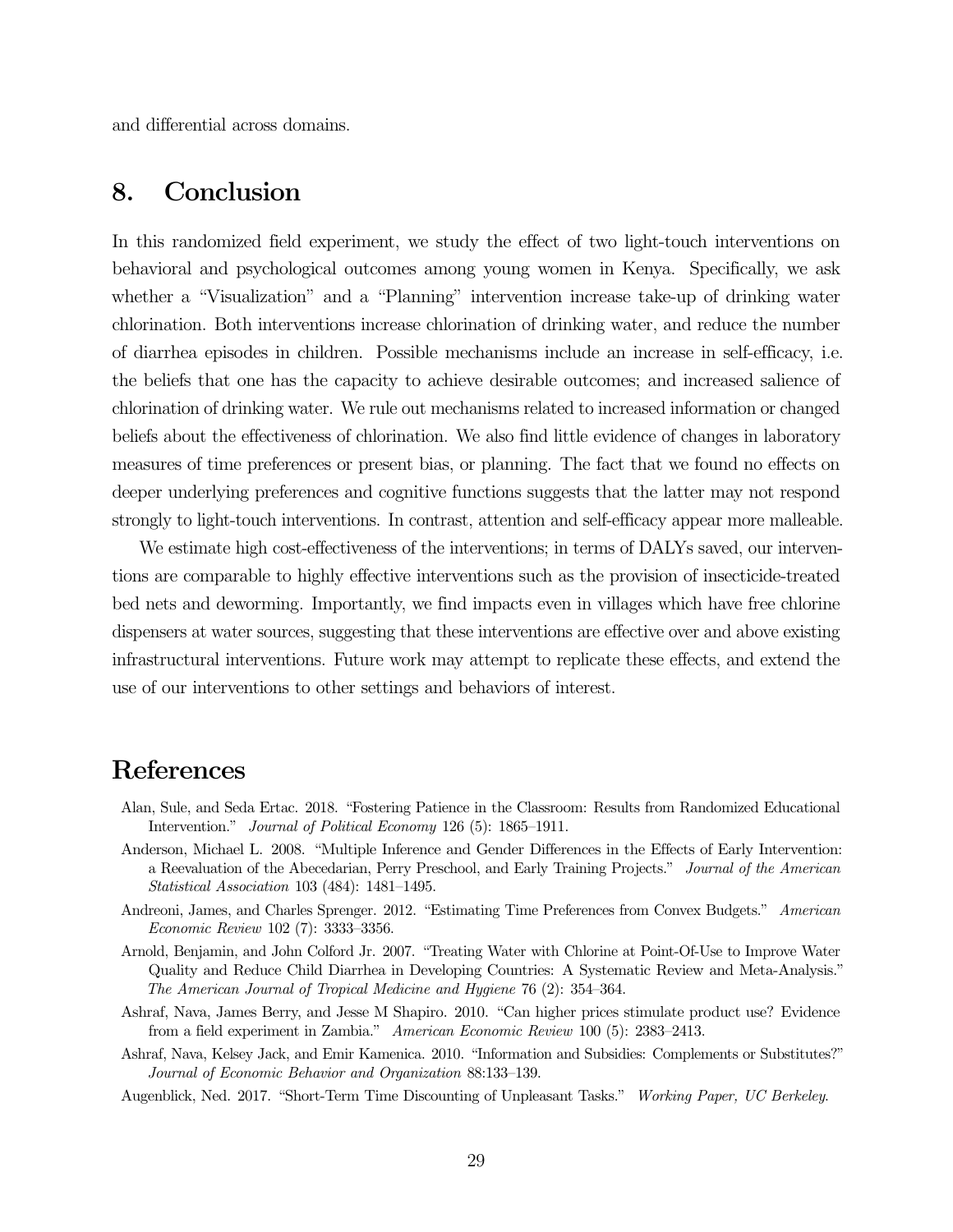- Augenblick, Ned, Muriel Niederle, and Charles Sprenger. 2015. "Working Over Time: Dynamic Inconsistency in Real Effort Tasks." The Quarterly Journal of Economics 130 (3): 1067–1115.
- Bai, Liang, Benjamin Handel, Edward Miguel, and Gautam Rao. 2017. "Self-Control and Demand for Preventive Health: Evidence from Hypertension in India." NBER Working Paper No. 23727.
- Baird, Sarah, Joan Hamory Hicks, Michael Kremer, and Edward Miguel. 2016. "Worms at Work: Long-Run Impacts of a Child Health Investment." The Quarterly Journal of Economics 131 (4): 1637–1680.
- Bandura, Albert. 1977. "Self-Efficacy: Toward a Unifying Theory of Behavioral Change." Psychological Review 84 (2): 191–215.
- Banerjee, Abhijit, Eliana la Ferrara, and Victor Orozco. 2018. "The Entertaining Way to Behavioral Change: Fighting HIV with MTV." Working Paper, Massachusetts Institute of Technology.
- Baranov, Victoria, Sonia Bhalotra, Pietro Biroli, and Joanna Maselko. 2017. "Mental Health and Women's Choices. Experimental Evidence from a Randomized Control Trial." Working Paper, University of Melbourne.
- Beaman, Lori, Jeremy Magruder, and Jonathan Robinson. 2014. "Minding Small Change Among Small Firms in Kenya." Journal of Development Economics 108:69–86.
- Belloni, Alexandre, Victor Chernozhukov, and Christian Hansen. 2014. "High-Dimensional Methods and Inference on Structural and Treatment Effects." Journal of Economic Perspectives 28 (2): 29–50.
- Benjamini, Yoav, Abba M Krieger, and Daniel Yekutieli. 2006. "Adaptive Linear Step-Up Procedures That Control the False Discovery Rate." Biometrika 93 (3): 491–507.
- Bernard, Tanguy, Stefan Dercon, Kate Orkin, and Alemayehu Seyoum Taffesse. 2018. "The Future in Mind: Short and Long-Run Impact of an Aspirations Intervention in Rural Ethiopia." Working Paper, University of Oxford.
- Blattman, Christopher, Julian Jamison, and Margaret Sheridan. 2017. "Reducing Crime and Violence: Experimental Evidence from Cognitive Behavioral Therapy in Liberia." American Economic Review 107 (4): 1165–1206.
- Bleakley, Hoyt. 2010. "Malaria Eradication in the Americas: A Retrospective Analysis of Childhood Exposure." American Economic Journal: Applied Economics 2 (2): 1–45.
- Bobonis, Gustavo, Edward Miguel, and Charu Puri-Sharma. 2006. "Anemia and School Participation." Journal of Human Resources 41 (4): 692–721.
- CDC. 2010. Chlorine Residual Testing Fact Sheet. Centers for Disease Control and Prevention SWS Project.
- Charness, Gary, Uri Gneezy, and Alex Imas. 2013. "Experimental Methods: Eliciting Risk Preferences." Journal of Economic Behavior & Organization 87:43–51.
- Cohen, Jessica, and Pascaline Dupas. 2010. "Free Distribution or Cost-Sharing? Evidence from a Randomized Malaria Prevention Experiment." The Quarterly Journal of Economics 125 (1): 1–45.
- Daniel, Tinuke, Christina Stanton, and Leonard Epstein. 2013. "The Future Is Now: Reducing Impulsivity And Energy Intake Using Episodic Future Thinking." Psychological Science 24 (11): 2339–2342.
- DellaVigna, Stefano, and Ulrike Malmendier. 2006. "Paying Not to Go to the Gym." American Economic Review 96 (3): 694–719.
- DellaVigna, Stefano, and Devin Pope. 2017. "What Motivates Effort? Evidence and Expert Forecasts." The Review of Economic Studies 85 (2): 1029–1069.
- de Quidt, Jonathan, Johannes Haushofer, and Christopher Roth. 2018. "Measuring and Bounding Experimenter Demand." American Economic Review 108 (11): 3266–3302.
- Dillon, Andrew, Jed Friedman, and Pieter Serneels. 2014. "Health Information, Treatment, and Worker Productivity: Experimental Evidence from Malaria Testing and Treatment among Nigerian Sugarcane Cutters." Policy Research Working Paper Series 7120, The World Bank.
- Dinkelman, Taryn, and Claudia Martínez. 2014. "Investing in Schooling in Chile: The Role of Information about Financial Aid for Higher Education." Review of Economics and Statistics 96 (2): 244–257.
- Duckworth, Angela, Heidi Grant, Benjamin Loew, Gabriele Oettingen, and Peter Gollwitzer. 2011. "Self-Regulation Strategies Improve Self-Discipline in Adolescents: Benefits of Mental Contrasting and Implementation Intentions." Educational Psychology 31 (1): 17–26.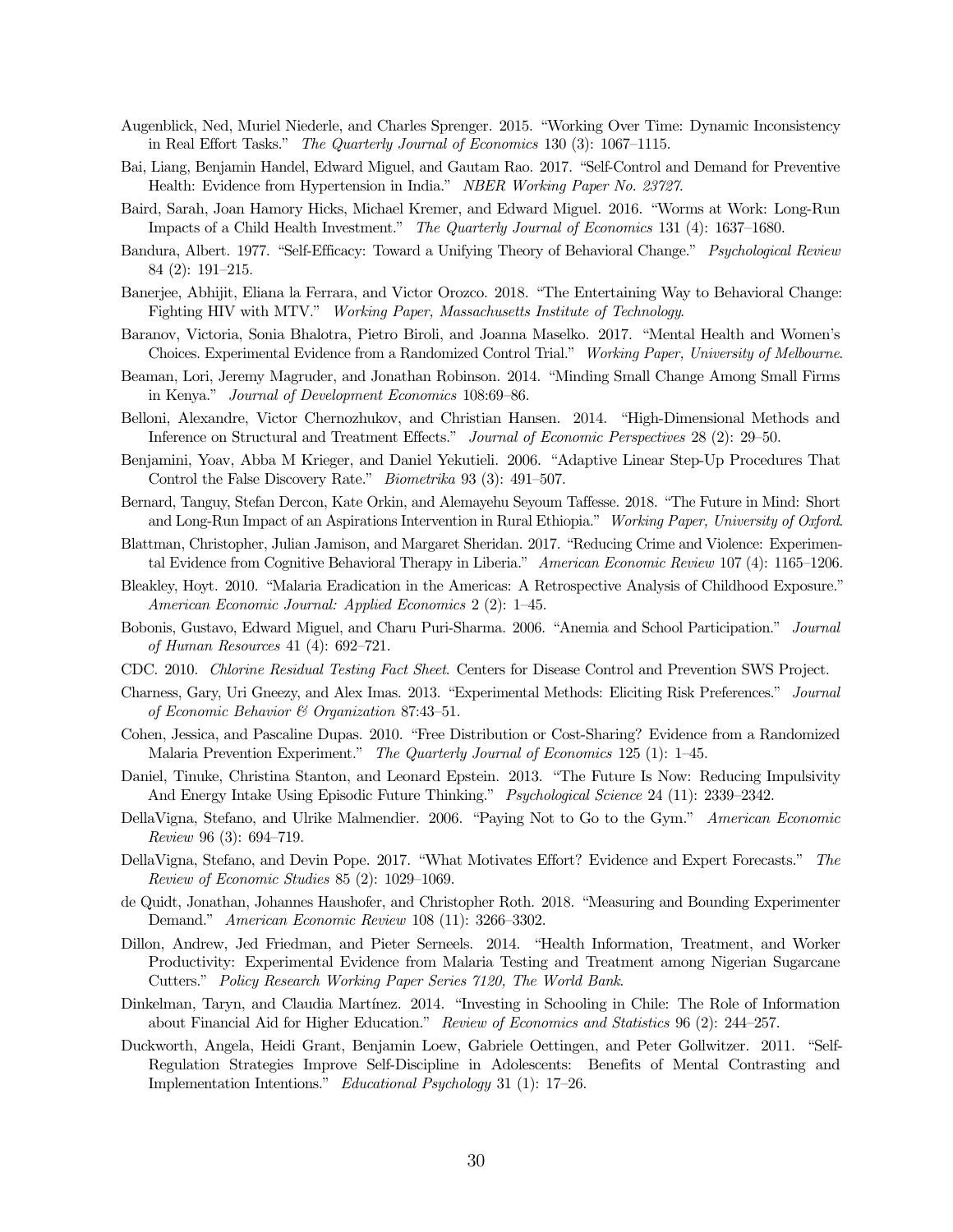- Duckworth, Angela, Teri Kirby, Anton Gollwitzer, and Gabriele Oettingen. 2013. "From Fantasy to Action: Mental Contrasting with Implementation Intentions (MCII) Improves Academic Performance in Children." Social Psychological and Personality Science 4 (6): 745–753.
- Duflo, Esther, Pascaline Dupas, and Michael Kremer. 2015. "Education, HIV, and Early Fertility: Experimental Evidence from Kenya." American Economic Review 105 (9): 2257–97.
- Dupas, Pascaline. 2009. "What Matters (and What Does Not) in Households' Decision to Invest in Malaria Prevention?" American Economic Review 99 (2): 224–230.
	- . 2011. "Do Teenagers Respond to HIV Risk Information? Evidence from a Field Experiment in Kenya." American Economic Journal: Applied Economics 3 (1): 1–36.
- . 2014a. "Getting Essential Health Products to Their End Users: Subsidize, but How Much?" Science 345 (6202): 1279–1281.
- . 2014b. "Short-Run Subsidies and Long-Run Adoption of New Health Products: Evidence from a Field Experiment." Econometrica 82 (1): 197–228.
- Dupas, Pascaline, Vivian Hoffmann, Michael Kremer, and Alix Peterson Zwane. 2016. "Targeting Health Subsidies through a Nonprice Mechanism: A Randomized Controlled Trial in Kenya." Science 353 (6302): 889–895.
- Ekers, David, Lisa Webster, Annemieke Van Straten, Pim Cuijpers, David Richards, and Simon Gilbody. 2014. "Behavioural Activation for Depression; an Update of Meta-Analysis of Effectiveness and Sub Group Analysis." PloS one 9, no. 6.
- Esopo, Kristina, Daniel Mellow, Catherine Thomas, Hannah Uckat, Justin Abraham, Prachi Jain, Chaning Jang, Nicholas Otis, Michala Riis-Vestergaard, Amanda Starcev, Kate Orkin, and Johannes Haushofer. 2018. "Measuring Self-Efficacy, Executive Function, and Temporal Discounting in Kenya." Behaviour Research and Therapy 101:30–45.
- Fink, Günther, and Felix Masiye. 2015. "Health and Agricultural Productivity: Evidence from Zambia." Journal of Health Economics 42:151–164.
- Fischbacher, Urs. 2007. "z-Tree: Zurich Toolbox for Ready-Made Economic Experiments." Experimental Economics 10 (2): 171–178.
- Gabaix, Xavier, and David Laibson. 2017. "Myopia and Discounting." NBER Working Paper No. 23254.
- Ghosal, Sayantan, Smarajit Jana, Anandi Mani, Sandip Mitra, and Sanchari Roy. 2016. "Sex Workers, Self-Image and Stigma: Evidence from Kolkata Brothels." Working Paper, University of Glasgow.
- Gilbert, Daniel, and Timothy Wilson. 2009. "Why the Brain Talks to Itself: Sources of Error in Emotional Prediction." Philosophical Transactions of the Royal Society of London B: Biological Sciences 364 (1521): 1335–1341.
- Gin´e, Xavier, Dean Karlan, and Jonathan Zinman. 2010. "Put Your Money Where Your Butt Is: A Commitment Contract for Smoking Cessation." American Economic Journal: Applied Economics 2 (4): 213–35.
- Gollwitzer, Peter M, and Paschal Sheeran. 2006. "Implementation Intentions and Goal Achievement: A Meta-Analysis of Effects and Processes." Advances in Experimental Social Psychology 38:69-119.
- Hanna, Rema, Sendhil Mullainathan, and Joshua Schwartzstein. 2014. "Learning Through Noticing: Theory and Evidence From a Field Experiment." The Quarterly Journal of Economics 129 (3): 1311–1353.
- Heller, Sara, Anuj Shah, Jonathan Guryan, Jens Ludwig, Sendhil Mullainathan, and Harold Pollack. 2017. "Thinking, Fast and Slow? Some Field Experiments to Reduce Crime and Dropout in Chicago." The Quarterly Journal of Economics 132 (1): 1–54.
- Hershfield, Hal, Daniel Goldstein, William Sharpe, Jesse Fox, Leo Yeykelis, Laura Carstensen, and Jeremy Bailenson. 2011. "Increasing Saving Behavior Through Age-Progressed Renderings of the Future Self." Journal of Marketing Research 48 (SPL): S23–S37.
- Jalan, Jyotsna, and E. Somanathan. 2008. "The importance of being informed: experimental evidence on demand for environmental quality." Journal of Development Economics 87 (1): 14–28.
- Jensen, Robert. 2010. "The (Perceived) Returns to Education and the Demand for Schooling." The Quarterly Journal of Economics 125 (2): 515–548.
	- . 2012. "Do Labor Market Opportunities Affect Young Women's Work and Family Decisions? Experimental Evidence from India." The Quarterly Journal of Economics 127 (2): 753–792.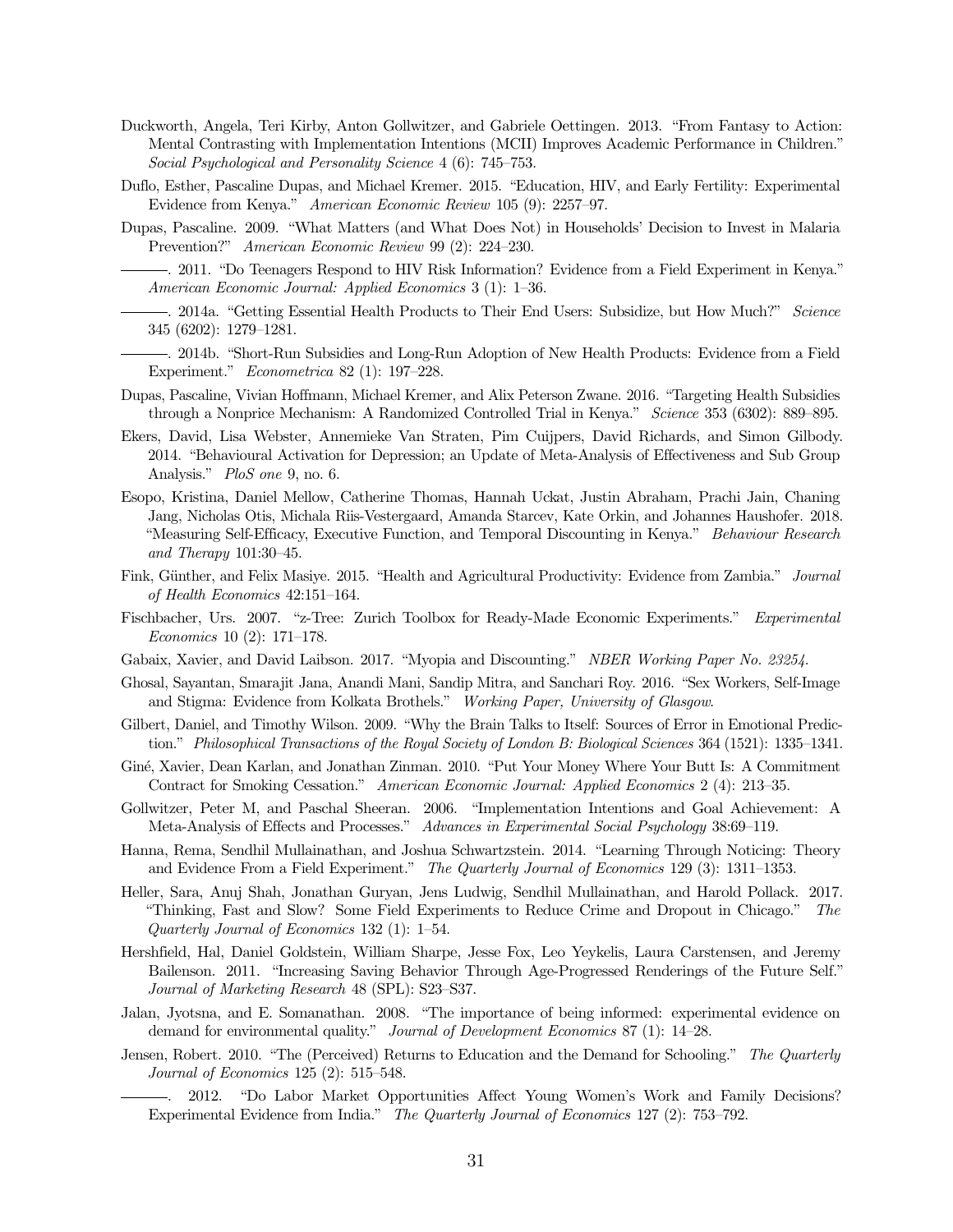- Jones, Michael. 1996. "Indicator and Stratification Methods for Missing Explanatory Variables in Multiple Linear Regression." Journal of the American Statistical Association 91 (433): 222–230.
- Kahneman, Daniel, Alan Krueger, David Schkade, Norbert Schwarz, and Arthur Stone. 2004. "A Survey Method for Characterizing Daily Life Experience: The Day Reconstruction Method." Science 306 (5702): 1776–1780.
- Kanter, Jonathan, Patrick Mulick, Andrew Busch, Kristoffer Berlin, and Christopher Martell. 2007. "The Behavioral Activation for Depression Scale (BADS): Psychometric Properties and Factor Structure." Journal of Psychopathology and Behavioral Assessment 29 (3): 191.
- King, Laura. 2001. "The Health Benefits of Writing About Life Goals." Personality and Social Psychology Bulletin 27 (7): 798–807.
- Kremer, Michael, and Edward Miguel. 2007. "The Illusion of Sustainability." The Quarterly Journal of Economics 122 (3): 1007–65.
- Kremer, Michael, Edward Miguel, Sendhil Mullainathan, Clair Null, and Alix Peterson Zwane. 2011a. "Social Engineering: Evidence from a Suite of Take-Up Experiments in Kenya." Working Paper, Harvard University.
- Kremer, Michael, Edward Miguel, Clair Null, and Alix Peterson Zwane. 2011b. "Sustainability of Long-Term Take-Up at Point-Of-Collection Chlorine Dispensers Provided Free of Charge in Rural Western Kenya." Proceedings of the Water Environment Federation 2011 (3): 249–250.
- Laibson, David. 1997. "Golden Eggs and Hyperbolic Discounting." The Quarterly Journal of Economics 112 (2): 443–478.
- Lantagne, D, K Preston, E Blanton, N Kotlarz, H Gezagehn, E Van Dusen, J Berens, and K Jellison. 2010. "Hypochlorite solution expiration and stability in household water treatment in developing countries." Journal of Environmental Engineering 137 (2): 131–136.
- Lejuez, Carl, Derek Hopko, Ron Acierno, Stacey Daughters, and Sherry Pagoto. 2011. "Ten Year Revision of the Brief Behavioral Activation Treatment for Depression: Revised Treatment Manual." Behavior Modification 35 (2): 111–161.
- Lester, Richard, Paul Ritvo, Edward Mills, Antony Kariri, Sarah Karanja, Michael Chung, William Jack, James Habyarimana, Mohsen Sadatsafavi, Mehdi Najafzadeh, Carlo Marra, Benson Estambale, and Elizab Ngugi. 2010. "Effects of a Mobile Phone Short Message Service on Antiretroviral Treatment adherence in Kenya (WelTel Kenya1): A Randomised Trial." The Lancet 376 (9755): 1838–1845 (November).
- Locke, Edwin, and Gary Latham. 2002. "Building a Practically Useful Theory of Goal Setting and Task Motivation: A 35-year Odyssey." American Psychologist 57 (9): 705.
- Lorig, Kate, Diana D Laurent, Kathryn Plant, Eswar Krishnan, and Philip L Ritter. 2014. "The Components of Action Planning and Their Associations With Behavior and Health Outcomes." Chronic Illness 10 (1): 50–59.
- Luoto, Jill, David Levine, Jeff Albert, and Stephen Luby. 2014. "Nudging to Use: Achieving Safe Water Behaviors in Kenya and Bangladesh." Journal of Development Economics 110:13–21.
- Luoto, Jill, Nusrat Najnin, Minhaj Mahmud, Jeff Albert, M Sirajul Islam, Stephen Luby, Leanne Unicomb, and David I Levine. 2011. "What Point-of-Use Water Treatment Products Do Consumers Use? Evidence from a Randomized Controlled Trial among the Urban Poor in Bangladesh." PloS one 6 (10): e26132.
- Madajewicz, Malgosia, Alexander Pfaff, Alexander Van Geen, Joseph Graziano, Iftikhar Hussein, Hasina Momotaj, Roksana Sylvi, and Habibul Ahsan. 2007. "Can Information Alone Change Behavior? Response to Arsenic Contamination of Groundwater in Bangladesh." Journal of Development Economics 84 (2): 731–754.
- Manos, Rachel, Jonathan Kanter, and Wen Luo. 2011. "The Behavioral Activation for Depression Scale–Short Form: Development and Validation." Behavior Therapy 42 (4): 726–739.
- Markus, Hazel, and Paula Nurius. 1986. "Possible Selves." American Psychologist 41 (9): 954.
- McKelway, Madeline. 2018. "Women's Self-Efficacy and Women's Employment: Experimental Evidence from India." Working Paper, Massachusetts Institute of Technology.
- Miguel, Edward, and Michael Kremer. 2004. "Worms: Identifying Impacts on Education and Health in the Presence of Treatment Externalities." Econometrica 72 (1): 159–217.
- Milkman, Katherine, John Beshears, James Choi, David Laibson, and Brigitte Madrian. 2011. "Using Implementation Intentions Prompts to Enhance Influenza Vaccination Rates." Proceedings of the National Academy of Sciences 108 (26): 10415–10420.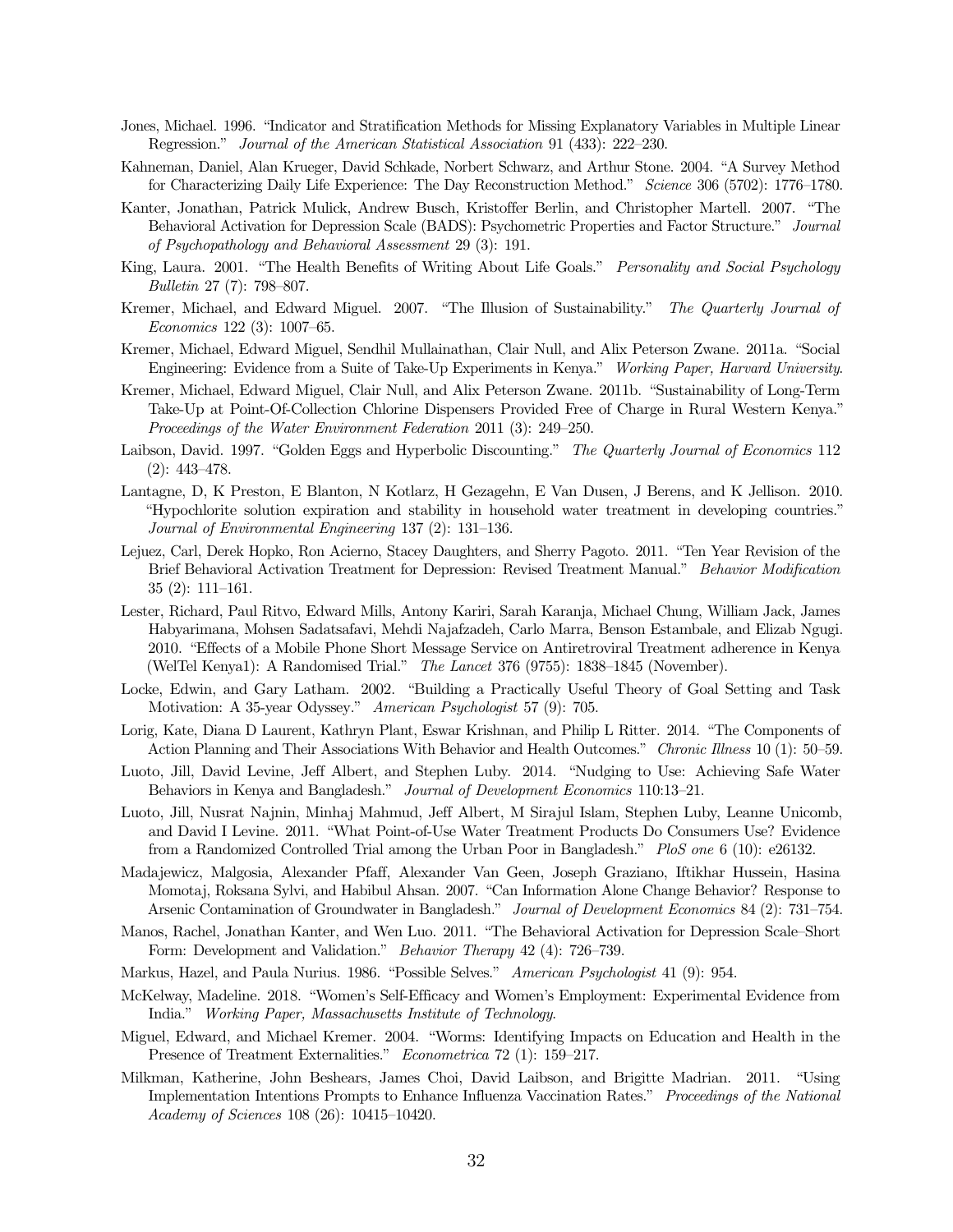. 2013. "Planning Prompts as a Means of Increasing Preventive Screening Rates." Preventive Medicine 56 (1): 92–93.

- Morisano, Dominique, Jacob Hirsh, Jordan Peterson, Robert Pihl, and Bruce Shore. 2010. "Setting, Elaborating, and Reflecting on Personal Goals Improves Academic Performance." Journal of Applied Psychology 95  $(2): 255 - 264.$
- Nickerson, David, and Todd Rogers. 2010. "Do You Have a Voting Plan? Implementation Intentions, Voter Turnout, and Organic Plan Making." Psychological Science 21 (2): 194–199.
- Null, Clair, and Daniele Lantagne. 2012. "Microbiological quality of chlorinated water after storage in ceramic pots." Journal of Water, Sanitation and Hygiene for Development 2 (4): 250–253.
- Null, Clair, Christine Stewart, Amy Pickering, Holly Dentz, Benjamin Arnold, Charles Arnold, Jade Benjamin-Chung, Thomas Clasen, Kathryn Dewey, Lia Fernald, et al. 2018. "Effects of Water Quality, Sanitation, Handwashing, and Nutritional Interventions on Diarrhoea and Child Growth in Rural Kenya: A Cluster-Randomised Controlled Trial." The Lancet Global Health 6 (3): e316–e329.
- O'Donoghue, Ted, and Matthew Rabin. 1999. "Doing It Now Or Later." American Economic Review 89 (1): 103–124.
- Oettingen, Gabriele, Doris Mayer, and Jennifer Thorpe. 2010. "Self-Regulation of Commitment to Reduce Cigarette Consumption: Mental Contrasting of Future With Reality." Psychology and Health 25 (8): 961–977.
- Oettingen, Gabriele, Hyeon-ju Pak, and Karoline Schnetter. 2001. "Self-Regulation of Goal-Setting: Turning Free Fantasies About the Future Into Binding Goals." Journal of Personality and Social Psychology 80 (5): 736.
- Ozier, Owen. 2018. "Exploiting Externalities to Estimate the Long-Term Effects of Early Childhood Deworming." American Economic Journal: Applied Economics 10 (3): 235–62.
- Phillips, Louise, Victor Wynn, Selwyn-Lloyd McPherson, and Ken Gilhooly. 2001. "Mental Planning and the Tower of London Task." The Quarterly Journal of Experimental Psychology Section A 54 (2): 579–597.
- Pop-Eleches, Cristian, Harsha Thirumurthy, James Habyarimana, Joshua Graff Zivin, Markus Goldstein, Damien de Walque, Leslie Mackeen, Jessica Haberer, John Sidle, and Duncan Ngare. 2011. "Mobile Phone Technologies Improve Adherence to Antiretroviral Treatment in Resource-Limited Settings: A Randomized Controlled Trial of Text Message Reminders." AIDS 25 (6) (6): 825–34.
- Richard, Stephanie, Robert Black, Robert Gilman, Richard Guerrant, Gagandeep Kang, Claudio Lanata, Kåre Mølbak, Zeba Rasmussen, R. Bradley Sack, Palle Valentiner-Branth, et al. 2013. "Diarrhea in Early Childhood: Short-Term Association with Weight and Long-Term Association with Length." American Journal of Epidemiology 178 (7): 1129–1138.
- Richards, David, and Mark Whyte. 2011. Reach Out: National Programme Student Materials to Support the Delivery of Training for Psychological Wellbeing Practitioners Delivering Low Intensity Interventions. Rethink Mental Illness.
- Royer, Heather, Mark Stehr, and Justin Sydnor. 2015. "Incentives, Commitments, and Habit Formation in Exercise: Evidence from a Field Experiment with Workers at a Fortune-500 Company." American Economic Journal: Applied Economics 7 (3): 51–84.
- Schilbach, Frank. 2018. "Alcohol and Self-Control: A Field Experiment in India." American Economic Review (Forthcoming).
- Shallice, Tim. 1982. "Specific Impairments of Planning." Philosophical Transactions of the Royal Society of London B: Biological Sciences 298 (1089): 199–209.
- Sheldon, Kennon, and Sonja Lyubomirsky. 2006. "How to Increase and Sustain Positive Emotion: The Effects of Expressing Gratitude and Visualizing Best Possible Selves." The Journal of Positive Psychology 1 (2): 73–82.
- Stadler, Gertraud, Gabriele Oettingen, and Peter Gollwitzer. 2009. "Physical Activity in Women: Effects of a Self-Regulation Intervention." American Journal of Preventive Medicine 36 (1): 29–34.
- Stein, Jeffrey, Allison Tegge, Jamie Turner, and Warren Bickel. 2018. "Episodic Future Thinking Reduces Delay Discounting and Cigarette Demand: An Investigation of the Good-Subject Effect." Journal of Behavioral Medicine 41 (2): 269–276.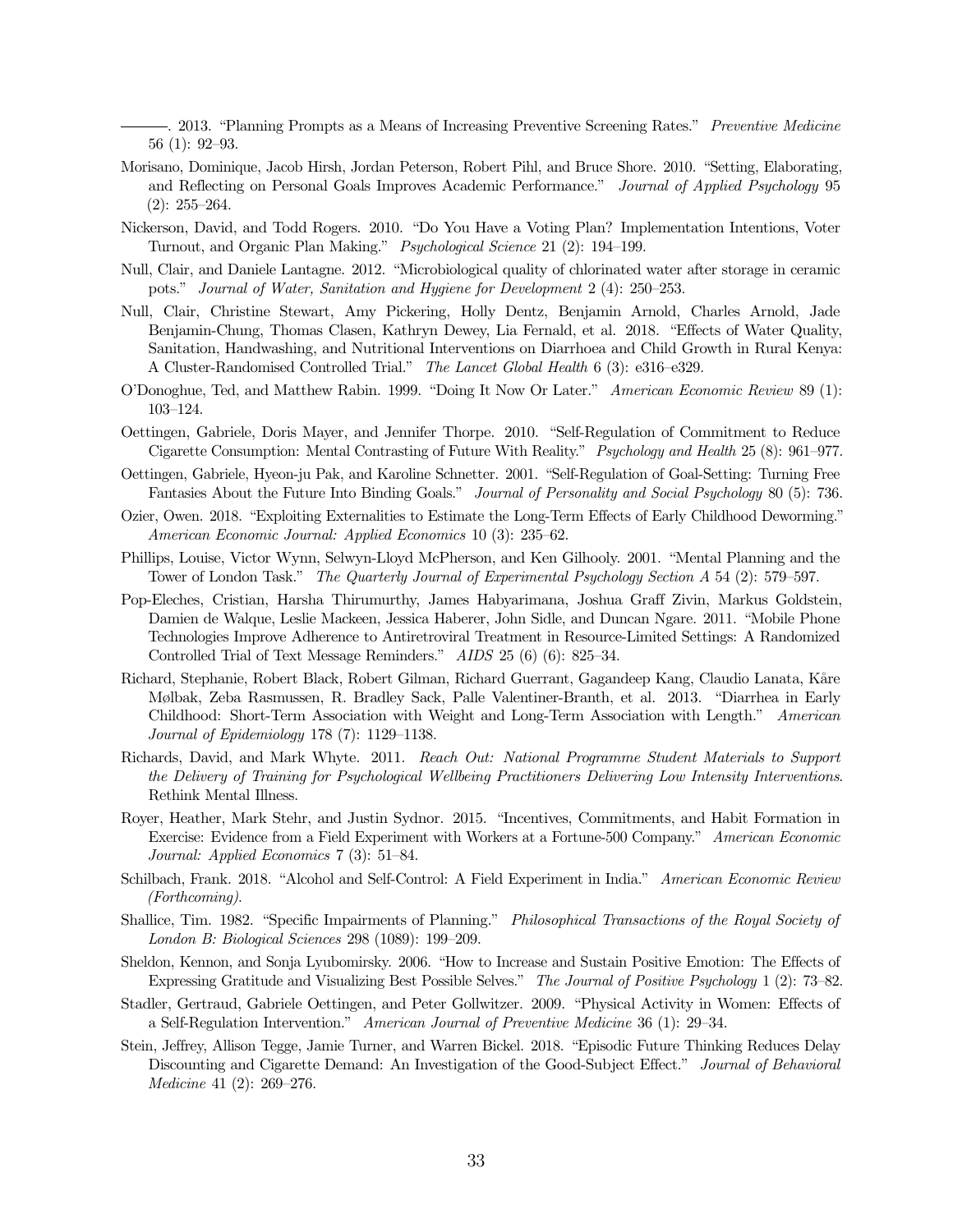- Troeger, Christopher, Danny V Colombara, Puja C Rao, Ibrahim A Khalil, Alexandria Brown, Thomas G Brewer, Richard L Guerrant, Eric R Houpt, Karen L Kotloff, Kavita Misra, William A Petri, and Jam Platts-Mills. 2018. "Global Disability-Adjusted Life-Year Estimates of Long-Term Health Burden and Undernutrition Attributable to Diarrhoeal Diseases in Children Younger than 5 Years." The Lancet Global Health 6 (3): e255–e269 (March).
- Walker, Christa, Igor Rudan, Li Liu, Harish Nair, Evropi Theodoratou, Zulfiqar Bhutta, Katherine O'Brien, Harry Campbell, and Robert Black. 2013. "Global Burden of Childhood Pneumonia and Diarrhoea." The Lancet 381 (9875): 1405–1416.
- Wang, Haidong, Mohsen Naghavi, Christine Allen, Ryan Barber, Zulfiqar Bhutta, Austin Carter, Daniel Casey, Fiona Charlson, Alan Chen, Matthew Coates, et al. 2016. "Global, Regional, and National Life Expectancy, All-Cause Mortality, and Cause-Specific Mortality for 249 Causes of Death, 1980–2015: A Systematic Analysis for the Global Burden of Disease Study 2015." The Lancet 388 (10053): 1459–1544.
- Weobong, Benedict, Helen A Weiss, David McDaid, Daisy R Singla, Steven D Hollon, Abhijit Nadkarni, A-La Park, Bhargav Bhat, Basavraj Katti, Arpita Anand, et al. 2017. "Sustained Effectiveness and Cost-Effectiveness of the Healthy Activity Programme, a Brief Psychological Treatment for Depression Delivered by Lay Counsellors in Primary Care: 12-month Follow-Up of a Randomised Controlled Trial." PLoS Medicine 14, no. 9.
- Wilson, Timothy, Thalia Wheatley, Jonathan Meyers, Daniel Gilbert, and Danny Axsom. 2000. "Focalism: A Source of Durability Bias in Affective Forecasting." Journal of Personality and Social Psychology 78 (5): 821–836.
- Zwane, Alix Peterson, Jonathan Zinman, Eric Van Dusen, William Pariente, Clair Null, Edward Miguel, Michael Kremer, Dean Karlan, Richard Hornbeck, Xavier Giné, et al. 2011. "Being Surveyed Can Change Later Behavior and Related Parameter Estimates." Proceedings of the National Academy of Sciences 108 (5): 1821–1826.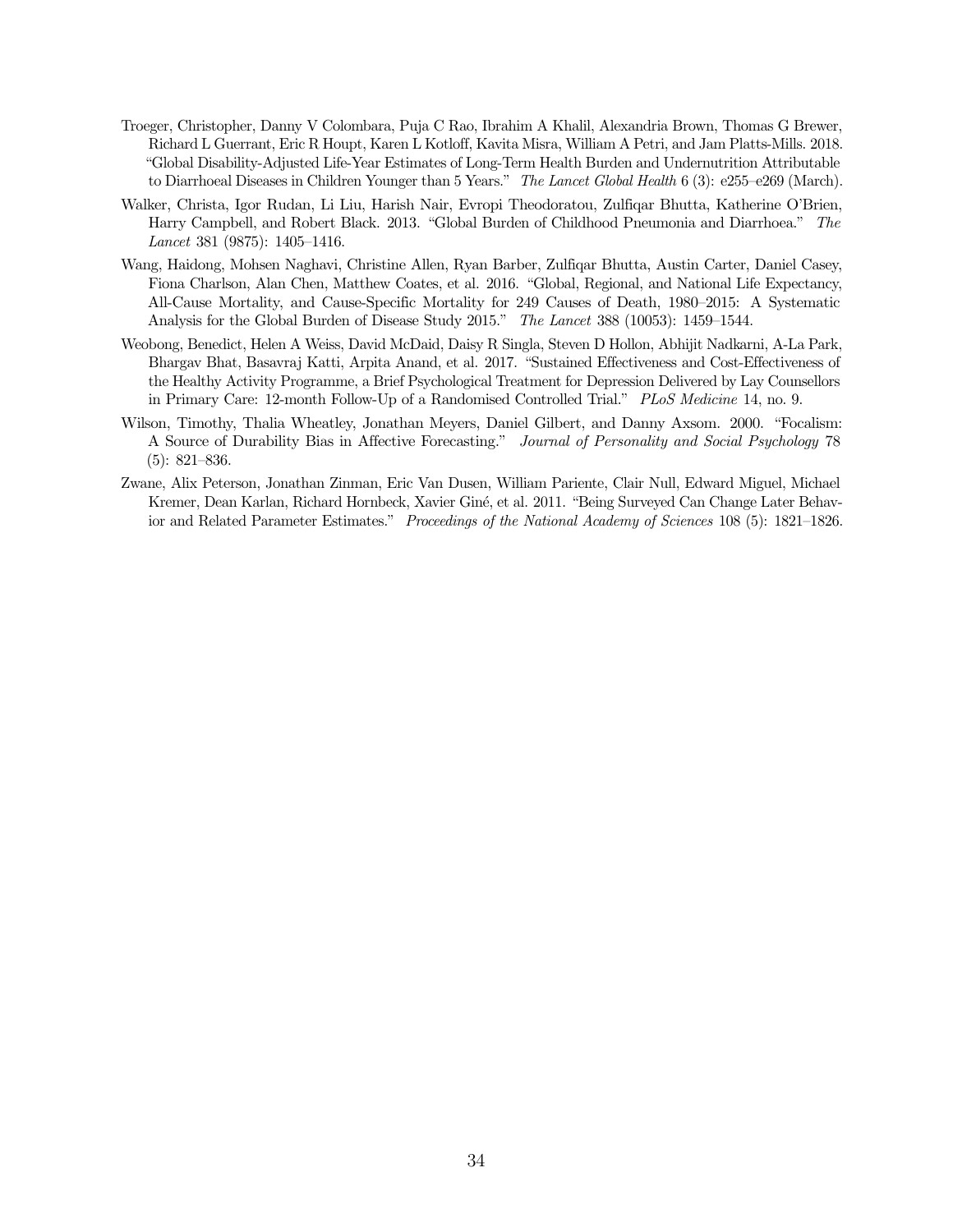|                                                                         |                                           | Table 1: Experimental integrity           |                                 |                                          |                  |                                      |                                |                                   |                                 |                  |
|-------------------------------------------------------------------------|-------------------------------------------|-------------------------------------------|---------------------------------|------------------------------------------|------------------|--------------------------------------|--------------------------------|-----------------------------------|---------------------------------|------------------|
|                                                                         |                                           | Comparison with active control $(AC+INF)$ |                                 |                                          |                  |                                      |                                | Comparison with pure control (PC) |                                 |                  |
|                                                                         | (1)                                       | (2)                                       | (3)                             | (4)                                      | (5)              | (6)                                  | (7)                            | (8)                               | (9)                             | (10)             |
|                                                                         | Active<br>Control<br>Group<br>Mean $(SD)$ | Visualization<br>Treatment<br>Effect      | Planning<br>Treatment<br>Effect | Column 2 vs.<br>Column $3$<br>$p$ -value | $\boldsymbol{N}$ | Pure<br>Control<br>Mean $(SD)$       | $V+INF$<br>Treatment<br>Effect | $P+INF$<br>Treatment<br>Effect    | $AC+INF$<br>Treatment<br>Effect | $\boldsymbol{N}$ |
| Baseline balance                                                        |                                           |                                           |                                 |                                          |                  |                                      |                                |                                   |                                 |                  |
| Age                                                                     | 26.73<br>(4.50)                           | $-0.06$<br>(0.23)                         | $-0.01$<br>(0.24)               | 0.82                                     | 2116             | 26.88<br>(4.63)                      | $-0.36$<br>(0.25)              | $-0.43$<br>$(0.26)^*$             | $-0.33$<br>(0.25)               | 2984             |
| Married or cohabiting                                                   | 0.89<br>(0.31)                            | 0.00<br>(0.02)                            | 0.00<br>(0.02)                  | 0.88                                     | 2116             | 0.91<br>(0.28)                       | $-0.02$<br>(0.02)              | $-0.02$<br>(0.02)                 | $-0.03$<br>$(0.02)^*$           | 2984             |
| Education level                                                         | 5.85<br>(1.20)                            | $-0.01$<br>(0.06)                         | 0.07<br>(0.06)                  | 0.19                                     | 2116             | 5.92<br>(1.10)                       | $-0.06$<br>(0.06)              | 0.03<br>(0.06)                    | $-0.03$<br>(0.06)               | 2984             |
| High wealth index                                                       | 0.55<br>(0.50)                            | $-0.01$<br>(0.03)                         | $-0.02$<br>(0.03)               | 0.75                                     | 2116             | 0.53<br>(0.50)                       | 0.01<br>(0.03)                 | $-0.00$<br>(0.03)                 | 0.02<br>(0.03)                  | 2984             |
| Village of residence                                                    | 89.08<br>(54.74)                          | $-0.06$<br>(6.30)                         | 0.50<br>(6.30)                  | 0.93                                     | 2116             | 85.46<br>(57.21)                     | 1.49<br>(4.79)                 | 1.73<br>(4.84)                    | 1.16<br>(4.55)                  | 2984             |
| Delay variables                                                         |                                           |                                           |                                 |                                          |                  |                                      |                                |                                   |                                 |                  |
| Days between endline and baseline                                       | 67.73<br>(20.63)                          | 0.62<br>(1.00)                            | 1.80<br>$(0.93)^{*}$            | 0.23                                     | 2116             | 68.73<br>(24.07)                     | 1.82<br>$(1.06)^*$             | 2.12<br>$(1.01)$ **               | 1.23<br>(1.00)                  | 2984             |
| Days between chlorine test and baseline                                 | 78.11<br>(26.65)                          | 0.57<br>(1.37)                            | 2.52<br>$(1.31)^*$              | 0.16                                     | 1868             | 81.12<br>(27.54)                     | 0.70<br>(1.26)                 | 1.71<br>(1.21)                    | 0.08<br>(1.19)                  | 2646             |
| Chlorine test was conducted on the first day of village's tests         | 0.68<br>(0.47)                            | 0.01<br>(0.02)                            | $-0.00$<br>(0.02)               | 0.69                                     | 2009             | 0.67<br>(0.47)                       | $-0.01$<br>(0.02)              | $-0.01$<br>(0.02)                 | $-0.01$<br>(0.02)               | 2839             |
| Endline participation                                                   |                                           |                                           |                                 |                                          |                  |                                      |                                |                                   |                                 |                  |
| Did not participate in endline                                          | 0.08<br>(0.27)                            | 0.02<br>(0.02)                            | 0.03<br>$(0.02)^{*}$            | 0.39                                     | 2337             | 0.24<br>(0.43)                       | $-0.06$<br>$(0.02)$ ***        | $-0.04$<br>$(0.02)^{*}$           | $-0.06$<br>$(0.02)$ ***         | 3750             |
| Did not participate in endline, conditional on attending baseline       | 0.08<br>(0.27)                            | 0.02<br>(0.02)                            | 0.03<br>$(0.02)^*$              | 0.39                                     | 2337             | 0.00<br>(0.05)                       | 0.07<br>$(0.01)$ ***           | 0.08<br>$(0.01)$ ***              | 0.06<br>$(0.01)$ ***            | 3750             |
| Did not participate in chlorine test                                    | 0.12<br>(0.33)                            | 0.01<br>(0.02)                            | 0.03<br>(0.02)                  | 0.33                                     | 2337             | 0.26<br>(0.44)                       | $-0.04$<br>$(0.02)^{*}$        | $-0.02$<br>(0.02)                 | $-0.04$<br>$(0.02)$ **          | 3750             |
| Did not participate in chlorine test, conditional on attending baseline | 0.12<br>(0.33)                            | 0.01<br>(0.02)                            | 0.03<br>(0.02)                  | 0.33                                     | 2337             | 0.00<br>(0.05)                       | 0.10<br>$(0.01)$ ***           | 0.12<br>$(0.01)$ ***              | 0.09<br>$(0.01)$ ***            | 3750             |
| Compliance                                                              |                                           |                                           |                                 |                                          |                  |                                      |                                |                                   |                                 |                  |
| Completed both first and second intervention                            | 0.74<br>(0.44)                            | 0.01<br>(0.02)                            | $-0.02$<br>(0.02)               | 0.35                                     | 2975             | Ξ.                                   | $\overline{\phantom{0}}$       |                                   |                                 |                  |
| Completed first intervention                                            | 0.78<br>(0.41)                            | 0.01<br>(0.02)                            | 0.01<br>(0.02)                  | 0.85                                     | 2975             | $\overline{\phantom{0}}$<br>$\equiv$ | $\overline{\phantom{a}}$       |                                   | $\overline{\phantom{a}}$        |                  |
| Completed no intervention                                               | 0.22<br>(0.41)                            | $-0.01$<br>(0.02)                         | $-0.01$<br>(0.02)               | 0.85                                     | 2975             |                                      | $\overline{\phantom{a}}$       |                                   | $\overline{\phantom{0}}$        |                  |

Notes: OLS estimates of balance across treatment groups. For each variable, we report the mean of the comparison group, the coefficients of interest, and standard errors in parentheses. Delay, attrition, and compliance spe control for a vector of observed characteristics; baseline balance specifications do not. All specifications cluster standard errors at the level of intervention cohort. The "Baseline balance" and "Delay variables" samples those who attended endline, and for the AC+INF comparison additionally restricted to those who completed baseline and the first intervention session, since these are the samples used for the primary analyses. \* denotes sig at 10 pct., \*\* at 5 pct., and \*\*\* at 1 pct. level. Baseline balance variables were collected at point of recruitment into the study, approximately four weeks before the first intervention. 'High wealth index' denotes parti the median in a measure of the value of their holdings of a limited list of common household assets. Delay variables measure the number of days elapsed from when an individual participated in the first intervention session measures in the laboratory, and ii) the test in their home for the presence of chlorine in stored drinking water. The third delay variable indicates the proportion of study participants who had their drinking water tested first day that the testing team came to their village, rather than during a subsequent visit. Endline participation variables show the proportion of the relevant sample who did not participate in i) the endline in the labo test at home. For the AC+INF comparison, this sample is restricted to those who completed baseline and the first intervention session, since this is the sample used for the primary analysis. Participants only received a ch had completed endline in the laboratory, and so attrition from endline results in attrition from the chlorine test. Compliance variables show the proportion of the sample in active treatment groups who i) completed both of sessions, ii) completed only the first and did not return for the second, iii) failed to complete any of the interventions. A comparison is not shown relative to the pure control group since that group was not invited to i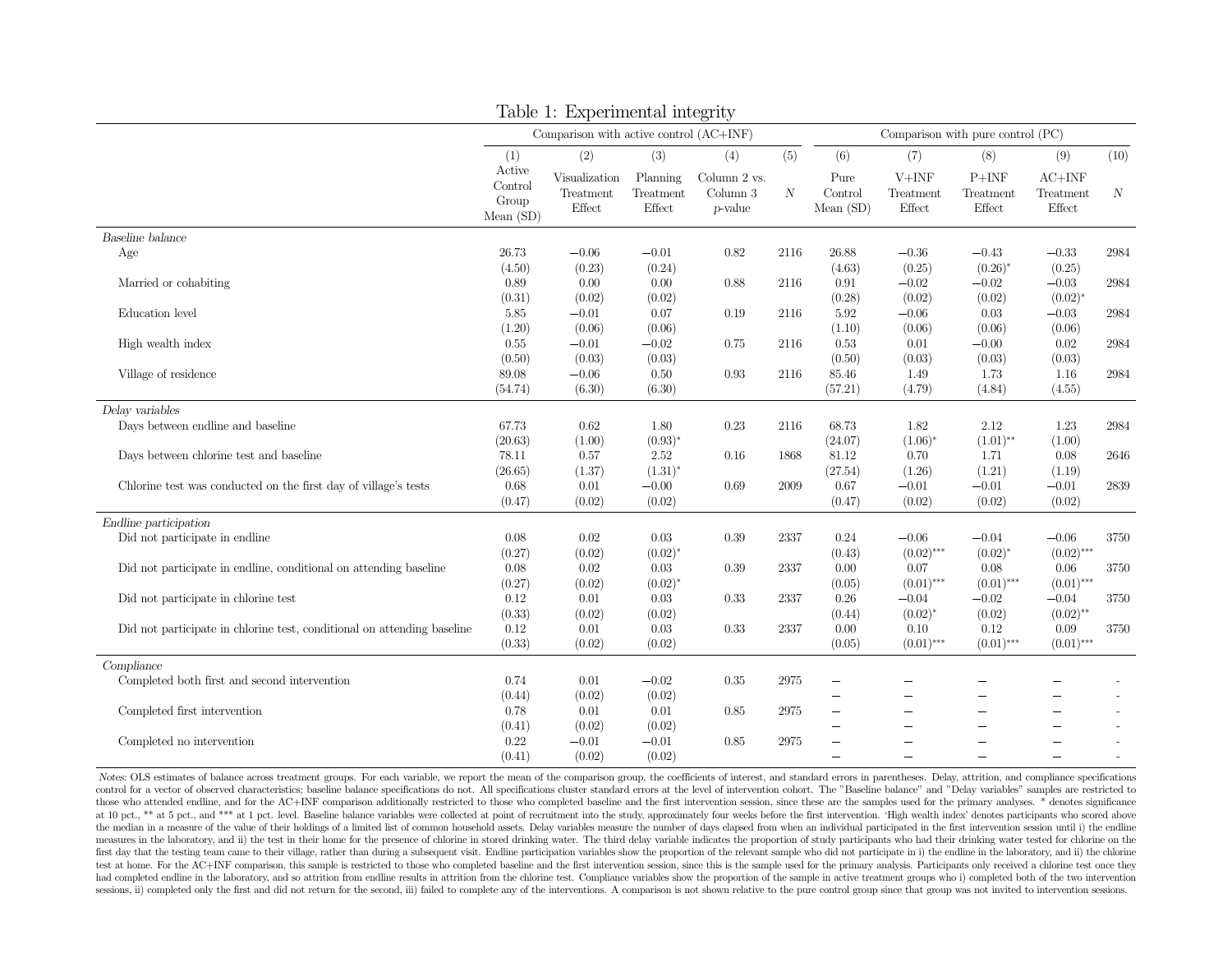|                                                                                        | ----------<br>Comparison with active control (AC+INF) |                                           |                                           |                                     |          | Comparison with pure control (PC) |                                         |                                           |                                        |                  |
|----------------------------------------------------------------------------------------|-------------------------------------------------------|-------------------------------------------|-------------------------------------------|-------------------------------------|----------|-----------------------------------|-----------------------------------------|-------------------------------------------|----------------------------------------|------------------|
|                                                                                        | (1)                                                   | (2)                                       | (3)                                       | (4)                                 | (5)      | (6)                               | (7)                                     | (8)                                       | (9)                                    | (10)             |
|                                                                                        | Active<br>Control<br>Group<br>Mean(SD)                | Visualization<br>Treatment<br>Effect      | Planning<br>Treatment<br>Effect           | Column 2 vs.<br>Column 3<br>p-value | $\cal N$ | Pure<br>Control<br>Mean(SD)       | $V+INF$<br>Treatment<br>Effect          | $P+INF$<br>Treatment<br>Effect            | $AC+INF$<br>Treatment<br>Effect        | $\boldsymbol{N}$ |
| Health outcomes                                                                        |                                                       |                                           |                                           |                                     |          |                                   |                                         |                                           |                                        |                  |
| Pre-specified primary<br>Objective measure: water has been treated with chlorine (TCR) | 0.23<br>(0.42)                                        | 0.05<br>$(0.02)$ **                       | 0.02<br>(0.02)                            | 0.15                                | 2012     | 0.22<br>(0.42)                    | 0.06<br>$(0.02)$ ***                    | 0.04<br>$(0.02)^*$                        | 0.03<br>(0.02)                         | 2839             |
| Pre-specified exploratory                                                              |                                                       |                                           |                                           |                                     |          |                                   |                                         |                                           |                                        |                  |
| Objective measure: water has sufficient chlorine to be safe (FCR)                      | 0.21<br>(0.40)                                        | 0.04<br>$(0.02)$ **<br>$[0.07]^{*}$       | 0.01<br>(0.02)<br>[1.00]                  | 0.16                                | 2012     | 0.18<br>(0.39)                    | 0.06<br>$(0.02)$ ***<br>$[0.01]^{**}$   | 0.03<br>(0.02)<br>[0.81]                  | 0.03<br>(0.02)<br>$[1.00]$             | 2839             |
| Number of diarrhea incidences per child u15 in last 3 months                           | 0.24<br>(0.56)                                        | $-0.09$<br>$(0.03)$ ***<br>$[0.00]^{***}$ | $-0.06$<br>$(0.03)$ **<br>[0.15]          | 0.30                                | 2012     | 0.23<br>(0.58)                    | $-0.08$<br>$(0.03)$ **<br>$[0.02]^{**}$ | $-0.06$<br>$(0.03)$ **<br>[0.20]          | 0.00<br>(0.03)<br>[1.00]               | 2823             |
| Proportion of children u15 vaccinated in last 3 months                                 | 0.22<br>(0.35)                                        | 0.00<br>(0.02)                            | $-0.02$<br>(0.02)                         | 0.23                                | 1999     | 0.22<br>(0.36)                    | 0.02<br>(0.02)                          | $-0.02$<br>(0.02)                         | 0.01<br>(0.02)                         | 2800             |
| Number of ANC visits made in last 3 months (among pregnant women)                      | 1.26<br>(1.19)                                        | [0.58]<br>$-0.22$<br>(0.41)<br>[0.50]     | [1.00]<br>0.04<br>(0.35)<br>$[1.00]$      | 0.45                                | 200      | 1.19<br>(1.17)                    | [0.65]<br>$-0.30$<br>(0.40)<br>[0.65]   | $[1.00]$<br>$-0.07$<br>(0.42)<br>$[1.00]$ | $[1.00]$<br>0.15<br>(0.45)<br>$[1.00]$ | 272              |
| Proportion of children taken for healthcare check-up in last 3 months                  | $0.21\,$<br>(0.34)                                    | $-0.04$<br>$(0.02)$ **<br>$[0.06]$ *      | $-0.03$<br>(0.02)<br>[0.77]               | 0.43                                | 2004     | 0.17<br>(0.31)                    | $0.01\,$<br>(0.02)<br>[0.91]            | 0.02<br>(0.02)<br>$[1.00]$                | 0.04<br>$(0.02)$ **<br>[0.35]          | 2806             |
| Savings outcomes                                                                       |                                                       |                                           |                                           |                                     |          |                                   |                                         |                                           |                                        |                  |
| Pre-specified secondary<br>Amount saved regularly (per week, KES)                      | 93.96<br>(230.26)                                     | 24.89<br>$(12.37)$ **<br>[0.16]           | 3.28<br>(12.51)<br>$[1.00]$               | 0.10                                | 2108     | 88.76<br>(228.12)                 | 17.57<br>(12.67)<br>[0.42]              | 7.38<br>(12.86)<br>[0.23]                 | 3.87<br>(11.90)<br>[0.99]              | 2972             |
| Pre-specified exploratory                                                              |                                                       |                                           |                                           |                                     |          |                                   |                                         |                                           |                                        |                  |
| Indicator: Amount saved regularly is positive                                          | 0.36<br>(0.48)                                        | 0.13<br>$(0.03)$ ***<br>$[0.00]***$       | $-0.02$<br>(0.03)<br>$[1.00]$             | $0.00***$                           | 2108     | 0.32<br>(0.47)                    | 0.12<br>$(0.03)$ ***<br>$[0.00]^{***}$  | 0.01<br>(0.03)<br>$[1.00]$                | 0.04<br>(0.03)<br>[1.00]               | 2972             |
| Number of new ROSCAs joined in last 3 months                                           | 0.17<br>(0.44)                                        | 0.04<br>$(0.03)^{*}$<br>[0.10]            | 0.01<br>(0.02)<br>$[1.00]$                | 0.17                                | 2108     | 0.21<br>(0.46)                    | 0.02<br>(0.03)<br>[0.65]                | $-0.01$<br>(0.03)<br>$[1.00]$             | $-0.02$<br>(0.03)<br>$[1.00]$          | 2972             |
| Indicator: Respondent saves for productive investments                                 | 0.17<br>(0.38)                                        | 0.11<br>$(0.02)$ ***<br>$[0.00]$ ***      | $-0.01$<br>(0.02)<br>[1.00]               | $0.00***$                           | 2108     | 0.17<br>(0.38)                    | 0.09<br>$(0.02)$ ***<br>$[0.00]$ ***    | 0.00<br>(0.02)<br>[1.00]                  | 0.01<br>(0.02)<br>$[1.00]$             | 2972             |
| Labor outcomes                                                                         |                                                       |                                           |                                           |                                     |          |                                   |                                         |                                           |                                        |                  |
| Pre-specified secondary<br>Total hours of work in last 3 months                        | 106.11<br>(174.61)                                    | $-6.79$<br>(9.54)<br>[0.90]               | $-23.83$<br>$(8.99)$ ***<br>$[0.03]^{**}$ | $0.06*$                             | 2108     | 108.78<br>(182.99)                | $-2.33$<br>(10.13)<br>[0.42]            | $-23.59$<br>$(9.46)$ **<br>$[0.04]^{**}$  | $-7.14$<br>(9.64)<br>[0.85]            | 2972             |
| Pre-specified exploratory                                                              |                                                       |                                           |                                           |                                     |          |                                   |                                         |                                           |                                        |                  |
| Total days of work in last 3 months                                                    | 21.22<br>(30.09)                                      | $-0.59$<br>(1.64)<br>[0.56]               | $-3.91$<br>$(1.60)$ **<br>[0.15]          | $0.04**$                            | 2108     | 21.73<br>(30.45)                  | $-0.52$<br>(1.70)<br>[0.91]             | $-3.94$<br>$(1.61)$ **<br>[0.17]          | $-1.41$<br>(1.64)<br>$[1.00]$          | 2972             |
| Average monthly earnings in last 3 months                                              | 1094.50<br>(2865.35)                                  | 3.11<br>(147.23)<br>[0.65]                | $-1.23$<br>(163.19)<br>$[1.00]$           | 0.97                                | 2108     | 1167.22<br>(3155.76)              | $-43.58$<br>(166.41)<br>[0.91]          | $-105.44$<br>(171.46)<br>[1.00]           | $-142.78$<br>(174.39)<br>$[1.00]$      | 2972             |
| Other behavioral outcomes                                                              |                                                       |                                           |                                           |                                     |          |                                   |                                         |                                           |                                        |                  |
| Pre-specified secondary<br>Index of investment in children's education (z-score)       | 0.00<br>(1.00)                                        | $-0.02$<br>(0.06)<br>[0.90]               | 0.01<br>(0.07)<br>$[1.00]$                | 0.60                                | 1420     | 0.00<br>(1.00)                    | 0.09<br>(0.07)<br>[0.42]                | 0.12<br>$(0.07)$ <sup>*</sup><br>[0.10]   | 0.12<br>$(0.07)^{*}$<br>[0.36]         | 1967             |

#### Table 2: Behavioral outcomes

Notes: OLS estimates of treatment effects. For each variable, we report the mean of the comparison group, the coefficients of interest, and standard errors in parentheses. Square brackets contain additional p-values correc hypothesis testing using the false discovery rate. All columns include village-level fixed effects, control for a vector of individual characteristics, and cluster standard errors at the level of intervention cohort. For t groups as used to the sease userouty rate. An countries methanous methanous conserver metal and the control group, the specification also includes fixed effects for the evel of the best in the endine survey, for measures c and are described in detail in Section 4. Objective measures of chlorine come from data collected in participants' homes, where stored household water was tested for the presence of Total and Free Chlorine Residual, which has been added to water (TCR), and whether sufficient chlorine is in the water to make it safe to drink (FCR). The number of diarrhea incidences reports how many independent episodes of diarrhea each child under-15 had on three months. The index of investment in children's education consists of measures of money spent on children's education and average school days attended in the last 3 months, and is constructed only for those women with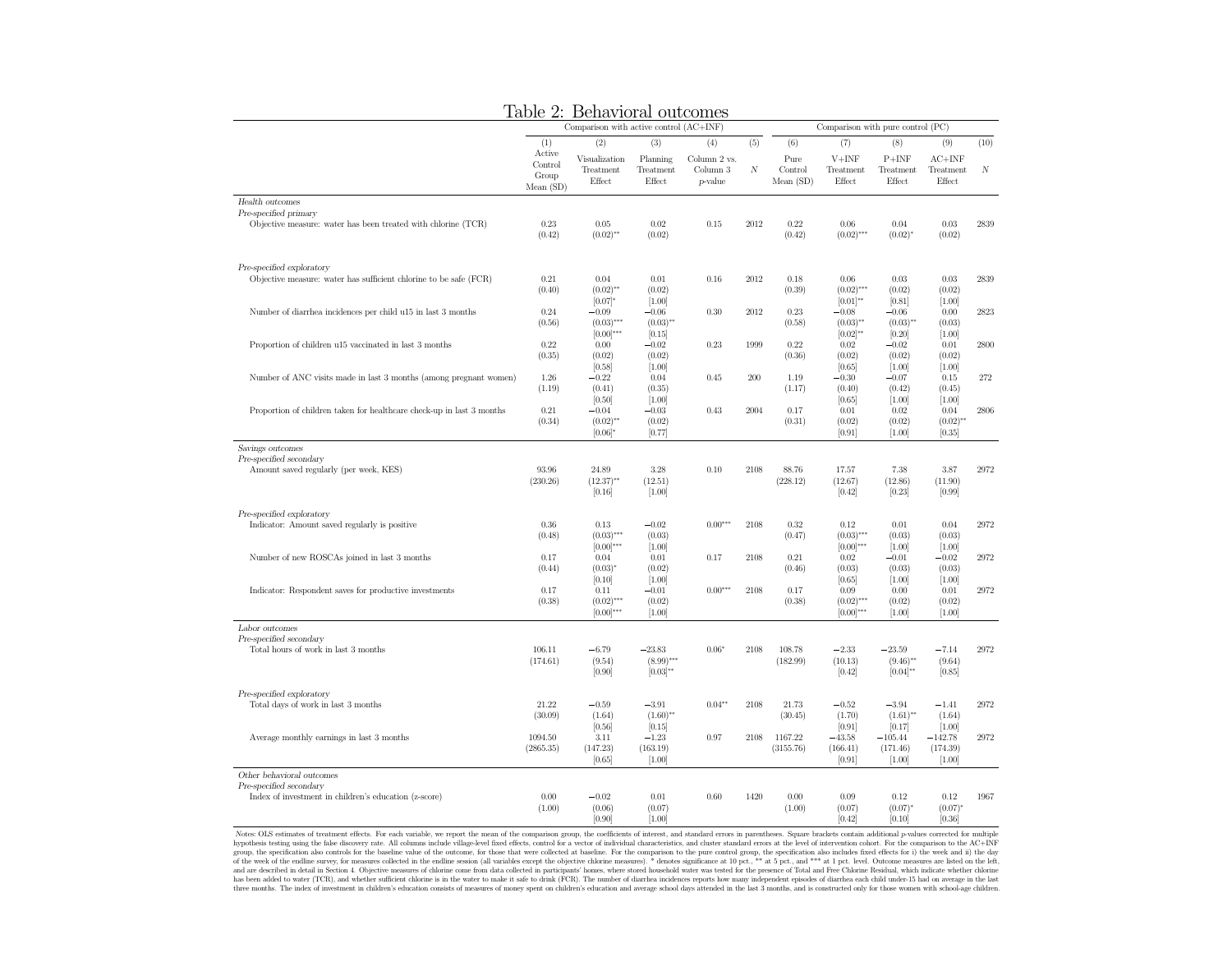|                                                                                  | Village has no chlorine dispenser     |                                       |                                       |                                        | Village has chlorine dispenser |                                                     |                                       |                                       | Comparison                                         |      |                                                 |                                                   |                                                    |
|----------------------------------------------------------------------------------|---------------------------------------|---------------------------------------|---------------------------------------|----------------------------------------|--------------------------------|-----------------------------------------------------|---------------------------------------|---------------------------------------|----------------------------------------------------|------|-------------------------------------------------|---------------------------------------------------|----------------------------------------------------|
|                                                                                  | (1)<br>Pure<br>Control<br>Mean $(SD)$ | (2)<br>$V+INF$<br>Treatment<br>Effect | (3)<br>$P+INF$<br>Treatment<br>Effect | (4)<br>$AC+INF$<br>Treatment<br>Effect | (5)                            | (6)<br>Pure<br>$\operatorname{Control}$<br>Mean(SD) | (7)<br>$V+INF$<br>Treatment<br>Effect | (8)<br>$P+INF$<br>Treatment<br>Effect | (9)<br>$AC+INF$<br>$T_{\text{reatment}}$<br>Effect | (10) | (11)<br>V+INF<br>Interaction<br><i>p</i> -value | (12)<br>$P+INF$<br>Interaction<br><i>p</i> -value | (13)<br>$AC+INF$<br>Interaction<br><i>p</i> -value |
| Objective measure: water has been treated with chlorine (TCR)                    | 0.23<br>(0.42)                        | 0.04<br>(0.03)                        | 0.02<br>(0.03)                        | $-0.01$<br>(0.03)                      | 1534                           | 0.21<br>(0.41)                                      | 0.08<br>$(0.03)$ **                   | 0.05<br>$(0.03)^{*}$                  | 0.07<br>$(0.03)$ **                                | 1305 | [0.31]                                          | [0.42]                                            | $[0.04]^{**}$                                      |
| Objective measure: water has sufficient chlorine to be safe (FCR)                | 0.17<br>(0.37)                        | 0.05<br>$(0.03)^*$                    | 0.02<br>(0.03)                        | 0.00<br>(0.03)                         | 1534                           | 0.20<br>(0.40)                                      | 0.06<br>$(0.03)^{*}$                  | 0.03<br>(0.03)                        | 0.05<br>(0.03)                                     | 1305 | [0.81]                                          | [0.80]                                            | [0.24]                                             |
| Number of diarrhea incidences per child u15 in last 3 months                     | 0.23<br>(0.56)                        | $-0.07$<br>$(0.04)^*$                 | $-0.06$<br>(0.04)                     | $-0.02$<br>(0.04)                      | 1493                           | 0.17<br>(0.45)                                      | $-0.05$<br>(0.03)                     | $-0.03$<br>(0.04)                     | 0.04<br>(0.04)                                     | 1313 | [0.65]                                          | [0.68]                                            | [0.39]                                             |
| Belief: Proportion of diarrhea incidences avoided through chlorination (z-score) | 0.00<br>(1.00)                        | 0.16<br>$(0.07)$ **                   | 0.17<br>$(0.07)$ **                   | 0.08<br>(0.08)                         | 1573                           | 0.00<br>(1.00)                                      | 0.08<br>(0.08)                        | 0.13<br>(0.08)                        | 0.16<br>$(0.08)^{*}$                               | 1382 | [0.37]                                          | [0.60]                                            | [0.56]                                             |
| Chlorine knowledge score (z-score)                                               | 0.00<br>(1.00)                        | 0.16<br>$(0.08)$ **                   | 0.06<br>(0.08)                        | 0.05<br>(0.08)                         | 1573                           | 0.00<br>(1.00)                                      | 0.05<br>(0.08)                        | 0.06<br>(0.08)                        | 0.12<br>(0.08)                                     | 1382 | [0.29]                                          | [1.00]                                            | [0.57]                                             |

Table 3: Chlorine-related outcomes in dispenser vs. non-dispenser villages

Notes: OLS estimates of treatment effects. The outcome variables repeat those in Tables 1-3, but the table reports the analysis separately for villages which have at least one chlorine dispenser maintained at a village wat For each variable, we report the mean of the comparison group, the coefficients of interest, and standard errors in parentheses. All columns include village-level fixed effects, control for a vector of individual character The specification also includes fixed effects for i) the week and ii) the day of the week of the endline survey, for measures collected in the endline session (all variables except the objective chlorine measures). \* denot Outcome measures are listed on the left, and are described in detail in Section 4. Columns (11)-(13) report the p-values on the differential effect of the treatments in villages with vs. without chlorine dispensers using S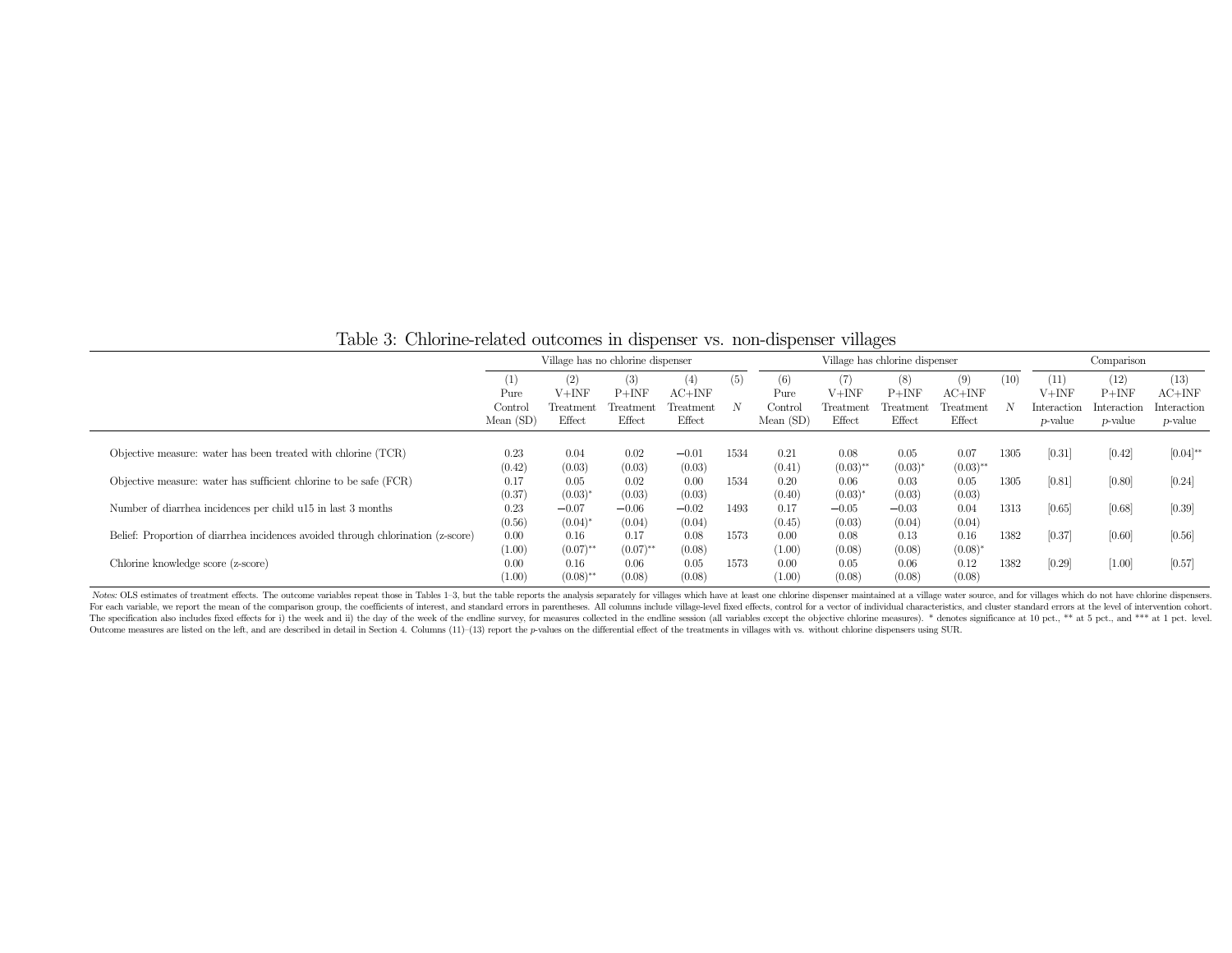|                                                                                         |                                        | Table 4: Psychological outcomes         |                                       |                                        |          |                                |                                            |                                           |                                                |          |
|-----------------------------------------------------------------------------------------|----------------------------------------|-----------------------------------------|---------------------------------------|----------------------------------------|----------|--------------------------------|--------------------------------------------|-------------------------------------------|------------------------------------------------|----------|
|                                                                                         |                                        | Comparison with active control (AC+INF) |                                       |                                        |          |                                |                                            | Comparison with pure control (PC)         |                                                |          |
|                                                                                         | (1)                                    | (2)                                     | (3)                                   | (4)                                    | (5)      | (6)                            | (7)                                        | (8)                                       | (9)                                            | (10)     |
|                                                                                         | Active<br>Control<br>Group<br>Mean(SD) | Visualization<br>Treatment<br>Effect    | Planning<br>Treatment<br>Effect       | Column 2 vs.<br>Column 3<br>$p$ -value | $\cal N$ | Pure<br>Control<br>Mean $(SD)$ | $V+INF$<br>Treatment<br>Effect             | $P+INF$<br>Treatment<br>Effect            | $AC+INF$<br>Treatment<br>Effect                | N        |
| Planning<br>Pre-specified primary<br>Behavioral Activation Score (BADS) (z-score)       | 0.00<br>(1.00)                         | $-0.01$<br>(0.05)<br>[0.83]             | 0.04<br>(0.05)<br>[0.91]              | 0.31                                   | 2103     | 0.00<br>(1.00)                 | 0.03<br>(0.06)<br>[1.00]                   | 0.11<br>$(0.06)^*$<br>[0.13]              | 0.04<br>(0.06)<br>$[1.00]$                     | 2955     |
| Pre-specified secondary<br>Tower of London: Total Moves (z-score)                       | 0.00<br>(1.00)                         | 0.01<br>(0.05)<br>[0.85]                | $-0.04$<br>(0.05)<br>[0.50]           | 0.28                                   | 2103     | 0.00<br>(1.00)                 | $-0.38$<br>$(0.05)$ ***<br>$[0.00]^{***}$  | $-0.43$<br>$(0.05)$ ***<br>$[0.00]^{***}$ | $-0.37$<br>$(0.05)$ ***<br>$[0.00]^{***}$      | 2955     |
| Time preferences<br>Pre-specified primary<br>$A$ <i>Rffort</i>                          | 0.982<br>(0.005)                       | 0.007<br>(0.006)<br>[0.83]              | 0.005<br>(0.007)<br>[0.91]            | 0.33                                   | 2068     | 0.953<br>(0.020)               | 0.007<br>(0.018)<br>$[1.00]$               | 0.012<br>(0.018)<br>[0.32]                | 0.009<br>(0.018)<br>$[1.00]$                   | 2906     |
| Pre-specified secondary<br>$\beta MPL$                                                  | 1.05<br>(0.46)                         | $-0.02$<br>(0.02)                       | 0.02<br>(0.03)                        | 0.21                                   | 2103     | 1.02<br>(0.43)                 | $-0.01$<br>(0.03)                          | 0.02<br>(0.03)                            | 0.01<br>(0.02)                                 | 2955     |
| $\delta^{MPL}$                                                                          | 0.98<br>(0.02)                         | [0.41]<br>$-0.00$<br>(0.00)<br>[0.41]   | [0.53]<br>$-0.00$<br>(0.00)<br>[0.40] | 0.86                                   | 2103     | 0.98<br>(0.02)                 | [0.50]<br>0.00<br>$(0.00)^*$<br>$[0.08]^*$ | [0.25]<br>0.00<br>(0.00)<br>[0.14]        | [0.45]<br>$0.00\,$<br>$(0.00)$ **<br>$[0.07]*$ | 2955     |
| $\delta$ Effort                                                                         | 0.999<br>(0.001)                       | $-0.001$<br>(0.001)<br>[0.26]           | $-0.002$<br>$(0.001)$ **<br>$[0.06]*$ | $0.16\,$                               | 2068     | 0.995<br>(0.002)               | $-0.001$<br>(0.002)<br>[0.50]              | $-0.002$<br>(0.002)<br>[0.25]             | 0.003<br>(0.002)<br>[0.23]                     | 2906     |
| Risk Aversion Measure (z-score)                                                         | $0.00\,$<br>(1.00)                     | $-0.03\,$<br>(0.06)                     | $-0.07$<br>(0.06)                     | 0.49                                   | 1926     | 0.00<br>(1.00)                 | $0.01\,$<br>(0.06)                         | $-0.01$<br>(0.06)                         | $\rm 0.03$<br>(0.06)                           | $2735\,$ |
| Self-efficacy<br>Pre-specified secondary<br>General Self-Efficacy Score (GSE) (z-score) | 0.00<br>(1.00)                         | 0.16<br>$(0.05)$ ***                    | 0.12<br>$(0.05)$ **                   | 0.38                                   | 2103     | 0.00<br>(1.00)                 | 0.18<br>$(0.06)$ ***                       | 0.18<br>$(0.06)$ ***                      | 0.02<br>(0.06)                                 | 2955     |
| Beliefs and knowledge                                                                   |                                        | $[0.00]^{***}$                          | $[0.06]^*$                            |                                        |          |                                | $[0.01]^{**}$                              | $[0.00]^{***}$                            | [0.45]                                         |          |
| Belief: Proportion of diarrhea incidences avoided through chlorination (z-score)        | 0.00<br>(1.00)                         | 0.08<br>(0.05)                          | 0.06<br>(0.06)                        | 0.61                                   | 2103     | 0.00<br>(1.00)                 | 0.13<br>$(0.05)$ **                        | 0.16<br>$(0.05)$ ***                      | 0.12<br>$(0.06)$ **                            | 2955     |
| Chlorine knowledge score (z-score)                                                      | 0.00<br>(1.00)                         | 0.06<br>(0.05)                          | $-0.01$<br>(0.05)                     | 0.20                                   | 2103     | 0.00<br>(1.00)                 | 0.12<br>$(0.05)$ **                        | 0.07<br>(0.06)                            | 0.09<br>(0.06)                                 | 2955     |
| ANC/PNC knowledge score (z-score)                                                       | 0.00<br>(1.00)                         | 0.04<br>(0.05)                          | $-0.05$<br>(0.05)                     | $0.08*$                                | 2103     | 0.00<br>(1.00)                 | 0.36<br>$(0.06)$ ***                       | 0.28<br>$(0.05)$ ***                      | $0.35\,$<br>$(0.05)$ ***                       | 2955     |

Notes: OLS estimates of treatment effects. For each variable, we report the mean of the comparison group, the coefficients of interest, and standard errors in parentheses. Square brackets contain additional p-values correc testing using the false discovery rate. All columns include village-level fixed effects, control for a vector of individual characteristics, and cluster standard errors at the level of the intervention cohort. For the comp specification also controls for the baseline value of the outcome, for those that were collected at baseline. For the comparison to the pure control group, the specification also includes fixed effects for i) the week and survey, for measures collected in the endline session. \* denotes significance at 10 pct., \*\* at 5 pct., and \*\*\* at 1 pct. level. Outcome measures are listed on the left, and are described in detail in Section 4. The BADS s ability and motivation to follow through on plans they make in their life. Tower of London is a lab game that measures a participant's ability to plan ahead. Time preferences over effort are estimated structurally from a r entry by SMSs. Time preferences over money are measured using Multiple Price Lists (MPL). The risk aversion measure is derived from responses to a coin flip for various monetary rewards. The General Self-Efficacy score mea belief in their own ability to achieve the outcomes they desire. The mechanisms variables check if the interventions differentially affected i) a participant's belief in the efficacy of chlorine to prevent diarrhea, and ii chlorinate water, to assess whether changes in beliefs or knowledge could have been the cause of changes in chlorination behavior.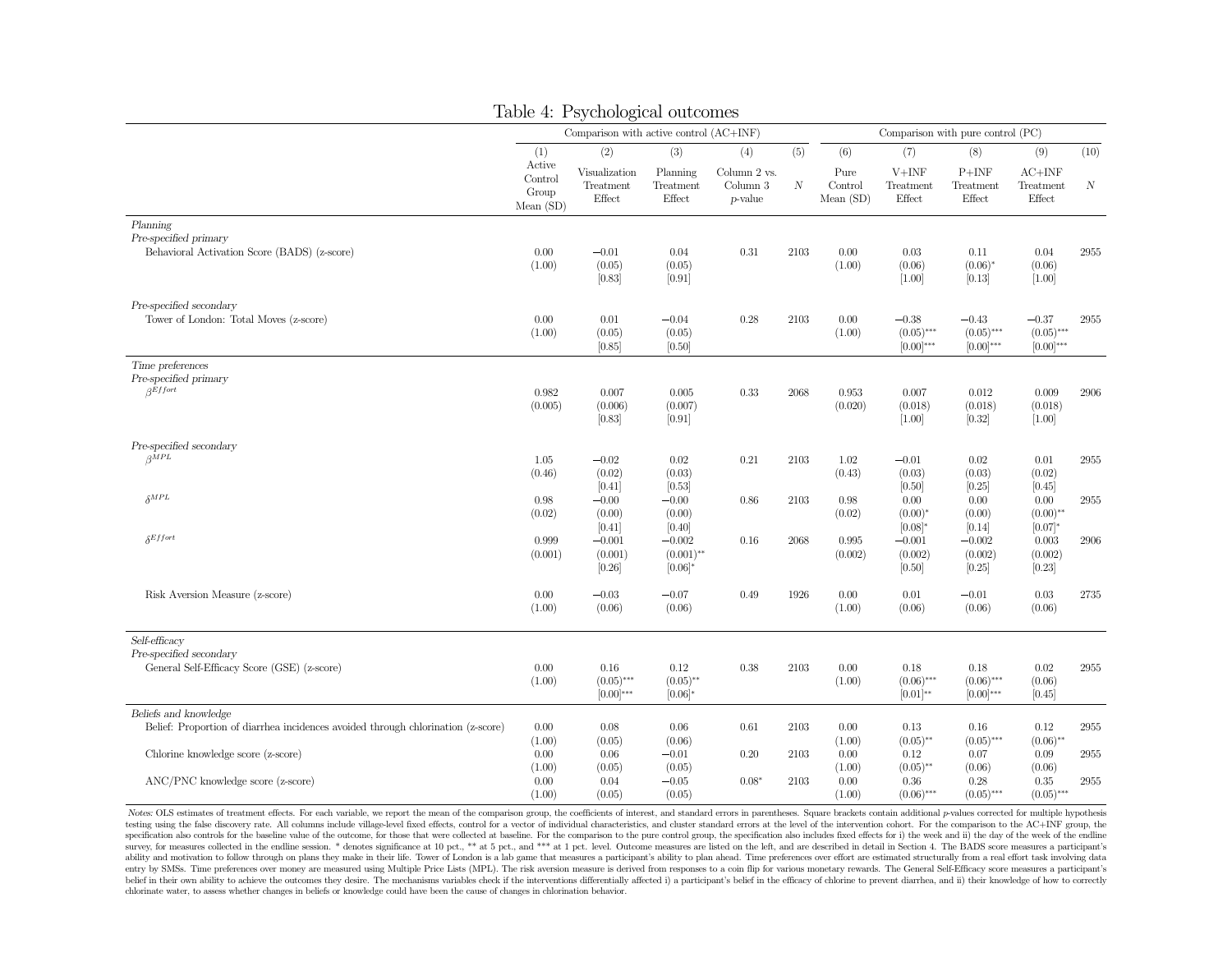|                                | (1)<br>Chlorine word<br>remembered | (2)<br>Saving word<br>remembered | (3)<br>Future word<br>remembered | (4)<br>Total words<br>remembered |
|--------------------------------|------------------------------------|----------------------------------|----------------------------------|----------------------------------|
| Visualization                  | 0.08<br>$(0.01)$ ***               | 0.00<br>(0.01)                   | $-0.01$<br>(0.01)                | $-0.37$<br>(0.23)                |
| Planning                       | 0.05<br>$(0.01)$ ***               | 0.02<br>(0.01)                   | $-0.01$<br>(0.01)                | $-0.03$<br>(0.24)                |
| <b>Active Control</b>          | $0.02\,$<br>(0.01)                 | 0.01<br>(0.01)                   | $-0.03$<br>$(0.01)^*$            | $-0.12$<br>(0.22)                |
| V x Chlorine Word Interaction  |                                    |                                  | 0.09<br>$(0.02)$ ***             |                                  |
| P x Chlorine Word Interaction  |                                    |                                  | 0.06<br>$(0.02)$ **              |                                  |
| AC x Chlorine Word Interaction |                                    |                                  | 0.05<br>$(0.02)^{*}$             |                                  |
| V x Saving Word Interaction    |                                    |                                  | 0.02<br>(0.02)                   |                                  |
| P x Saving Word Interaction    |                                    |                                  | 0.03<br>(0.02)                   |                                  |
| AC x Saving Word Interaction   |                                    |                                  | 0.04<br>$(0.02)^{*}$             |                                  |
| Constant                       | 5.15<br>$(2.24)^{*}$               | 2.27<br>(2.09)                   | 3.36<br>$(1.09)$ **              | $-31.30$<br>(34.04)              |

Table 5: Salience & memory test outcomes

Notes: The table reports the probability in the salience test of remembering a chlorine-related word, or a savings-related word. The OLS specifications control for the total number of words the participant remembered in each list and include a 'chlorine word' fixed effect. The coefficients of the interaction terms show the differential probability of remembering a 'future-related' word if that word is related to chlorine or saving. \* denotes significance at 10 pct.,  $**$  at 5 pct., and  $***$  at 1 pct. level.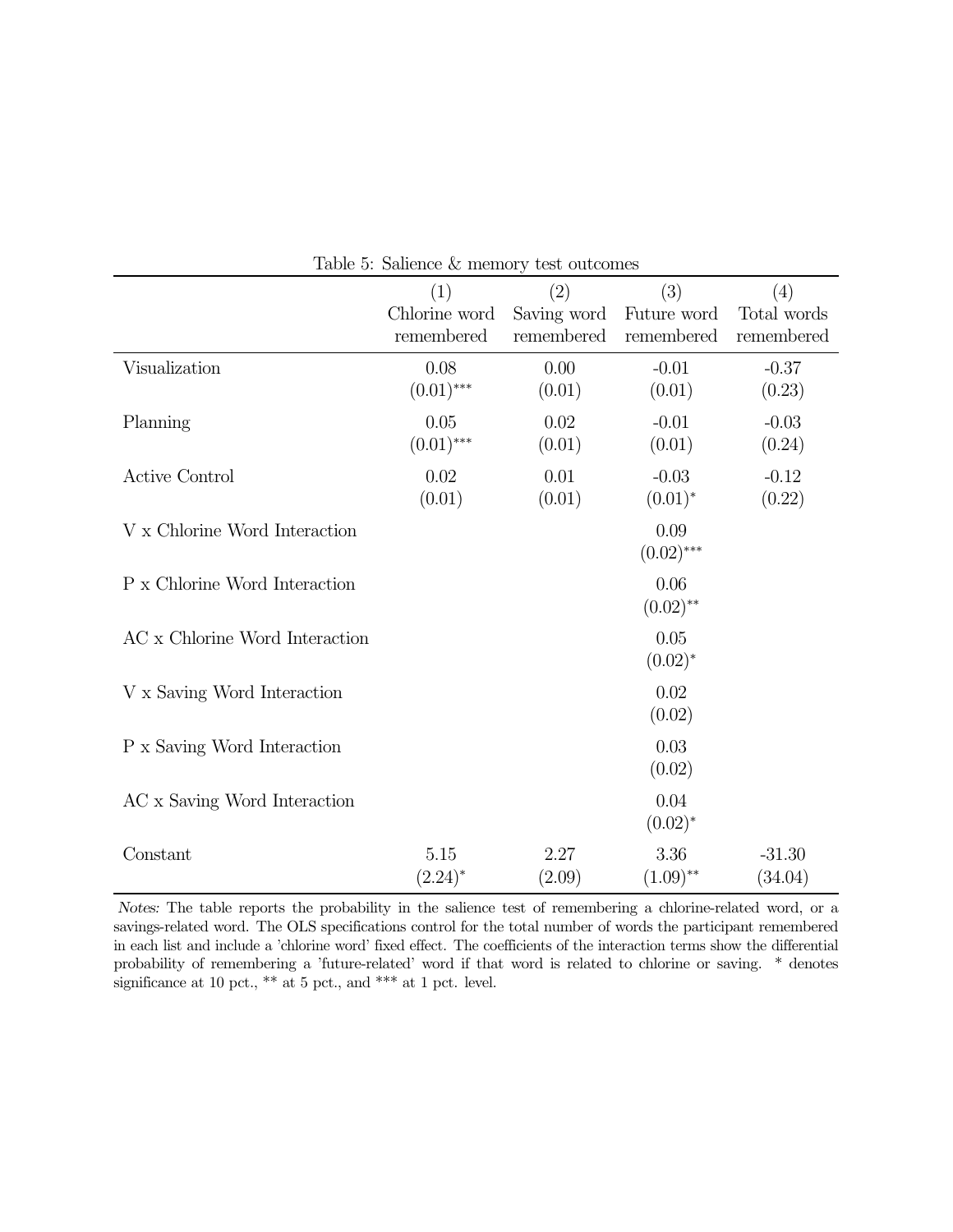# Appendix

# A. Cost-effectiveness per disability-adjusted life year saved

To compute the disability-adjusted life years saved with our interventions, we proceed as follows. First, the cost of our interventions was USD 4 per household, or USD 1.33 per child because households have three children on average. Troeger et al. (2018) estimate the DALYs lost per child in Kenya due to diarrhea in 2016, the year our study was conducted, to be 0.127. Our region is one of the poorer ones in Kenya and has worth health outcomes than others, so using this figure will lead to a conservative estimate. We next assume that the treatment effects of our interventions on diarrhea relative to the pure control group (−35 percent for visualization and −26 percent for planning) were never higher during the study period of 3 months than what we measured at the 3-month endline, and then immediately went to zero. This, too, is a conservative assumption and will lead to a lower-bound estimate. Together, these figures suggest that DALYs saved per child due to the visualization intervention are  $0.127 \times 35\% \times \frac{3}{12} = 0.0111125$ , and of the planning intervention 0.008255. Combined with an intervention cost of USD 1.33 per child for both interventions, this implies that the cost of one DALY saved is  $\frac{USD\ 1.33}{0.0111125} = USD120$  for the visualization intervention and  $\frac{\text{USD1.33}}{0.008255} = \text{USD161}$  for the planning intervention.

# B. Description of WASH Benefits Kenya

The WASH Benefits Kenya study is a cluster-randomized controlled trial testing the effects of six "water, sanitation and handwashing" (WASH) interventions on childhood development (Null et al. 2018). Villages were eligible if they were rural, most of the population relied on communal water sources and had unimproved sanitation facilities, and there were no other ongoing water, sanitation, handwashing, or nutrition programs. Between 2012 and 2014, 8,246 pregnant women were enrolled from three counties in western Kenya: Bungoma, Kakamega and Vihiga. The six interventions were (W) improved water quality ("Water Quality"); (S) improved sanitation; (H) handwashing with soap; (WSH) combined water, sanitation and handwashing; (N) improved nutrition; (WSH+N) combined water, sanitation, handwashing and nutrition. The study also included two control arms: (A) an active control arm, who received monthly visits to measure children's arm circumferences; and (P) a passive comparison arm, who received no visits. The villages in our sample primarily came from either (W) improved water quality or (P) passive comparison arm.

In all Villages in Arm W, "Water Quality", chlorine dispensers were installed at public water sources used by study participants. All community members were able to use the dispensers free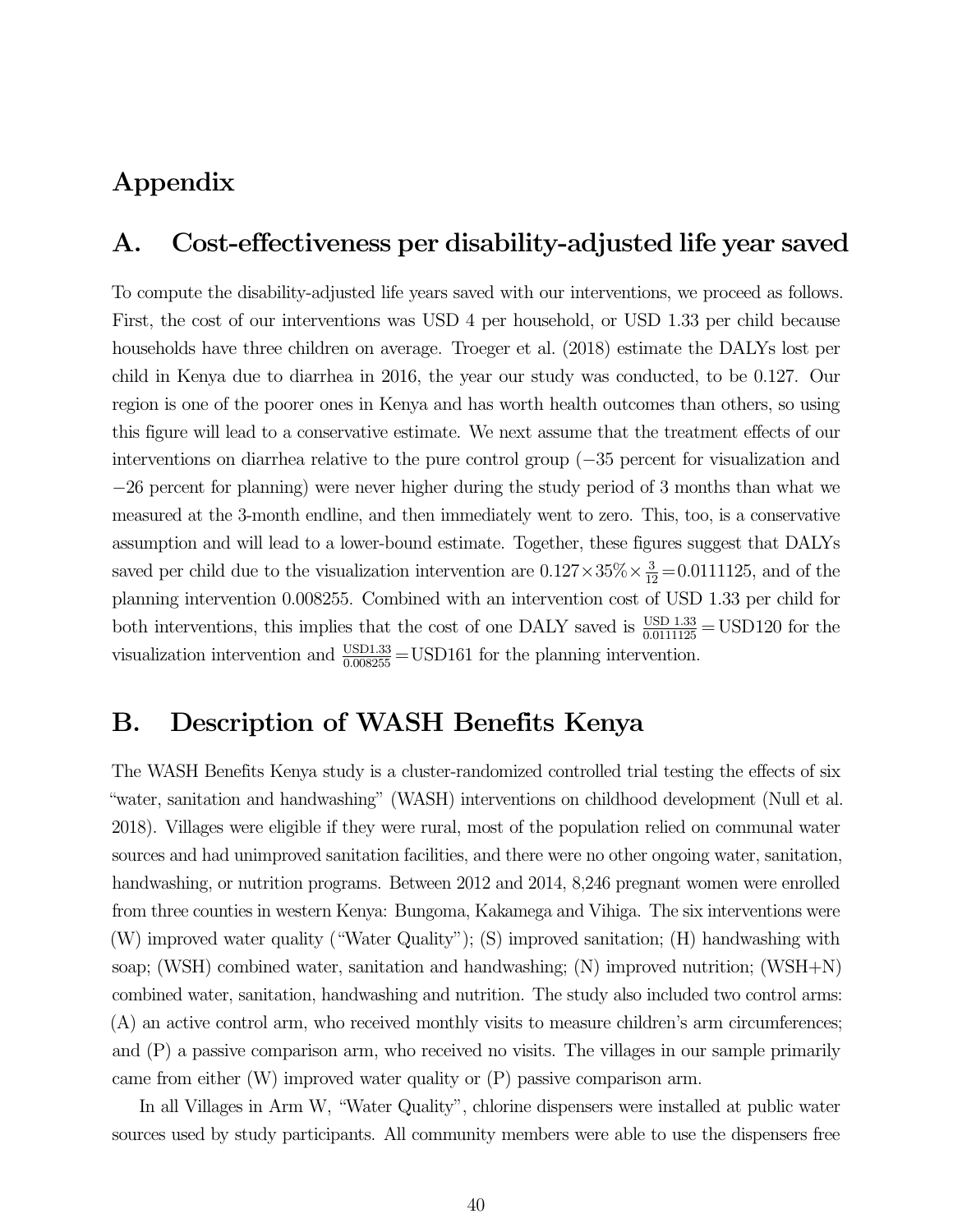of charge. After filling water carrying containers, usually a 20 l jerrycan, users turn the knob on the dispenser to add 3 ml of 1.25 percent sodium hypochlorite (chlorine), which yields 2.5 ml/l of free chlorine residual after 30 mins for 20 l of water (Kremer et al. 2011a). This is sufficient chlorine to sanitize the water for drinking. Community promoters encouraged use of the chlorine dispensers, which to this date are monitored and maintained by Evidence Action's "Dispensers for Safe Water" program. Sample households additionally received a six-month supply of bottled chlorine every six months, to be used for sanitizing water at home, in case the household drank harvested rainwater or chose not to use the water source with the installed dispenser.

About 20 percent of our sample was recruited uniformly from 71 villages in the remaining six WASH Benefits treatment arms in Mumias district, Kakamega county. The inclusion of participants from villages treated by the remaining six arms of the WASH intervention was not planned but occurred as a result of a coding error at the sampling stage. During the WASH Benefits study, 48 of these 71 villages received one of sanitation, handwashing or nutrition interventions, but no dispensers. We group these 48 villages with the passive comparison villages in our analysis. First, these additional interventions all took place at the household level. We exclude households which participated directly in the original WASH study from participation in the present study. Second, all interventions other than dispensers finished three to four years before our study. The other 23 villages received dispensers, as well as combinations of sanitation, handwashing or nutrition interventions. We group these villages with dispenser villages, as Evidence Action continued to maintain dispensers in these villages.

We include these villages in our main estimation of treatment effects, grouping treatment arms by whether or not they received the water quality interventions. As a robustness check, we exclude these 71 villages from the heterogeneity analysis by "Water Quality" assignment in Appendix F. We find little difference in the sign or magnitude of coefficients, and small differences in statistical significance, likely driven by reduced power from the smaller sample size.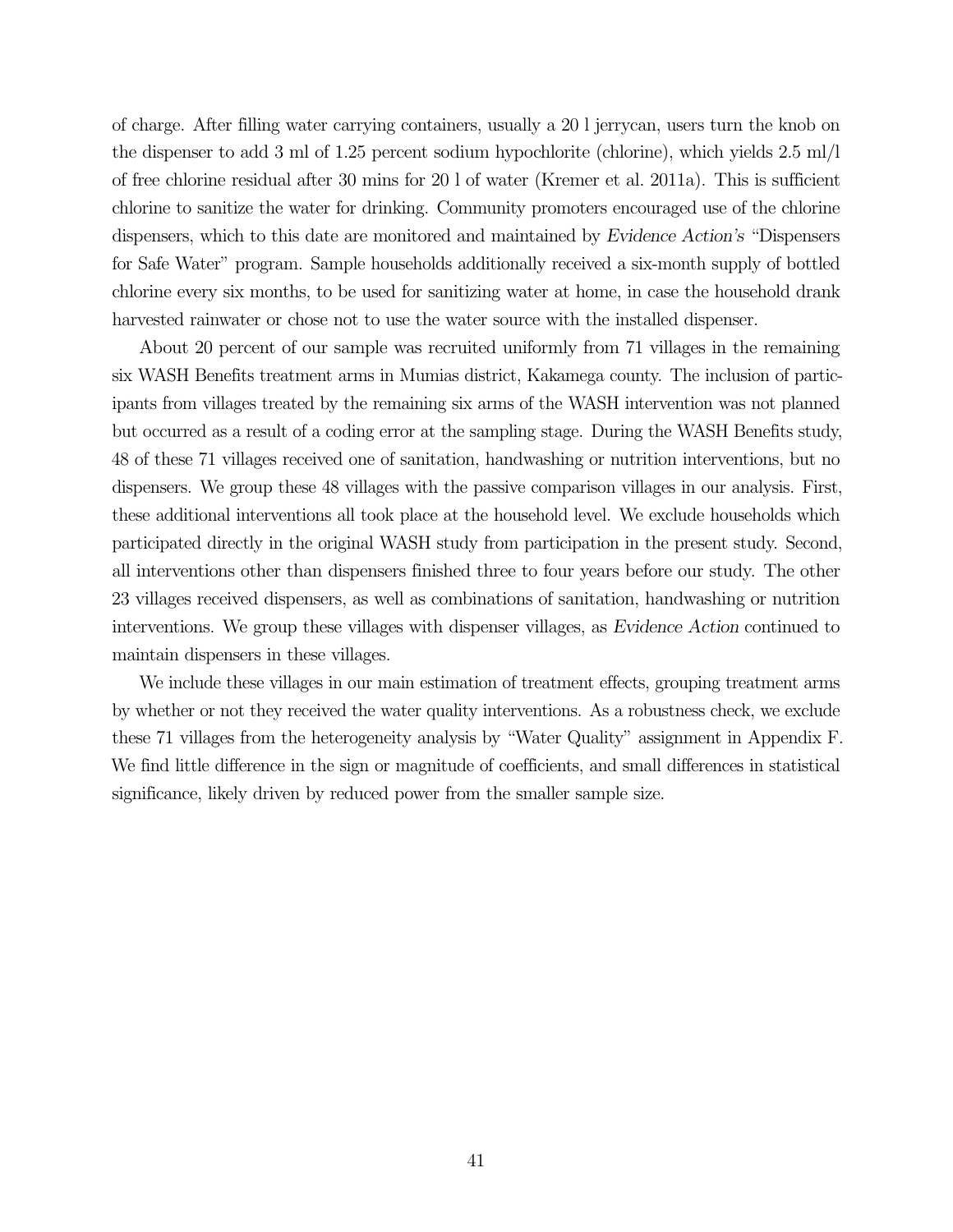# C. Experimental integrity

|                                                      | Pure Control | Active Control Visualization |     | Planning | Total |
|------------------------------------------------------|--------------|------------------------------|-----|----------|-------|
| Recruited                                            | 775          | 992                          | 992 | 991      | 3,750 |
| Completed baseline                                   |              | 777                          | 783 | 777      | 2,337 |
| Completed baseline $&$ Intervention 1                |              | 777                          | 783 | 777      | 2,337 |
| Completed baseline & Intervention 1 & Intervention 2 |              | 736                          | 734 | 711      | 2,181 |
| Completed baseline & endline                         |              | 716                          | 708 | 692      | 2,116 |
| Completed endline                                    | 588          | 811                          | 800 | 785      | 2,984 |
| Completed baseline $\&$ endline $\&$ chlorine test   |              | 662                          | 647 | 641      | 1,950 |
| Completed endline & chlorine test                    | 568          | 771                          | 754 | 738      | 2,831 |
| Completed chlorine test                              | 571          | 771                          | 756 | 741      | 2,839 |

Table A.1: Summary of participation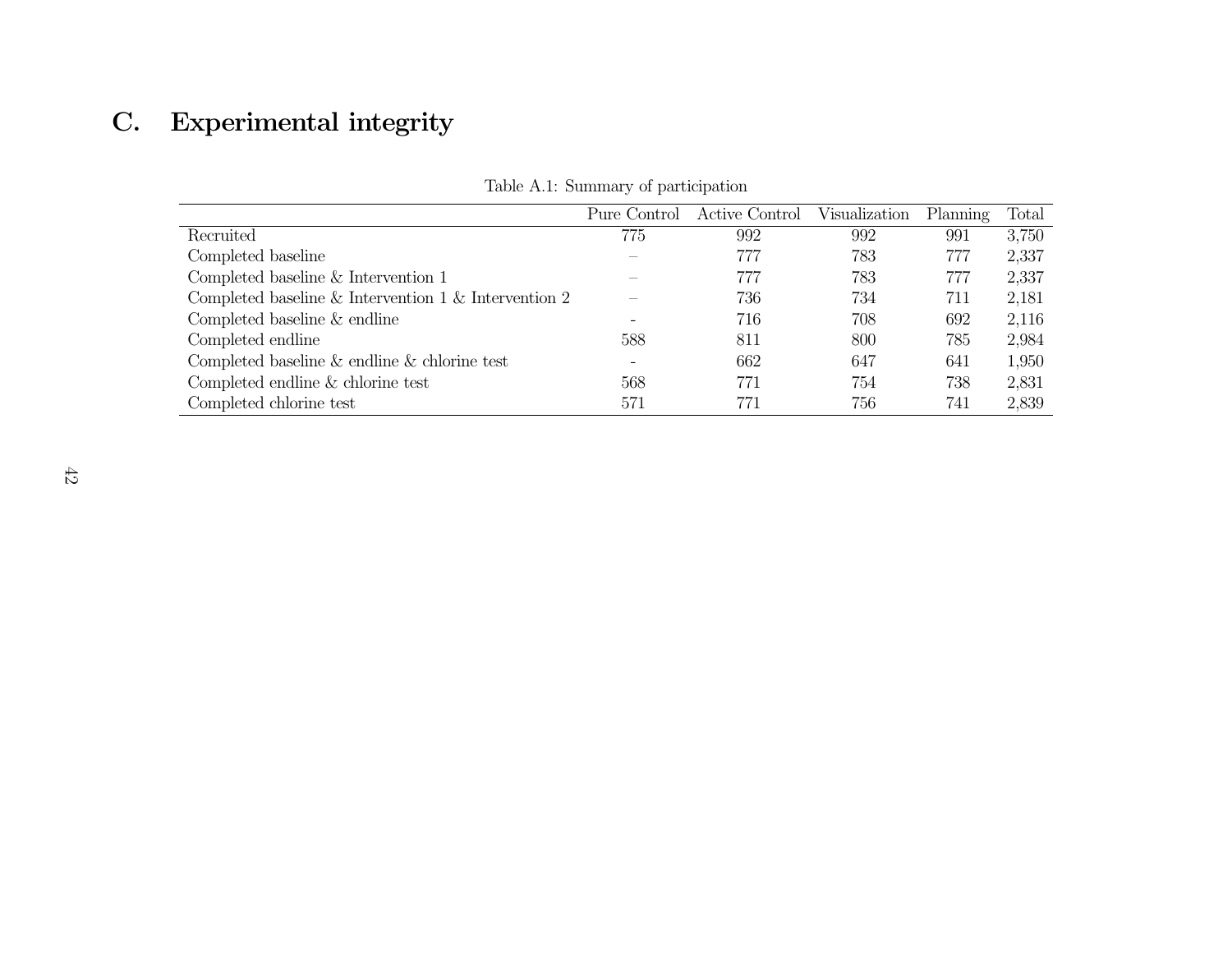| Table A.2: Baseline balance: main outcomes |                                           |                                           |                                           |                                        |                  |
|--------------------------------------------|-------------------------------------------|-------------------------------------------|-------------------------------------------|----------------------------------------|------------------|
|                                            |                                           | Comparison with active control $(AC+INF)$ |                                           |                                        |                  |
|                                            | (1)                                       | (2)                                       | (3)                                       | (4)                                    | (5)              |
|                                            | Active<br>Control<br>Group<br>Mean $(SD)$ | Visualization<br>Treatment<br>Effect      | Planning<br>Treatment<br>Effect           | Column 2 vs.<br>Column 3<br>$p$ -value | $\boldsymbol{N}$ |
| Baseline score                             |                                           |                                           |                                           |                                        |                  |
| Tower of London: Total Moves               | 23.32<br>(6.83)                           | $-0.48$<br>(0.46)<br>[0.66]               | $-0.30$<br>(0.42)<br>$[1.00]$             | 0.70                                   | 2197             |
| General Self-Efficacy Score (GSE)          | 42.84<br>(11.59)                          | $-0.07$<br>(0.68)<br>$[1.00]$             | 0.90<br>(0.74)<br>$[1.00]$                | 0.19                                   | 2175             |
| $\beta^{MPL}$                              | 0.99<br>(0.37)                            | 0.01<br>(0.02)                            | 0.00<br>(0.02)                            | 0.64                                   | 2142             |
| $\delta^{MPL}$                             | 0.98<br>(0.02)                            | $[0.95]$<br>0.00<br>(0.00)                | $[1.00]$<br>0.00<br>(0.00)                | 0.52                                   | 2142             |
| Self report: added chlorine in last month  | 0.65<br>(0.48)                            | [0.95]<br>$-0.04$<br>(0.03)<br>[0.45]     | $[1.00]$<br>$-0.04$<br>(0.03)<br>$[1.00]$ | 0.82                                   | 2184             |
| Chlorine knowledge score (z-score)         | 0.00<br>(1.00)                            | 0.09<br>(0.05)<br>[0.45]                  | 0.01<br>(0.05)<br>$[1.00]$                | 0.18                                   | 2337             |

Table A.2: Baseline balance: main outcomes

Notes: OLS estimates of baseline values of main outcomes. For each variable, we report the mean of the comparison group, the coefficients of interest, and standard errors in parentheses. Square brackets contain additional  $p$ -values corrected for multiple hypothesis testing using the false discovery rate. All columns include village-level fixed effects, control for a vector of individual characteristics, and cluster standard errors at the level of the intervention cohort. \* denotes significance at 10 pct., \*\* at 5 pct., and \*\*\* at 1 pct. level. Outcome measures are listed on the left, and are described in detail in Section 4. The Tower of London is a lab game that measures a participant's ability to plan ahead. The General Self-Efficacy score measures a participant's belief in their own ability to achieve the outcomes they desire. Time preference parameters  $\beta$  and  $\delta$  measured over money are derived from responses to Multiple Price Lists (MPL).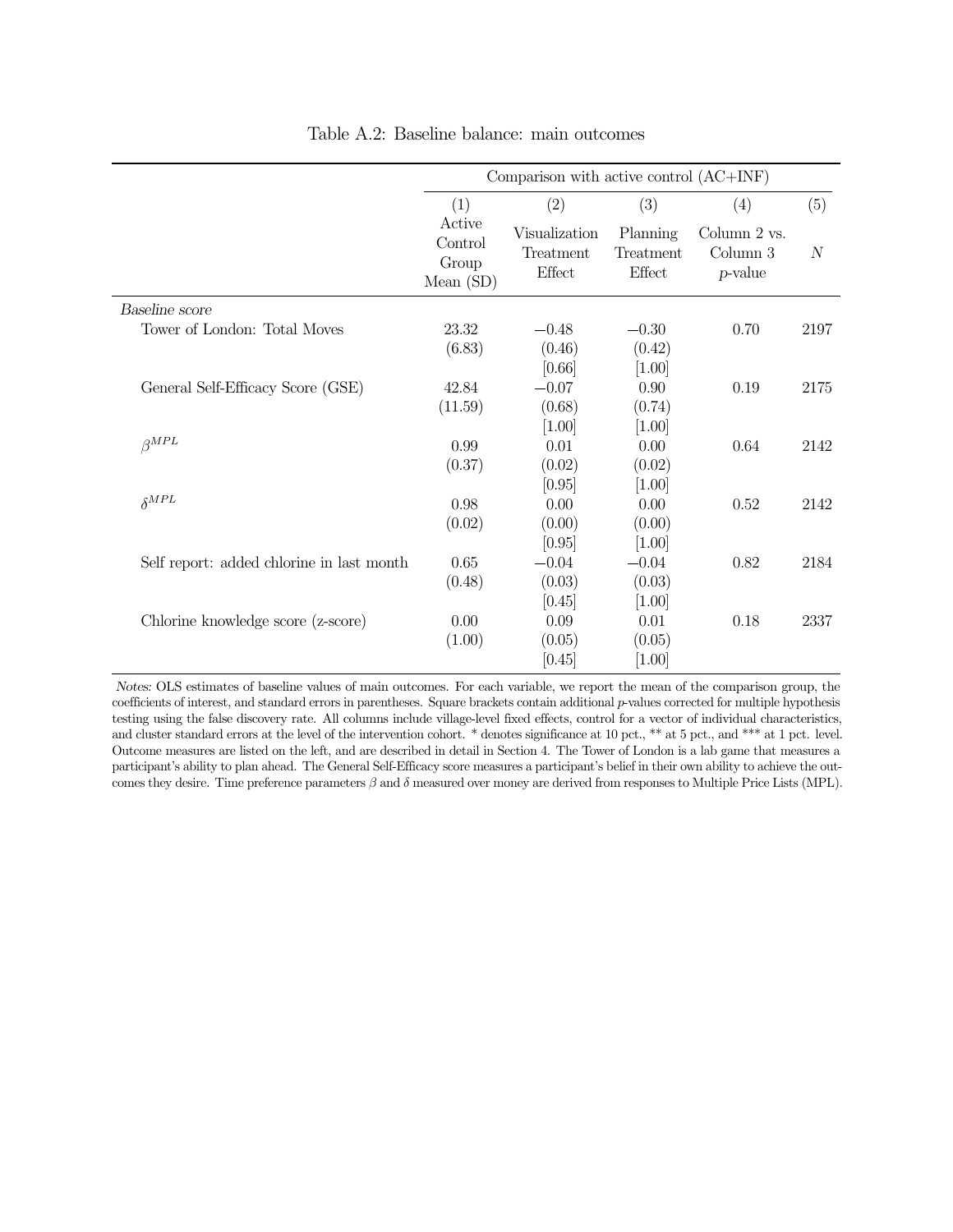| Table A.3: Baseline balance: dispenser vs. non-dispenser villages |                    |                    |                |  |  |  |  |  |  |
|-------------------------------------------------------------------|--------------------|--------------------|----------------|--|--|--|--|--|--|
|                                                                   | (1)                | (2)                | (3)            |  |  |  |  |  |  |
|                                                                   | Village without    | Village with       |                |  |  |  |  |  |  |
|                                                                   | Chlorine Dispenser | Chlorine Dispenser | $\overline{N}$ |  |  |  |  |  |  |
|                                                                   | Mean $(SD)$        | Difference         |                |  |  |  |  |  |  |
| Observables                                                       |                    |                    |                |  |  |  |  |  |  |
| Age                                                               | 26.25              | 0.21               | 3750           |  |  |  |  |  |  |
|                                                                   | (4.68)             | (0.15)             |                |  |  |  |  |  |  |
| Married/Cohabiting                                                | 0.89               | $-0.01$            | 3750           |  |  |  |  |  |  |
|                                                                   | (0.31)             | (0.01)             |                |  |  |  |  |  |  |
| Education Level                                                   | 5.84               | 0.10               | 3750           |  |  |  |  |  |  |
|                                                                   | (1.18)             | $(0.04)$ ***       |                |  |  |  |  |  |  |
| High Wealth Index                                                 | 0.51               | 0.01               | 3750           |  |  |  |  |  |  |
|                                                                   | (0.50)             | (0.02)             |                |  |  |  |  |  |  |

Notes: OLS estimates of baseline balance on observed characteristics for villages with and without chlorine dispensers. For each variable, we report the mean of villages without a chlorine dispenser, with the standard deviation in parentheses. Column 2 reports the difference for villages with a chlorine dispenser, with standard errors in parentheses. All standard errors are clustered at the level of intervention cohort. \* denotes significance at 10 pct., \*\* at 5 pct., and \*\*\* at 1 pct. level.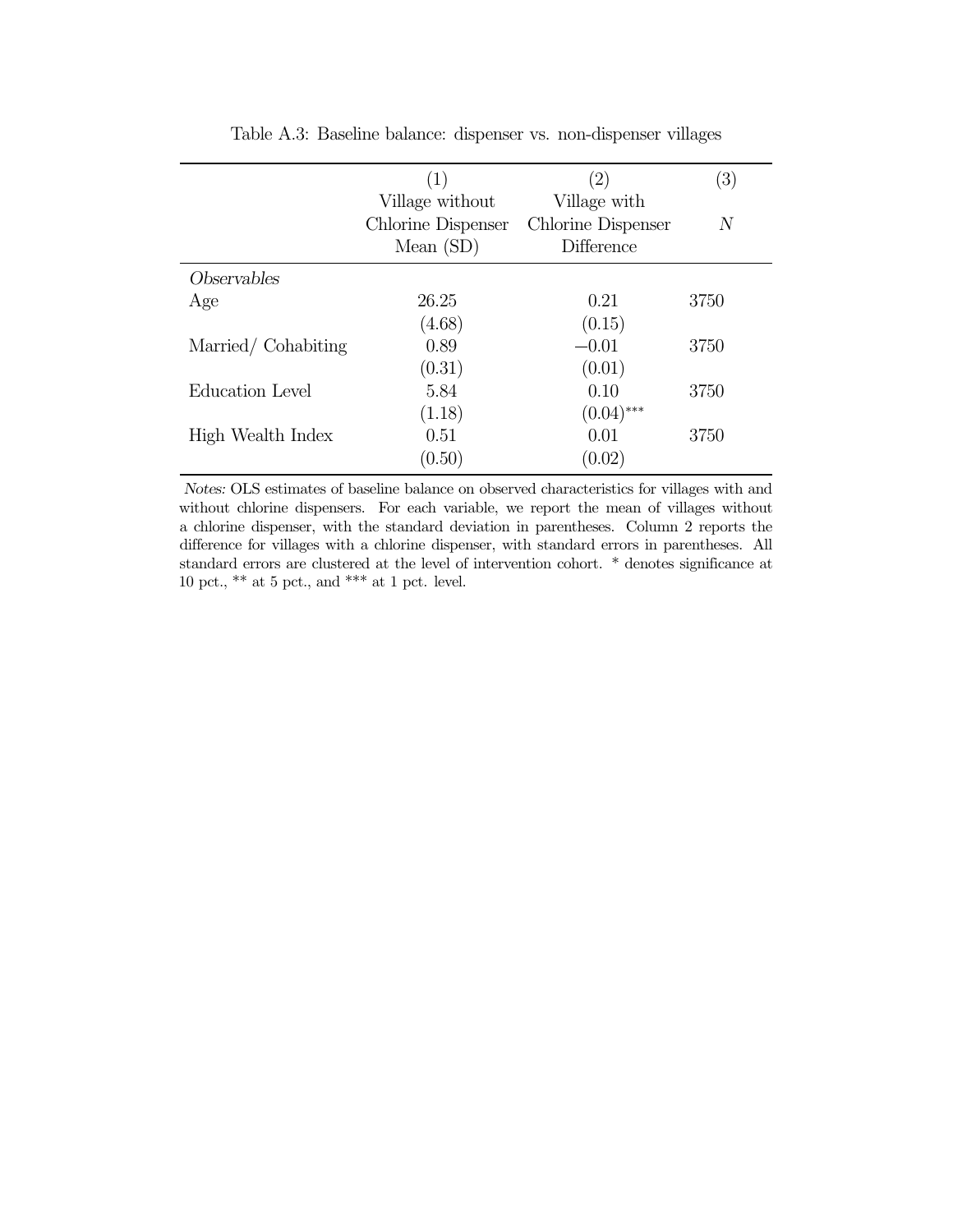|                                                       |                              | Table A.4: Attrition analysis: treatments vs. active control                         |                         |                         |                              |                                    |
|-------------------------------------------------------|------------------------------|--------------------------------------------------------------------------------------|-------------------------|-------------------------|------------------------------|------------------------------------|
|                                                       | (1)<br>Attrited from endline | (2)<br>Attrited from chlorine test Attrited from endline Attrited from chlorine test | (3)                     | (4)                     | (5)<br>Attrited from endline | (6)<br>Attrited from chlorine test |
| Visualization                                         | $0.02\,$<br>(0.02)           | $0.01\,$<br>(0.02)                                                                   | 0.02<br>(0.02)          | 0.01<br>(0.02)          | $0.02\,$<br>(0.12)           | $-0.05$<br>(0.14)                  |
| Planning                                              | $0.03\,$<br>$(0.02)^{*}$     | 0.03<br>(0.02)                                                                       | 0.03<br>$(0.02)^{*}$    | 0.03<br>(0.02)          | 0.14<br>(0.14)               | 0.15<br>(0.15)                     |
| Age                                                   |                              |                                                                                      | $-0.01$<br>$(0.00)$ *** | $-0.01$<br>$(0.00)$ *** | $-0.01$<br>$(0.00)$ ***      | $-0.01$<br>$(0.00)$ **             |
| Married or cohabiting                                 |                              |                                                                                      | $-0.03$<br>(0.02)       | $-0.02$<br>(0.02)       | 0.00<br>(0.03)               | 0.01<br>(0.04)                     |
| Education level                                       |                              |                                                                                      | $-0.00$<br>(0.01)       | $-0.01$<br>(0.01)       | $-0.00$<br>(0.01)            | $-0.01$<br>(0.01)                  |
| $V$ x Age Interaction                                 |                              |                                                                                      |                         |                         | 0.00<br>(0.00)               | 0.00<br>(0.00)                     |
| P x Age Interaction                                   |                              |                                                                                      |                         |                         | $-0.00$<br>(0.00)            | $-0.00$<br>(0.00)                  |
| $\mathbf V$ x Married Interaction                     |                              |                                                                                      |                         |                         | $-0.09$<br>$(0.05)^*$        | $-0.08$<br>(0.05)                  |
| $\mathbf P$ x Married Interaction                     |                              |                                                                                      |                         |                         | $-0.01\,$<br>(0.06)          | $-0.01$<br>(0.06)                  |
| V x Education Interaction                             |                              |                                                                                      |                         |                         | 0.01<br>(0.01)               | 0.00<br>(0.01)                     |
| $\mathbf P$ x Education Interaction                   |                              |                                                                                      |                         |                         | $-0.01$<br>(0.01)            | $-0.01$<br>(0.02)                  |
| $\ensuremath{\mathbf{V}}\xspace$ x Wealth Interaction |                              |                                                                                      |                         |                         | $-0.01$<br>(0.03)            | 0.00<br>(0.04)                     |
| $\mathbf P$ x Wealth Interaction                      |                              |                                                                                      |                         |                         | $-0.03$<br>(0.03)            | $-0.01$<br>(0.04)                  |
| Constant                                              | 0.09<br>$(0.01)$ ***         | 0.15<br>$(0.02)$ ***                                                                 | 0.31<br>$(0.06)$ ***    | 0.39<br>$(0.07)$ ***    | 0.27<br>$(0.08)$ ***         | 0.37<br>$(0.10)$ ***               |

|  |  |  |  |  | Table A.4: Attrition analysis: treatments vs. active control |
|--|--|--|--|--|--------------------------------------------------------------|
|--|--|--|--|--|--------------------------------------------------------------|

Notes: OLS estimates of the probability of attriting relative to the AC+INF control group. For each variable, we report the mean of the comparison group, the coefficients of interest, and standard errors in parentheses. Each column represents a different specification, with or without controls and interaction terms to assess whether i) there was differential attrition for groups with certain observed characterstics (Columns (3) and (4)) and ii) there was any differential effect of an observed characteristic on the probability of attriting for any treatment group (Columns (5) and (6)). All standard errors are clustered at the level of intervention coh \* denotes significance at 10 pct., \*\* at 5 pct., and \*\*\* at 1 pct. level.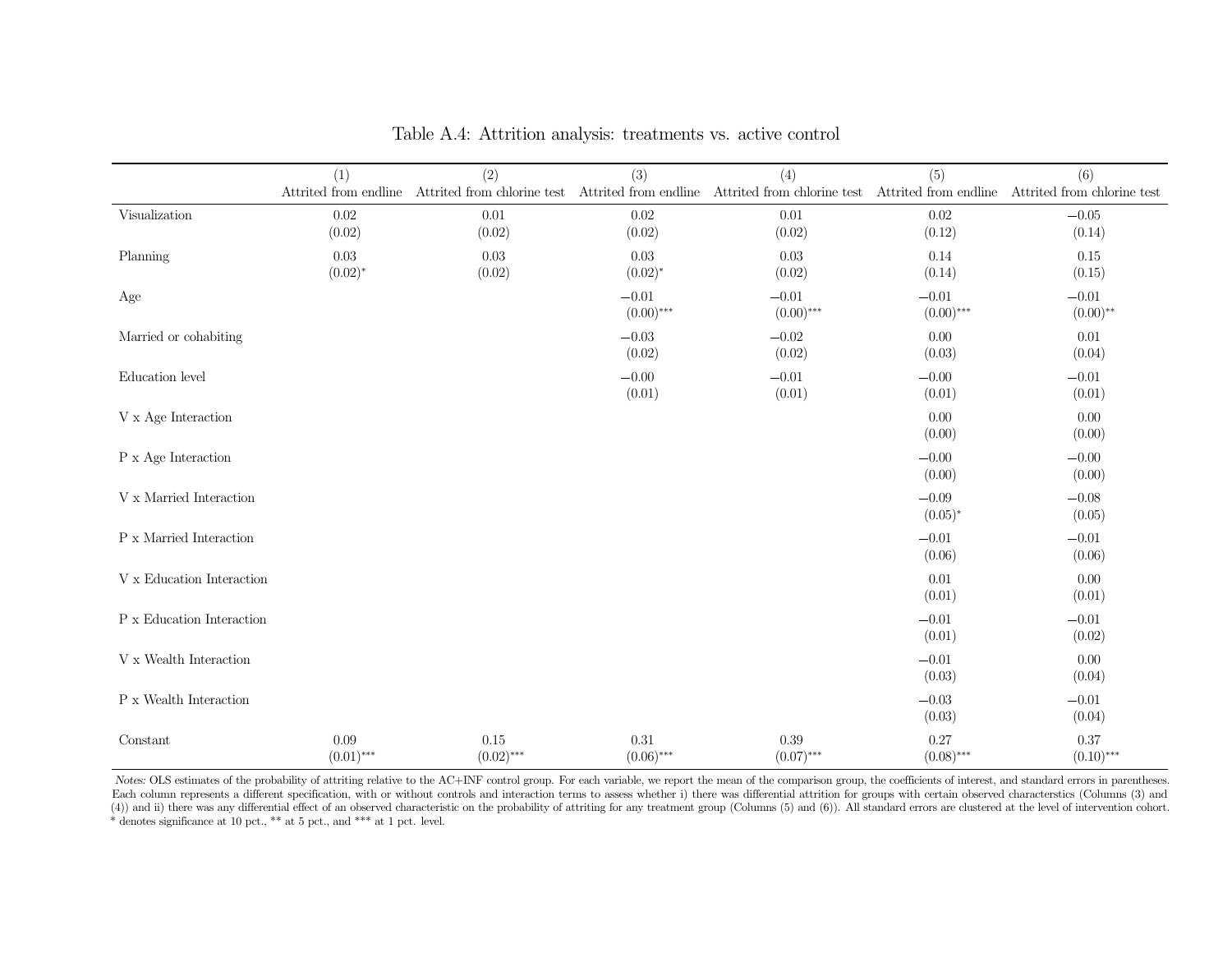|                                           |                         |                         |                         | Table A.5: Attrition analysis: active treatments vs. pure control                                                                                     |                        |                        |
|-------------------------------------------|-------------------------|-------------------------|-------------------------|-------------------------------------------------------------------------------------------------------------------------------------------------------|------------------------|------------------------|
|                                           | (1)                     | (2)                     | (3)                     | (4)                                                                                                                                                   | (5)                    | (6)                    |
|                                           |                         |                         |                         | Attrited from endline Attrited from chlorine test Attrited from endline Attrited from chlorine test Attrited from endline Attrited from chlorine test |                        |                        |
| $V+INF$                                   | $-0.05$<br>$(0.02)$ *** | $-0.04$<br>$(0.02)^{*}$ | $-0.06$<br>$(0.02)$ *** | $-0.04$<br>$(0.02)^{*}$                                                                                                                               | $-0.02$<br>(0.16)      | 0.01<br>(0.17)         |
| $P+INF$                                   | $-0.04$<br>$(0.02)^{*}$ | $-0.02$<br>(0.02)       | $-0.04$<br>$(0.02)$ **  | $-0.02$<br>(0.02)                                                                                                                                     | $-0.04$<br>(0.18)      | 0.01<br>(0.18)         |
| $AC+INF$                                  | $-0.06$<br>$(0.02)$ *** | $-0.04$<br>$(0.02)^{*}$ | $-0.06$<br>$(0.02)$ *** | $-0.04$<br>$(0.02)$ **                                                                                                                                | $-0.16$<br>(0.17)      | $-0.09$<br>(0.17)      |
| Age                                       |                         |                         | $-0.01$<br>$(0.00)$ *** | $-0.01$<br>$(0.00)$ ***                                                                                                                               | $-0.01$<br>$(0.00)$ ** | $-0.01$<br>$(0.00)*$   |
| Married or cohabiting                     |                         |                         | $-0.08$<br>$(0.02)$ *** | $-0.08$<br>$(0.02)$ ***                                                                                                                               | $-0.10$<br>$(0.06)^*$  | $-0.13$<br>$(0.06)$ ** |
| Education level                           |                         |                         | $-0.01$<br>$(0.01)$ **  | $-0.01$<br>$(0.01)$ **                                                                                                                                | $-0.01$<br>(0.01)      | $-0.01$<br>(0.01)      |
| $V+INF$ x Age Interaction                 |                         |                         |                         |                                                                                                                                                       | $-0.00$<br>(0.00)      | $-0.00$<br>(0.00)      |
| P+INF x Age Interaction                   |                         |                         |                         |                                                                                                                                                       | $0.00\,$<br>(0.00)     | 0.00<br>(0.00)         |
| $\operatorname{AC+INF}$ x Age Interaction |                         |                         |                         |                                                                                                                                                       | $0.00\,$               | $-0.00$                |
| V+INF x Married Interaction               |                         |                         |                         |                                                                                                                                                       | (0.00)<br>$0.01\,$     | (0.00)<br>0.03         |
| P+INF x Married Interaction               |                         |                         |                         |                                                                                                                                                       | (0.07)<br>0.04         | (0.08)<br>0.08         |
| AC+INF x Married Interaction              |                         |                         |                         |                                                                                                                                                       | (0.08)<br>0.05         | (0.08)<br>0.09         |
| $\mathit{V+INF}$ x Education Interaction  |                         |                         |                         |                                                                                                                                                       | (0.07)<br>0.00         | (0.08)<br>$-0.01$      |
| P+INF x Education Interaction             |                         |                         |                         |                                                                                                                                                       | (0.02)<br>$-0.01$      | (0.02)<br>$-0.02$      |
| AC+INF x Education Interaction            |                         |                         |                         |                                                                                                                                                       | (0.02)<br>0.00         | (0.02)<br>$-0.00$      |
| V+INF x Wealth Interaction                |                         |                         |                         |                                                                                                                                                       | (0.02)<br>0.00         | (0.02)<br>$-0.00$      |
| P+INF x Wealth Interaction                |                         |                         |                         |                                                                                                                                                       | (0.04)<br>$-0.02$      | (0.04)<br>$-0.02$      |
|                                           |                         |                         |                         |                                                                                                                                                       | (0.04)                 | (0.04)                 |
| AC+INF x Wealth Interaction               |                         |                         |                         |                                                                                                                                                       | $0.02\,$<br>(0.04)     | 0.00<br>(0.04)         |
| Constant                                  | 0.26<br>$(0.02)$ ***    | 0.29<br>$(0.02)$ ***    | 0.59<br>$(0.06)$ ***    | 0.62<br>$(0.06)$ ***                                                                                                                                  | 0.61<br>$(0.13)$ ***   | 0.61<br>$(0.14)$ ***   |

Table A.5: Attrition analysis: active treatments vs. pure control

Notes: OLS estimates of the probability of attriting relative to the pure control group. For each variable, we report the mean of the comparison group, the coefficients of interest, and standard errors in parentheses. Each a different specification, with or without controls and interaction terms to assess whether i) there was differential attrition for groups with certain observed characterstics (Columns (3) and (4)) and ii) there was any di observed characteristic on the probability of attriting for any treatment group (Columns (5) and (6)). All standard errors are clustered at the level of intervention cohort. \* denotes significance at 10 pct., \*\* at 5 pct.,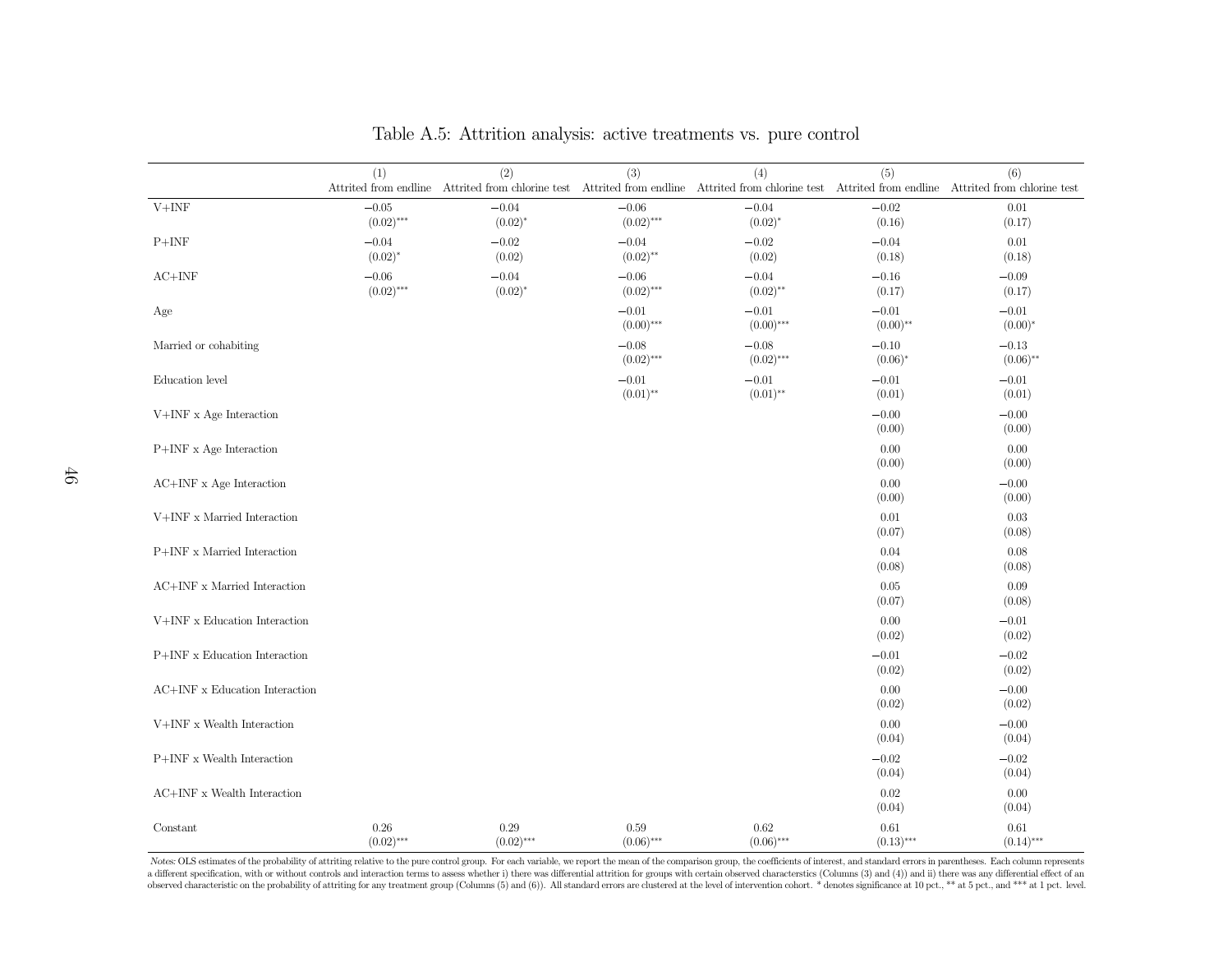# D. Detailed descriptions of outcome measures

## D.1 Tower of London planning task

In our computerized version of the task, participants see a screen with two parts: on the left side is the word "start" with a picture of three "pegs" and various shapes positioned on the pegs; on the right side is the word "goal" with a similar picture of three "pegs" and the same shapes positioned differently on the pegs. To complete the task, participants must reposition the shapes underneath the "start" on the left to match the "goal" position on the right. They are instructed to complete each round in as few moves as possible, with the minimum number of moves shown as a number on the screen. In addition to a practice round, participants attempt four rounds of increasing complexity, beginning with one shape requiring only one move, and concluding with three shapes in a pattern that necessitates at least four moves. In all rounds, participants are limited to a maximum of 10 moves. If this occurs, the round ends and the participant is required to contact a staff member to ensure she understands the task before continuing to the next round. Therefore, the distribution of scores is censored at both ends. Performance on the Tower of London task is computed as the total number of moves used across the four rounds. An example of the participant's screen is shown in Figure A.1.

# D.2 Effort discounting task

Following recent innovations in the elicitation of time preferences (Andreoni and Sprenger 2012; Augenblick, Niederle, and Sprenger 2015), we estimate time preferences in the effort domain, using the methodology of Augenblick (2017): participants choose how many units of an effort task they want to complete at a time t for a piece rate w, where t is  $0, 1, 7$ , or 8 days from today, and the piece rate  $w$  is KES 2, 6, or 10. Variation in time identifies the discount rate, while variation in piece rates identifies the curvature of the utility function. One time and one piece rate are randomly implemented at the end (described below). Figure A.2 provides an example of the participant interface for the task.<sup>36</sup> In contrast to Augenblick  $(2017)$ , we hold the time of decision constant and vary the time of effort provision, which requires us to control for weekday effects. All questions required a minimum effort allocation of one task at each time to control for the fixed costs of starting, and allow a maximum of 50 tasks.

Developing an effort task that is adapted to a field setting in a developing country, with low levels of literacy, was challenging: the required variation in timing meant that effort could not be completed in the laboratory. We needed to monitor and enforce when participants supply

<sup>&</sup>lt;sup>36</sup>To consider the possibility that respondents feel obligated to carry out some effort regardless of the wage, a subsample of participants was also asked how many units of effort they would supply for a piece rate of KES 0 (but still receiving the KES 100 completion bonus explained below).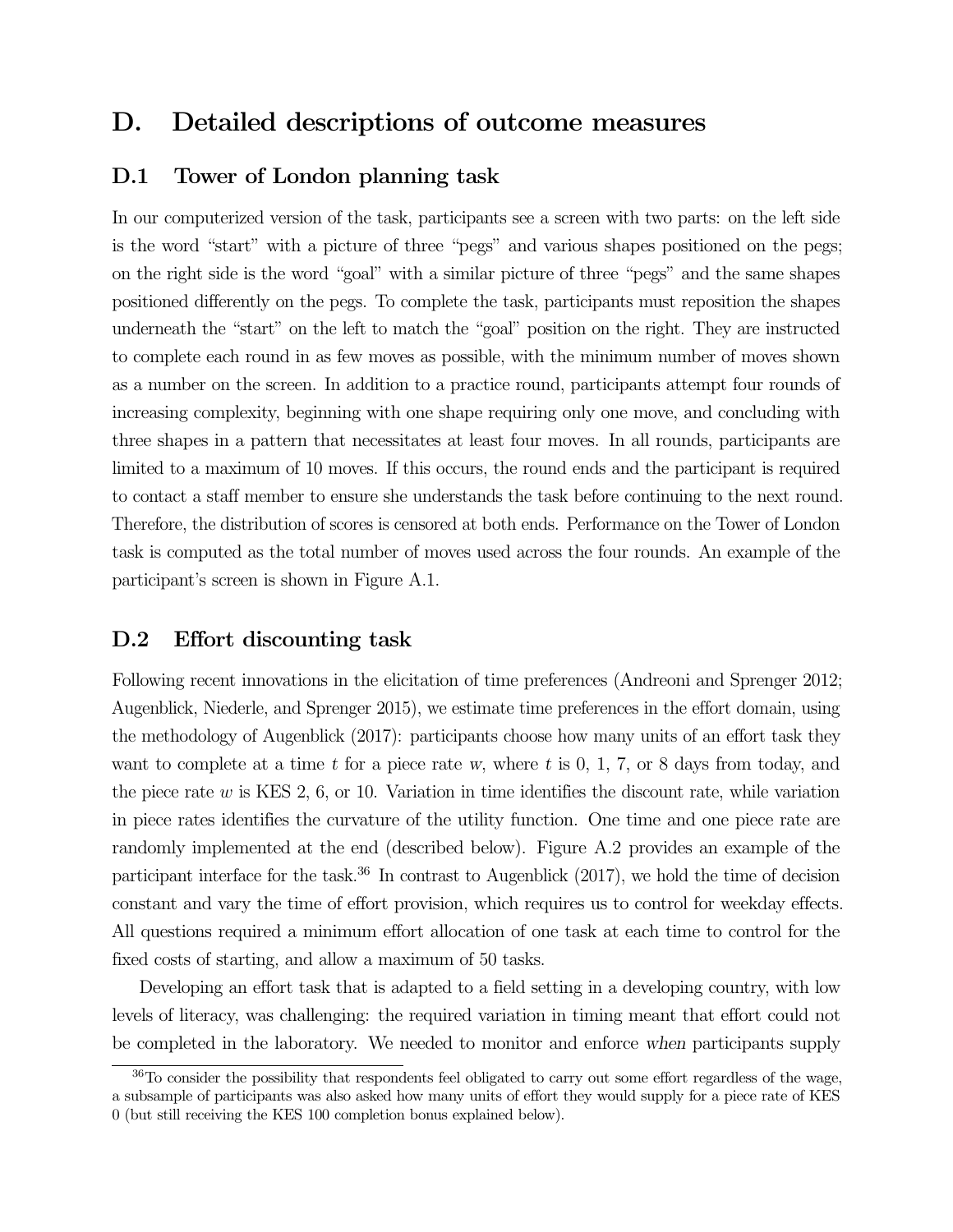effort, and how much, while they are in their homes, and do not have access to a computer. We thus developed a new effort task that is adapted to our setting: participants completed data entry tasks by SMS, using toll-free numbers administered by the Busara Center.<sup>37</sup> Each SMS was supposed to contain a 30-digit random number string, which takes approximately two minutes to type. Participants were given a sheet with 50 such strings, including a counter to keep track. To ensure comprehension, participants completed one practice SMS during the survey. At the end of the survey, one decision (out of 12) was randomly selected to be the "decision that counts": at the selected piece rate and time horizon, participants had to send the exact number of SMS they chose. If they did, they received the full piece rate payment plus a KES 100 completion bonus. If they failed to implement the decision they made, they lost both the payment for this task and the completion bonus (see Augenblick 2017 for a full description of this method).<sup>38</sup> Earnings from this task were paid 14 days from the survey date, regardless of the selected effort time horizon.

We estimate time preferences over effort following the approach of Augenblick (2017) by assuming quasi-linear utility (linear in money, convex in effort) and a power cost of effort function. We additionally assume quasi-hyperbolic discounting. Following DellaVigna and Pope (2017), we allow for a non-monetary reward s, which participants receive for each task in addition to the piece rate. The non-monetary reward captures a range of motives, from norm or sense of duty, to reciprocity towards the employer (for the flat payment), to intrinsic motivation and personal competitiveness. It was motivated by the observation that participants supply non-zero amounts of effort even for low piece rates (DellaVigna and Pope 2017). The optimal level of effort is thus given by

$$
e^* = argmax(s + D_m(14) \cdot \phi \cdot w) \cdot e - \beta^{I(t>0)} \cdot \delta^t \cdot (\frac{1}{\gamma} e^{\gamma} + d_w \cdot e)
$$
 (2)

where  $\beta$  and  $\delta$  capture (hyperbolic) temporal discounting of effort, w is the piece rate,  $D_m(14)$ captures monetary discounting of the payment in 14 days (this is constant for all questions, and thus allowed to differ from effort discounting), t is the time of effort provision,  $\gamma > 1$  captures convex costs of effort,  $\phi$  is a slope parameter, and  $d_w$  are weekday indicators which allow the opportunity cost of time to vary across weekdays. Within the non-linear objective function above, we estimate additive treatment effects of V, P, and AC on the parameters  $\beta$ ,  $\delta$ , s, and  $\gamma$ .<sup>39</sup>

<sup>&</sup>lt;sup>37</sup>Although we did not screen on phone access, all participants in our sample have access to a mobile phone: 71 percent own one, 96 percent have one in their household, and the remainder shares the phone of friends or relatives. Since phones are often used by multiple individuals, phone access should be understood as continuous rather than binary.

<sup>&</sup>lt;sup>38</sup>The field setting with SMS required some tolerance: while a laboratory computer can confirm correct and incorrect entries, and display the number of tasks still to complete, we relied on participants to do this themselves. We thus allowed for 75 percent accuracy in entering the number strings, and a tolerance of 10 in the number of completed SMS (subject to positive completion). The permissible time window started on the calendar day before the task was due, and ended with the calendar day of the task itself. Participants were told that there would be some tolerance for mistakes, but not how much.

 $39$ To control for the effect of introducing a 0 KES piece rate for a subsample of participants (Footnote 36), we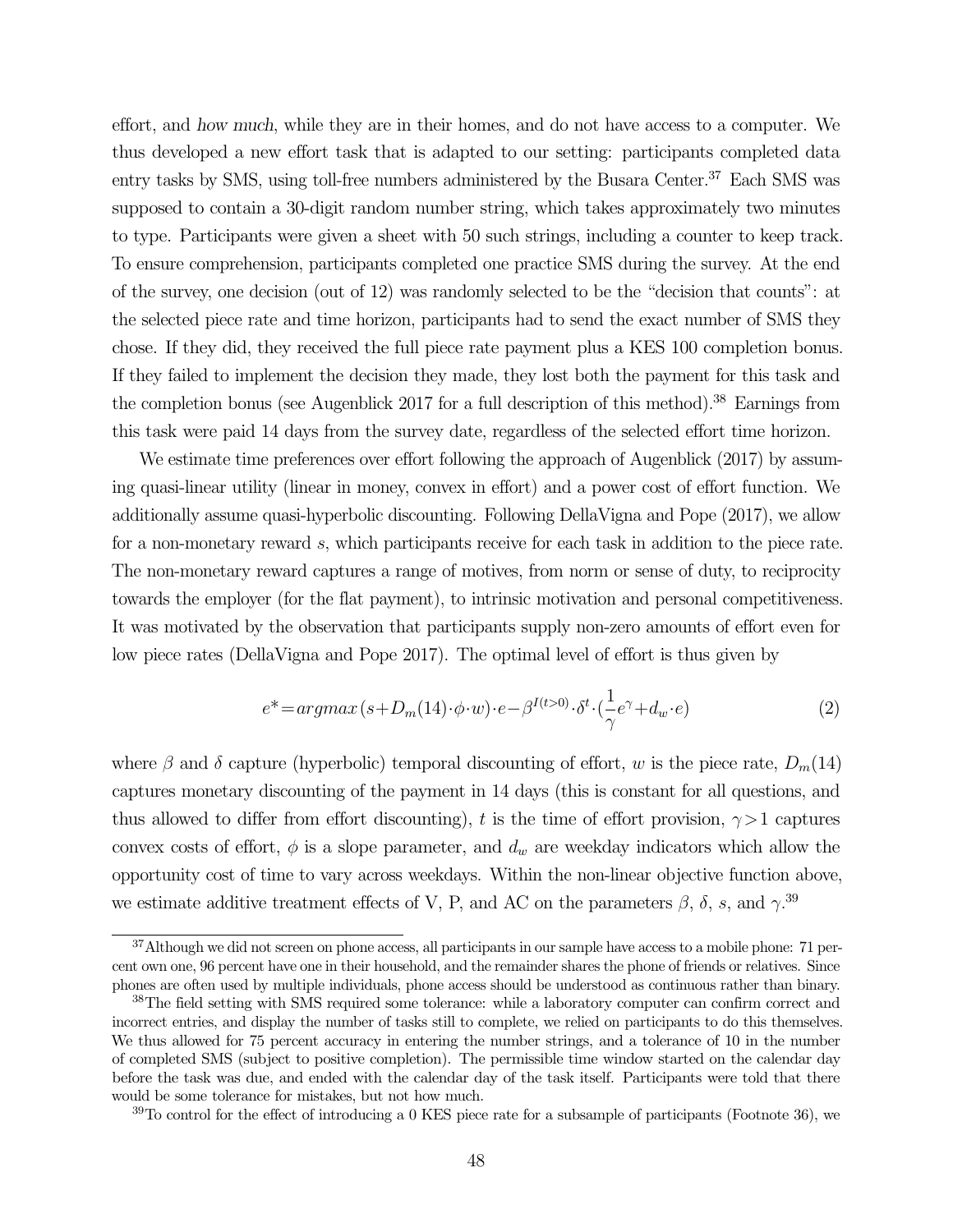66 percent of participants identifiably sent at least one SMS (that was not a practice SMS during the session), 60 percent sent the correct number of SMS during the correct time window, and 41 percent additionally satisfied the required accuracy threshold (see footnote 38) and got paid. The key challenge for the verification of the effort task was matching SMS to participants: despite various safety provisions (including name and subject ID in each SMS, asking participants to report all phone numbers they might use), 59049 SMS from 3144 phone numbers could not be matched to any of our 2983 participants. This challenge arises from a field setting where individuals commonly share multiple phones within or across households (see footnote 37).

To test for difficulties in access to phones, we included a small module in the endline survey in which participants were asked about their access to a mobile phone, particularly at the times necessary to complete the SMS task. To alleviate the concern that respondents did not understand the payment scheme, we included three multiple-choice comprehension questions immediately before the task that asked participants to calculate the payout in different circumstances. Respondents could not participate in the task until they had answered the comprehension questions correctly.

Table A.9 shows phone access and task comprehension by treatment group. We find high rates of phone access and comprehension across all treatment groups, and no large differences across treatment groups. The exception is the pure control group, which showed lower comprehension at endline compared to the active treatment groups, presumably because it was their first time completing the task, while the other groups had already experienced it at baseline. We therefore interpret differences in time preferences between this group and the others with caution.

## D.3 Money discounting task

In addition to the effort discounting task, we included a conventional Multiple Price List (MPL) task to measure monetary discounting. Participants were asked to make 10 choices between payments at earlier and later dates. The payment at the early date was always KES 100, while the payment at the later date increased gradually from KES 110 to KES 300, using gross interest rates 1.1, 1.25, 1.75, 2, and 3. Each decision was first made in a near time-frame (today vs. four weeks from today), and later in a future time-frame (four weeks vs. eight weeks from today). The list of decisions is presented in Table A.6. One decision was randomly selected to be paid out. As outcome measures from the MPL we estimate  $\beta$  and  $\delta$  in the quasi-hyperbolic discounting model of Laibson (1997), assuming linearity of utility in money.

additionally allow treatment effects of being exposed to the zero rate on the parameters  $\gamma$  and s. These parameters measure the intercept and curvature of the effort supply function, and may thus be affected by variations in the set of wages. In contrast, time preferences are assumed to be orthogonal to wage variation effects.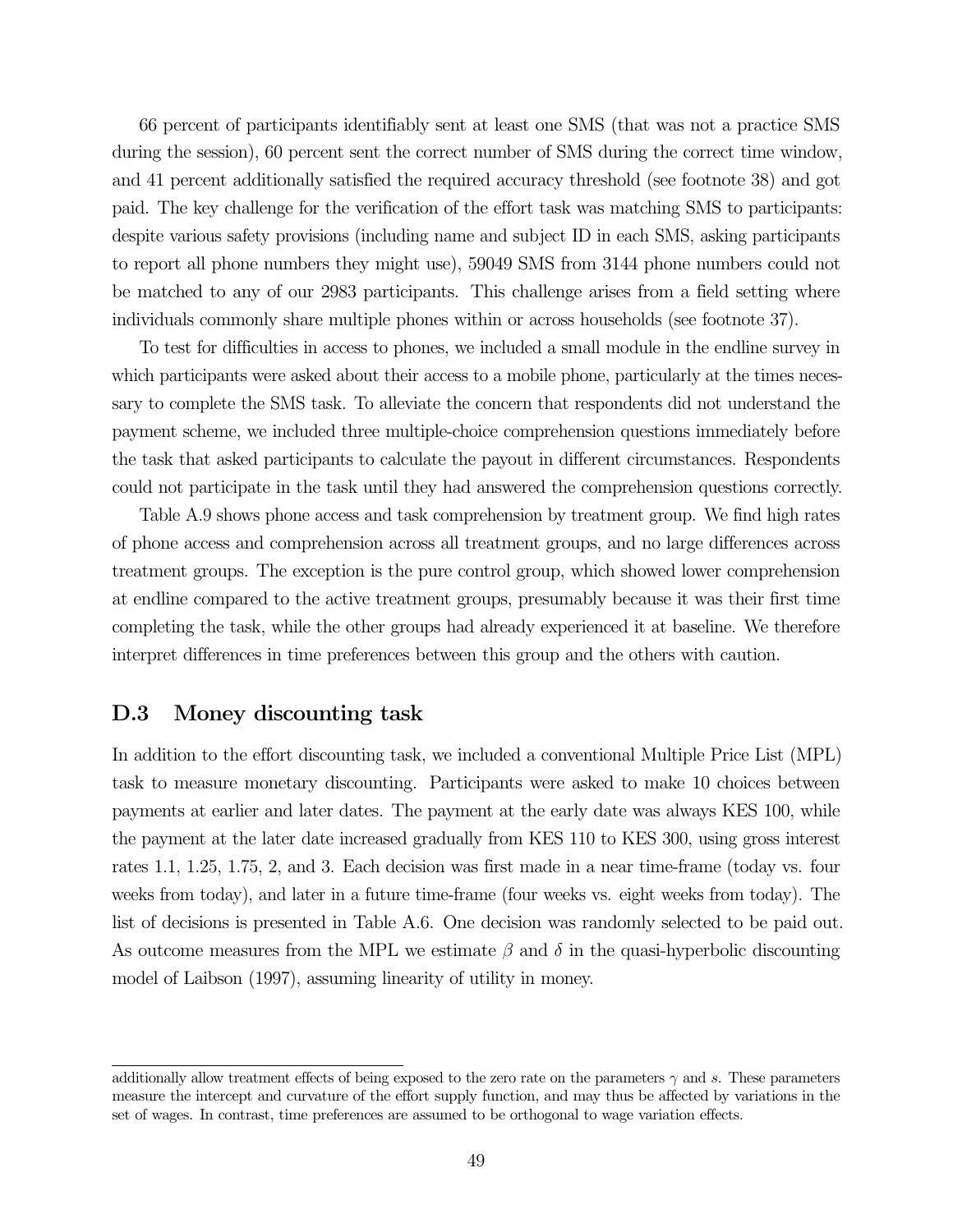### D.4 Alternative mechanisms

#### D.4.1 Beliefs about effectiveness of chlorination

We assess differential beliefs across treatment groups about the proportion of pediatric diarrhea cases which can be prevented by water chlorination. At baseline, all participants in the active treatment groups ("V+INF", "P+INF", and "AC+INF") are told that water chlorination reduces childhood diarrhea by approximately one third. At endline they are asked this question in a multiple-choice format. We take the proportion of cases the participant believes chlorine can avert as a measure of belief about chlorine effectiveness.

#### D.4.2 Knowledge of how to use chlorine

We assess differential knowledge across treatment groups of how to use chlorine to sanitize water. We ask two multiple-choice questions at endline, to which all three active treatment groups were told the correct answer at baseline: i) how much chlorine to add to water; ii) the amount of time that needs to pass after chlorine is added for water to be safe to drink.

#### D.4.3 Risk Preferences

We include a modified Eckel-Grossman task to account for changes in risk preferences (Charness, Gneezy, and Imas 2013). Participants choose between one of three 50/50 lotteries, represented as bets on a coin flip. We construct an ordinal measure of risk aversion based on the expected payout the participant is willing to forgo for an increase in certainty of payout.

#### D.4.4 Demand Effects (Salience of Chlorination)

We test for the possibility that our treatments differentially increased the salience of water chlorination. During the endline survey, enumerators read out three lists of nine words each to every participant, and asked her to recall as many words as possible directly after reading each list. Each list contained three categories of future-related words (chlorine, savings, and farm investment), as well as non-future related filler words. The word lists are available in original Swahili and English translation in Table A.7. We estimate salience effects using equation 3:

$$
w_{im} = a_0 + \sum_{j=1}^{3} a_j T_{ji} + \psi_0 X_{im} + \delta_m + \theta_{im}
$$
 (3)

where  $w_{im}$  is an indicator for participant i correctly recalling the word related to chlorine in list m;  $X_{im}$  refers to the number of words that the individual correctly recounted from that list;  $\delta_m$  is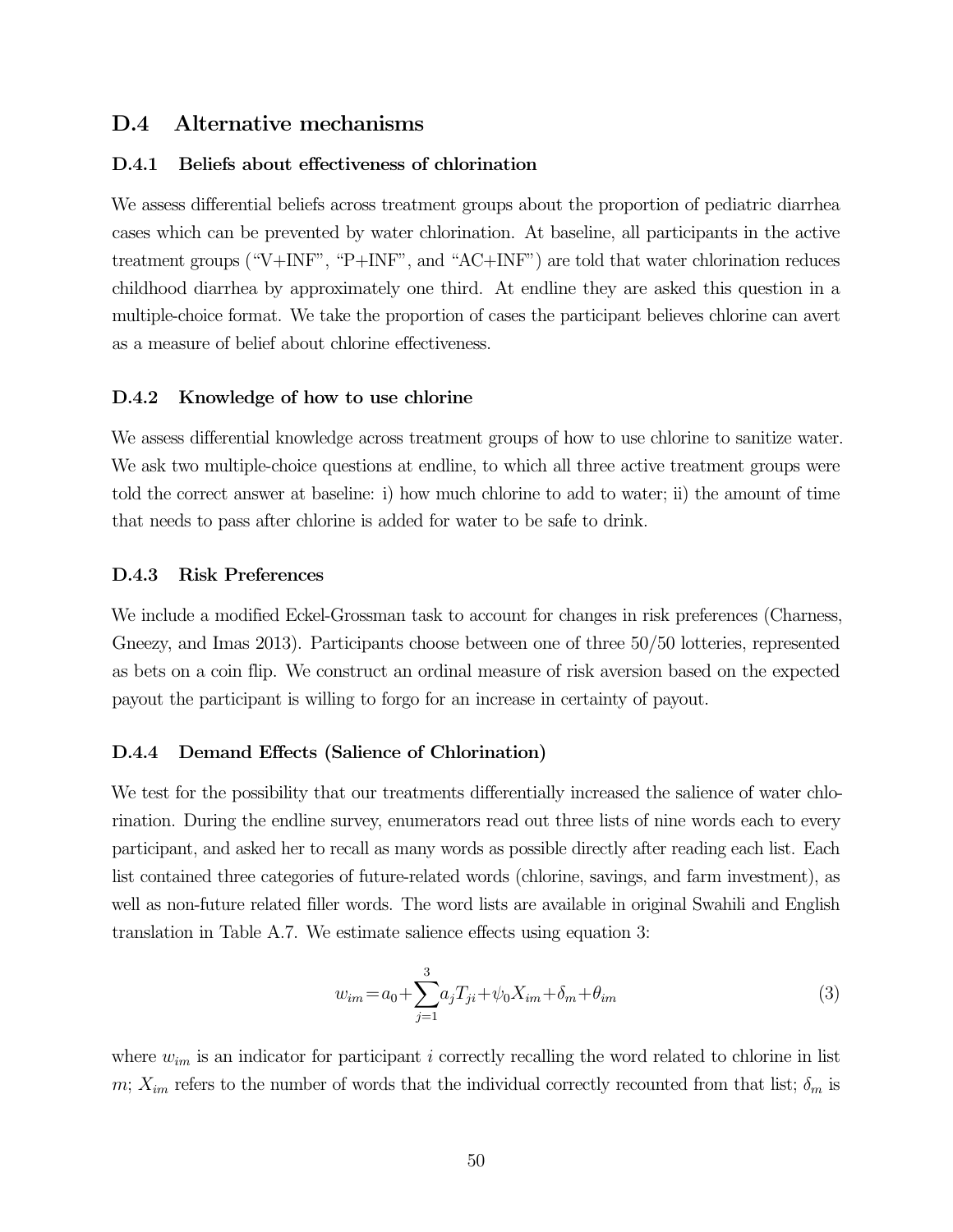a fixed effect for list m; and  $T_j$  are treatment indicators. We test  $H_0$ :  $\alpha_1 = \alpha_2 = \alpha_3$ , with the null hypothesis corresponding to no differential salience of chlorine across (active) treatment groups.

In case our treatments differentially affected the salience of chlorine, we further test whether this is due to an increased salience of future-oriented behaviors in general - which may result from our main psychological mechanisms of interest. To this end, we estimate whether the differential treatment effect on chlorine words also holds for two other future-oriented behaviors (saving and farm investment), which were not emphasized in the sessions. We estimate

$$
w_{imn} = a_0 + \sum_{j=1}^{3} a_j T_{ji} + \lambda chlorine_n + \psi X_{im} + \sum_{k=1}^{3} b_k T_{ki} \cdot chlorine_n + \delta_m + \theta_{imn}
$$
(4)

where  $w_{imn}$  is an indicator for participant i correctly recalling the words in list m from future oriented behavior n (chlorination, savings or farm investment); and  $chlorine_n$  is a dummy for the word being related to chlorine. The  $a_i$  coefficients capture increased future orientation due to treatment, while the  $b_j$  coefficients indicate that salience increased differentially for chlorination. We test  $H_o: b_1=b_2=b_3$ , with the null hypothesis corresponding a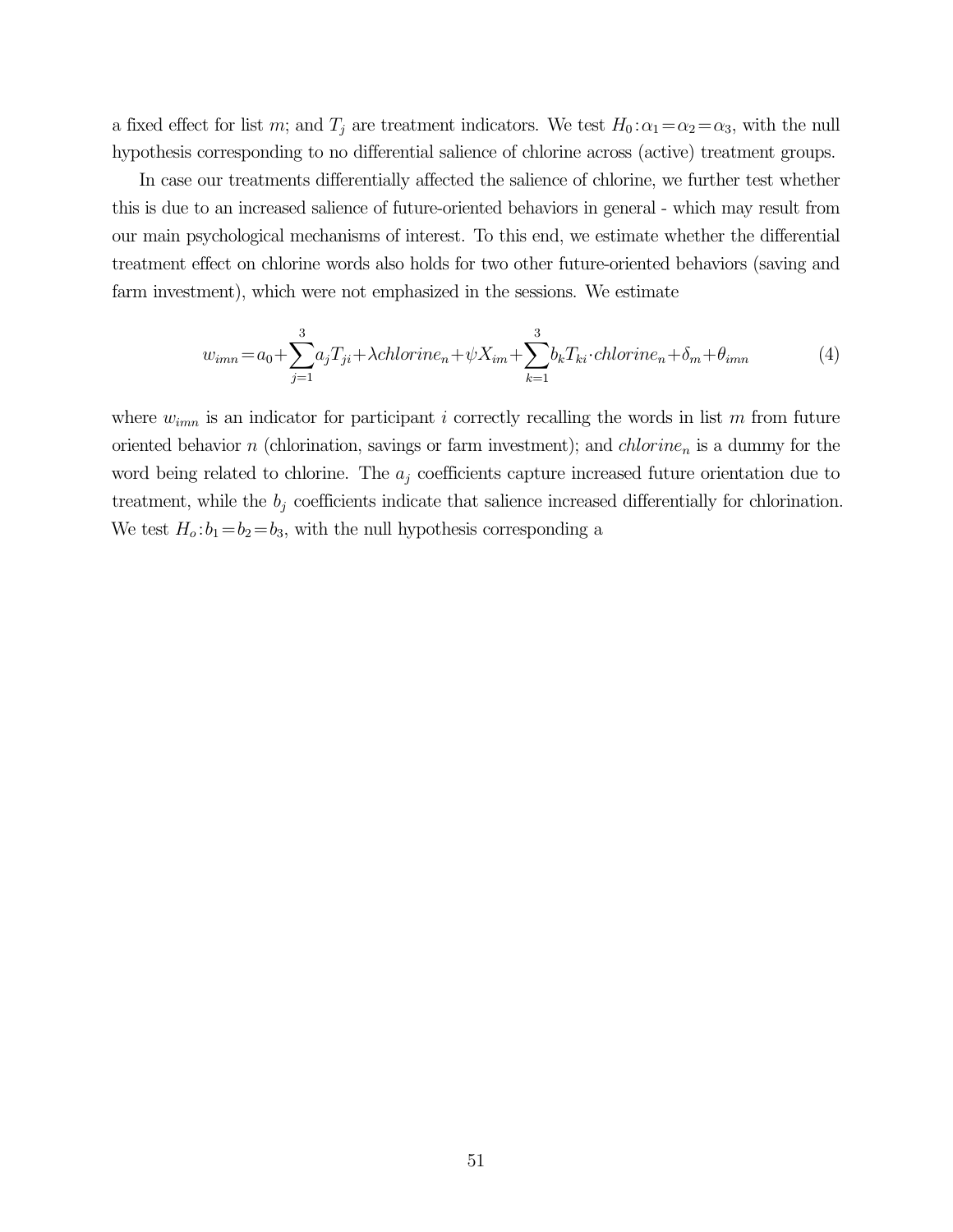

Figure A.1: Tower of London Example Screen

Table A.6: Monetary Discounting Decisions

| Front-end        | Delay between  | Early | Maximum Late | Implied interest |
|------------------|----------------|-------|--------------|------------------|
| delay $(t)$      | payments $(k)$ | (m)   | $(m(1+r))$   | rate $(1+r)$     |
| Frame 1          |                |       |              |                  |
| 0                | 28             | 100   | 110          | 1.1              |
| $\left( \right)$ | 28             | 100   | 125          | 1.25             |
| 0                | 28             | 100   | 175          | 1.75             |
| 0                | 28             | 100   | 200          | $\overline{2}$   |
| 0                | 28             | 100   | 300          | 3                |
| Frame 2          |                |       |              |                  |
| 28               | 28             | 100   | 110          | 1.1              |
| 28               | 28             | 100   | 125          | 1.25             |
| 28               | 28             | 100   | 175          | 1.75             |
| 28               | 28             | 100   | 200          | $\overline{2}$   |
| 28               | 28             | 100   | 300          | 3                |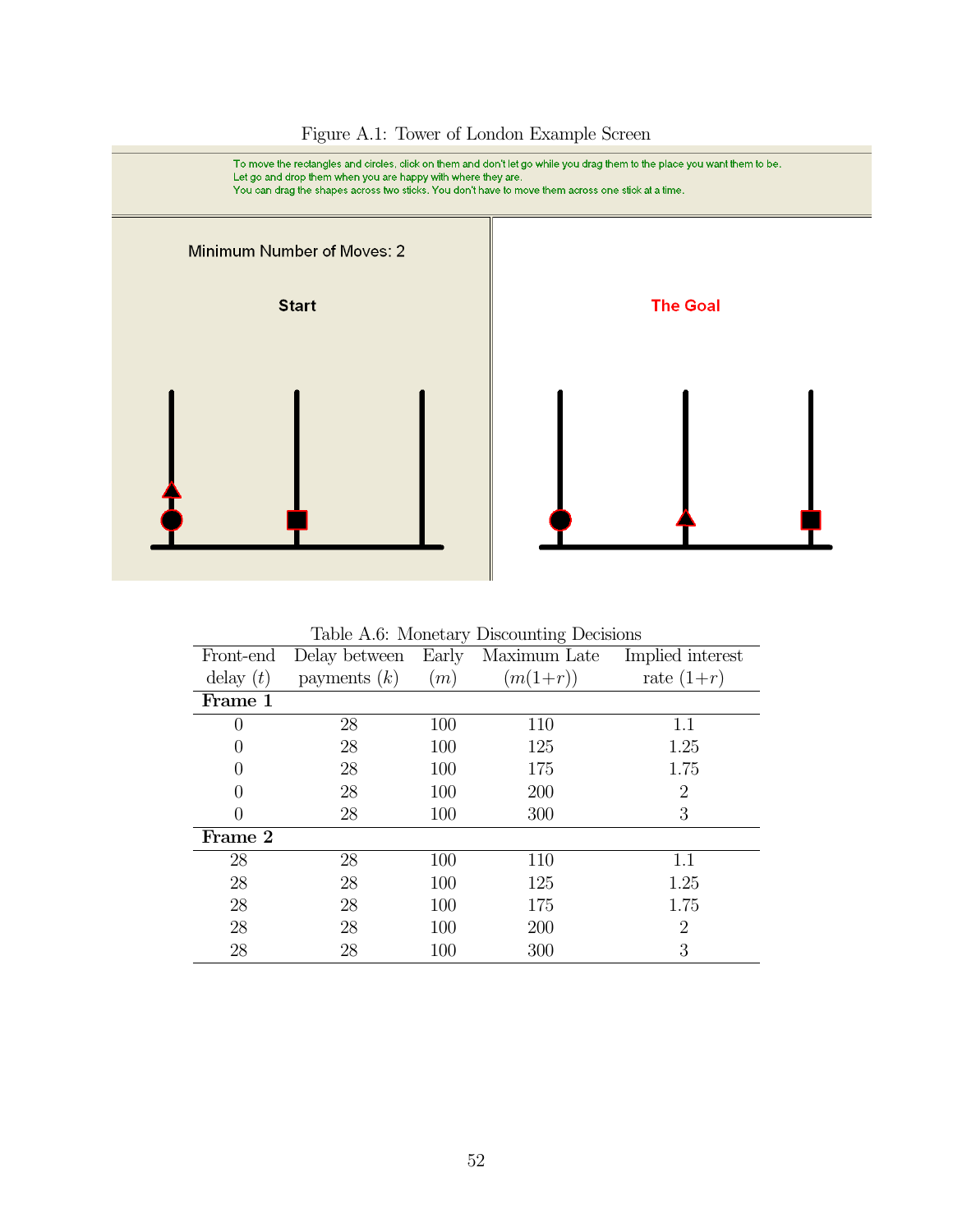



Figure A.3: Effort discounting: raw responses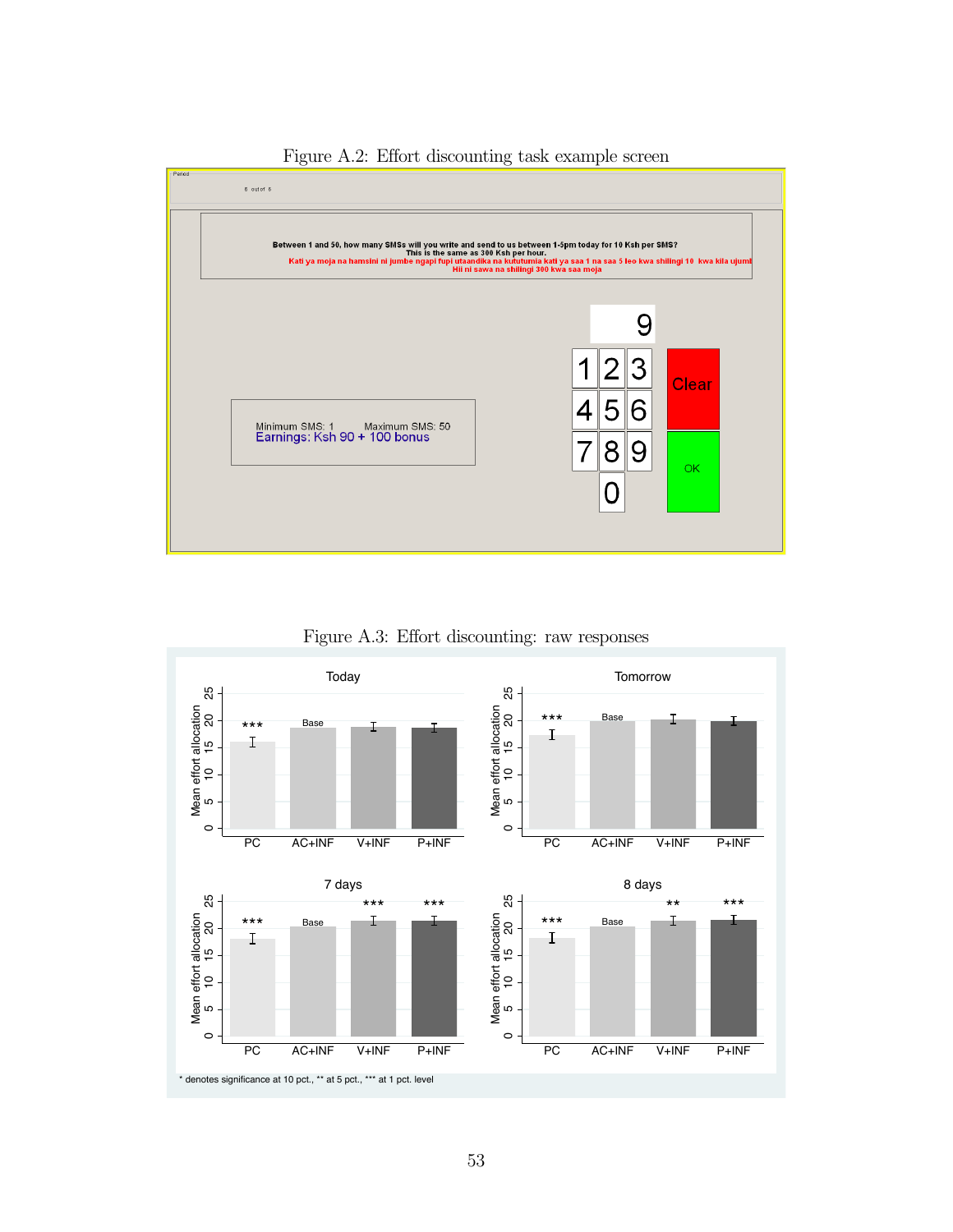| List           | Position         | <b>English Translation</b> | Swahili           | Group           |
|----------------|------------------|----------------------------|-------------------|-----------------|
| А              | $\mathbf{1}$     | Fence                      | Fence             | Filler          |
| A              | $\overline{2}$   | Panadol                    | Panadol           | Filler          |
| A              | 3                | WaterGuard                 | WaterGuard        | Chlorine        |
| $\mathbf{A}$   | 4                | Playing                    | Kucheza           | Filler          |
| А              | $\overline{5}$   | Saving                     | Kuwekeza          | Saving          |
| А              | 6                | Tarmac                     | Lami              | Filler          |
| А              | $\overline{7}$   | Dairy Cow                  | Ng'ombe wa maziwa | Farm Investment |
| A              | 8                | Safaricom                  | Safaricom         | Filler          |
| А              | 9                | Resting                    | Kupumzika         | Filler          |
| B              | 1                | Patterned Cloth            | Kitenge           | Filler          |
| B              | $\overline{2}$   | Thermos                    | <b>Thermos</b>    | Filler          |
| B              | 3                | Savings Group              | Chama             | Savings         |
| B              | $\overline{4}$   | Baby Oil                   | Mafuta ya mtoto   | Filler          |
| B              | 5                | Poultry Farming            | Kilimo cha kuku   | Farm investment |
| B              | 6                | Petrol                     | Petroli           | Filler          |
| B              | $\overline{7}$   | Chlorine                   | Klorini           | Chlorine        |
| B              | 8                | Machete                    | Panga             | Filler          |
| B              | $\boldsymbol{9}$ | Shoe Polish                | Rangi ya viatu    | Filler          |
| $\rm C$        | $\mathbf{1}$     | Saucepan                   | Sufuria           | Filler          |
| $\rm C$        | $\overline{2}$   | Stool                      | Stool             | Filler          |
| $\rm C$        | 3                | Farm Lease                 | Kukodisha shamba  | Farm investment |
| $\rm C$        | 4                | Transport                  | Transport         | Filler          |
| $\rm C$        | 5                | Dispenser                  | Dispensa          | Chlorine        |
| $\rm C$        | 6                | Photocopier                | Photocopier       | Filler          |
| C              | 7                | Piggybank                  | Benki ya nyumbani | Savings         |
| $\rm C$        | 8                | Airtime                    | Airtime           | Filler          |
| $\overline{C}$ | 9                | Community Hall             | Ukumbi wa jamii   | Filler          |

Table A.7: Word lists for salience test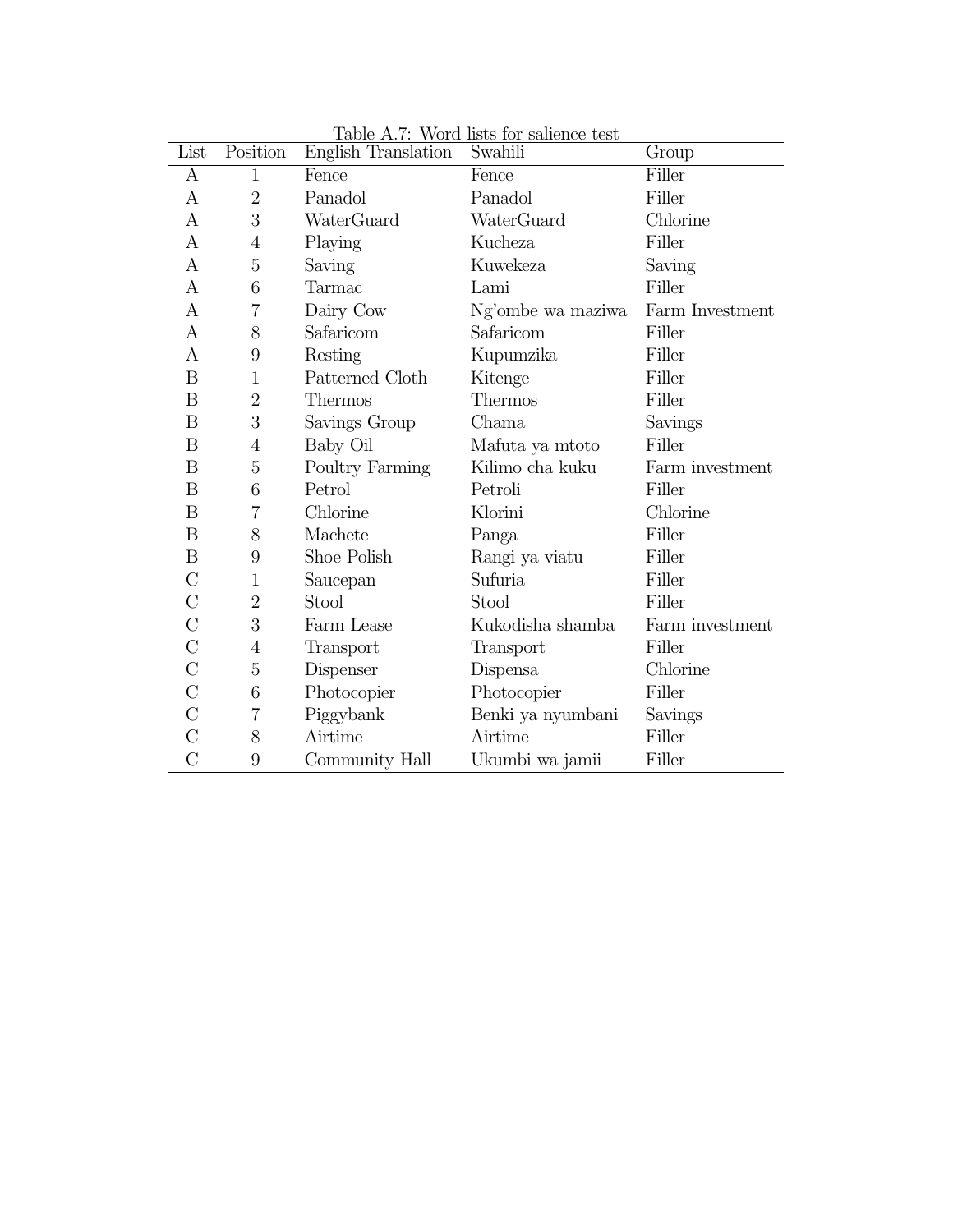| Table A.S. IVAN means of z-scored outcome variables                            |                                                  |                                       |
|--------------------------------------------------------------------------------|--------------------------------------------------|---------------------------------------|
|                                                                                | (1)<br>Active<br>Control<br>Group<br>Mean $(SD)$ | (2)<br>Pure<br>Control<br>Mean $(SD)$ |
| Behavioral Activation score (BADS) (9–63)                                      | 29.38<br>(5.90)                                  | 28.90<br>(5.67)                       |
| Tower of London: Total moves $(9-36)$                                          | 20.89                                            | 23.86                                 |
| Risk aversion measure $(1-3)$                                                  | (6.58)<br>1.74                                   | (6.79)<br>1.70                        |
| General Self-Efficacy score (GSE) $(0-72)$                                     | (0.82)<br>43.35                                  | (0.83)<br>43.32                       |
|                                                                                | (12.11)                                          | (9.83)                                |
| Belief: Proportion of diarrhea incidences avoided through chlorination $(0-1)$ | 0.74                                             | 0.71                                  |
| Chlorine knowledge score $(0-2)$                                               | (0.39)<br>1.14                                   | (0.41)<br>1.07                        |
|                                                                                | (0.68)                                           | (0.69)                                |
| $\text{ANC/PNC}$ knowledge score $(0-2)$                                       | 1.25<br>(0.84)                                   | 0.93<br>(0.87)                        |
| Index of investment in children's education $(-3-3)$                           | 0.03                                             | $-0.07$                               |
|                                                                                | (1.14)                                           | (0.95)                                |

Notes: Mean and standard deviation of the control group by which the z-scored outcome variables are standardized.

# Table A.8: Raw means of z-scored outcome variables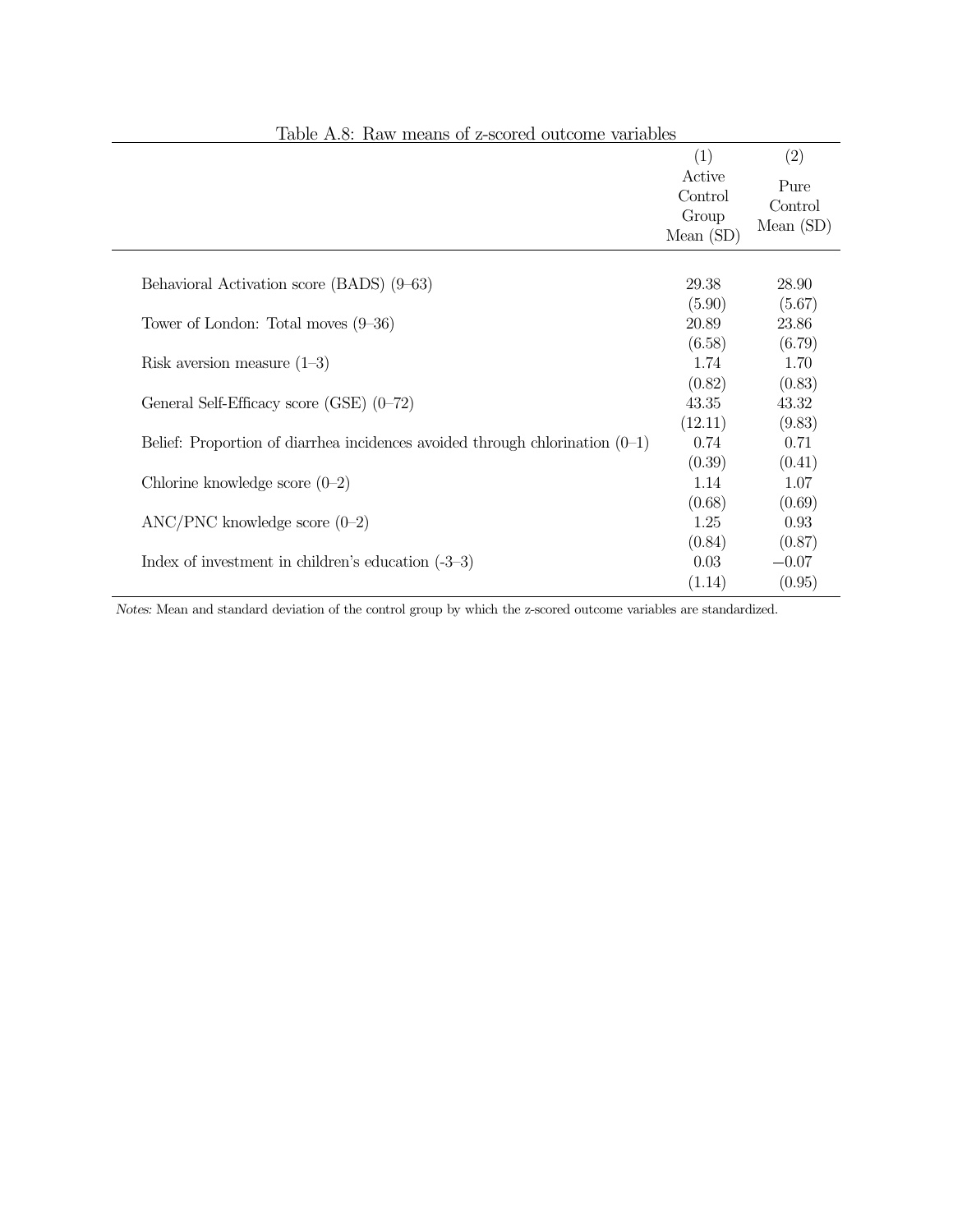|                                                                                  |                                           | Comparison with active control (AC+INF) |                                 |                                             |                  |                             | Comparison with pure control (PC) |                                |                                 |                  |
|----------------------------------------------------------------------------------|-------------------------------------------|-----------------------------------------|---------------------------------|---------------------------------------------|------------------|-----------------------------|-----------------------------------|--------------------------------|---------------------------------|------------------|
|                                                                                  | (1)                                       | (2)                                     | (3)                             | (4)                                         | (5)              | (6)                         | (7)                               | (8)                            | (9)                             | (10)             |
|                                                                                  | Active<br>Control<br>Group<br>Mean $(SD)$ | Visualization<br>Treatment<br>Effect    | Planning<br>Treatment<br>Effect | Column 2 vs.<br>Column 3<br><i>p</i> -value | $\boldsymbol{N}$ | Pure<br>Control<br>Mean(SD) | $V+INF$<br>Treatment<br>Effect    | $P+INF$<br>Treatment<br>Effect | $AC+INF$<br>Treatment<br>Effect | $\boldsymbol{N}$ |
| <b>SMS</b> Task Checks                                                           |                                           |                                         |                                 |                                             |                  |                             |                                   |                                |                                 |                  |
| Participant uses a phone she owns                                                | 0.71<br>(0.45)                            | 0.01<br>(0.02)                          | $-0.03$<br>(0.03)               | 0.15                                        | 2108             | 0.70<br>(0.46)              | 0.00<br>(0.02)                    | $-0.03$<br>(0.03)              | $-0.00$<br>(0.03)               | 2972             |
| Participant uses a phone belonging to her household                              | 0.96<br>(0.19)                            | 0.01<br>(0.01)                          | $-0.00$<br>(0.01)               | 0.24                                        | 2108             | 0.96<br>(0.21)              | 0.02<br>(0.01)                    | 0.00<br>(0.01)                 | 0.01<br>(0.01)                  | 2972             |
| Proportion for whom accessing a phone for 30mins is very difficult or impossible | 0.12<br>(0.33)                            | 0.03<br>(0.02)                          | 0.00<br>(0.02)                  | 0.21                                        | 2107             | 0.13<br>(0.33)              | 0.02<br>(0.02)                    | $-0.00$<br>(0.02)              | $-0.01$<br>(0.02)               | 2970             |
| Proportion for whom accessing a phone for 1hr is very difficult or impossible    | 0.17<br>(0.37)                            | 0.04<br>$(0.02)^{*}$                    | 0.03<br>(0.02)                  | 0.52                                        | 2107             | 0.19<br>(0.39)              | 0.02<br>(0.02)                    | 0.00<br>(0.02)                 | $-0.03$<br>(0.02)               | 2970             |
| Proportion for whom accessing a phone for 4hrs is very difficult or impossible   | 0.32<br>(0.46)                            | 0.02<br>(0.03)                          | 0.01<br>(0.03)                  | 0.54                                        | 2105             | 0.35<br>(0.48)              | $-0.02$<br>(0.03)                 | $-0.03$<br>(0.03)              | $-0.04$<br>(0.03)               | 2967             |
| SMS Comprehension questions correct first time                                   | 0.81<br>(0.39)                            | $-0.04$<br>(0.03)                       | $-0.01$<br>(0.03)               | 0.29                                        | 2103             | 0.72<br>(0.45)              | 0.04<br>(0.03)                    | 0.07<br>$(0.03)$ ***           | 0.07<br>$(0.03)$ ***            | 2955             |
| Number of attempts at SMS comprehension questions                                | 0.78<br>(1.89)                            | 0.23<br>$(0.12)^{*}$                    | 0.14<br>(0.12)                  | 0.51                                        | 2103             | 1.22<br>(2.36)              | $-0.21$<br>(0.13)                 | $-0.27$<br>$(0.13)$ **         | $-0.38$<br>$(0.13)$ ***         | 2955             |

Table A.9: Phone access  $&$  task comprehension questions

Notes: OLS estimates of responses to questions asked as validation checks for the SMS effort task. For each variable, we report the mean of the comparison group, the coefficients of interest, and standard errors in parenth village-level fixed effects and a vector of individual characteristics, and cluster standard errors at the level of intervention cohort. \* denotes significance at 10 pct., \*\* at 5 pct., and \*\*\* at 1 pct. level.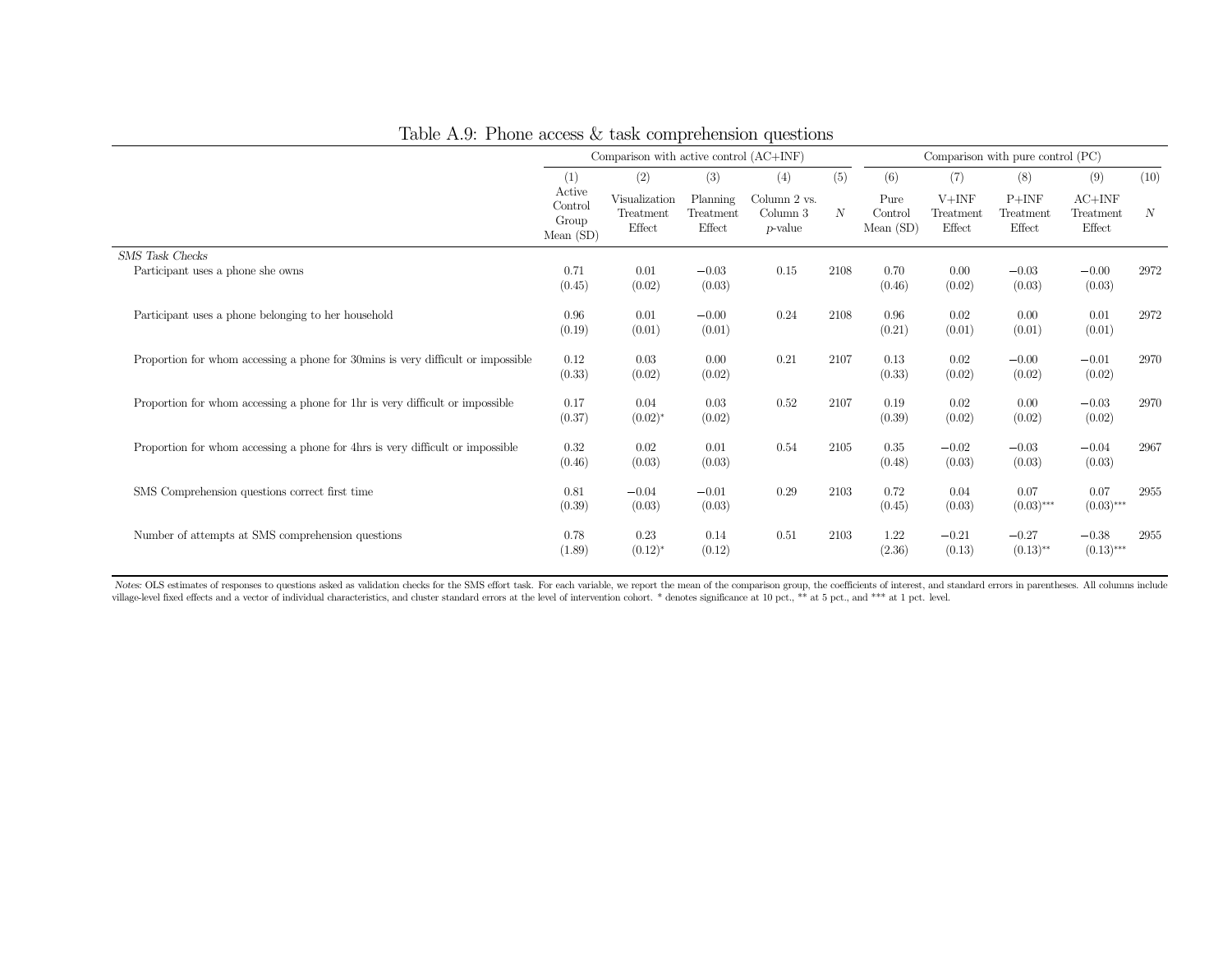## D.5 Schedule of tasks and treatments

Participants were invited to a 7:30AM or 12:30PM session at a village hall in their area. Sessions lasted between two and four hours. Participants received short breaks between each item on the agenda.

During zTree portions of the session, each participant sat in front of a Windows tablet computer, sufficiently spaced to prevent participants from seeing the answers of their neighbors. One enumerator read instructions and answer options aloud in Kiswahili from the center of the room, while several others were available to answer individual questions or assist with the technology.

During the SurveyCTO questionnaires at endline, five to eight enumerators went through questionnaires with participants individually, in the order that participants arrived.

Interventions were carried out in cohorts of approximately five, in a circle outside when weather permitted. Groups were physically separated to ensure participants could not be overheard. All participants received the same intervention on a given day.

Baseline Session 1:

At baseline, the demographic questionnaire, behavioral tasks and psychological measures were carried out on the zTree experimental interface.

- 1. Welcome, identification and screening
- 2. Consent
- 3. Demographics questionnaire
	- (a) Marital status / household composition
	- (b) Assets module
	- (c) Water use
	- (d) Chlorination behavior
	- (e) Pregnancy health behaviors
- 4. Behavioral tasks and psychological scales
	- (a) Tower of London
	- (b) General Self-Efficacy scale
	- (c) Effort discounting measure
	- (d) Monetary discounting measure (Multiple Price List)
- 5. Administration of intervention: Part 1
- 6. Debrief
- 7. Payment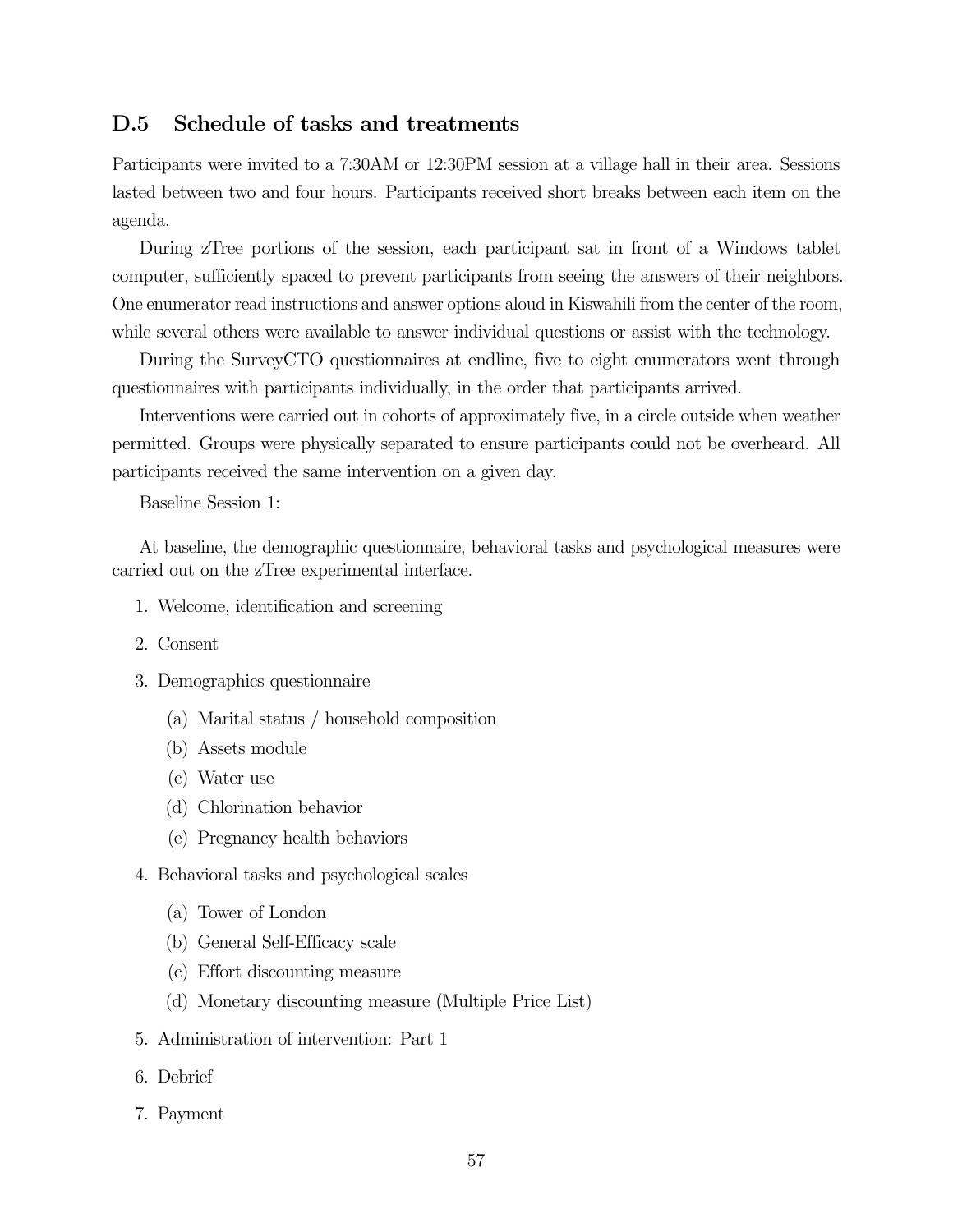Baseline Session 2

- 1. Welcome, identification and screening
- 2. Administration of intervention: Part 2
- 3. Debrief

### Endline

: At endline, the behavioral tasks and psychological measures were carried out on the zTree experimental interface, as at baseline. The salience task and individual survey were administered one-on-one with an enumerator.

- 1. Welcome, identification and screening
- 2. Consent
- 3. Salience task
- 4. Group tasks and measures
	- (a) Behavioral Activation for Depression Scale (BADS)
	- (b) General Self-Efficacy (GSE) scale
	- (c) Tower of London
	- (d) Risk measure
	- (e) Effort discounting measure
	- (f) Monetary discounting measure (Multiple Price Lists)
- 5. Individual Survey
	- (a) Savings
	- (b) Labor supply and search
	- (c) Fertility & antenatal/postnatal care
	- (d) Child education & health
	- (e) Participant education
	- (f) Phone access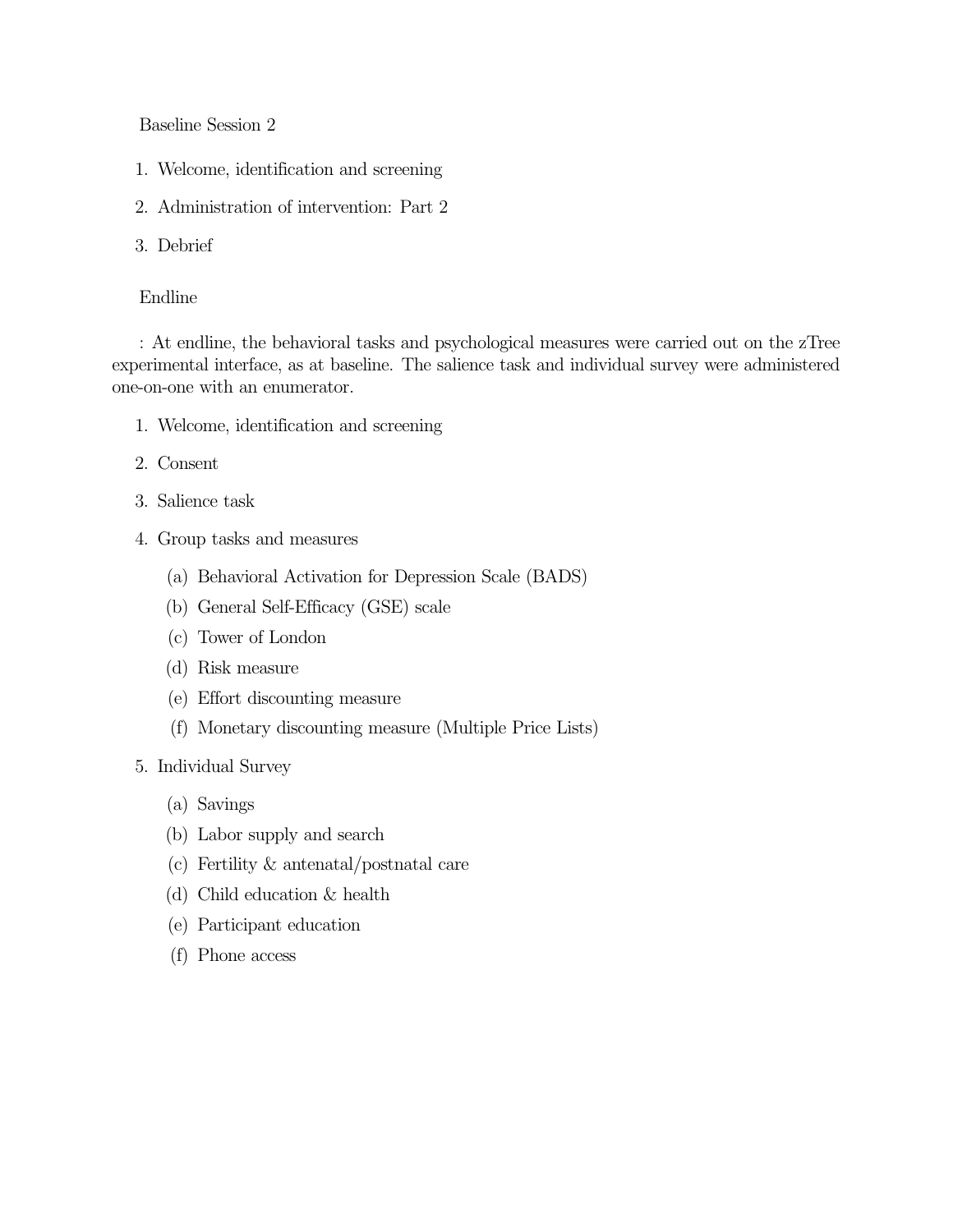# E. Treatment effects on the treated

|                                                                       |                        | Comparison with pure control (PC) |                                |                      |      |
|-----------------------------------------------------------------------|------------------------|-----------------------------------|--------------------------------|----------------------|------|
|                                                                       | (1)                    | (2)                               | (3)                            | (4)                  | (5)  |
|                                                                       | Pure                   | $V+INF$                           | $P+INF$                        | $AC+INF$             |      |
|                                                                       | Control<br>Mean $(SD)$ | Treatment<br>Effect               | Treatment<br>Effect            | Treatment<br>Effect  | Ν    |
| Health outcomes                                                       |                        |                                   |                                |                      |      |
| Pre-specified primary                                                 |                        |                                   |                                |                      |      |
| Objective measure: water has been treated with chlorine (TCR)         | 0.22<br>(0.42)         | 0.07<br>$(0.02)$ ***              | 0.04<br>$(0.02)^{*}$           | 0.03<br>(0.02)       | 2839 |
| Pre-specified exploratory                                             |                        |                                   |                                |                      |      |
| Objective measure: water has sufficient chlorine to be safe $(FCR)$   | 0.18                   | 0.07                              | 0.03                           | 0.03                 | 2839 |
|                                                                       | (0.39)                 | $(0.02)$ ***                      | (0.02)                         | (0.02)               |      |
|                                                                       |                        | $[0.01]^{***}$                    | [0.66]                         | $[1.00]$             |      |
| Number of diarrhea incidences per child u15 in last 3 months          | 0.23                   | $-0.09$                           | $-0.07$                        | 0.00                 | 2823 |
|                                                                       | (0.58)                 | $(0.03)$ ***                      | $(0.03)$ **                    | (0.03)               |      |
|                                                                       | 0.22                   | $[0.01]^{**}$                     | [0.16]                         | $[1.00]$             |      |
| Proportion of children u15 vaccinated in last 3 months                | (0.36)                 | 0.02<br>(0.02)                    | $-0.02$<br>(0.02)              | 0.01<br>(0.02)       | 2800 |
|                                                                       |                        | [0.61]                            | [0.89]                         | $[1.00]$             |      |
| Number of ANC visits made in last 3 months (among pregnant women)     | 1.19                   | $-0.34$                           | $-0.07$                        | 0.19                 | 272  |
|                                                                       | (1.17)                 | (0.29)                            | (0.28)                         | (0.35)               |      |
|                                                                       |                        | [0.42]                            | $[1.00]$                       | $[1.00]$             |      |
| Proportion of children taken for healthcare check-up in last 3 months | 0.17                   | 0.01                              | 0.02                           | 0.05                 | 2806 |
|                                                                       | (0.31)                 | (0.02)                            | (0.02)                         | $(0.02)$ **          |      |
|                                                                       |                        | [0.89]                            | [0.89]                         | [0.26]               |      |
| Savings outcomes                                                      |                        |                                   |                                |                      |      |
| Pre-specified secondary                                               |                        |                                   |                                |                      |      |
| Amount saved regularly (per week, KES)                                | 88.76                  | 19.80                             | 8.24                           | 4.29                 | 2972 |
|                                                                       | (228.12)               | (13.71)                           | (13.99)                        | (12.89)              |      |
|                                                                       |                        | [0.35]                            | $[0.23]$                       | [0.97]               |      |
| Pre-specified exploratory                                             |                        |                                   |                                |                      |      |
| Indicator: Amount saved regularly is positive                         | 0.32                   | 0.14                              | 0.01                           | 0.04                 | 2972 |
|                                                                       | (0.47)                 | $(0.03)$ ***                      | (0.03)                         | (0.03)               |      |
|                                                                       |                        | $[0.00]^{***}$                    | $[1.00]$                       | $[1.00]$             |      |
| Number of new ROSCAs joined in last 3 months                          | 0.21                   | 0.02                              | $-0.01$                        | $-0.02$              | 2972 |
|                                                                       | (0.46)                 | (0.03)                            | (0.03)                         | (0.03)               |      |
|                                                                       |                        | [0.61]                            | $[1.00]$                       | $[1.00]$             |      |
| Indicator: Respondent saves for productive investments                | 0.17                   | 0.10                              | 0.00                           | 0.01                 | 2972 |
|                                                                       | (0.38)                 | $(0.02)$ ***                      | (0.02)                         | (0.02)               |      |
|                                                                       |                        | $[0.00]^{***}$                    | $[1.00]$                       | [1.00]               |      |
| Labor outcomes                                                        |                        |                                   |                                |                      |      |
| Pre-specified secondary                                               |                        |                                   |                                |                      |      |
| Total hours of work in last 3 months                                  | 108.78                 | $-2.65$                           | $-26.73$                       | $-8.01$              | 2972 |
|                                                                       | (182.99)               | (10.98)<br>[0.37]                 | $(10.28)$ ***<br>$[0.03]^{**}$ | (10.46)<br>[0.80]    |      |
|                                                                       |                        |                                   |                                |                      |      |
| Pre-specified exploratory                                             |                        |                                   |                                |                      |      |
| Total days of work in last 3 months                                   | 21.73                  | $-0.59$                           | $-4.46$                        | $-1.58$              | 2972 |
|                                                                       | (30.45)                | (1.85)                            | $(1.75)$ <sup>**</sup>         | (1.77)               |      |
|                                                                       |                        | [0.89]                            | [0.12]                         | $[1.00]$             |      |
| Average monthly earnings in last 3 months                             | 1167.22                | $-48.98$                          | $-119.15$                      | $-160.94$            | 2972 |
|                                                                       | (3155.76)              | (180.37)<br>[0.89]                | (186.27)<br>$[1.00]$           | (189.09)<br>$[1.00]$ |      |
| Other behavioral outcomes                                             |                        |                                   |                                |                      |      |
| Pre-specified secondary                                               |                        |                                   |                                |                      |      |
| Index of investment in children's education (z-score)                 | 0.00                   | 0.09                              | 0.14                           | 0.14                 | 1967 |
|                                                                       | (1.00)                 | (0.07)                            | $(0.08)^*$                     | $(0.07)^{*}$         |      |
|                                                                       |                        | [0.35]                            | $[0.08]*$                      | [0.26]               |      |

Table A.10: Behavioral outcomes (TOT)

Notes: Treatment-on-the-treated estimates of treatment effects. For each variable, we report the mean of the comparison group, the coefficients of interest, and standard errors in parentheses. Square brackets contain addi for i) the week and ii) the day of the week of the endline survey, for measures collected in the endline session (all variables except the objective chlorine measures). \* denotes significance at 10 pct., \*\* at 5 pct., and 60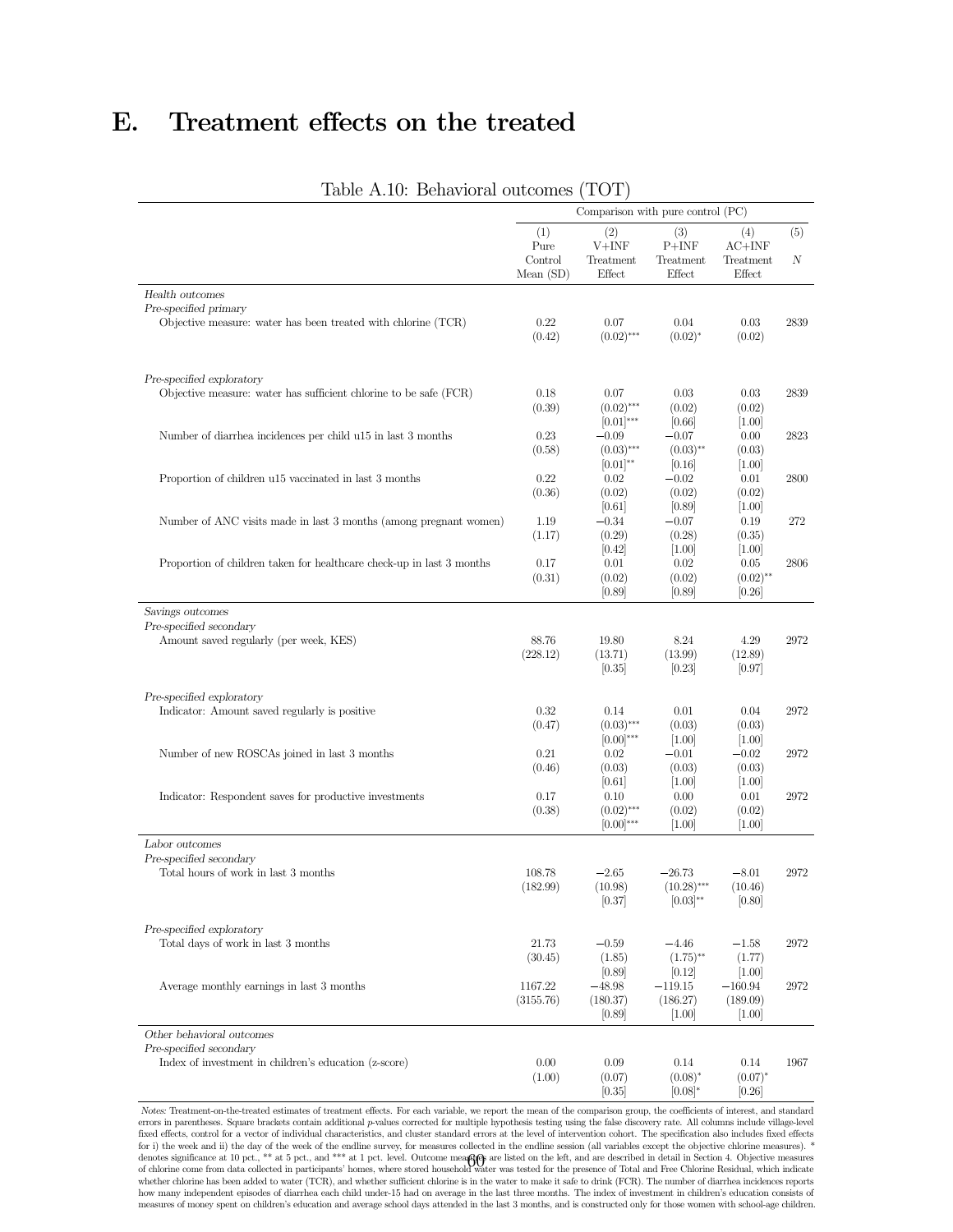|                                                                                                           |                                       |                                             | Comparison with pure control (PC)         |                                                            |          |
|-----------------------------------------------------------------------------------------------------------|---------------------------------------|---------------------------------------------|-------------------------------------------|------------------------------------------------------------|----------|
|                                                                                                           | (1)<br>Pure<br>Control<br>Mean $(SD)$ | (2)<br>$V+INF$<br>Treatment<br>Effect       | (3)<br>$P+INF$<br>Treatment<br>Effect     | (4)<br>$AC+INF$<br>Treatment<br>Effect                     | (5)<br>N |
| Planning<br>Pre-specified primary<br>Behavioral Activation Score (BADS) (z-score)                         | 0.00<br>(1.00)                        | $0.03\,$<br>(0.06)<br>[1.00]                | 0.12<br>$(0.06)$ **<br>[0.10]             | 0.04<br>(0.06)<br>$[1.00]$                                 | 2955     |
| Pre-specified secondary<br>Tower of London: Total Moves (z-score)                                         | 0.00<br>(1.00)                        | $-0.43$<br>$(0.06)$ ***<br>$[0.00]^{***}$   | $-0.48$<br>$(0.06)$ ***<br>$[0.00]^{***}$ | $-0.41$<br>$(0.06)$ ***<br>$[0.00]^{***}$                  | 2955     |
| Time preferences<br>Pre-specified primary<br>$\beta$ Effort                                               | 0.964<br>(0.017)                      | 0.003<br>(0.015)<br>$[1.00]$                | 0.005<br>(0.014)<br>[0.54]                | $-0.004$<br>(0.013)<br>$[1.00]$                            | 2906     |
| Pre-specified secondary<br>$\beta^{MPL}$                                                                  | 1.02<br>(0.43)                        | $-0.01$<br>(0.03)                           | 0.02<br>(0.03)                            | $0.01\,$<br>(0.02)                                         | 2955     |
| $\delta^{MPL}$                                                                                            | 0.98<br>(0.02)                        | [0.60]<br>0.00<br>$(0.00)^*$                | [0.26]<br>0.00<br>(0.00)                  | [0.40]<br>0.00<br>$(0.00)$ **                              | 2955     |
| $\delta$ Effort                                                                                           | 0.995<br>(0.002)                      | $[0.07]$ *<br>$-0.000$<br>(0.002)<br>[0.60] | [0.12]<br>0.000<br>(0.002)<br>[0.67]      | $[0.06]$ <sup>*</sup><br>0.004<br>$(0.002)^*$<br>$[0.09]*$ | 2906     |
| Risk Aversion Measure (z-score)                                                                           | 0.00<br>(1.00)                        | 0.01<br>(0.06)                              | $-0.01$<br>(0.06)                         | 0.04<br>(0.06)                                             | 2735     |
| Self-efficacy<br>Pre-specified secondary<br>General Self-Efficacy Score (GSE) (z-score)                   | 0.00<br>(1.00)                        | 0.20<br>$(0.07)$ ***<br>$[0.01]$ ***        | 0.21<br>$(0.06)$ ***<br>$[0.00]^{***}$    | 0.02<br>(0.07)<br>[0.40]                                   | 2955     |
| Beliefs and knowledge<br>Belief: Proportion of diarrhea incidences avoided through chlorination (z-score) | 0.00                                  | 0.14                                        | 0.18                                      | 0.13                                                       | 2955     |
| Chlorine knowledge score (z-score)                                                                        | (1.00)<br>0.00<br>(1.00)              | $(0.06)$ **<br>0.13<br>$(0.06)$ **          | $(0.06)$ ***<br>0.08<br>(0.06)            | $(0.06)$ **<br>0.10<br>$(0.06)^*$                          | 2955     |
| ANC/PNC knowledge score (z-score)                                                                         | $0.00\,$<br>(1.00)                    | 0.40<br>$(0.06)$ ***                        | 0.32<br>$(0.06)$ ***                      | 0.39<br>$(0.06)$ ***                                       | 2955     |

#### Table A.11: Psychological outcomes (TOT)

Notes: Treatment-on-the-treated estimates of treatment effects. For each variable, we report the mean of the comparison group, the coefficients of interest, and standard errors in parentheses. Square brackets contain additional <sup>p</sup>-values corrected for multiple hypothesis testing using the false discovery rate. All columns include village-level fixed effects, control for a vector of individual characteristics, and cluster standard errors at the level of the intervention cohort. The specification also includes fixed effects for i) the week and ii) the day of the week of the endline survey, for measures collected in the endline session. \* denotes significance at 10 pct., \*\* at 5 pct., and \*\*\* at 1 pct. level. Outcome measures are listed on the left, and are described in detail in Section 4. The BADS score measures a participant's ability and motivation to follow through on plans they make in their life. Tower of London is a lab game t makes a standard 2SLS approach infeasible. Instead, we report estimated treatment effects when the treatment indicator switches on for compliance with treatment, rather than assigned treatment. Due to the obvious selection issues, we prefer the estimates in Table 4. Time preferences over money are measured using Multiple Price Lists (MPL). The risk aversion measure is derived from responses to and ii) their knowledge of how to correctly chlorinate water, to assess whether changes in beliefs or knowledge could have been the cause of changes in chlorination behavior.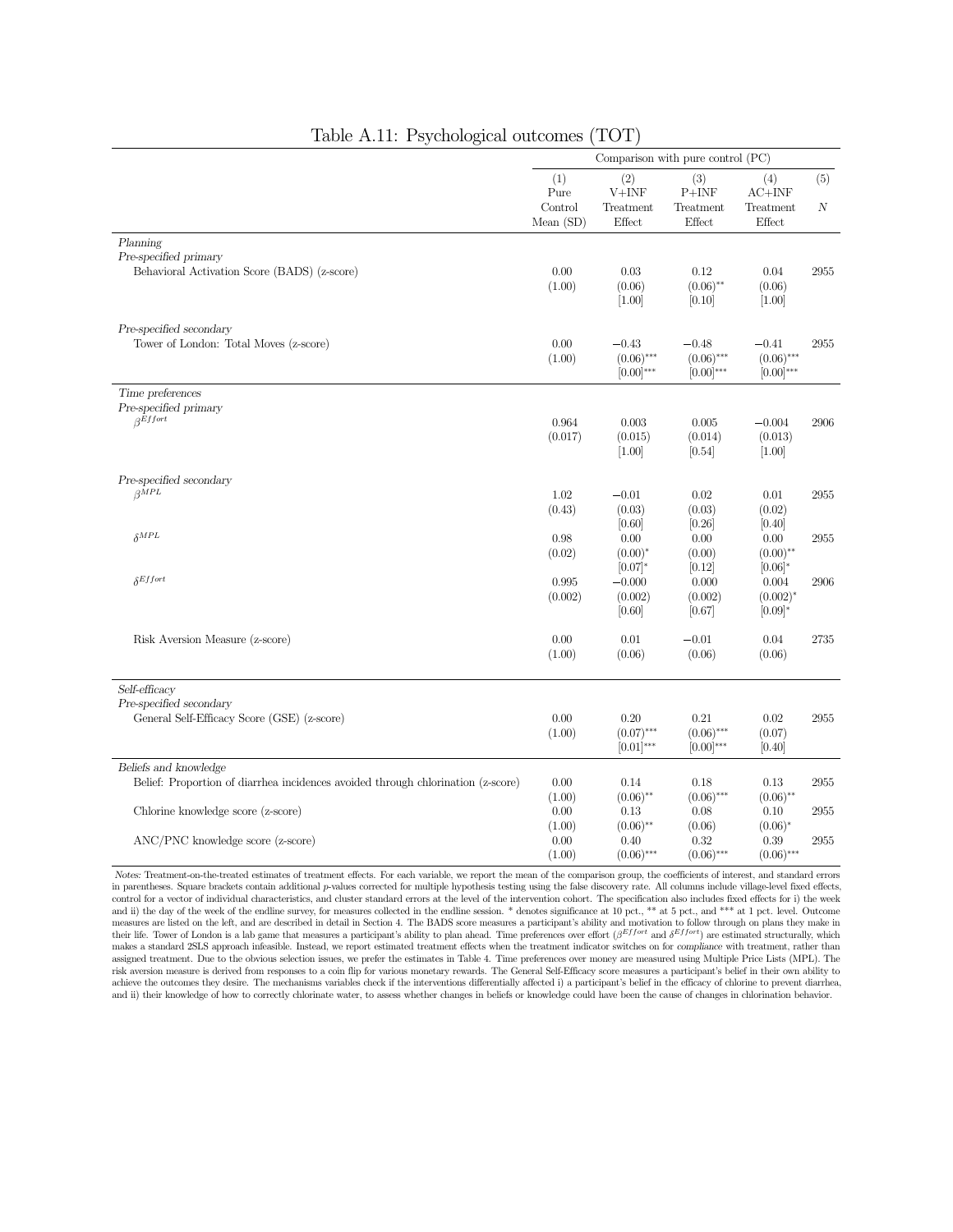# F. Robustness checks

|                                                               |                                        |                                        | Comparison with active control $(AC+INF)$ |                                        | Comparison with pure control (PC)      |                                        |
|---------------------------------------------------------------|----------------------------------------|----------------------------------------|-------------------------------------------|----------------------------------------|----------------------------------------|----------------------------------------|
|                                                               | (1)<br>Chlorine<br>present<br>in water | (2)<br>Chlorine<br>present<br>in water | (3)<br>Chlorine<br>present<br>in water    | (4)<br>Chlorine<br>present<br>in water | (5)<br>Chlorine<br>present<br>in water | (6)<br>Chlorine<br>present<br>in water |
| Visualization                                                 | 0.05<br>$(0.02)$ **                    | 0.05<br>$(0.02)$ **                    | 0.05<br>$(0.02)$ **                       | 0.06<br>$(0.02)$ ***                   | 0.06<br>$(0.02)$ ***                   | 0.06<br>$(0.02)$ ***                   |
| Planning                                                      | 0.02<br>(0.02)                         | 0.02<br>(0.02)                         | 0.02<br>(0.02)                            | 0.04<br>$(0.02)^*$                     | 0.04<br>$(0.02)^*$                     | 0.04<br>$(0.02)^{*}$                   |
| Active Control                                                |                                        |                                        |                                           | 0.03<br>(0.02)                         | 0.03<br>(0.02)                         | 0.03<br>(0.02)                         |
| Days after first<br>day of testing<br>within village          |                                        | $-0.00$<br>(0.00)                      |                                           |                                        | $-0.00$<br>(0.00)                      |                                        |
| Dummy: test done on<br>first day of testing<br>within village |                                        |                                        | 0.02<br>(0.03)                            |                                        |                                        | 0.02<br>(0.02)                         |
| Observations                                                  | 2012                                   | 2012                                   | 2012                                      | 2839                                   | 2839                                   | 2839                                   |

Table A.12: Robustness of chlorination effects to within-village testing order

Notes:  $\hspace{0.1mm}^*$  denotes significance at 10 pct.,  $\hspace{0.1mm}^{\ast\ast}$  at 5 pct., and  $\hspace{0.1mm}^{\ast\ast\ast}$  at 1 pct. level.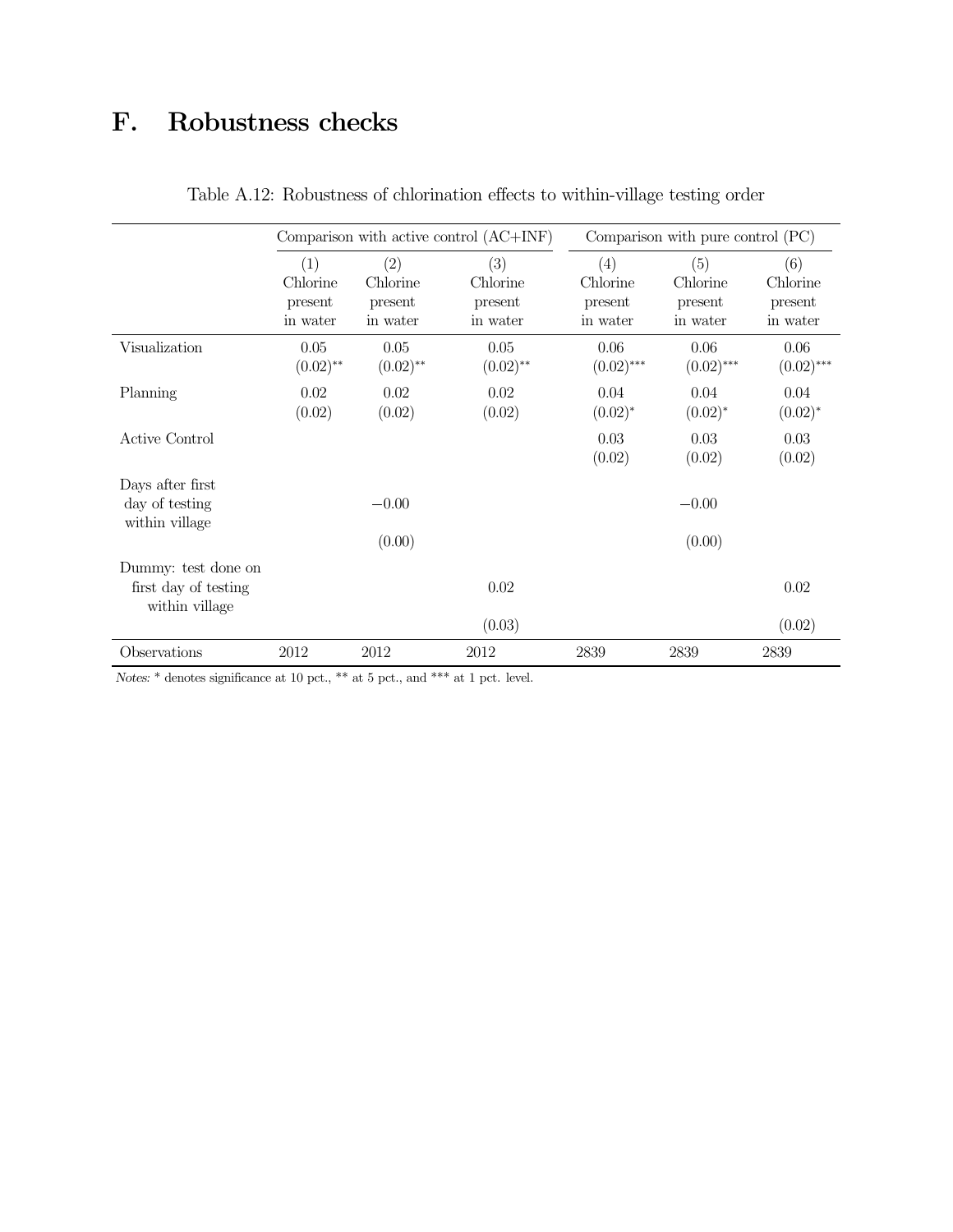# Table A.13: Chlorine-related outcomes in dispenser vs. non-dispenser villages: restricting to WASH villages in the Water Quality and Passive Comparison arms

|                                                                                  | Village has no chlorine dispenser           |                                    |                                               |                                        |          |                                    | Village has chlorine dispenser        | Comparison                            |                                        |           |                                                   |                                                   |                                                  |
|----------------------------------------------------------------------------------|---------------------------------------------|------------------------------------|-----------------------------------------------|----------------------------------------|----------|------------------------------------|---------------------------------------|---------------------------------------|----------------------------------------|-----------|---------------------------------------------------|---------------------------------------------------|--------------------------------------------------|
|                                                                                  | (1)<br>Pure<br>$_{\rm Control}$<br>Mean(SD) | (2)<br>V+INF<br>Treatmen<br>Effect | (3)<br>$P+INF$<br>$\Gamma$ reatment<br>Effect | (4)<br>$AC+INF$<br>Treatment<br>Effect | (5)<br>N | (6)<br>Pure<br>Control<br>Mean(SD) | (7)<br>$V+INF$<br>Treatment<br>Effect | (8)<br>$P+INF$<br>Treatment<br>Effect | (9)<br>$AC+INF$<br>Treatment<br>Effect | (10)<br>N | (11)<br>$V+IMF$<br>Interaction<br><i>p</i> -value | (12)<br>$P+INF$<br>Interaction<br><i>p</i> -value | (13)<br>AC+INF<br>Interaction<br><i>p</i> -value |
| Objective measure: water has been treated with chlorine (TCR)                    | 0.26<br>(0.44)                              | $-0.01$<br>(0.03)                  | 0.01<br>(0.03)                                | $-0.04$<br>(0.03)                      | 1066     | 0.18<br>(0.38)                     | 0.11<br>$(0.03)$ ***                  | 0.07<br>$(0.03)$ **                   | 0.10<br>$(0.03)$ ***                   | 1091      | $[0.01]$ ***                                      | [0.15]                                            | $[0.00]$ ***                                     |
| Objective measure: water has sufficient chlorine to be safe (FCR)                | 0.16<br>(0.37)                              | 0.01<br>(0.03)                     | 0.02<br>(0.03)                                | $-0.01$<br>(0.03)                      | 1066     | 0.17<br>(0.38)                     | 0.09<br>$(0.04)$ **                   | 0.05<br>(0.03)                        | 0.08<br>$(0.03)$ **                    | 1091      | [0.07]                                            | [0.58]                                            | $[0.04]^{**}$                                    |
| Number of diarrhea incidences per child u15 in last 3 months                     | 0.22<br>(0.56)                              | $-0.05$<br>(0.05)                  | $-0.05$<br>(0.05)                             | $-0.00$<br>(0.05)                      | 1039     | 0.17<br>(0.46)                     | $-0.05$<br>(0.04)                     | $-0.03$<br>(0.04)                     | 0.01<br>(0.04)                         | 1099      | [0.89]                                            | [0.73]                                            | [0.83]                                           |
| Belief: Proportion of diarrhea incidences avoided through chlorination (z-score) | $-0.04$<br>(1.02)                           | 0.20<br>$(0.09)$ **                | 0.19<br>$(0.09)$ **                           | 0.14<br>(0.09)                         | 1092     | 0.01<br>(1.01)                     | 0.07<br>(0.09)                        | 0.09<br>(0.09)                        | 0.11<br>(0.09)                         | 1160      | [0.32]                                            | [0.48]                                            | [0.87]                                           |
| Chlorine knowledge score (z-score)                                               | 0.08<br>(1.02)                              | 0.16<br>$(0.09)^*$                 | 0.03<br>(0.09)                                | 0.01<br>(0.09)                         | 1092     | 0.02<br>(1.01)                     | 0.01<br>(0.09)                        | 0.04<br>(0.09)                        | 0.10<br>(0.09)                         | 1160      | [0.22]                                            | [0.90]                                            | [0.47]                                           |

Notes: Robustness check restricting the sample to individuals from villages in the Water Quality and Passive Comparison arms of the WASH Benefits study. The outcome variables repeat those in Tables 1-3, but the table repor control for a vector of individual characteristics, and cluster standard errors at the level of intervention cohort. The specification also includes fixed effects for i) the week and ii) the day of the week of the eval ine measures). \* denotes significance at 10 pct., \*\* at 5 pct., and \*\*\* at 1 pct. level. Outcome measures are listed on the left, and are described in detail in Section 4. Columns (11)-(13) report the p-values on the differen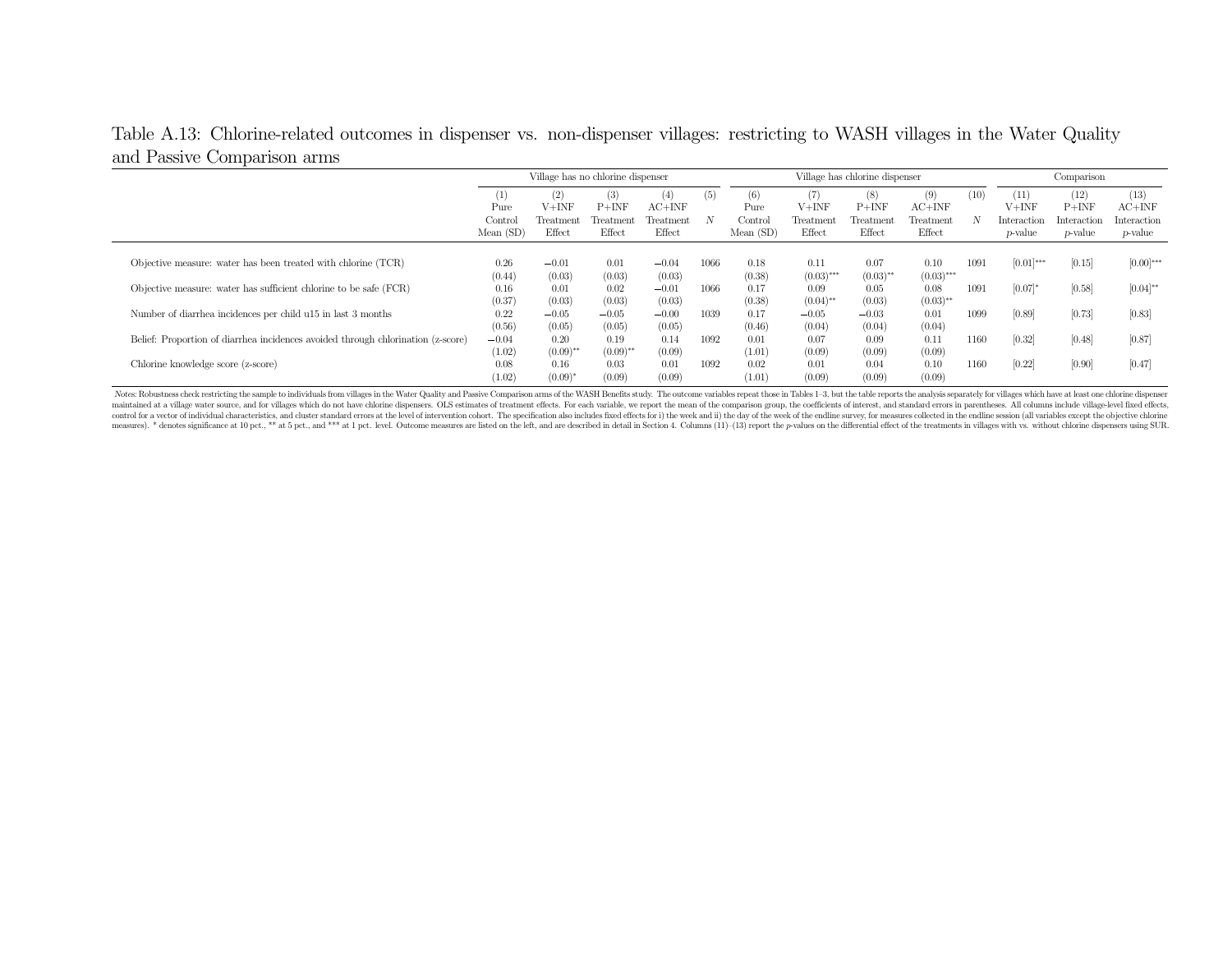| ochaviolai outcomes ioi aitemative attribut                                            |                                        | Comparison with active control (AC+INF)        |                                           |                                     |          |                             | ucmmond<br>Comparison with pure control (PC)   |                                           |                                             |                  |
|----------------------------------------------------------------------------------------|----------------------------------------|------------------------------------------------|-------------------------------------------|-------------------------------------|----------|-----------------------------|------------------------------------------------|-------------------------------------------|---------------------------------------------|------------------|
|                                                                                        | (1)                                    | (2)                                            | (3)                                       | (4)                                 | (5)      | (6)                         | (7)                                            | (8)                                       | (9)                                         | (10)             |
|                                                                                        | Active<br>Control<br>Group<br>Mean(SD) | Visualization<br>Treatment<br>Effect           | Planning<br>Treatment<br>Effect           | Column 2 vs.<br>Column 3<br>p-value | $\cal N$ | Pure<br>Control<br>Mean(SD) | $V+INF$<br>Treatment<br>Effect                 | $P+INF$<br>Treatment<br>Effect            | $AC+INF$<br>Treatment<br>Effect             | $\boldsymbol{N}$ |
| Health outcomes                                                                        |                                        |                                                |                                           |                                     |          |                             |                                                |                                           |                                             |                  |
| Pre-specified primary<br>Objective measure: water has been treated with chlorine (TCR) | 0.23<br>(0.42)                         | 0.05<br>$(0.02)$ **                            | 0.02<br>(0.02)                            | 0.15                                | 2012     | 0.22<br>(0.42)              | 0.06<br>$(0.02)$ ***                           | 0.04<br>$(0.02)^{*}$                      | 0.02<br>(0.02)                              | 2585             |
| Pre-specified exploratory                                                              |                                        |                                                |                                           |                                     |          |                             |                                                |                                           |                                             |                  |
| Objective measure: water has sufficient chlorine to be safe (FCR)                      | 0.21<br>(0.40)                         | 0.04<br>$(0.02)$ **<br>$[0.07]$ *              | 0.01<br>(0.02)<br>[1.00]                  | 0.16                                | 2012     | 0.18<br>(0.39)              | 0.06<br>$(0.02)$ ***<br>$[0.01]$ ***           | 0.04<br>$(0.02)^{*}$<br>[0.35]            | 0.03<br>(0.02)<br>[1.00]                    | 2585             |
| Number of diarrhea incidences per child u15 in last 3 months                           | 0.24<br>(0.56)                         | $-0.09$<br>$(0.03)$ ***<br>$[0.00]$ ***        | $-0.06$<br>$(0.03)$ **<br>[0.15]          | 0.30                                | 2012     | 0.23<br>(0.58)              | $-0.08$<br>$(0.03)$ ***<br>$[0.01]^{**}$       | $-0.05$<br>(0.03)<br>[0.35]               | 0.01<br>(0.03)<br>[1.00]                    | 2569             |
| Proportion of children u15 vaccinated in last 3 months                                 | 0.22<br>(0.35)                         | 0.00<br>(0.02)<br>[0.58]                       | $-0.02$<br>(0.02)<br>[1.00]               | 0.23                                | 1999     | 0.22<br>(0.36)              | 0.01<br>(0.02)<br>[0.88]                       | $-0.01$<br>(0.02)<br>[1.00]               | 0.00<br>(0.02)<br>[1.00]                    | 2550             |
| Number of ANC visits made in last 3 months (among pregnant women)                      | 1.26<br>(1.19)                         | $-0.22$<br>(0.41)<br>[0.50]                    | 0.04<br>(0.35)<br>[1.00]                  | 0.45                                | 200      | 1.19<br>(1.17)              | $-0.50$<br>(0.42)<br>[0.39]                    | $-0.20$<br>(0.46)<br>[1.00]               | $-0.08$<br>(0.51)<br>[1.00]                 | 242              |
| Proportion of children taken for healthcare check-up in last 3 months                  | 0.21<br>(0.34)                         | $-0.04$<br>$(0.02)$ **<br>$[0.06]$ *           | $-0.03$<br>(0.02)<br>[0.77]               | 0.43                                | 2004     | 0.17<br>(0.31)              | $-0.00$<br>(0.02)<br>[0.99]                    | 0.01<br>(0.02)<br>[1.00]                  | 0.04<br>$(0.02)$ **<br>[0.65]               | 2557             |
| Savings outcomes                                                                       |                                        |                                                |                                           |                                     |          |                             |                                                |                                           |                                             |                  |
| Pre-specified secondary<br>Amount saved regularly (per week, KES)                      | 93.96<br>(230.26)                      | 24.89<br>$(12.37)$ **<br>[0.16]                | 3.28<br>(12.51)<br>[1.00]                 | 0.10                                | 2108     | 88.76<br>(228.12)           | 25.62<br>(13.15)<br>[0.18]                     | 4.83<br>(13.19)<br>[0.31]                 | 3.98<br>(12.07)<br>[1.00]                   | 2693             |
| Pre-specified exploratory<br>Indicator: Amount saved regularly is positive             | 0.36<br>(0.48)                         | 0.13<br>$(0.03)$ ***                           | $-0.02$<br>(0.03)                         | $0.00***$                           | 2108     | 0.32<br>(0.47)              | 0.16<br>$(0.03)$ ***                           | 0.01<br>(0.03)                            | 0.04<br>(0.03)                              | 2693             |
| Number of new ROSCAs joined in last 3 months                                           | 0.17<br>(0.44)                         | $[0.00]$ ***<br>0.04<br>$(0.03)^{*}$           | [1.00]<br>0.01<br>(0.02)                  | 0.17                                | 2108     | 0.21<br>(0.46)              | $[0.00]$ ***<br>0.03<br>(0.03)                 | [1.00]<br>$-0.01$<br>(0.03)               | [1.00]<br>$-0.02$<br>(0.03)                 | 2693             |
| Indicator: Respondent saves for productive investments                                 | 0.17<br>(0.38)                         | [0.10]<br>0.11<br>$(0.02)$ ***<br>$[0.00]$ *** | [1.00]<br>$-0.01$<br>(0.02)<br>[1.00]     | $0.00***$                           | 2108     | 0.17<br>(0.38)              | [0.51]<br>0.12<br>$(0.02)$ ***<br>$[0.00]$ *** | [1.00]<br>0.00<br>(0.02)<br>[1.00]        | [1.00]<br>0.01<br>(0.02)<br>[1.00]          | 2693             |
| Labor outcomes                                                                         |                                        |                                                |                                           |                                     |          |                             |                                                |                                           |                                             |                  |
| Pre-specified secondary<br>Total hours of work in last 3 months                        | 105.87<br>(173.63)                     | $-6.79$<br>(9.48)<br>[0.90]                    | $-23.66$<br>$(8.95)$ ***<br>$[0.03]^{**}$ | $0.06*$                             | 2108     | 108.54<br>(182.02)          | $-7.30$<br>(10.19)<br>[0.19]                   | $-23.35$<br>$(9.68)$ **<br>$[0.05]$ *     | $-3.01$<br>(10.00)<br>$[1.00]$              | 2693             |
| Pre-specified exploratory<br>Total days of work in last 3 months                       | 21.22<br>(30.09)                       | $-0.59$<br>(1.64)                              | $-3.91$<br>$(1.60)$ **                    | $0.04**$                            | 2108     | 21.73<br>(30.45)            | $-0.85$<br>(1.75)                              | $-3.80$<br>$(1.66)$ **                    | $-0.77$<br>(1.70)                           | 2693             |
| Average monthly earnings in last 3 months                                              | 1094.50<br>(2865.35)                   | [0.56]<br>3.11<br>(147.23)<br>[0.65]           | [0.15]<br>$-1.23$<br>(163.19)<br>[1.00]   | 0.97                                | 2108     | 1167.22<br>(3155.76)        | [0.88]<br>$-106.79$<br>(167.76)<br>[0.82]      | [0.29]<br>$-110.57$<br>(175.38)<br>[1.00] | $[1.00]$<br>$-110.87$<br>(182.42)<br>[1.00] | 2693             |
| Other behavioral outcomes                                                              |                                        |                                                |                                           |                                     |          |                             |                                                |                                           |                                             |                  |
| Pre-specified secondary<br>Index of investment in children's education (z-score)       | 0.00<br>(1.00)                         | $-0.02$<br>(0.06)<br>in onl                    | 0.01<br>(0.07)<br>[1.00]                  | 0.60                                | 1420     | 0.00<br>(1.00)              | 0.11<br>$(0.07)^*$<br>[0.18]                   | 0.13<br>$(0.08)^*$<br>$[0.08]$ *          | 0.13<br>$(0.07)^*$<br>[0.33]                | 1825             |

|  | Table A.14: Behavioral outcomes for alternative attrition definition |  |  |  |  |  |  |
|--|----------------------------------------------------------------------|--|--|--|--|--|--|
|--|----------------------------------------------------------------------|--|--|--|--|--|--|

 $[1.00] \begin{pmatrix} (1.00) & (1.00) & (1.00) & (1.00) & (1.00) & (1.00) & (1.00) & (1.00) & (1.00) & (1.00) & (1.00) & (1.00) & (1.00) & (1.00) & (1.00) & (1.00) & (1.00) & (1.00) & (1.00) & (1.00) & (1.00) & (1.00) & (1.00) & (1.00) & (1.00) & (1.00) & (1.00) & (1.00) & (1.00) & (1.00$ consists of measures of money spent on children's education and average school days attended in the last 3 months, and is constructed only for those women with school-age children.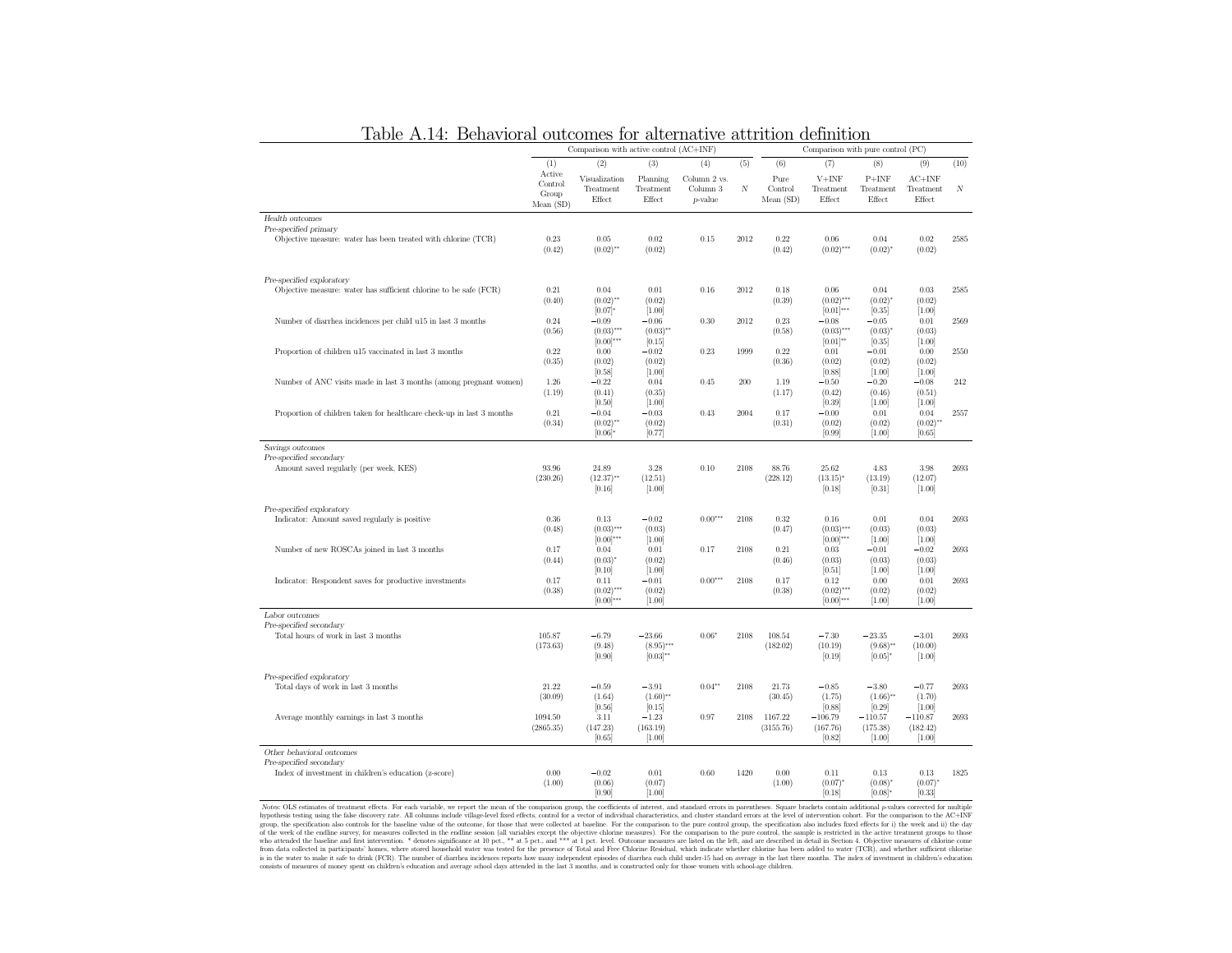| Table A.15: Psychological outcomes for alternative attrition definition                                   |                                               | Comparison with active control $(AC+INF)$   |                                        |                                               |                         |                                     |                                            | Comparison with pure control (PC)         |                                                |           |
|-----------------------------------------------------------------------------------------------------------|-----------------------------------------------|---------------------------------------------|----------------------------------------|-----------------------------------------------|-------------------------|-------------------------------------|--------------------------------------------|-------------------------------------------|------------------------------------------------|-----------|
|                                                                                                           |                                               |                                             |                                        |                                               |                         |                                     |                                            |                                           |                                                |           |
|                                                                                                           | (1)<br>Active<br>Control<br>Group<br>Mean(SD) | (2)<br>Visualization<br>Treatment<br>Effect | (3)<br>Planning<br>Treatment<br>Effect | (4)<br>Column 2 vs.<br>Column 3<br>$p$ -value | (5)<br>$\boldsymbol{N}$ | (6)<br>Pure<br>Control<br>Mean (SD) | (7)<br>$V+INF$<br>Treatment<br>Effect      | (8)<br>$P+INF$<br>Treatment<br>Effect     | (9)<br>$AC+INF$<br>Treatment<br>Effect         | (10)<br>N |
| Planning<br>Pre-specified primary<br>Behavioral Activation Score (BADS) (z-score)                         | 0.00<br>(1.00)                                | $-0.01$<br>(0.05)<br>[0.83]                 | 0.04<br>(0.05)<br>[0.91]               | 0.31                                          | 2103                    | 0.00<br>(1.00)                      | 0.05<br>(0.06)<br>$[1.00]$                 | 0.11<br>$(0.06)^{*}$<br>[0.15]            | 0.06<br>(0.06)<br>$[1.00]$                     | 2686      |
| Pre-specified secondary<br>Tower of London: Total Moves (z-score)                                         | 0.00<br>(1.00)                                | $0.01\,$<br>(0.05)<br>[0.85]                | $-0.04$<br>(0.05)<br>[0.50]            | 0.28                                          | 2103                    | 0.00<br>(1.00)                      | $-0.46$<br>$(0.05)$ ***<br>$[0.00]$ ***    | $-0.48$<br>$(0.05)$ ***<br>$[0.00]^{***}$ | $-0.43$<br>$(0.05)$ ***<br>$[0.00]^{***}$      | 2686      |
| Time preferences<br>Pre-specified primary<br>$\beta$ Effort                                               | 0.982<br>(0.005)                              | 0.007<br>(0.006)<br>[0.83]                  | 0.005<br>(0.007)<br>[0.91]             | 0.33                                          | 2068                    | 0.953<br>(0.020)                    | 0.007<br>(0.018)<br>[1.00]                 | 0.012<br>(0.018)<br>$[0.32]$              | 0.009<br>(0.018)<br>$[1.00]$                   | 2906      |
| Pre-specified secondary<br>$\beta^{MPL}$                                                                  | 1.05<br>(0.46)                                | $-0.02$<br>(0.02)                           | 0.02<br>(0.03)                         | 0.21                                          | 2103                    | 1.02<br>(0.43)                      | $-0.01$<br>(0.03)                          | 0.03<br>(0.03)<br>[0.17]                  | 0.02<br>(0.02)                                 | 2686      |
| $\delta^{MPL}$                                                                                            | 0.98<br>(0.02)                                | [0.41]<br>$-0.00$<br>(0.00)<br>[0.41]       | [0.53]<br>$-0.00$<br>(0.00)<br>[0.40]  | 0.86                                          | 2103                    | 0.98<br>(0.02)                      | [0.46]<br>0.00<br>$(0.00)$ **<br>$[0.05]*$ | 0.00<br>(0.00)<br>[0.17]                  | [0.40]<br>0.00<br>$(0.00)$ **<br>$[0.02]^{**}$ | 2686      |
| $\delta$ Effort                                                                                           | 0.999<br>(0.001)                              | $-0.001$<br>(0.001)<br>[0.26]               | $-0.002$<br>$(0.001)$ **<br>$[0.06]$ * | 0.16                                          | 2068                    | 0.995<br>(0.002)                    | $-0.001$<br>(0.002)<br>[0.46]              | $-0.002$<br>(0.002)<br>[0.27]             | 0.003<br>(0.002)<br>[0.21]                     | 2906      |
| Risk Aversion Measure (z-score)                                                                           | 0.00<br>(1.00)                                | $-0.03$<br>(0.06)                           | $-0.07$<br>(0.06)                      | 0.49                                          | 1926                    | 0.00<br>(1.00)                      | 0.01<br>(0.06)                             | $-0.02$<br>(0.06)                         | 0.04<br>(0.06)                                 | 2473      |
| Self-efficacy<br>Pre-specified secondary<br>General Self-Efficacy Score (GSE) (z-score)                   | 0.00<br>(1.00)                                | 0.16<br>$(0.05)$ ***<br>$[0.00]^{***}$      | 0.12<br>$(0.05)$ **<br>$[0.06]*$       | 0.38                                          | 2103                    | 0.00<br>(1.00)                      | 0.21<br>$(0.07)$ ***<br>$[0.00]$ ***       | 0.19<br>$(0.06)$ ***<br>$[0.01]***$       | 0.01<br>(0.06)<br>[0.51]                       | 2686      |
| Beliefs and knowledge<br>Belief: Proportion of diarrhea incidences avoided through chlorination (z-score) | 0.00<br>(1.00)                                | 0.08<br>(0.05)                              | 0.06<br>(0.06)                         | 0.61                                          | 2103                    | 0.00<br>(1.00)                      | 0.17<br>$(0.05)$ ***                       | 0.16<br>$(0.06)$ ***                      | $0.10\,$<br>$(0.06)^{*}$                       | 2686      |
| Chlorine knowledge score (z-score)                                                                        | 0.00<br>(1.00)                                | 0.06<br>(0.05)                              | $-0.01$<br>(0.05)                      | 0.20                                          | 2103                    | 0.00<br>(1.00)                      | 0.18<br>$(0.05)$ ***                       | 0.10<br>$(0.06)^*$                        | 0.12<br>$(0.06)$ **                            | 2686      |
| ANC/PNC knowledge score (z-score)                                                                         | 0.00<br>(1.00)                                | 0.04<br>(0.05)                              | $-0.05$<br>(0.05)                      | $0.08*$                                       | 2103                    | 0.00<br>(1.00)                      | 0.43<br>$(0.06)$ ***                       | 0.35<br>$(0.05)$ ***                      | 0.39<br>$(0.05)$ ***                           | 2686      |

### Table A.15: Psychological outcomes for alternative attrition definition

Notes: OLS estimates of treatment effects. For each variable, we report the mean of the comparison group, the coefficients of interest, and standard errors in parentheses. Square brackets contain additional p-values correc testing using the false discovery rate. All columns include village-level fixed effects, control for a vector of individual characteristics, and cluster standard errors at the level of the intervention cohort. For the comp specification also controls for the baseline value of the outcome, for those that were collected at baseline. For the comparison to the pure control group, the specification also includes fixed effects for i) the week and for measures collected in the endline session. For the comparison to the pure control, the sample is restricted in the active treatment groups to those who attended the baseline and first intervention. \* denotes significan at 1 pct. level. Outcome measures are listed on the left, and are described in detail in Section 4. The BADS score measures a participant's ability and motivation to follow through on plans they make in their life. Tower o a participant's ability to plan ahead. Time preferences over effort are estimated structurally from a real effort task involving data entry by SMSs. Time preferences over money are measured using Multiple Price Lists (MPL) is derived from responses to a coin flip for various monetary rewards. The General Self-Efficacy score measures a participant's belief in their own ability to achieve the outcomes they desire. The mechanisms variables chec affected i) a participant's belief in the efficacy of chlorine to prevent diarrhea, and ii) their knowledge of how to correctly chlorinate water, to assess whether changes in beliefs or knowledge could have been the cause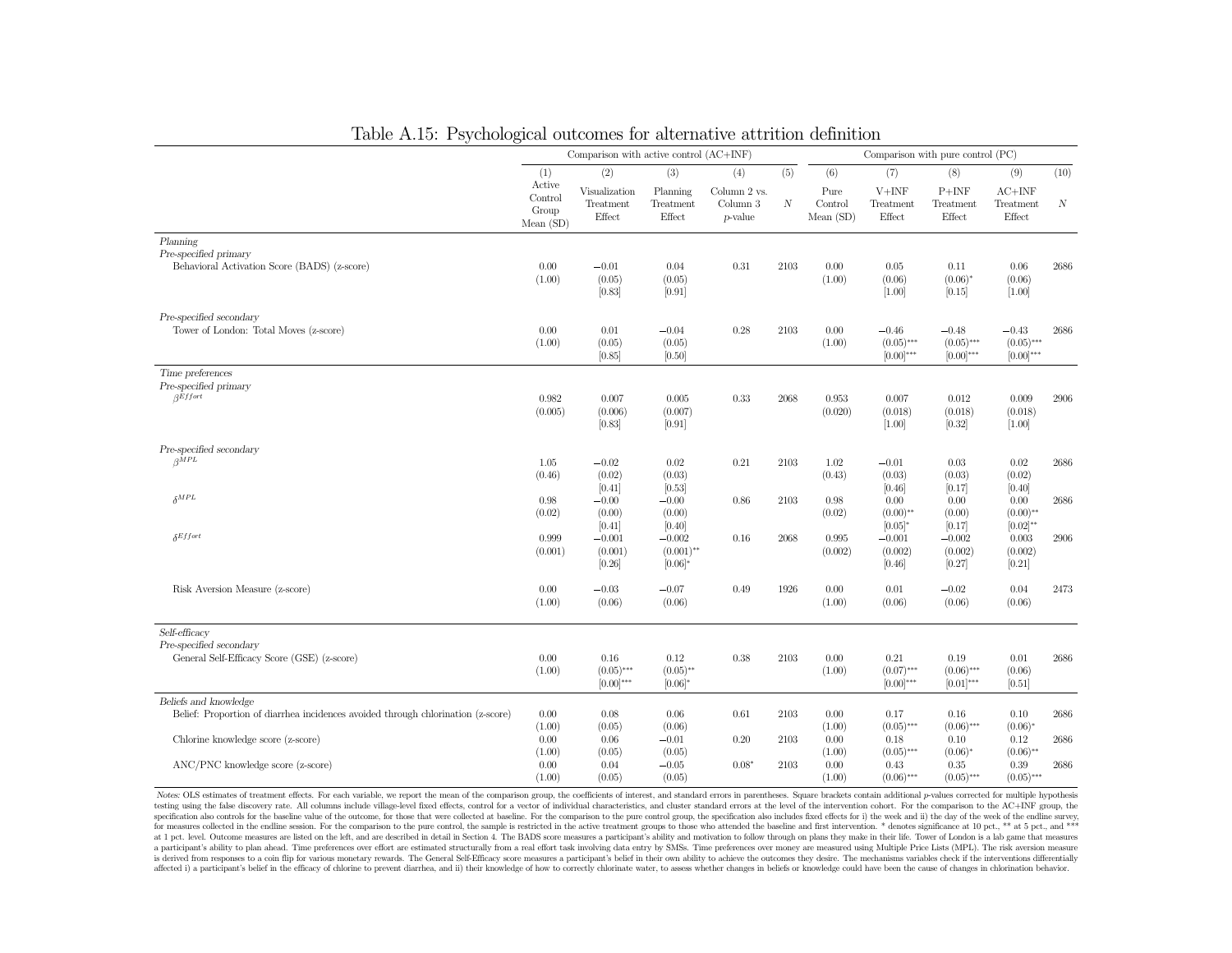|                                                                                        | Comparison with active control (AC+INF) |                                                |                                           |                                             |      |                             | Comparison with pure control (PC)              |                                           |                                           |      |
|----------------------------------------------------------------------------------------|-----------------------------------------|------------------------------------------------|-------------------------------------------|---------------------------------------------|------|-----------------------------|------------------------------------------------|-------------------------------------------|-------------------------------------------|------|
|                                                                                        | (1)                                     | (2)                                            | (3)                                       | (4)                                         | (5)  | (6)                         | (7)                                            | (8)                                       | (9)                                       | (10) |
|                                                                                        | Active<br>Control<br>Group<br>Mean(SD)  | Visualization<br>Treatment<br>Effect           | Planning<br>Treatment<br>Effect           | Column 2 vs.<br>Column 3<br><i>p</i> -value | N    | Pure<br>Control<br>Mean(SD) | $V + INF$<br>Treatment<br>Effect               | $P+INF$<br>Treatment<br>Effect            | $AC+INF$<br>Treatment<br>Effect           | N    |
| Health outcomes                                                                        |                                         |                                                |                                           |                                             |      |                             |                                                |                                           |                                           |      |
| Pre-specified primary<br>Objective measure: water has been treated with chlorine (TCR) | 0.23<br>(0.42)                          | 0.05<br>$(0.02)$ **                            | 0.02<br>(0.02)                            | 0.15                                        | 2012 | 0.22<br>(0.42)              | 0.06<br>$(0.02)$ ***                           | 0.04<br>$(0.02)^{*}$                      | 0.03<br>(0.02)                            | 2839 |
| Pre-specified exploratory                                                              |                                         |                                                |                                           |                                             |      |                             |                                                |                                           |                                           |      |
| Objective measure: water has sufficient chlorine to be safe (FCR)                      | 0.21<br>(0.40)                          | 0.04<br>$(0.02)$ **<br>$[0.07]$ *              | 0.01<br>(0.02)<br>[1.00]                  | 0.16                                        | 2012 | 0.18<br>(0.39)              | 0.06<br>$(0.02)$ ***<br>$[0.01]^{**}$          | 0.03<br>(0.02)<br>[0.81]                  | 0.03<br>(0.02)<br>[1.00]                  | 2839 |
| Number of diarrhea incidences per child u15 in last 3 months                           | 0.24<br>(0.56)                          | $-0.09$<br>$(0.03)$ ***<br>$[0.00]$ ***        | $-0.06$<br>$(0.03)$ **<br>[0.15]          | 0.30                                        | 2012 | 0.23<br>(0.58)              | $-0.08$<br>$(0.03)$ ***<br>$[0.02]^{**}$       | $-0.06$<br>$(0.03)$ **<br>[0.21]          | 0.00<br>(0.03)<br>[1.00]                  | 2823 |
| Proportion of children u15 vaccinated in last 3 months                                 | 0.22<br>(0.35)                          | 0.00<br>(0.02)<br>[0.58]                       | $-0.02$<br>(0.02)<br>[1.00]               | 0.23                                        | 1999 | 0.22<br>(0.36)              | 0.01<br>(0.02)<br>[0.83]                       | $-0.02$<br>(0.02)<br>[1.00]               | 0.01<br>(0.02)<br>[1.00]                  | 2800 |
| Number of ANC visits made in last 3 months (among pregnant women)                      | 1.26<br>(1.19)                          | $-0.22$<br>(0.41)<br>[0.50]                    | 0.04<br>(0.35)<br>[1.00]                  | 0.45                                        | 200  | 1.19<br>(1.17)              | $-0.25$<br>(0.40)<br>[0.83]                    | 0.03<br>(0.41)<br>[1.00]                  | 0.16<br>(0.44)<br>[1.00]                  | 272  |
| Proportion of children taken for healthcare check-up in last 3 months                  | 0.21<br>(0.34)                          | $-0.04$<br>$(0.02)$ **<br>$[0.06]$ *           | $-0.03$<br>(0.02)<br>[0.77]               | 0.43                                        | 2004 | 0.17<br>(0.31)              | 0.01<br>(0.02)<br>[0.91]                       | 0.02<br>(0.02)<br>[1.00]                  | 0.04<br>$(0.02)$ **<br>[0.33]             | 2806 |
| Savings outcomes                                                                       |                                         |                                                |                                           |                                             |      |                             |                                                |                                           |                                           |      |
| Pre-specified secondary<br>Amount saved regularly (per week, KES)                      | 93.96<br>(230.26)                       | 24.89<br>$(12.37)$ **<br>[0.16]                | 3.28<br>(12.51)<br>[1.00]                 | 0.10                                        | 2108 | 88.76<br>(228.12)           | 17.71<br>(12.68)<br>[0.42]                     | 7.55<br>(12.87)<br>$[0.23]$               | 4.03<br>(11.91)<br>[0.96]                 | 2972 |
| Pre-specified exploratory<br>Indicator: Amount saved regularly is positive             | 0.36<br>(0.48)                          | 0.13<br>$(0.03)$ ***                           | $-0.02$<br>(0.03)                         | $0.00***$                                   | 2108 | 0.32<br>(0.47)              | 0.12<br>$(0.03)$ ***                           | 0.02<br>(0.03)                            | 0.04<br>(0.03)                            | 2972 |
| Number of new ROSCAs joined in last 3 months                                           | 0.17<br>(0.44)                          | $[0.00]$ ***<br>0.04<br>$(0.03)^{*}$           | [1.00]<br>0.01<br>(0.02)                  | 0.17                                        | 2108 | 0.21<br>(0.46)              | $[0.00]$ ***<br>0.02<br>(0.03)                 | $[1.00]$<br>$-0.01$<br>(0.03)             | [0.89]<br>$-0.02$<br>(0.03)               | 2972 |
| Indicator: Respondent saves for productive investments                                 | 0.17<br>(0.38)                          | [0.10]<br>0.11<br>$(0.02)$ ***<br>$[0.00]$ *** | [1.00]<br>$-0.01$<br>(0.02)<br>[1.00]     | $0.00***$                                   | 2108 | 0.17<br>(0.38)              | [0.83]<br>0.09<br>$(0.02)$ ***<br>$[0.00]$ *** | [1.00]<br>0.00<br>(0.02)<br>[1.00]        | [1.00]<br>0.01<br>(0.02)<br>[1.00]        | 2972 |
| Labor outcomes<br>Pre-specified secondary<br>Total hours of work in last 3 months      | 106.11<br>(174.61)                      | $-6.79$<br>(9.54)<br>[0.90]                    | $-23.83$<br>$(8.99)$ ***<br>$[0.03]^{**}$ | $0.06*$                                     | 2108 | 108.78<br>(182.99)          | $-2.23$<br>(10.14)<br>[0.42]                   | $-23.47$<br>$(9.45)$ **<br>$[0.04]^{**}$  | $-7.00$<br>(9.64)<br>[0.88]               | 2972 |
| Pre-specified exploratory<br>Total days of work in last 3 months                       | 21.22<br>(30.09)                        | $-0.59$<br>(1.64)                              | $-3.91$<br>$(1.60)$ **                    | $0.04**$                                    | 2108 | 21.73<br>(30.45)            | $-0.51$<br>(1.71)                              | $-4.01$<br>$(1.60)$ **                    | $-1.45$<br>(1.64)                         | 2972 |
| Average monthly earnings in last 3 months                                              | 1094.50<br>(2865.35)                    | [0.56]<br>3.11<br>(147.23)<br>[0.65]           | [0.15]<br>$-1.23$<br>(163.19)<br>[1.00]   | 0.97                                        | 2108 | 1167.22<br>(3155.76)        | [0.91]<br>$-43.58$<br>(166.41)<br>[0.91]       | [0.14]<br>$-105.44$<br>(171.46)<br>[1.00] | [1.00]<br>$-142.78$<br>(174.39)<br>[1.00] | 2972 |
| Other behavioral outcomes                                                              |                                         |                                                |                                           |                                             |      |                             |                                                |                                           |                                           |      |
| Pre-specified secondary<br>Index of investment in children's education (z-score)       | 0.00<br>(1.00)                          | $-0.02$<br>(0.06)<br>[0.90]                    | 0.01<br>(0.07)<br>[1.00]                  | 0.60                                        | 1420 | 0.00<br>(1.00)              | 0.09<br>(0.07)<br>[0.42]                       | 0.12<br>$(0.07)$ <sup>*</sup><br>[0.10]   | 0.12<br>$(0.07)^*$<br>[0.36]              | 1967 |

Notes OLS estimates of treatment effects. For each variable, we report the mean of the comparison group, the coefficients of interest, and standard errors in parentheses. Square brackets contain additional *p*-values corr education and average school days attended in the last 3 months, and is constructed only for those women with school-age children.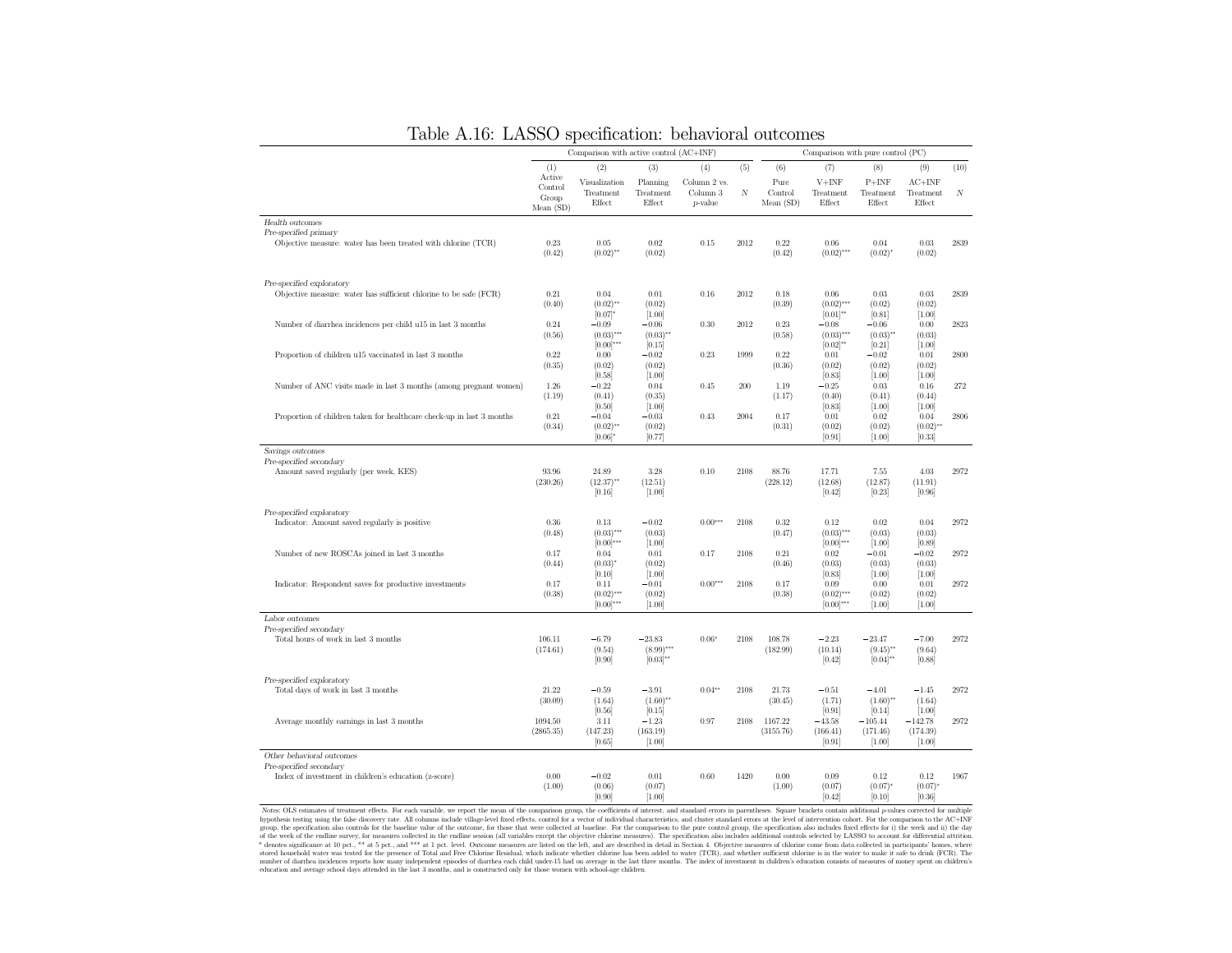| Table A.17: LASSO specification: psychological outcomes                                                   |                                         |                                         |                                        |                                        |                  |                                |                                         |                                           |                                           |                  |
|-----------------------------------------------------------------------------------------------------------|-----------------------------------------|-----------------------------------------|----------------------------------------|----------------------------------------|------------------|--------------------------------|-----------------------------------------|-------------------------------------------|-------------------------------------------|------------------|
|                                                                                                           |                                         | Comparison with active control (AC+INF) |                                        |                                        |                  |                                |                                         | Comparison with pure control (PC)         |                                           |                  |
|                                                                                                           | (1)                                     | (2)                                     | (3)                                    | (4)                                    | (5)              | (6)                            | (7)                                     | (8)                                       | (9)                                       | (10)             |
|                                                                                                           | Active<br>Control<br>Group<br>Mean (SD) | Visualization<br>Treatment<br>Effect    | Planning<br>Treatment<br>Effect        | Column 2 vs.<br>Column 3<br>$p$ -value | $\boldsymbol{N}$ | Pure<br>Control<br>Mean $(SD)$ | $V+INF$<br>Treatment<br>Effect          | $P+INF$<br>Treatment<br>Effect            | $AC+INF$<br>Treatment<br>Effect           | $\boldsymbol{N}$ |
| Planning<br>Pre-specified primary<br>Behavioral Activation Score (BADS) (z-score)                         | 0.00<br>(1.00)                          | $-0.01$<br>(0.05)<br>[0.83]             | 0.04<br>(0.05)<br>[0.91]               | 0.31                                   | 2103             | 0.00<br>(1.00)                 | 0.03<br>(0.06)<br>[1.00]                | 0.11<br>$(0.06)^{*}$<br>[0.13]            | 0.04<br>(0.06)<br>$[1.00]$                | 2955             |
| Pre-specified secondary<br>Tower of London: Total Moves (z-score)                                         | 0.00<br>(1.00)                          | 0.01<br>(0.05)<br>[0.85]                | $-0.04$<br>(0.05)<br>[0.50]            | 0.28                                   | 2103             | 0.00<br>(1.00)                 | $-0.38$<br>$(0.05)$ ***<br>$[0.00]$ *** | $-0.43$<br>$(0.05)$ ***<br>$[0.00]^{***}$ | $-0.37$<br>$(0.05)$ ***<br>$[0.00]^{***}$ | 2955             |
| Time preferences<br>Pre-specified primary<br>$\beta$ <i>Effort</i>                                        | 0.982<br>(0.005)                        | 0.007<br>(0.006)<br>[0.83]              | 0.005<br>(0.007)<br>[0.91]             | 0.33                                   | 2068             | 0.953<br>(0.020)               | 0.007<br>(0.018)<br>$[1.00]$            | 0.012<br>(0.018)<br>[0.32]                | 0.009<br>(0.018)<br>$[1.00]$              | 2906             |
| Pre-specified secondary<br>$\beta^{\bar{M}PL}$                                                            | 1.05<br>(0.46)                          | $-0.02$<br>(0.02)<br>[0.41]             | 0.02<br>(0.03)<br>[0.53]               | 0.21                                   | 2103             | 1.02<br>(0.43)                 | $-0.01$<br>(0.03)<br>[0.50]             | 0.02<br>(0.03)<br>[0.25]                  | 0.01<br>(0.02)<br>[0.40]                  | 2955             |
| $\delta^{MPL}$                                                                                            | 0.98<br>(0.02)                          | $-0.00$<br>(0.00)<br>[0.41]             | $-0.00$<br>(0.00)<br>[0.40]            | 0.86                                   | 2103             | 0.98<br>(0.02)                 | 0.00<br>$(0.00)^*$<br>$[0.08]*$         | 0.00<br>(0.00)<br>[0.14]                  | 0.00<br>$(0.00)$ **<br>$[0.07]*$          | 2955             |
| $\delta$ Effort                                                                                           | 0.999<br>(0.001)                        | $-0.001$<br>(0.001)<br>[0.26]           | $-0.002$<br>$(0.001)$ **<br>$[0.06]$ * | 0.16                                   | 2068             | 0.995<br>(0.002)               | $-0.001$<br>(0.002)<br>[0.50]           | $-0.002$<br>(0.002)<br>[0.25]             | 0.003<br>(0.002)<br>[0.21]                | 2906             |
| Risk Aversion Measure (z-score)                                                                           | 0.00<br>(1.00)                          | $-0.03$<br>(0.06)                       | $-0.07$<br>(0.06)                      | 0.49                                   | 1926             | 0.00<br>(1.00)                 | 0.01<br>(0.06)                          | $-0.01$<br>(0.06)                         | 0.03<br>(0.06)                            | 2735             |
| Self-efficacy<br>Pre-specified secondary<br>General Self-Efficacy Score (GSE) (z-score)                   | 0.00<br>(1.00)                          | 0.16<br>$(0.05)$ ***<br>$[0.00]$ ***    | 0.12<br>$(0.05)$ **<br>$[0.06]*$       | 0.38                                   | 2103             | 0.00<br>(1.00)                 | 0.18<br>$(0.06)$ ***<br>$[0.01]^{**}$   | 0.18<br>$(0.06)$ ***<br>$[0.00]^{***}$    | 0.02<br>(0.06)<br>[0.40]                  | 2955             |
| Beliefs and knowledge<br>Belief: Proportion of diarrhea incidences avoided through chlorination (z-score) | 0.00<br>(1.00)                          | 0.08<br>(0.05)                          | 0.06<br>(0.06)                         | 0.61                                   | 2103             | 0.00<br>(1.00)                 | 0.13<br>$(0.05)$ **                     | 0.16<br>$(0.05)$ ***                      | 0.12<br>$(0.06)$ **                       | 2955             |
| Chlorine knowledge score (z-score)                                                                        | $0.00\,$<br>(1.00)                      | 0.06<br>(0.05)                          | $-0.01$<br>(0.05)                      | 0.20                                   | 2103             | 0.00<br>(1.00)                 | 0.12<br>$(0.05)$ **                     | 0.07<br>(0.06)                            | 0.09<br>(0.06)                            | 2955             |
| ANC/PNC knowledge score (z-score)                                                                         | 0.00<br>(1.00)                          | 0.04<br>(0.05)                          | $-0.05$<br>(0.05)                      | $0.08*$                                | 2103             | 0.00<br>(1.00)                 | 0.36<br>$(0.06)$ ***                    | 0.28<br>$(0.05)$ ***                      | 0.35<br>$(0.05)$ ***                      | 2955             |

### Table A.17: LASSO specification: psychological outcomes

Notes: OLS estimates of treatment effects. For each variable, we report the mean of the comparison group, the coefficients of interest, and standard errors in parentheses. Square brackets contain additional p-values correc testing using the false discovery rate. All columns include village-level fixed effects, control for a vector of individual characteristics, and cluster standard errors at the level of the intervention cohort. For the comp specification also controls for the baseline value of the outcome, for those that were collected at baseline. For the comparison to the pure control group, the specification also includes fixed effects for i) the week and survey, for measures collected in the endline session. The specification also includes additional controls selected by LASSO to account for differential attrition. \* denotes significance at 10 pct., \*\* at 5 pct., and \*\*\* a are listed on the left, and are described in detail in Section 4. The BADS score measures a participant's ability and motivation to follow through on plans they make in their life. Tower of London is a lab game that measur to plan ahead. Time preferences over effort are estimated structurally from a real effort task involving data entry by SMSs. Time preferences over money are measured using Multiple Price Lists (MPL). The risk aversion meas responses to a coin flip for various monetary rewards. The General Self-Efficacy score measures a participant's belief in their own ability to achieve the outcomes they desire. The mechanisms variables check if the interve reported in the efficiency of chloring to prevent diarrhea, and ii) their knowledge of how to correctly chlorinate water, to assess whether changes in beliefs or knowledge could have been the cause of changes in chlorinati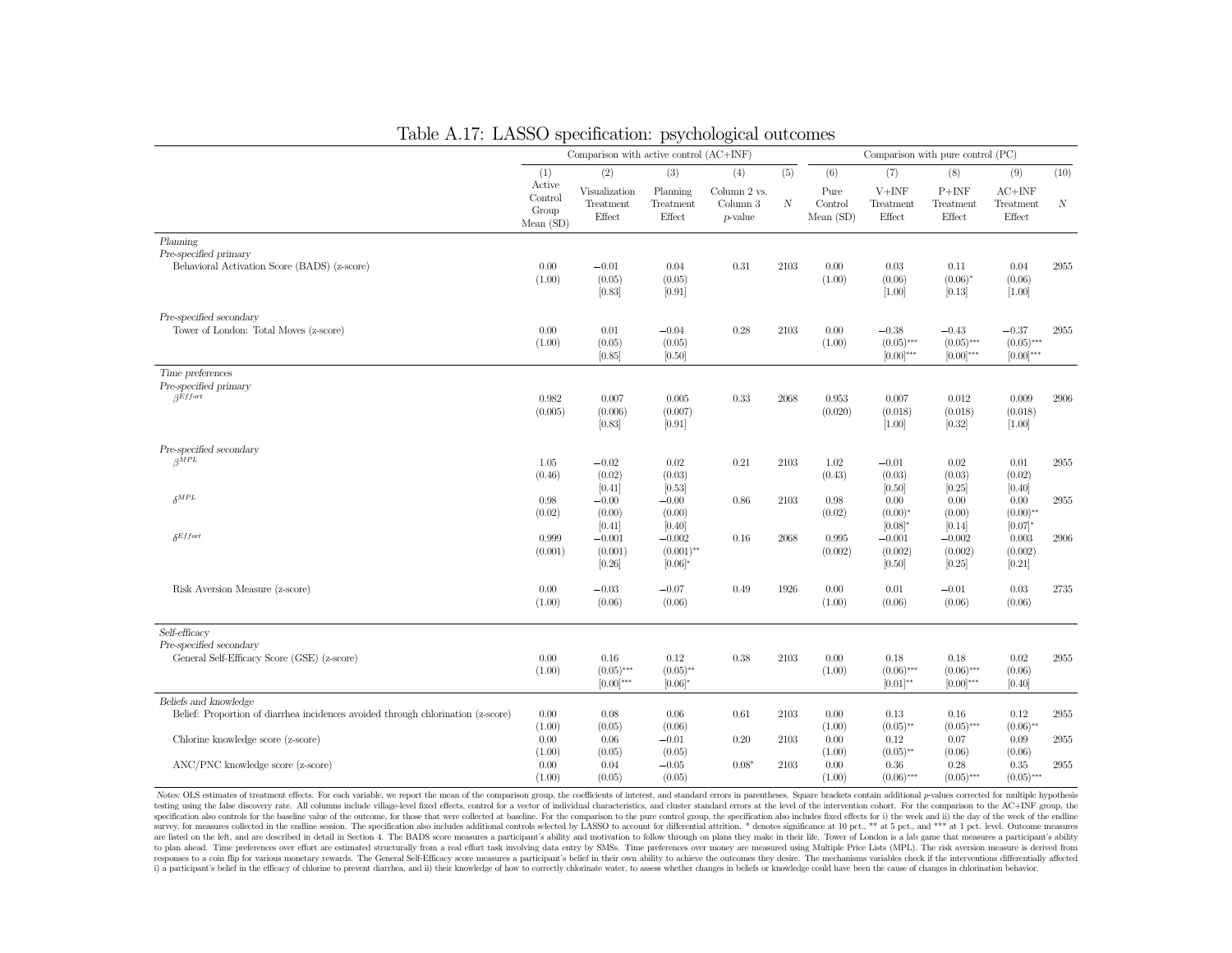|                                                                                        | Comparison with active control (AC+INF)   |                                                |                                           |                                             |      | Comparison with pure control (PC) |                                                |                                           |                                             |      |  |
|----------------------------------------------------------------------------------------|-------------------------------------------|------------------------------------------------|-------------------------------------------|---------------------------------------------|------|-----------------------------------|------------------------------------------------|-------------------------------------------|---------------------------------------------|------|--|
|                                                                                        | (1)                                       | (2)                                            | (3)                                       | (4)                                         | (5)  | (6)                               | (7)                                            | (8)                                       | (9)                                         | (10) |  |
|                                                                                        | Active<br>Control<br>Group<br>Mean $(SD)$ | Visualization<br>Treatment<br>Effect           | Planning<br>Treatment<br>Effect           | Column 2 vs.<br>Column 3<br><i>p</i> -value | N    | Pure<br>Control<br>Mean(SD)       | $V + INF$<br>Treatment<br>Effect               | $P+INF$<br>Treatment<br>Effect            | $AC+INF$<br>Treatment<br>Effect             | N    |  |
| Health outcomes                                                                        |                                           |                                                |                                           |                                             |      |                                   |                                                |                                           |                                             |      |  |
| Pre-specified primary<br>Objective measure: water has been treated with chlorine (TCR) | 0.23<br>(0.42)                            | 0.05<br>$(0.02)$ **                            | 0.02<br>(0.02)                            | 0.15                                        | 2012 | 0.22<br>(0.42)                    | 0.06<br>$(0.02)$ ***                           | 0.04<br>$(0.02)^{*}$                      | 0.02<br>(0.02)                              | 2585 |  |
| Pre-specified exploratory                                                              |                                           |                                                |                                           |                                             |      |                                   |                                                |                                           |                                             |      |  |
| Objective measure: water has sufficient chlorine to be safe (FCR)                      | 0.21<br>(0.40)                            | 0.04<br>$(0.02)$ **<br>$[0.07]$ *              | 0.01<br>(0.02)<br>[1.00]                  | 0.16                                        | 2012 | 0.18<br>(0.39)                    | 0.06<br>$(0.02)$ ***<br>$[0.01]$ ***           | 0.04<br>$(0.02)^{*}$<br>[0.37]            | 0.03<br>(0.02)<br>[1.00]                    | 2585 |  |
| Number of diarrhea incidences per child u15 in last 3 months                           | 0.24<br>(0.56)                            | $-0.09$<br>$(0.03)$ ***<br>$[0.00]$ ***        | $-0.06$<br>$(0.03)$ **<br>[0.15]          | 0.30                                        | 2012 | 0.23<br>(0.58)                    | $-0.08$<br>$(0.03)$ ***<br>$[0.01]^{**}$       | $-0.05$<br>(0.03)<br>[0.38]               | 0.01<br>(0.03)<br>[1.00]                    | 2569 |  |
| Proportion of children u15 vaccinated in last 3 months                                 | 0.22<br>(0.35)                            | 0.00<br>(0.02)<br>[0.58]                       | $-0.02$<br>(0.02)<br>$[1.00]$             | 0.23                                        | 1999 | 0.22<br>(0.36)                    | 0.00<br>(0.02)<br>[1.00]                       | $-0.01$<br>(0.02)<br>[1.00]               | 0.00<br>(0.02)<br>[1.00]                    | 2550 |  |
| Number of ANC visits made in last 3 months (among pregnant women)                      | 1.26<br>(1.19)                            | $-0.22$<br>(0.41)                              | 0.04<br>(0.35)                            | 0.45                                        | 200  | 1.19<br>(1.17)                    | $-0.43$<br>(0.42)                              | $-0.14$<br>(0.44)                         | 0.00<br>(0.50)                              | 242  |  |
| Proportion of children taken for healthcare check-up in last 3 months                  | 0.21<br>(0.34)                            | [0.50]<br>$-0.04$<br>$(0.02)$ **<br>$[0.06]$ * | $[1.00]$<br>$-0.03$<br>(0.02)<br>[0.77]   | 0.43                                        | 2004 | 0.17<br>(0.31)                    | [0.51]<br>$-0.00$<br>(0.02)<br>[1.00]          | [1.00]<br>0.01<br>(0.02)<br>[1.00]        | [1.00]<br>0.04<br>$(0.02)$ **<br>[0.50]     | 2557 |  |
| Savings outcomes                                                                       |                                           |                                                |                                           |                                             |      |                                   |                                                |                                           |                                             |      |  |
| Pre-specified secondary<br>Amount saved regularly (per week, KES)                      | 93.96<br>(230.26)                         | 24.89<br>$(12.37)$ **<br>[0.16]                | 3.28<br>(12.51)<br>[1.00]                 | 0.10                                        | 2108 | 88.76<br>(228.12)                 | 25.62<br>$(13.15)^{*}$<br>[0.18]               | 4.83<br>(13.19)<br>[0.31]                 | 3.98<br>(12.07)<br>[1.00]                   | 2693 |  |
| Pre-specified exploratory<br>Indicator: Amount saved regularly is positive             | 0.36<br>(0.48)                            | 0.13<br>$(0.03)$ ***                           | $-0.02$<br>(0.03)                         | $0.00***$                                   | 2108 | 0.32<br>(0.47)                    | 0.16<br>$(0.03)$ ***                           | 0.02<br>(0.03)                            | 0.04<br>(0.03)                              | 2693 |  |
| Number of new ROSCAs joined in last 3 months                                           | 0.17<br>(0.44)                            | $[0.00]$ ***<br>0.04<br>$(0.03)^{*}$           | [1.00]<br>0.01<br>(0.02)                  | 0.17                                        | 2108 | 0.21<br>(0.46)                    | $[0.00]$ ***<br>0.03<br>(0.03)                 | [1.00]<br>$-0.01$<br>(0.03)               | [1.00]<br>$-0.02$<br>(0.03)                 | 2693 |  |
| Indicator: Respondent saves for productive investments                                 | 0.17<br>(0.38)                            | [0.10]<br>0.11<br>$(0.02)$ ***<br>$[0.00]$ *** | [1.00]<br>$-0.01$<br>(0.02)<br>[1.00]     | $0.00***$                                   | 2108 | 0.17<br>(0.38)                    | [0.51]<br>0.12<br>$(0.02)$ ***<br>$[0.00]$ *** | [1.00]<br>0.00<br>(0.02)<br>[1.00]        | [1.00]<br>0.01<br>(0.02)<br>[1.00]          | 2693 |  |
| Labor outcomes                                                                         |                                           |                                                |                                           |                                             |      |                                   |                                                |                                           |                                             |      |  |
| Pre-specified secondary<br>Total hours of work in last 3 months                        | 105.87<br>(173.63)                        | $-6.79$<br>(9.48)<br>[0.90]                    | $-23.66$<br>$(8.95)$ ***<br>$[0.03]^{**}$ | $0.06*$                                     | 2108 | 108.54<br>(182.02)                | $-7.30$<br>(10.19)<br>[0.19]                   | $-23.35$<br>$(9.68)$ **<br>$[0.05]$ *     | $-3.01$<br>(10.00)<br>[1.00]                | 2693 |  |
| Pre-specified exploratory<br>Total days of work in last 3 months                       | 21.22<br>(30.09)                          | $-0.59$<br>(1.64)                              | $-3.91$<br>$(1.60)$ **                    | $0.04**$                                    | 2108 | 21.73<br>(30.45)                  | $-0.84$<br>(1.76)                              | $-3.92$<br>$(1.66)$ **                    | $-0.86$<br>(1.71)                           | 2693 |  |
| Average monthly earnings in last 3 months                                              | 1094.50<br>(2865.35)                      | [0.56]<br>3.11<br>(147.23)<br>[0.65]           | [0.15]<br>$-1.23$<br>(163.19)<br>[1.00]   | 0.97                                        | 2108 | 1167.22<br>(3155.76)              | [0.90]<br>$-106.79$<br>(167.76)<br>[0.82]      | [0.22]<br>$-110.57$<br>(175.38)<br>[1.00] | $[1.00]$<br>$-110.87$<br>(182.42)<br>[1.00] | 2693 |  |
| Other behavioral outcomes                                                              |                                           |                                                |                                           |                                             |      |                                   |                                                |                                           |                                             |      |  |
| Pre-specified secondary<br>Index of investment in children's education (z-score)       | 0.00<br>(1.00)                            | $-0.02$<br>(0.06)<br>in onl                    | 0.01<br>(0.07)<br>[1.00]                  | 0.60                                        | 1420 | 0.00<br>(1.00)                    | 0.11<br>$(0.07)^*$<br>[0.18]                   | 0.13<br>$(0.08)^*$<br>$[0.08]$ *          | 0.13<br>$(0.07)^*$<br>[0.33]                | 1825 |  |

Table A.18: LASSO specification: behavioral outcomes for alternative attrition definition

 $(1.00) \underbrace{(0.06)}_{[0.000]}\underbrace{(0.00)}_{[1.00]}\underbrace{(0.08)}_{[1.00]}\underbrace{(0.08)}_{[0.08]}\underbrace{(0.08)}_{[0.08]}\underbrace{(0.08)}_{[0.08]}\underbrace{(0.08)}_{[0.08]}\underbrace{(0.08)}_{[0.08]}\underbrace{(0.08)}_{[0.08]}\underbrace{(0.08)}_{[0.08]}\underbrace{(0.08)}_{[0.08]}\underbrace{(0.08)}_{[0.08]}\underbrace{(0.08)}_{[0.08]}\underbrace{(0$ three months. The index of investment in children's education consists of measures of money spent on children's education and average school days attended in the last 3 months, and is constructed only for those women with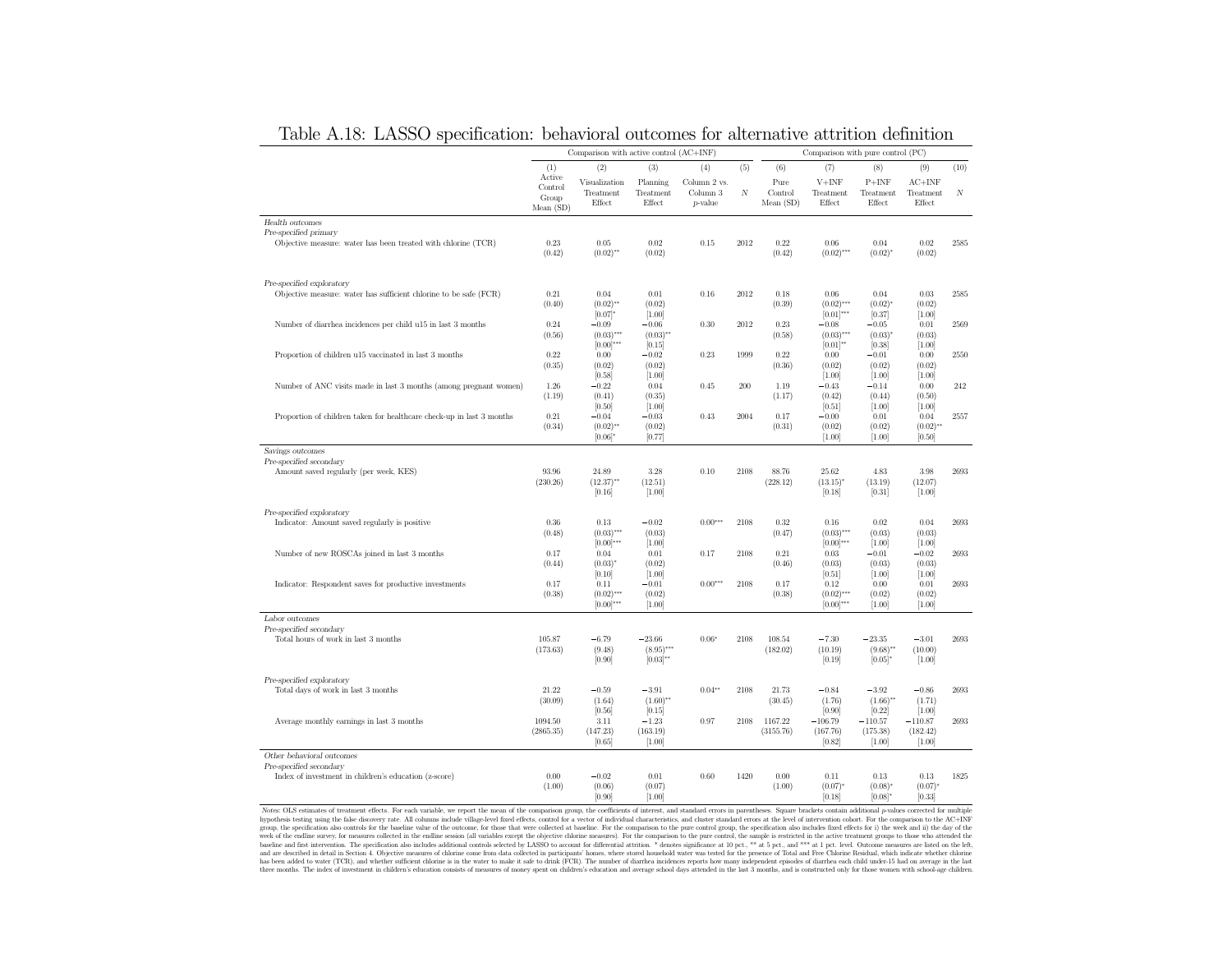| Table A.19: LASSO specification: psychological outcomes for afternative attrition definition              |                                        |                                            |                                        |                                             |                  |                             |                                             |                                         |                                                |                  |
|-----------------------------------------------------------------------------------------------------------|----------------------------------------|--------------------------------------------|----------------------------------------|---------------------------------------------|------------------|-----------------------------|---------------------------------------------|-----------------------------------------|------------------------------------------------|------------------|
|                                                                                                           |                                        | Comparison with active control (AC+INF)    |                                        |                                             |                  |                             |                                             | Comparison with pure control (PC)       |                                                |                  |
|                                                                                                           | (1)                                    | (2)                                        | (3)                                    | (4)                                         | (5)              | (6)                         | (7)                                         | (8)                                     | (9)                                            | (10)             |
|                                                                                                           | Active<br>Control<br>Group<br>Mean(SD) | Visualization<br>Treatment<br>Effect       | Planning<br>Treatment<br>Effect        | Column 2 vs.<br>Column 3<br><i>p</i> -value | $\boldsymbol{N}$ | Pure<br>Control<br>Mean(SD) | $V+INF$<br>Treatment<br>Effect              | $P+INF$<br>Treatment<br>Effect          | $AC+INF$<br>Treatment<br>Effect                | $\boldsymbol{N}$ |
| Planning<br>Pre-specified primary<br>Behavioral Activation Score (BADS) (z-score)                         | 0.00<br>(1.00)                         | $-0.01$<br>(0.05)<br>[0.83]                | 0.04<br>(0.05)<br>[0.91]               | 0.31                                        | 2103             | 0.00<br>(1.00)              | $0.05\,$<br>(0.06)<br>$[1.00]$              | 0.11<br>$(0.06)^{*}$<br>[0.15]          | 0.06<br>(0.06)<br>[1.00]                       | 2686             |
| Pre-specified secondary<br>Tower of London: Total Moves (z-score)                                         | 0.00<br>(1.00)                         | 0.01<br>(0.05)<br>[0.85]                   | $-0.04$<br>(0.05)<br>[0.50]            | 0.28                                        | 2103             | 0.00<br>(1.00)              | $-0.46$<br>$(0.05)$ ***<br>$[0.00]***$      | $-0.48$<br>$(0.05)$ ***<br>$[0.00]$ *** | $-0.44$<br>$(0.05)$ ***<br>$[0.00]$ ***        | 2686             |
| Time preferences<br>Pre-specified primary<br>$\beta$ Effort                                               | 0.982<br>(0.005)                       | 0.007<br>(0.006)<br>[0.83]                 | 0.005<br>(0.007)<br>[0.91]             | 0.33                                        | 2068             | 0.953<br>(0.020)            | 0.007<br>(0.018)<br>[1.00]                  | 0.012<br>(0.018)<br>[0.32]              | 0.009<br>(0.018)<br>$[1.00]$                   | 2906             |
| Pre-specified secondary<br>$\overline{\beta}$ <i>MPL</i>                                                  | 1.05<br>(0.46)                         | $-0.02$<br>(0.02)                          | 0.02<br>(0.03)                         | 0.21                                        | 2103             | 1.02<br>(0.43)              | $-0.01$<br>(0.03)                           | 0.03<br>(0.03)                          | 0.02<br>(0.02)                                 | 2686             |
| $\delta^{MPL}$                                                                                            | 0.98<br>(0.02)                         | [0.41]<br>$-0.00$<br>(0.00)<br>[0.41]      | [0.53]<br>$-0.00$<br>(0.00)<br>[0.40]  | 0.86                                        | 2103             | 0.98<br>(0.02)              | [0.46]<br>0.00<br>$(0.00)$ **<br>$[0.05]$ * | [0.17]<br>0.00<br>(0.00)<br>[0.17]      | [0.40]<br>0.00<br>$(0.00)$ **<br>$[0.02]^{**}$ | 2686             |
| $\delta$ Effort                                                                                           | 0.999<br>(0.001)                       | $-0.001$<br>(0.001)<br>[0.26]              | $-0.002$<br>$(0.001)$ **<br>$[0.06]$ * | 0.16                                        | 2068             | 0.995<br>(0.002)            | $-0.001$<br>(0.002)<br>[0.46]               | $-0.002$<br>(0.002)<br>[0.27]           | 0.003<br>(0.002)<br>$[0.21]$                   | $\,2906$         |
| Risk Aversion Measure (z-score)                                                                           | 0.00<br>(1.00)                         | $-0.03$<br>(0.06)                          | $-0.07$<br>(0.06)                      | 0.49                                        | 1926             | 0.00<br>(1.00)              | 0.01<br>(0.06)                              | $-0.02$<br>(0.06)                       | 0.04<br>(0.06)                                 | 2473             |
| Self-efficacy<br>Pre-specified secondary<br>General Self-Efficacy Score (GSE) (z-score)                   | 0.00<br>(1.00)                         | $0.16\,$<br>$(0.05)$ ***<br>$[0.00]^{***}$ | 0.12<br>$(0.05)$ **<br>$[0.06]$ *      | 0.38                                        | $2103\,$         | 0.00<br>(1.00)              | 0.21<br>$(0.07)$ ***<br>$[0.00]^{***}$      | 0.19<br>$(0.06)$ ***<br>$[0.01]^{***}$  | 0.01<br>(0.06)<br>[0.51]                       | 2686             |
| Beliefs and knowledge<br>Belief: Proportion of diarrhea incidences avoided through chlorination (z-score) | 0.00<br>(1.00)                         | 0.08<br>(0.05)                             | 0.06<br>(0.06)                         | 0.61                                        | 2103             | 0.00<br>(1.00)              | 0.17<br>$(0.05)$ ***                        | 0.16<br>$(0.06)$ ***                    | 0.10<br>$(0.06)^{*}$                           | 2686             |
| Chlorine knowledge score (z-score)<br>ANC/PNC knowledge score (z-score)                                   | 0.00<br>(1.00)<br>0.00                 | 0.06<br>(0.05)<br>0.04                     | $-0.01$<br>(0.05)<br>$-0.05$           | 0.20<br>$0.08*$                             | 2103<br>2103     | 0.00<br>(1.00)<br>0.00      | 0.18<br>$(0.05)$ ***<br>0.43                | 0.11<br>$(0.06)^*$<br>0.35              | 0.13<br>$(0.06)$ **<br>0.39                    | 2686<br>2686     |
|                                                                                                           | (1.00)                                 | (0.05)                                     | (0.05)                                 |                                             |                  | (1.00)                      | $(0.06)$ ***                                | $(0.05)$ ***                            | $(0.05)$ ***                                   |                  |

#### Table A.19: LASSO specification: psychological outcomes for alternative attrition definition

Notes: OLS estimates of treatment effects. For each variable, we report the mean of the comparison group, the coefficients of interest, and standard errors in parentheses. Square brackets contain additional p-values correc testing using the false discovery rate. All columns include village-level fixed effects, control for a vector of individual characteristics, and cluster standard errors at the level of the intervention cohort. For the comp specification also controls for the baseline value of the outcome, for those that were collected at baseline. For the comparison to the pure control group, the specification also includes fixed effects for i) the week and survey, for measures collected in the endline session. For the comparison to the pure control, the sample is restricted in the active treatment groups to those who attended the baseline and first intervention. The specific controls selected by LASSO to account for differential attrition. \* denotes significance at 10 pct., \*\* at 5 pct., and \*\*\* at 1 pct. level. Outcome measures are listed on the left, and are described in detail in Section 4. participant's ability and motivation to follow through on plans they make in their life. Tower of London is a lab game that measures a participant's ability to plan ahead. Time preferences over effort are estimated structu nuclearly and movement of the preferences over money are measured using Multiple Price Lists (MPL). The risk aversion measure is derived from responses to a coin flip for various monetary rewards. The General Self-Efficacy of how to correctly chlorinate water, to assess whether changes in beliefs or knowledge could have been the cause of changes in chlorination behavior.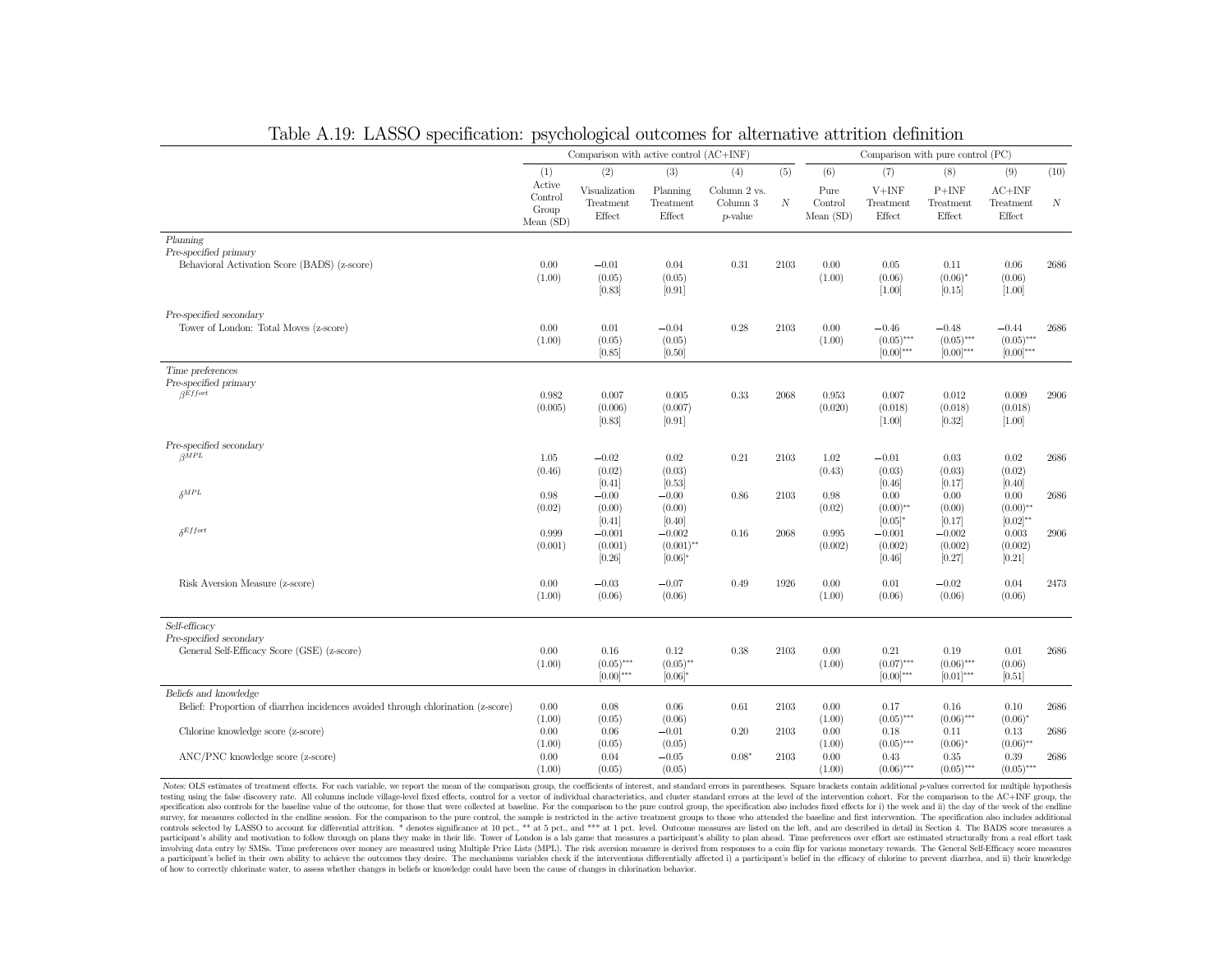|                                                                                        | Comparison with active control (AC+INF) |                                         |                                           |                                        |         | Comparison with pure control (PC) |                                            |                                             |                                             |         |  |
|----------------------------------------------------------------------------------------|-----------------------------------------|-----------------------------------------|-------------------------------------------|----------------------------------------|---------|-----------------------------------|--------------------------------------------|---------------------------------------------|---------------------------------------------|---------|--|
|                                                                                        | (1)                                     | (2)                                     | (3)                                       | (4)                                    | (5)     | (6)                               | (7)                                        | (8)                                         | (9)                                         | (10)    |  |
|                                                                                        | Active<br>Control<br>Group<br>Mean(SD)  | Visualization<br>Treatment<br>Effect    | Planning<br>Treatment<br>Effect           | Column 2 vs.<br>Column 3<br>$p$ -value | $_{N}$  | Pure<br>Control<br>Mean(SD)       | $V+INF$<br>Treatment<br>Effect             | $P+INF$<br>Treatment<br>Effect              | $AC+INF$<br>Treatment<br>Effect             | N       |  |
| Health outcomes                                                                        |                                         |                                         |                                           |                                        |         |                                   |                                            |                                             |                                             |         |  |
| Pre-specified primary<br>Objective measure: water has been treated with chlorine (TCR) | 0.23<br>(0.42)                          | 0.05<br>$(0.02)$ **                     | 0.02<br>(0.02)                            | 0.15                                   | 2012    | 0.22<br>(0.42)                    | 0.06<br>$(0.02)$ ***                       | 0.04<br>$(0.02)^{*}$                        | 0.03<br>(0.02)                              | 2839    |  |
| Pre-specified exploratory                                                              |                                         |                                         |                                           |                                        |         |                                   |                                            |                                             |                                             |         |  |
| Objective measure: water has sufficient chlorine to be safe (FCR)                      | 0.21<br>(0.40)                          | 0.04<br>$(0.02)$ **<br>$[0.07]$ *       | 0.01<br>(0.02)<br>[1.00]                  | 0.16                                   | 2012    | 0.18<br>(0.39)                    | 0.06<br>$(0.02)$ ***<br>$[0.01]^{**}$      | 0.03<br>(0.02)<br>[0.81]                    | 0.03<br>(0.02)<br>[1.00]                    | 2839    |  |
| Number of diarrhea incidences per child u15 in last 3 months                           | 0.24<br>(0.56)                          | $-0.09$<br>$(0.03)$ ***<br>$[0.00]$ *** | $-0.06$<br>$(0.03)$ **<br>[0.15]          | 0.30                                   | 2012    | 0.23<br>(0.58)                    | $-0.08$<br>$(0.03)$ **<br>$[0.02]^{**}$    | $-0.06$<br>$(0.03)$ **<br>[0.26]            | 0.01<br>(0.03)<br>[1.00]                    | 2823    |  |
| Proportion of children u15 vaccinated in last 3 months                                 | 0.22<br>(0.35)                          | 0.00<br>(0.02)<br>[0.58]                | $-0.02$<br>(0.02)<br>[1.00]               | $\rm 0.23$                             | 1999    | 0.22<br>(0.36)                    | 0.01<br>(0.02)<br>[0.90]                   | $-0.02$<br>(0.02)<br>[0.82]                 | $0.00\,$<br>(0.02)<br>[1.00]                | 2800    |  |
| Number of ANC visits made in last 3 months (among pregnant women)                      | 1.26<br>(1.19)                          | $-0.22$<br>(0.41)<br>[0.50]             | 0.04<br>(0.35)<br>[1.00]                  | 0.45                                   | $200\,$ | 1.19<br>(1.17)                    | $-0.27$<br>(0.40)<br>[0.90]                | $-0.06$<br>(0.42)<br>$[1.00]$               | 0.23<br>(0.43)<br>[1.00]                    | $272\,$ |  |
| Proportion of children taken for healthcare check-up in last 3 months                  | 0.21<br>(0.34)                          | $-0.04$<br>$(0.02)$ **<br>$[0.06]$ *    | $-0.03$<br>(0.02)<br>[0.77]               | 0.43                                   | 2004    | 0.17<br>(0.31)                    | 0.00<br>(0.02)<br>$[1.00]$                 | 0.01<br>(0.02)<br>$[1.00]$                  | 0.03<br>$(0.02)^{*}$<br>[1.00]              | 2806    |  |
| Savings outcomes                                                                       |                                         |                                         |                                           |                                        |         |                                   |                                            |                                             |                                             |         |  |
| Pre-specified secondary<br>Amount saved regularly (per week, KES)                      | 93.96<br>(230.26)                       | 24.89<br>$(12.37)$ **<br>[0.16]         | 3.28<br>(12.51)<br>[1.00]                 | 0.10                                   | 2108    | 88.76<br>(228.12)                 | 14.15<br>(12.69)<br>[0.66]                 | 4.77<br>(12.93)<br>[0.31]                   | 0.11<br>(12.07)<br>$[1.00]$                 | 2972    |  |
| Pre-specified exploratory                                                              |                                         |                                         |                                           |                                        |         |                                   |                                            |                                             |                                             |         |  |
| Indicator: Amount saved regularly is positive                                          | 0.36<br>(0.48)                          | 0.13<br>$(0.03)$ ***<br>$[0.00]$ ***    | $-0.02$<br>(0.03)<br>[1.00]               | $0.00***$                              | 2108    | 0.32<br>(0.47)                    | 0.12<br>$(0.03)$ ***<br>$[0.00]$ ***       | 0.01<br>(0.03)<br>[1.00]                    | $0.03\,$<br>(0.03)<br>[1.00]                | 2972    |  |
| Number of new ROSCAs joined in last 3 months                                           | 0.17<br>(0.44)                          | 0.04<br>$(0.03)^{*}$<br>[0.10]          | 0.01<br>(0.02)<br>[1.00]                  | 0.17                                   | 2108    | 0.21<br>(0.46)                    | 0.02<br>(0.03)<br>[0.90]                   | $-0.01$<br>(0.03)<br>$[1.00]$               | $-0.02$<br>(0.03)<br>$[1.00]$               | 2972    |  |
| Indicator: Respondent saves for productive investments                                 | 0.17<br>(0.38)                          | 0.11<br>$(0.02)$ ***<br>$[0.00]$ ***    | $-0.01$<br>(0.02)<br>[1.00]               | $0.00***$                              | 2108    | 0.17<br>(0.38)                    | 0.09<br>$(0.02)$ ***<br>$[0.00]$ ***       | 0.00<br>(0.02)<br>[1.00]                    | $0.01\,$<br>(0.02)<br>[1.00]                | 2972    |  |
| Labor outcomes                                                                         |                                         |                                         |                                           |                                        |         |                                   |                                            |                                             |                                             |         |  |
| Pre-specified secondary<br>Total hours of work in last 3 months                        | 106.11<br>(174.61)                      | $-6.79$<br>(9.54)<br>[0.90]             | $-23.83$<br>$(8.99)$ ***<br>$[0.03]^{**}$ | $0.06*$                                | 2108    | 108.78<br>(182.99)                | 1.18<br>(10.16)<br>[0.66]                  | $-21.17$<br>$(9.51)$ **<br>$[0.09]*$        | $-3.36$<br>(9.70)<br>[1.00]                 | 2972    |  |
| Pre-specified exploratory<br>Total days of work in last 3 months                       | 21.22<br>(30.09)                        | $-0.59$<br>(1.64)                       | $-3.91$<br>$(1.60)$ **                    | $0.04**$                               | 2108    | 21.73<br>(30.45)                  | 0.25<br>(1.71)                             | $-3.40$<br>$(1.63)$ **                      | $-0.58$<br>(1.65)                           | 2972    |  |
| Average monthly earnings in last 3 months                                              | 1094.50<br>(2865.35)                    | [0.56]<br>3.11<br>(147.23)<br>[0.65]    | [0.15]<br>$-1.23$<br>(163.19)<br>$[1.00]$ | 0.97                                   | 2108    | 1167.22<br>(3155.76)              | [1.00]<br>$-44.55$<br>(166.31)<br>$[1.00]$ | [0.26]<br>$-113.88$<br>(171.26)<br>$[1.00]$ | [1.00]<br>$-146.26$<br>(174.92)<br>$[1.00]$ | 2972    |  |
| Other behavioral outcomes                                                              |                                         |                                         |                                           |                                        |         |                                   |                                            |                                             |                                             |         |  |
| Pre-specified secondary<br>Index of investment in children's education (z-score)       | 0.00<br>(1.00)                          | $-0.02$<br>(0.06)<br>[0.90]             | 0.01<br>(0.07)<br>[1.00]                  | 0.60                                   | 1420    | 0.00<br>(1.00)                    | 0.08<br>(0.07)<br>[0.66]                   | 0.12<br>$(0.07)^{*}$<br>$[0.10]$ *          | 0.12<br>$(0.07)^{*}$<br>[0.38]              | 1967    |  |

Table A.20: Behavioral outcomes (without endline date fixed effects)

 $(1.00) \underbrace{(0.06)}_{(0.06)} \underbrace{(0.06)}_{(0.06)} \underbrace{(0.06)}_{(0.06)} \underbrace{(0.07)}_{(0.07)} \underbrace{(0.08)}_{(0.08)} \underbrace{(0.09)}_{(0.08)} \underbrace{(0.00)}_{(0.09)} \underbrace{(0.00)}_{(0.010)} \underbrace{(0.06)}_{(0.06)} \underbrace{(0.06)}_{(0.010)} \underbrace{(0.07)}_{(0.08)} \underbrace{(0.08)}_{(0.08)} \underbrace{(0.09)}_{(0.08)} \underbrace{($